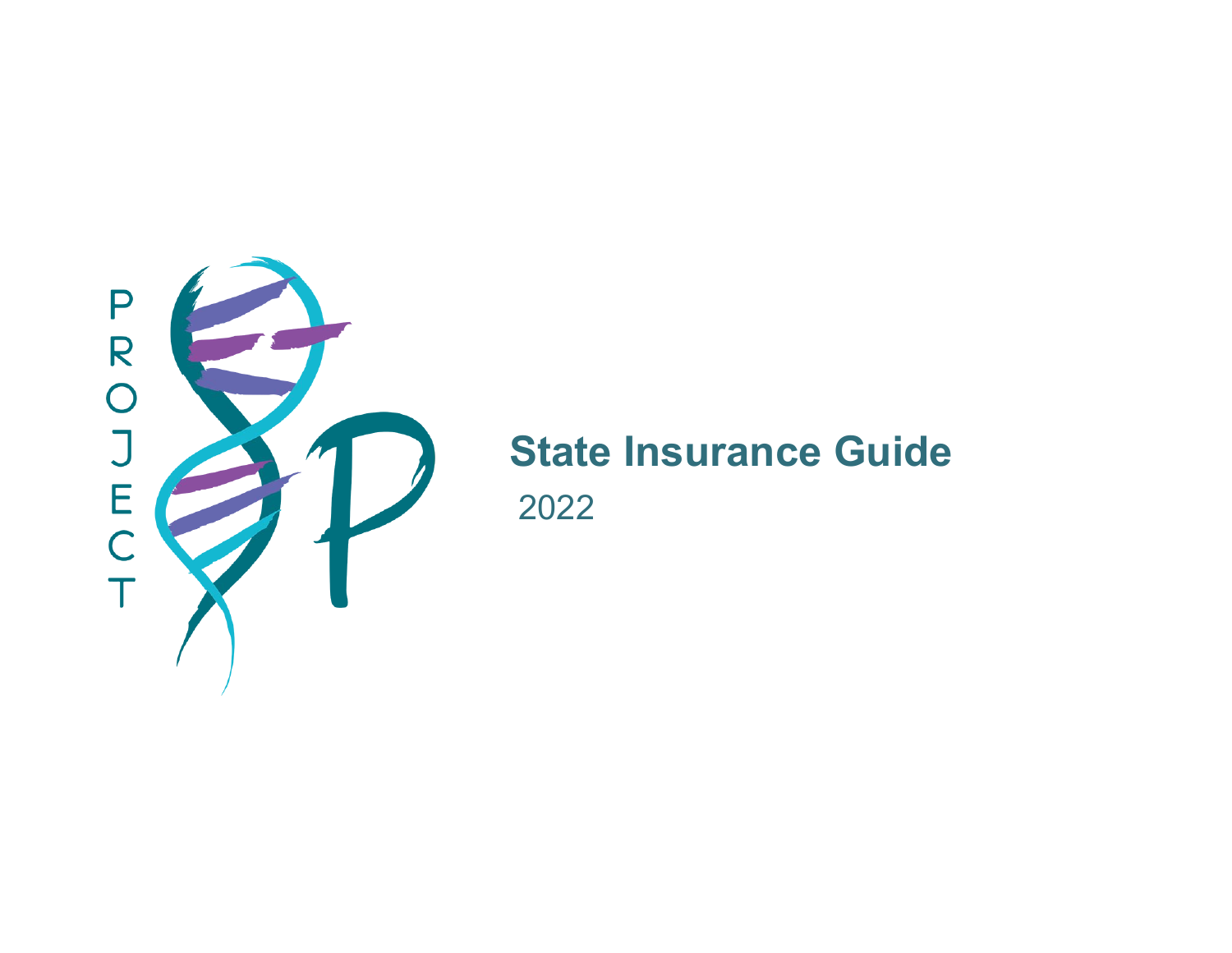### **Table of Contents**

- 
- 
- 
- 
- 
- 
- 
- 
- 
- Florida *51* Ohio
- 
- 
- 
- 
- 
- 
- 
- Kentucky *62* Texas
- Louisiana
- 
- 31 Maryland
- Massachusetts
- 34 Michigan
- 35 Minnesota
- Mississippi
- 37 Missouri
- 
- 
- 
- 3 Introduction<br>
3 Montana<br>
4 Alabama<br>
5 Alaska<br>
5 Alaska<br>
4 Alabama<br>
4 Alabama<br>
4 Alex Mexica<br>
4 Alex Mexica<br>
4 Alex Mexica<br>
4 Alex Mexica<br>
4 Alex Mexica<br>
4 Alex Mexica<br>
4 Alex Mexica<br>
4 Alex Mexica<br>
4 Alex Mexica<br>
4 Alex
	-
	-
- Colorado *46* New York
	- North Carolina
- Delaware *50* North Dakota
	-
- Georgia *52* Oklahoma
- Hawaii *53* Oregon
- Idaho *54* Pennsylvania
- Illinois *56* Rhode Island
- Indiana *57* South Carolina
- Iowa *59* South Dakota
- Kansas *60* Tennessee
	-
	-
- Maine *66* Vermont
	- Virginia
	- Washington
	- West Virginia
	- Wisconsin
	- Wyoming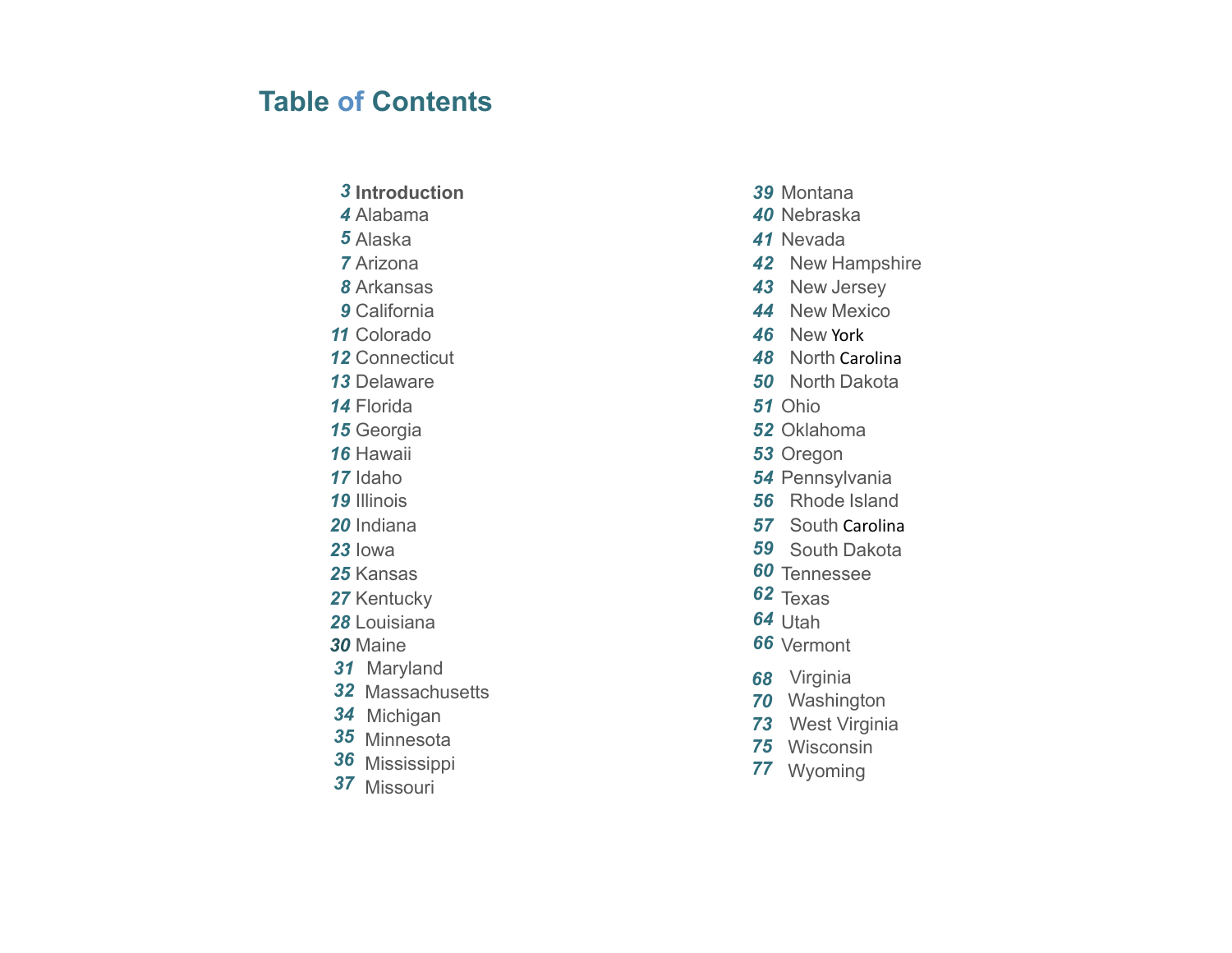# **Introduction**

**Insurance Guide: A State-by-State Resource for Insurance and Waiver Support**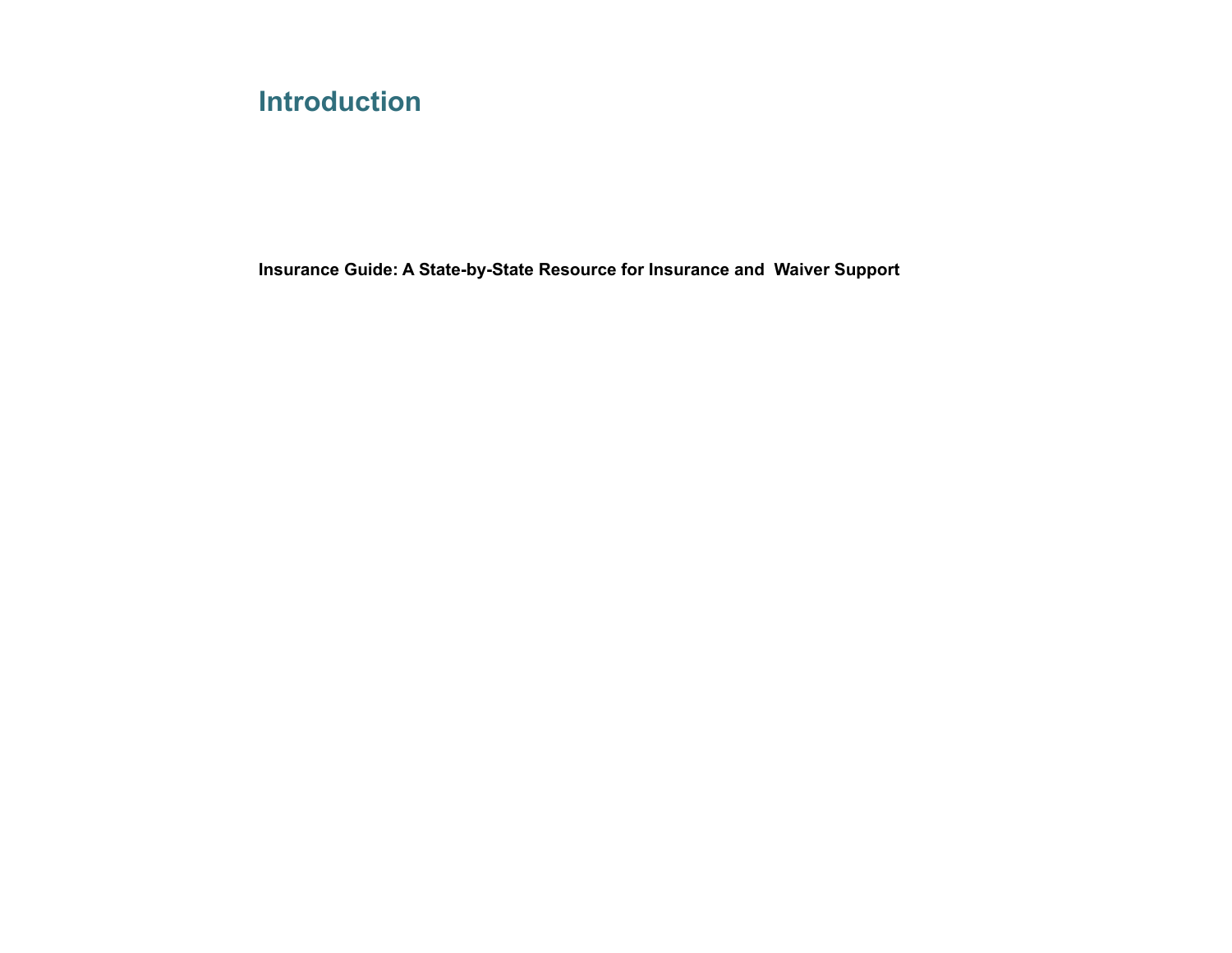# **ALABAMA**

| <b>Waiver</b>                                                              | <b>Description</b>                                                                                                                                                                                 | Age<br><b>Requirement</b> | <b>Agency Oversees</b>                                                    | # Number                             | <b>Website(s)</b>                                                                                                                                     |
|----------------------------------------------------------------------------|----------------------------------------------------------------------------------------------------------------------------------------------------------------------------------------------------|---------------------------|---------------------------------------------------------------------------|--------------------------------------|-------------------------------------------------------------------------------------------------------------------------------------------------------|
| <b>Elderly and</b><br>Disabled ("E &<br>D") Waiver                         | Assists individuals to live in the community who would<br>otherwise require nursing facility level of care.<br><b>Wait List</b>                                                                    | None                      | Alabama Dept. of Public<br>Health and Alabama Dept. of<br>Senior Services | 1 (800) 243-5463<br>1 (334) 206-5341 | AlabamaAgeline.gov/Medicaid-Waiver-<br><b>Programs</b>                                                                                                |
| Alabama<br>Community<br>Transition<br>"ACT") Waiver                        | Serves adult individuals with disabilities or long term<br>illnesses who currently live in a nursing home and<br>desire to transition to a home or community-based<br>setting.<br><b>Wait List</b> | None                      | Alabama Department of<br><b>Rehabilitation Services</b>                   | 1 (334) 293-7500                     | Rehab.Alabama.gov                                                                                                                                     |
| Intellectual<br>Disabilities (ID)<br>Waiver                                | Serves individuals who would otherwise require level of $+3$<br>care available in an Intermediate Care Facility for the<br>Mentally Retarded (ICF/MR).<br><b>Wait List</b>                         |                           | Alabama Department of<br>Mental Health                                    | 1 (800) 361-4491                     | Medicaid.Alabama.gov/documents/6.0<br>LTC Waivers/6.1 HCBS Waivers/6.1<br>.5 Intellectual Disablities Waiver/6.1.5<br>Fact Sheet ID Waiver 9-5-18.pdf |
| SAIL - State of<br>Alabama<br>Independent<br>Living Waiver                 | Serves adult individuals with specific medical diagnosis<br>who are at risk of being institutionalized in a nursing<br>home.<br><b>Wait List</b>                                                   | $+18$                     | Alabama Department of<br><b>Rehabilitation Services</b>                   | 1 (334) 293-7500                     | Rehab.Alabama.gov                                                                                                                                     |
| Living At Home<br>Waiver for<br>Persons with<br>Intellectual<br>Disability | Similar to ID waiver, does not offer Residential<br>Habilitation Training services (Group Home) and has<br>an individual cost cap of \$25,000.00<br><b>Wait List</b>                               | +3                        | Division of Intellectual<br><b>Disabilities</b>                           | Call Center 1-800-<br>361-4491       | Medicaid.Alabama.gov/documents/6.0<br>LTC Waivers/6.1 HCBS Waivers/6.1<br>LTC HCBS Waivers Matrix 2-4-<br>21.pdf<br>MH.Alabama.gov                    |

#### **Additional Information/Resources:**

- Summary of HCBS Waivers: [Medicaid.Alabama.gov/documents/6.0\\_LTC\\_Waivers/6.1\\_HCBS\\_Waivers/6.1\\_HCBS\\_Waivers\\_2021.pdf](https://medicaid.alabama.gov/documents/6.0_LTC_Waivers/6.1_HCBS_Waivers/6.1_HCBS_Waivers_2021.pdf)
- Comparison Chart of HCBS Waivers: [Medicaid.alabama.gov/documents/6.0\\_LTC\\_Waivers/6.1\\_HCBS\\_Waivers/6.1\\_LTC\\_HCBS\\_Waivers\\_Matrix.pdf](https://medicaid.alabama.gov/documents/6.0_LTC_Waivers/6.1_HCBS_Waivers/6.1_LTC_HCBS_Waivers_Matrix.pdf)
- The Division of Developmental Disabilities manages several Medicaid waiver programs to help persons with developmental disabilities
	- [MH.Alabama.gov/division-of-developmental-disabilities/](https://mh.alabama.gov/division-of-developmental-disabilities/)
	- 334-242-3704
	- [ADMH-DDD.Questions@MH.Alabama.gov](mailto:admh-ddd.questions@mh.alabama.gov)
- Persons with disabilities will be put on a waiting list for services. Depending on the circumstance it could be several years until a person gets services. Wait list serves the most critical first.
	- Call (800) 367-0955 to find out if you qualify for any other assistance.
- Family Voices of Alabama: [FamilyVoicesAL.org](https://www.familyvoicesal.org/)
- For more information contact local Aging & Disability Resource Center (ADRC) at 1-800-AGE-LINE (1-800-243-5463).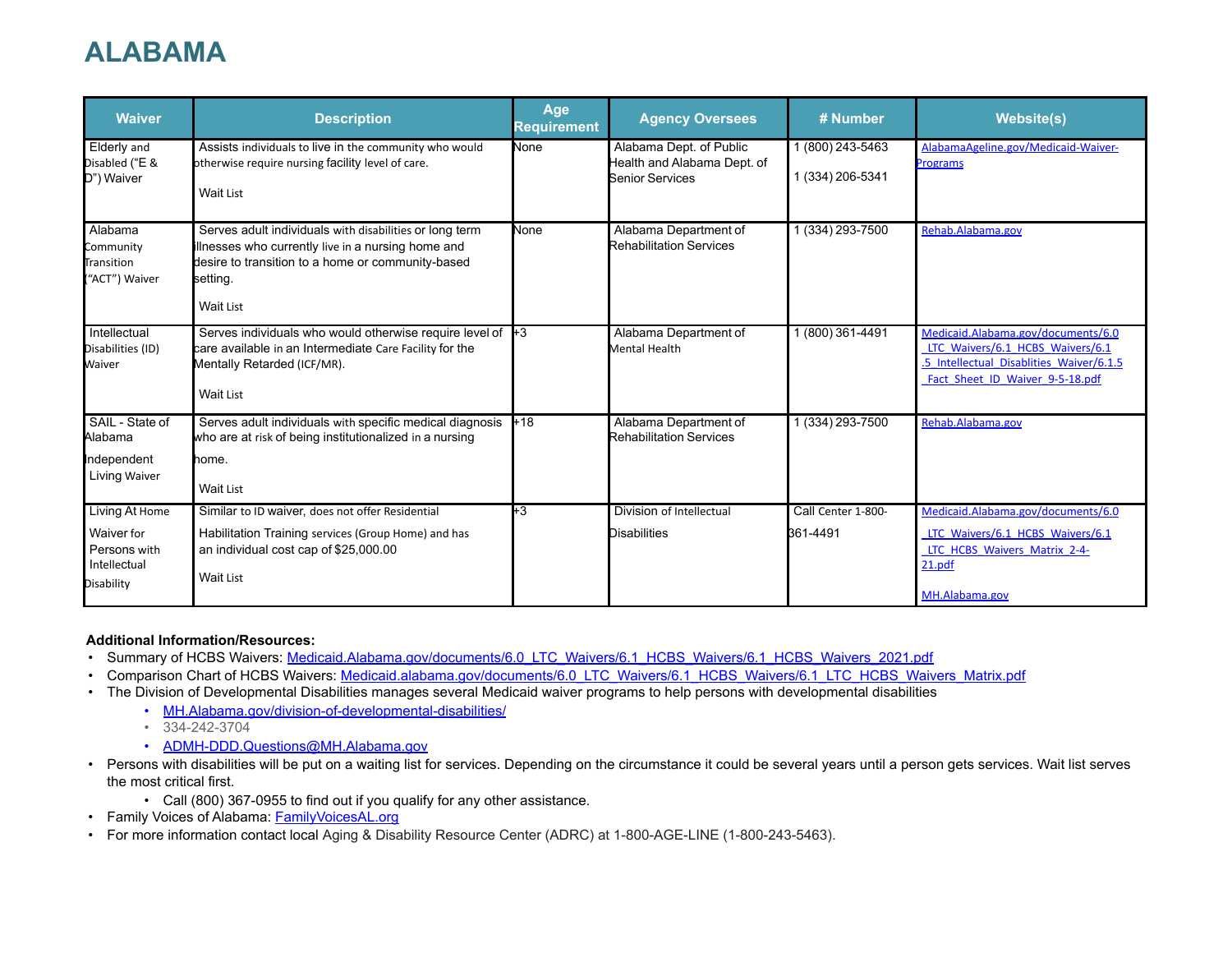# **ALASKA**

| <b>Waiver</b>                                           | <b>Description</b>                                                                                                                                                                                                                                                                                                                                                                                                                                  | Age<br>Requirement | <b>Agency Oversees</b>                             | # Number                                                                   | <b>Website(s)</b>                                                                                                                                        |
|---------------------------------------------------------|-----------------------------------------------------------------------------------------------------------------------------------------------------------------------------------------------------------------------------------------------------------------------------------------------------------------------------------------------------------------------------------------------------------------------------------------------------|--------------------|----------------------------------------------------|----------------------------------------------------------------------------|----------------------------------------------------------------------------------------------------------------------------------------------------------|
| Intellectual and<br>Developmental<br>Disabilities (IDD) | This waiver allows persons with MR/DD who meet the<br>ICF/MR level of care to remain living at home and in the<br>community.                                                                                                                                                                                                                                                                                                                        | <b>None</b>        | Department of Health and<br><b>Social Services</b> | Contact the Aging<br>and Disability<br>Resource Center:<br>1(877) 625-2372 | HSS.State.AK.us/dsds<br>DHSS.Alaska.gov/dsds                                                                                                             |
|                                                         |                                                                                                                                                                                                                                                                                                                                                                                                                                                     |                    |                                                    | Or 800-478-9996                                                            |                                                                                                                                                          |
| Older Alaskans                                          | This waiver allows persons aged 65+ who meet the<br>nursing facility level of care to remain living at home                                                                                                                                                                                                                                                                                                                                         | $65+$              | Department of Health and<br>Social Services        | Contact the Aging<br>and Disability                                        | HSS.State.AK.us/dsds                                                                                                                                     |
|                                                         | and in the community.                                                                                                                                                                                                                                                                                                                                                                                                                               |                    |                                                    | Resource Center:<br>1(877) 625-2372                                        | DHSS.Alaska.gov/dsds                                                                                                                                     |
|                                                         |                                                                                                                                                                                                                                                                                                                                                                                                                                                     |                    |                                                    | Or 800-478-9996                                                            |                                                                                                                                                          |
| <b>Adults with</b>                                      | This waiver allows disabled persons aged 21-64 who                                                                                                                                                                                                                                                                                                                                                                                                  | $21 - 64$          | Department of Health and                           | Contact the Aging                                                          | HSS.State.AK.us/dsds                                                                                                                                     |
| Physical and<br>Developmental<br><b>Disabilities</b>    | meet the nursing facility level of care (for more than 30<br>days a years) to remain living at home and in the<br>community.                                                                                                                                                                                                                                                                                                                        |                    | Social Services                                    | and Disability<br>Resource Center:<br>1(877) 625-2372                      | DHSS.Alaska.gov/dsds                                                                                                                                     |
|                                                         |                                                                                                                                                                                                                                                                                                                                                                                                                                                     |                    |                                                    | Or<br>800-478-9996                                                         |                                                                                                                                                          |
| Children with                                           | Provides care coordination, day habilitation,                                                                                                                                                                                                                                                                                                                                                                                                       | $0 - 21$           | Department of Health and<br>Social Services        | Contact the Aging                                                          | General Information:                                                                                                                                     |
| <b>Complex Medical</b><br>Conditions                    | employment services, residential habilitation, respite,<br>environmental modifications, meals, nursing oversight<br>and care management, specialized medical equipment,                                                                                                                                                                                                                                                                             |                    |                                                    | and Disability<br>Resource Center:<br>1(877) 625-2372                      | DHSS.Alaska.gov/dsds/Pages/HCBWp<br>ogram.aspx                                                                                                           |
|                                                         | and transportation for individuals                                                                                                                                                                                                                                                                                                                                                                                                                  |                    |                                                    | Or 800-478-9996                                                            | HSS.State.AK.us/dsds                                                                                                                                     |
|                                                         | Contact the Aging and Disability Resource Center at 1-<br>877-6AK-ADRC (1-877-625-2372) or Senior &<br>Disabilities Services at 907-269-3666                                                                                                                                                                                                                                                                                                        |                    |                                                    |                                                                            | DHSS.Alaska.gov/dsds                                                                                                                                     |
|                                                         | No Wait list                                                                                                                                                                                                                                                                                                                                                                                                                                        |                    |                                                    |                                                                            |                                                                                                                                                          |
| TEFRA                                                   | Allows children 18 or under with disabilities, who would<br>otherwise be served in an institution to be served in the<br>community without regard to the family's income. This<br>demonstration waiver provides basic Medicaid services to<br>children with disabilities. This waiver is designed to ensure<br>that children with disabilities get the care they need in a<br>community-based setting regardless of what their families<br>can pay. | $0 - 18$           | Alaska Medicaid - CoMagine<br>Health               | $(907)$ 550-7600                                                           | General Information:<br>Comagine.org/program/alaska-<br>nedicaid-tefra/patients-families<br>To Apply:<br>PAWeb.hss.state.ak.us/e-<br>orms/pdf/MED-04.pdf |
|                                                         | No Wait List                                                                                                                                                                                                                                                                                                                                                                                                                                        |                    |                                                    |                                                                            |                                                                                                                                                          |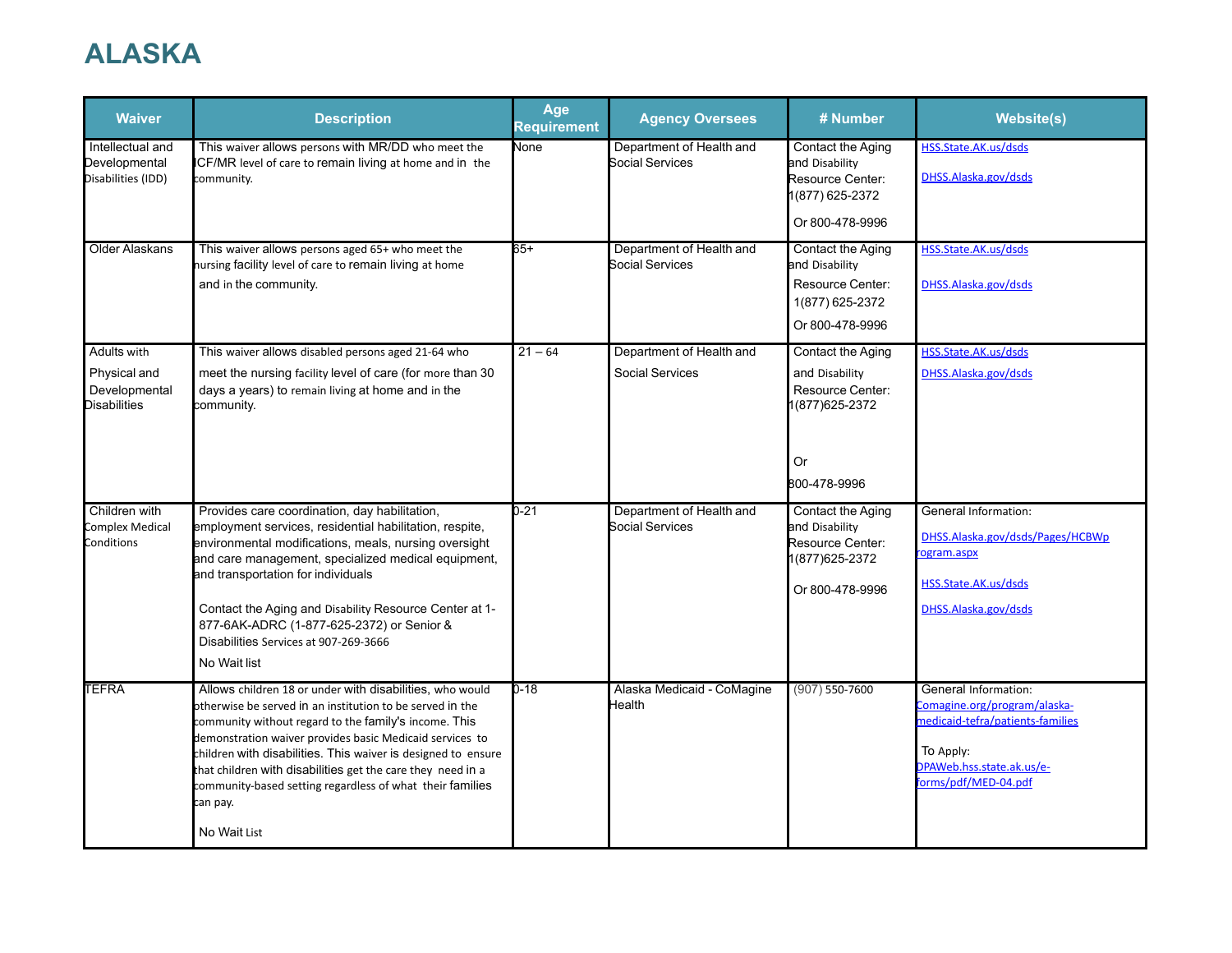# **ALASKA**

#### **Additional Information:**

- Medicaid Waiver services available in Alaska include care coordination; in-home supports, family habilitation, shared care, group home, supported living, residential supported living, day habilitation, adult day services, respite, supported employment, transportation, environmental modifications, chore services, meals, specialized medical equipment and supplies, nursing oversight, intensive active treatment, and specialized private duty nursing services
- Stone Soup Group: supports Alaskan Families who care for children with special needs: [StoneSoupGroup.org](https://www.stonesoupgroup.org/)
- Alaska Association on Developmental Disabilities: **[AADDAlaska.org](http://www.aaddalaska.org/)**
- Eligibility Determination and Request for Services: [DHSS.Alaska.gov/dsds/Documents/dd/2EligiblityDeterminationRequestforServices.pdf](https://dhss.alaska.gov/dsds/Documents/dd/2EligiblityDeterminationRequestforServices.pdf)
- Overview of all waivers: **[DHSS.Alaska.gov/dsds/Documents/pdfs/SDS\\_MedWaiverBrochure.pdf](https://dhss.alaska.gov/dsds/Documents/pdfs/SDS_MedWaiverBrochure.pdf)**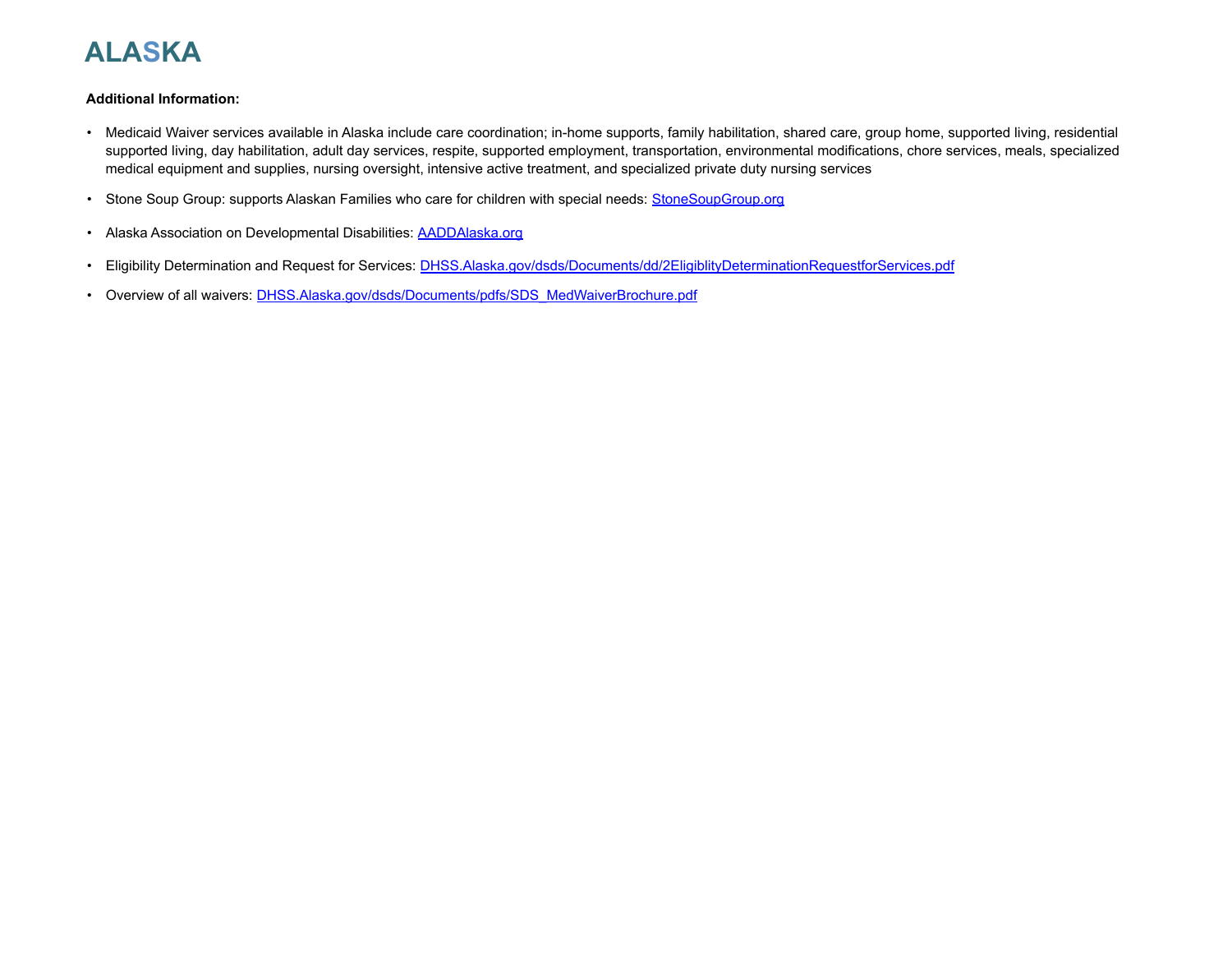# **ARIZONA**

| <b>Waiver</b>                           | <b>Description</b>                                                                                                                                                                                                                                                                                                                                                                                                                                                                                                                                                                                                                                                                                                                                                                                                                                                                                                                                                            | Age<br><b>Requirement</b> | <b>Agency Oversees</b>                         | # Number                                                                                                                                                                            | <b>Website(s)</b>                                                                                                                                                                                    |
|-----------------------------------------|-------------------------------------------------------------------------------------------------------------------------------------------------------------------------------------------------------------------------------------------------------------------------------------------------------------------------------------------------------------------------------------------------------------------------------------------------------------------------------------------------------------------------------------------------------------------------------------------------------------------------------------------------------------------------------------------------------------------------------------------------------------------------------------------------------------------------------------------------------------------------------------------------------------------------------------------------------------------------------|---------------------------|------------------------------------------------|-------------------------------------------------------------------------------------------------------------------------------------------------------------------------------------|------------------------------------------------------------------------------------------------------------------------------------------------------------------------------------------------------|
| 1115<br>Demonstration<br>Project waiver | Resident who has a chronic disability may qualify. The<br>disability must also result in substantial functional<br>limitations in three or more major life activities.<br>No income limits to receive services in Arizona.<br>No Wait List<br>Services include: Attendant care; day treatment and<br>training; employment support services; habilitation;<br>home health aide; home nursing; respiratory therapy;<br>respite; therapies (occupational, physical, speech);<br>transportation; Adult day care; adult day health care;<br>home delivered meals and meals at senior centers;<br>home health aid; housekeeping; personal care; respite<br>care; transportation and visiting nurse.<br>Services to children and adults with developmental<br>disabilities are delivered in the family or person's own<br>home. Services are provided based on each person's<br>dentified needs, state and/or federal guidelines and,<br>when applicable, the availability of funds. | $B+$                      | Arizona Health Care Cost<br>Containment System | The main numbers<br>for Arizona's waiver<br>(602) 542-0419<br>direct line for young<br>children (602) 771-<br>0400<br>direct line for older<br>kids and adults is<br>(602) 246-0546 | AZDES.gov/ddd<br>General Information:<br>DES.AZ.gov/services/disabilities/devel<br>ppmental-disabilities/individuals-and-<br>families<br>To Apply:<br>AZAHCCCS.gov/Members/GetCovered<br>/apply.html |

### **Additional Support:**

• Raising Special Kids: Raising Special Kids exists to improve the lives of children with the full range of disabilities, from birth to age 26, by providing support, training, information and individual assistance so families can become effective advocates for their children. [RaisingSpecialKids.org](https://raisingspecialkids.org/)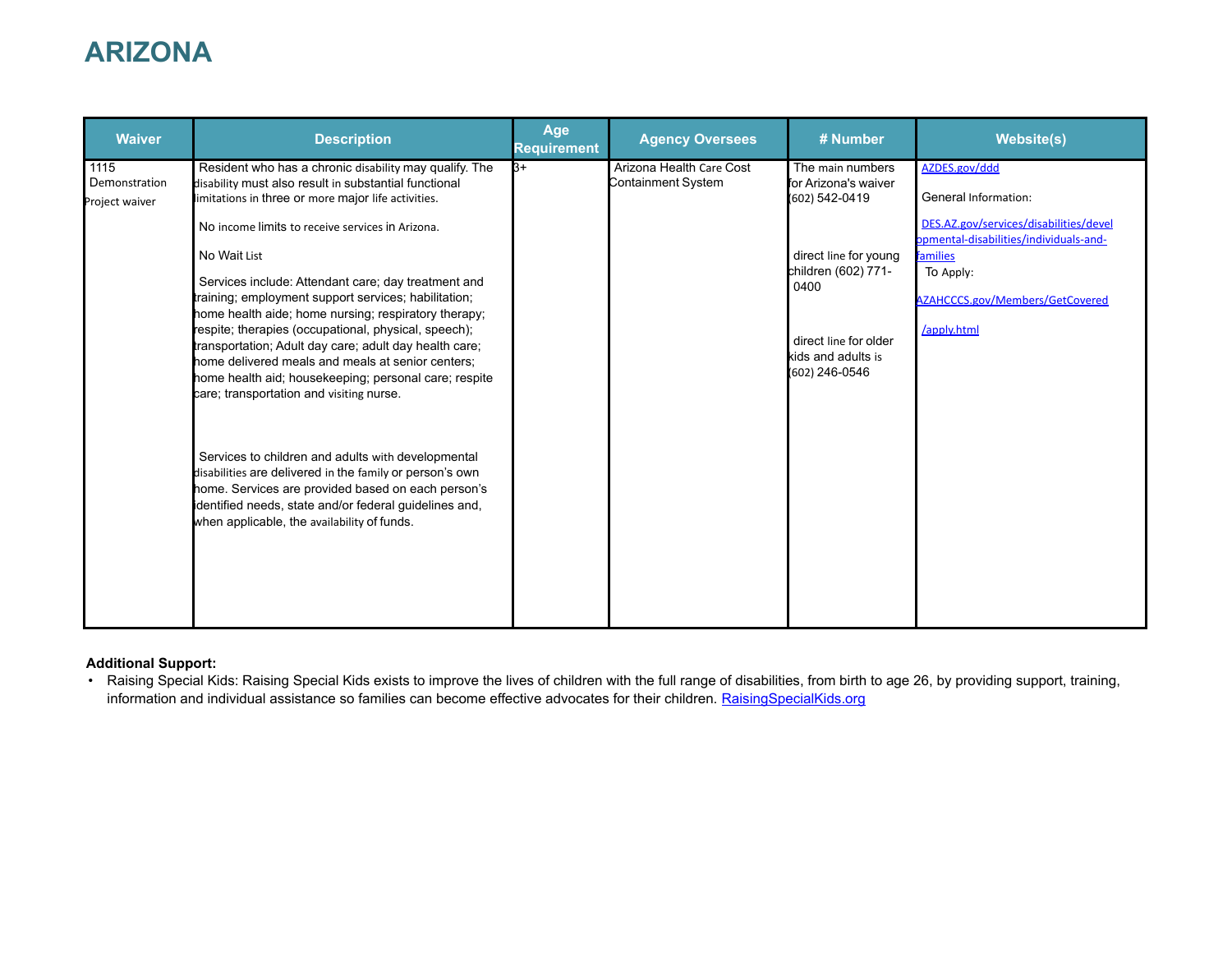# **ARKANSAS**

| <b>Waiver</b>                                                 | <b>Description</b>                                                                                                                                                                                                                                                                                                                                                                                                                                                                                                                                                                                                                                                                                                                                                                       | Age<br><b>Requiremen</b> | <b>Agency Oversees</b>                 | # Number       | <b>Website(s)</b>                                                                                                                                                                                                                                                                                 |
|---------------------------------------------------------------|------------------------------------------------------------------------------------------------------------------------------------------------------------------------------------------------------------------------------------------------------------------------------------------------------------------------------------------------------------------------------------------------------------------------------------------------------------------------------------------------------------------------------------------------------------------------------------------------------------------------------------------------------------------------------------------------------------------------------------------------------------------------------------------|--------------------------|----------------------------------------|----------------|---------------------------------------------------------------------------------------------------------------------------------------------------------------------------------------------------------------------------------------------------------------------------------------------------|
| Community and<br>Employment<br><b>Support Waiver</b><br>(CES) | Offers services in your community to support clients<br>with intellectual or developmental disabilities (IDD) with<br>all major life activities, such as living independently<br>and working at a job with help from an employment<br>coach. The program promotes inclusion for clients<br>through community experiences and provides care<br>coordination for getting services. The goal of the<br>waiver is simple: it helps clients with IDD to live in the<br>community rather than in an institutional setting such<br>as a nursing home or Intermediate Care Facility.<br>contact the Intake and Referral helpline in the DHS<br>Division of Developmental Disabilities Services (DDS) at<br>501-683-5687. A specialist will help you with the<br>application.<br><b>Wait List</b> | None                     | Department of Human<br><b>Services</b> | 501-683-5687   | General Information:<br>HumanServices.Arkansas.gov/division<br>s-shared-services/developmental-<br>disabilities-services/ces-waiver/                                                                                                                                                              |
| <b>TEFRA</b><br>Waiver/Katie<br>Beckett                       | Allows children 18 or under with disabilities, who would<br>btherwise be served in an institution to be served in the<br>community without regard to the family's income. This<br>demonstration waiver provides basic Medicaid services to<br>children with disabilities but uses a pay scale that is based<br>on family income. This waiver is designed to ensure that<br>children with disabilities get the care they need in a<br>community- based setting regardless of what their<br>families can pay.<br>No wait List                                                                                                                                                                                                                                                              | $D-18$                   |                                        | 1-855-372-1084 | General Information:<br>HumanServices.Arkansas.gov/division<br>s-shared-services/medical-<br>services/healthcare-programs/tefra/<br>To Apply:<br>HumanServices.Arkansas.gov/division<br>s-shared-services/medical-<br>services/healthcare-<br>programs/tefra/how-to-apply-for-tefra-<br>coverage/ |

**Additional Support:**

• Arkansas Disability Coalition: **[ARDisabilityCoalition.org](https://ardisabilitycoalition.org/)**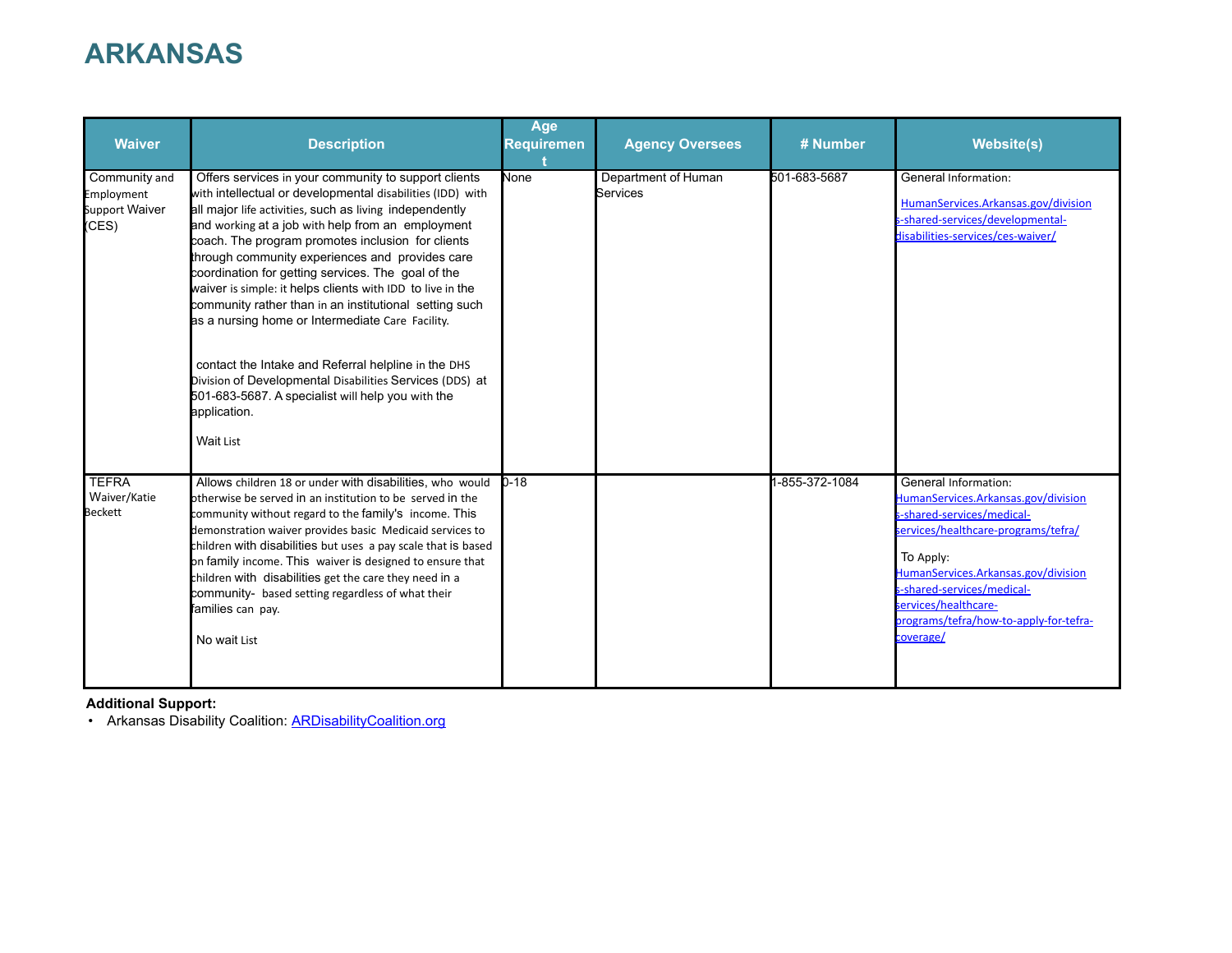# **CALIFORNIA**

| <b>Waiver</b>                                     | <b>Description</b>                                                                                                                                                                                                                                                                                                                                                                                                                                                                                                                                                                                                                                                                                                                                                                                                                                                                                                                                                                                                                                                                                                                                                                            | Age<br><b>Requirement</b> | <b>Agency Oversees</b>                                             | # Number           | <b>Website(s)</b>                                                                                                                                                                                                  |
|---------------------------------------------------|-----------------------------------------------------------------------------------------------------------------------------------------------------------------------------------------------------------------------------------------------------------------------------------------------------------------------------------------------------------------------------------------------------------------------------------------------------------------------------------------------------------------------------------------------------------------------------------------------------------------------------------------------------------------------------------------------------------------------------------------------------------------------------------------------------------------------------------------------------------------------------------------------------------------------------------------------------------------------------------------------------------------------------------------------------------------------------------------------------------------------------------------------------------------------------------------------|---------------------------|--------------------------------------------------------------------|--------------------|--------------------------------------------------------------------------------------------------------------------------------------------------------------------------------------------------------------------|
| <b>CA HCBS Waiver</b><br>for Californians<br>w/DD | For individuals with autism and Developmental<br>Disabilities. Provides behavioral intervention,<br>community living arrangements, day service, home<br>health aide, homemaker, prevocational services,<br>respite care, supported employment (enhanced<br>habilitation), communication aides, community-based<br>training, dental, environmental accessibility<br>adaptations, FMS, non-medical transportation,<br>nutritional consultation, optometric/optician services,<br>prescription lenses and frames, psychology services,<br>skilled nursing, specialized medical equipment and<br>supplies, specialized therapeutic services,<br>speech/hearing and language services, transition/set<br>up expenses, vehicle mods and adaptations.<br>The first step to accessing Medi-Cal waiver services is<br>to establish Medi-Cal eligibility. To apply for Medi-Cal, call<br>or visit your local county social services office and<br>request a Medi-Cal application.<br>No wait list                                                                                                                                                                                                       | <b>none</b>               | California Department of<br>Developmental<br>Services<br>(DDS)     | $(916) 654 - 1888$ | <b>DDS.CA.gov</b><br>General Information:<br>HCS.CA.gov/services/medi-<br>al/Pages/HCBSDDMediCalWaiver.asp x<br>To Establish Medi-Cal Eligibility:<br>DHCS.CA.gov/services/medi-<br>al/pages/applyformedi-cal.aspx |
| Self<br>Determination<br>Program (SDP)            | Provides community living supports, employment<br>supports, homemaker, live-in caregiver, prevocational<br>supports, respite services, acupuncture services,<br>chiropractic service, dental services, home health aide,<br>enses and frames, occupational therapy,<br>optometric/optician services, physical therapy,<br>psychology services, speech, hearing and language<br>services, financial management service, independent<br>facilitator, behavioral intervention services,<br>communication support, community integration<br>supports, crisis intervention and support, environmental<br>accessibility adaptations, family support services,<br>family/consumer training, housing access supports,<br>individual training and education, massage therapy,<br>non-medical transportation, nutritional consultation,<br>participant-directed goods and services, personal<br>emergency response systems (PERS), skilled nursing,<br>specialized medical equipment and supplies,<br>technology, training and counseling services for unpaid<br>caregivers, transition/set up expenses: other service,<br>vehicle modifications and adaptations to individuals with<br>autism, DD, IID | none                      | California Department of<br><b>Developmental Services</b><br>(DDS) | 833-421-0061       | General Information:<br>DDS.CA.gov/initiatives/sdp<br>Eligibility and How to Enroll:<br>DDS.CA.gov/initiatives/sdp                                                                                                 |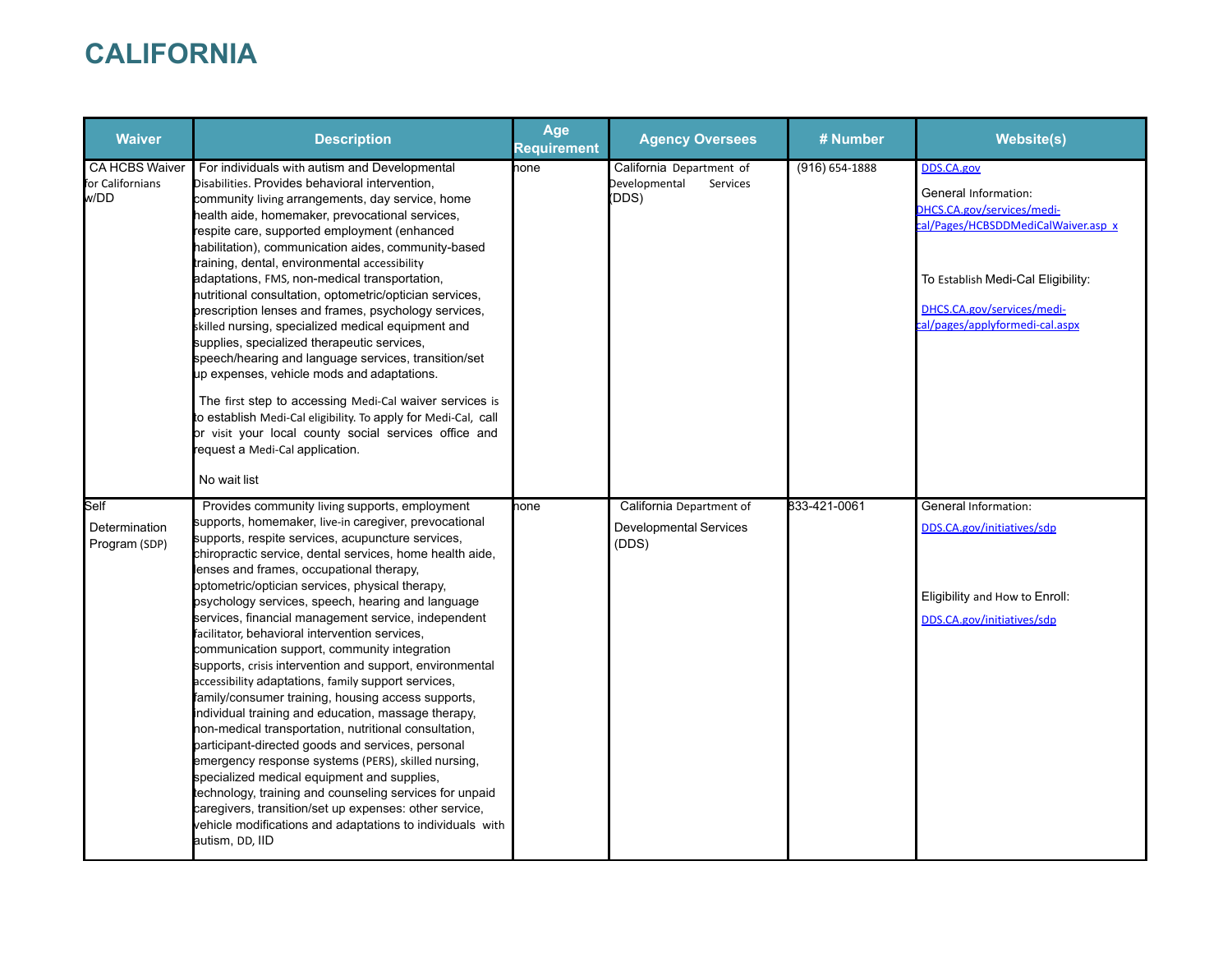# **CALIFORNIA**

#### **Additional Information:**

• Income limits: Typically, individual must have an income of less than \$620/mo and with assets that total less than \$2000. You must be SSI and Medi-Cal eligible. If your family income is too high, you may still be eligible for Medi-Cal. Medi-Cal is allowed to determine your eligibility using "institutional deeming." If the individual is under the age of 18, parents are required by law to contribute toward a share of the cost based on their income. The FCPP does not affect all families and it applies to only three services: respite, daycare and camping.

### **Additional Support:**

- 2 CARE FOR ME SENIOR SERVICE (424) 209-7487
	- Located in Los Angeles, Serving All Of California
		- Provides Respite Care, Diapers & Medical Supplies
- North Coast Mobility (415) 457-1664
- Inland Regional Center (909) 890-3000
- One Source Mobility Inc (877) 530-7743
	- Wheelchair ramps and lifts, vertical platform lifts, door openers, transition ramps, stair lifts, elevators, patient transfer solutions, floor lifts, ceiling lifts, hygiene lifts, standing and raising aids, shower chairs, shower trolleys, grab bars and accessories, seating matters chairs- complex rehab recliner, wheelchair accessible bathrooms and kitchens, pool and hot tub lifts, portable showers, rental equipment, complex rehab shower and commode chairs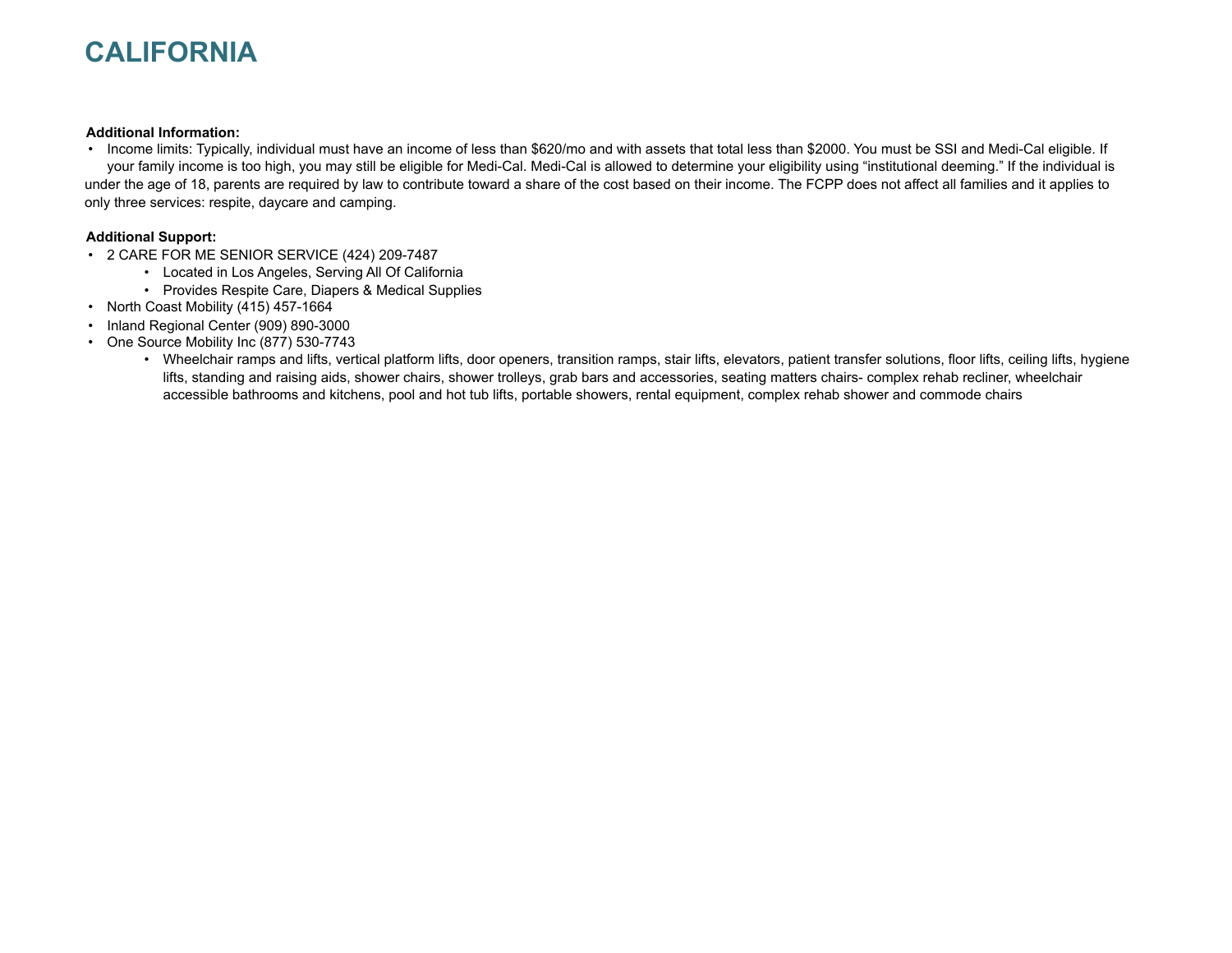# **COLORADO**

| <b>Waiver</b>                                                                                     | <b>Description</b>                                                                                                                                                                                                                                                                                                                                                            | Age<br><b>Requirement</b> | <b>Agency Oversees</b>                            | # Number                                 | <b>Website(s)</b>                          |
|---------------------------------------------------------------------------------------------------|-------------------------------------------------------------------------------------------------------------------------------------------------------------------------------------------------------------------------------------------------------------------------------------------------------------------------------------------------------------------------------|---------------------------|---------------------------------------------------|------------------------------------------|--------------------------------------------|
| Waiver for<br>Persons with<br>Developmental<br><b>Disabilities</b>                                | For persons with developmental disabilities. The<br>person receiving services cannot be living with his or<br>her family.<br>Wait List average 5-7 years                                                                                                                                                                                                                      | 18+                       | Division for Developmental<br>Disabilities (DDD)  | $(303)866 - 7450$<br>$(303) 866 - 7904$  | Colorado.gov/hcpf<br>Colorado.gov/cdhs/ddd |
| Children's HCBS<br>Waiver (CHCBS)                                                                 | For disabled children who would otherwise be ineligible<br>for Medicaid due to excess parental income. Children<br>must be at risk of nursing facility or hospital placement.<br>*To start application process, contact local Single-Entry<br>Point (SEP) Agency, Community Centered Board (CCB) or<br>Private Case Management Agency<br>No Wait List                         | $0 - 17$                  |                                                   | $(303)866 - 7450$<br>$(303)866 - 7904$   | Colorado.gov/hcpf<br>Colorado.gov/cdhs/ddd |
| Supported Living<br><b>Services</b><br>Waiver<br>(HCBS-SLS)                                       | To provide to persons with developmental disabilities<br>supported living in the home or community. Support services<br>are for adults who either can live independently with limited<br>supports or who, if they need extensive support, are getting<br>that support from other sources, such as their family.                                                               | $18+$                     | Department of Health Care<br>Policy and Financing | $(303) 866 - 7450$<br>(303) 866-7904     | Colorado.gov/hcpf<br>Colorado.gov/cdhs/ddd |
| <b>Children With</b><br><b>Autism Waiver</b><br>(HCBS-CWA)                                        | For children with a medical diagnosis of Autism who<br>are most in need due to the severity of their disability.<br>Children must meet additional targeted criteria                                                                                                                                                                                                           | $0 - 5$                   | Department of Health Care<br>Policy and Financing | $(303)866 - 7450$<br>$(303)866 - 7904$   | Colorado.gov/hcpf<br>Colorado.gov/cdhs/ddd |
| Children's<br>Extensive<br>Support Waiver<br>(HCBS-CES)                                           | for children with developmental disabilities or delays,<br>that are most in need due to the severity of their<br>disability. Serves children who have significant medical<br>and/or behavioral needs.<br>*To start application process, contact local Single-Entry<br>Point (SEP) Agency, Community Centered Board<br>(CCB) or Private Case Management Agency<br>No Wait List | $0 - 17$                  | Department of Health Care<br>Policy and Financing | $(303) 866 - 7450$<br>$(303) 866 - 7904$ | Colorado.gov/hcpf<br>Colorado.gov/cdhs/ddd |
| <b>HCBS Waiver for</b><br>Persons who are<br>Elderly, Blind,<br><b>AND Disabled</b><br>(HCBS-EBD) | To provide a home or community-based alternative to<br>nursing facility care for elderly, blind, and disabled<br>persons.                                                                                                                                                                                                                                                     | 18+                       | Department of Health Care<br>Policy and Financing | $(303) 866 - 7450$<br>$(303)866 - 7904$  | Colorado.gov/hcpf<br>Colorado.gov/cdhs/ddd |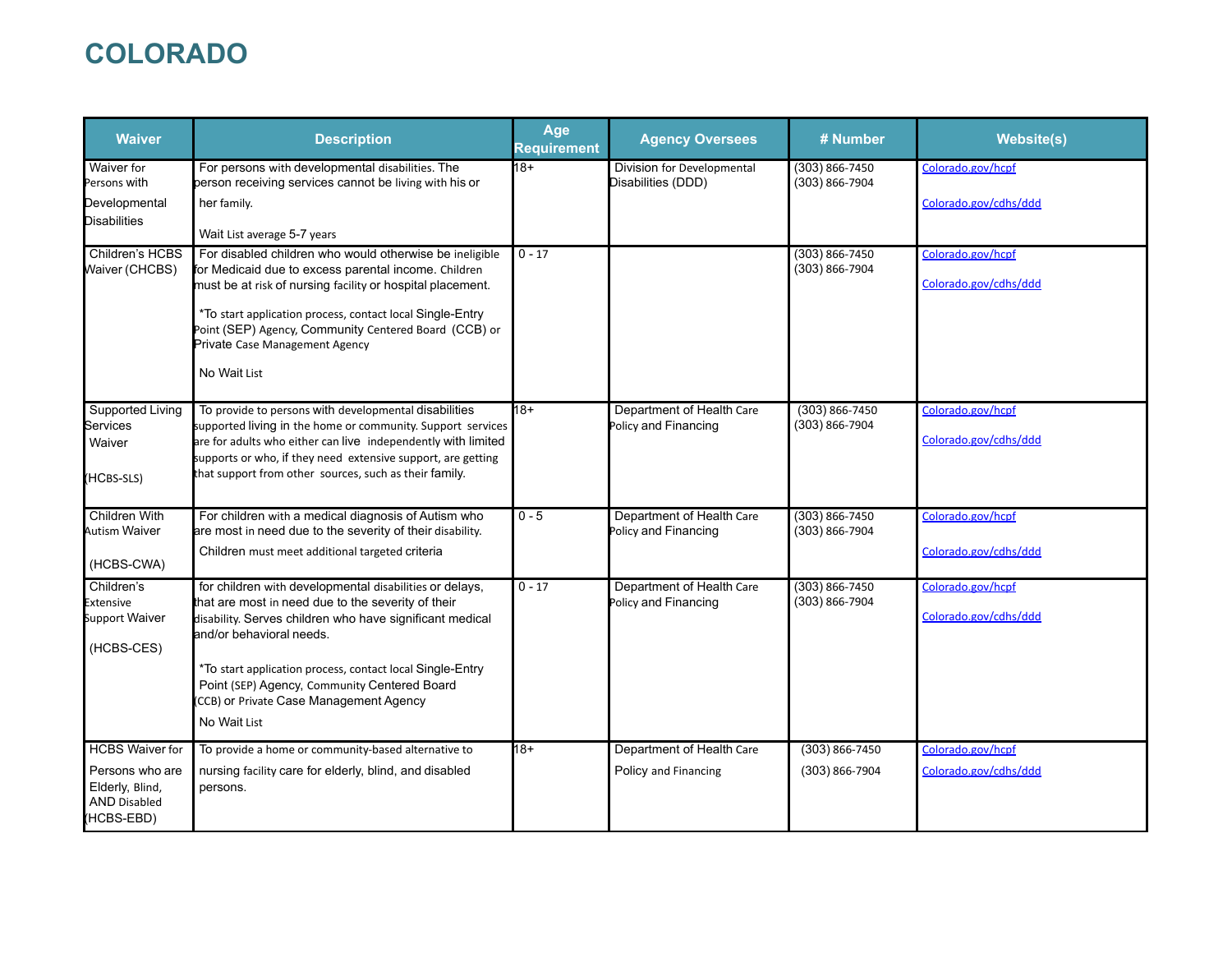# **COLORADO**

#### **Additional Resources:**

- Family Voices Colorado 1-800-881-8272 or (303) 733-3000
	- Provides help with health insurance plans, communicating with service providers, navigating Medicaid or other public systems, individual health insurance counseling (such as in benefits decision or help with the appeals process).
- Local Arc chapters across Colorado and many other advocacy organizations (Parent to Parent, PADCO, People First, Speaking for Ourselves, CCDC).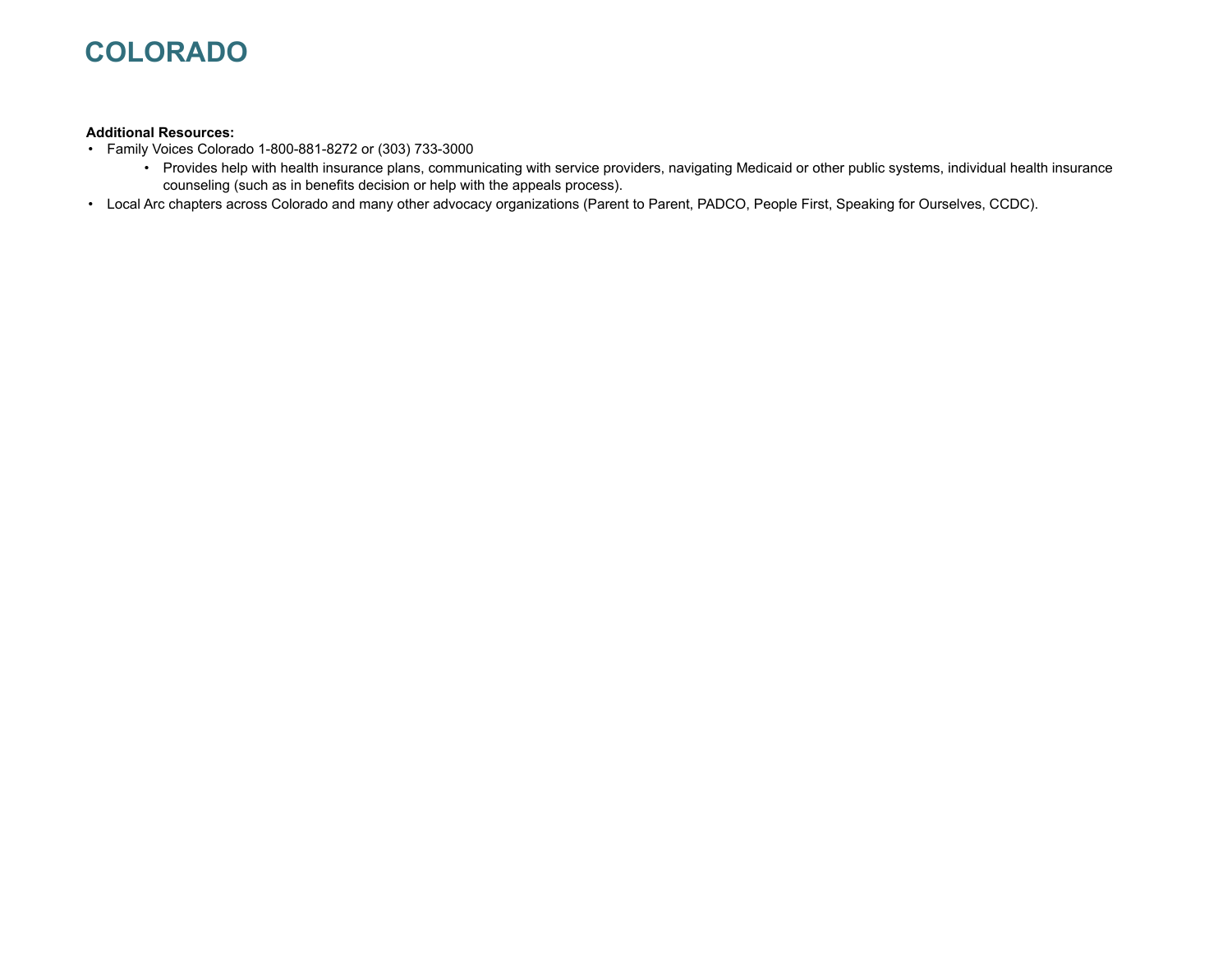# **CONNECTICUT**

| <b>Waiver</b>                                              | <b>Description</b>                                                                                                                                                                                                                                                                                      | Age<br><b>Requirement</b> | <b>Agency Oversees</b>                  | # Number                       | <b>Website(s)</b>                                                |
|------------------------------------------------------------|---------------------------------------------------------------------------------------------------------------------------------------------------------------------------------------------------------------------------------------------------------------------------------------------------------|---------------------------|-----------------------------------------|--------------------------------|------------------------------------------------------------------|
| The<br>Comprehensive                                       | provide direct services and supports for people who live<br>in licensed settings, and those who live in the home                                                                                                                                                                                        |                           | Department of<br>Developmental Services | 1-866-433-8192                 | http://www.ct.gov/dds                                            |
| Support Waiver                                             | and require a high level of support, usually due to<br>significant behavioral, medical and/or physical support<br>needs and/or the absence of available natural<br>supports.                                                                                                                            |                           |                                         | 860-418-6117                   | https://portal.ct.gov/DDS/Family/Waiver<br>/Waiver-Contacts      |
| Connecticut<br>Home Care<br>Program for<br>Elders Waiver;  | provides home health care and related community-<br>based services to people aged 65 and older who are<br>not eligible for regular Medicaid and would otherwise<br>be in nursing homes.                                                                                                                 | 65+                       | Department of<br>Developmental Services | 1-866-433-8192<br>860-418-6117 | http://www.ct.gov/dds<br>https://portal.ct.gov/DDS/Family/Waiver |
|                                                            |                                                                                                                                                                                                                                                                                                         |                           |                                         |                                | /Waiver-Contacts                                                 |
| Personal Care                                              | provides consumer-directed personal care assistance                                                                                                                                                                                                                                                     | 18-64                     | Department of                           | -866-433-8192                  | http://www.ct.gov/dds                                            |
| Assistance (PCA)<br>Waiver                                 | services to people with physical disabilities who are<br>between age 18 and 64 and who would otherwise<br>require institutionalization. Participants must need help<br>with activities of daily living and must be able to hire and<br>direct their own personal care assistant (PCA                    |                           | <b>Developmental Services</b>           | 860-418-6117                   | https://portal.ct.gov/DDS/Family/Waiver<br>/Waiver-Contacts      |
| CT Home and                                                | Provides community companion homes, live-in                                                                                                                                                                                                                                                             | $_{3+}$                   | Department of                           | 1-866-433-8192                 | http://www.ct.gov/dds                                            |
| Community<br>Supports Waiver<br>for Persons with<br>Autism | companion, respite, assistive technology, clinical<br>behavioral support, community mentor, individuals<br>good and services, interpreter, job coaching, life skills<br>coach, non-medical transportation, PERS, social skills<br>group, specialized driving assessment for individuals<br>with autism. |                           | <b>Developmental Services</b>           | 860-418-6117                   | https://portal.ct.gov/DDS/Family/Waiver<br>/Waiver-Contacts      |

### **Additional Information:**

• To request an application for Waivers, call 1-866-433-8192 or 860-418-6117 or visit [CT.gov/dds](http://www.ct.gov/dds)

- Each of the DDS Regions have established a Help Line to assist families who do not have a case manager to help access services. Help Line staff will assist you to apply for DDS Family Support Services or refer you to appropriate community resources and services.
	- North Region: Help Line 1-877-437-4577, [DDS.NR.IFSHelpLine@CT.gov](mailto:DDS.NR.IFSHelpLine@ct.gov)
	- South Region: Help Line 1-877-437-4567, [DDS.SR.IFSHelpLine@CT.gov](mailto:DDS.SR.IFSHelpLine@ct.gov)
- West Region: Help Line 1-877-491-2720, [DDS.WR.IFSHelpLine@CT.gov](mailto:DDS.WR.IFSHelpLine@ct.gov) Waiver Services Contacts: [Portal.CT.gov/DDS/Family/Waiver/Waiver-Contacts](https://portal.ct.gov/DDS/Family/Waiver/Waiver-Contacts)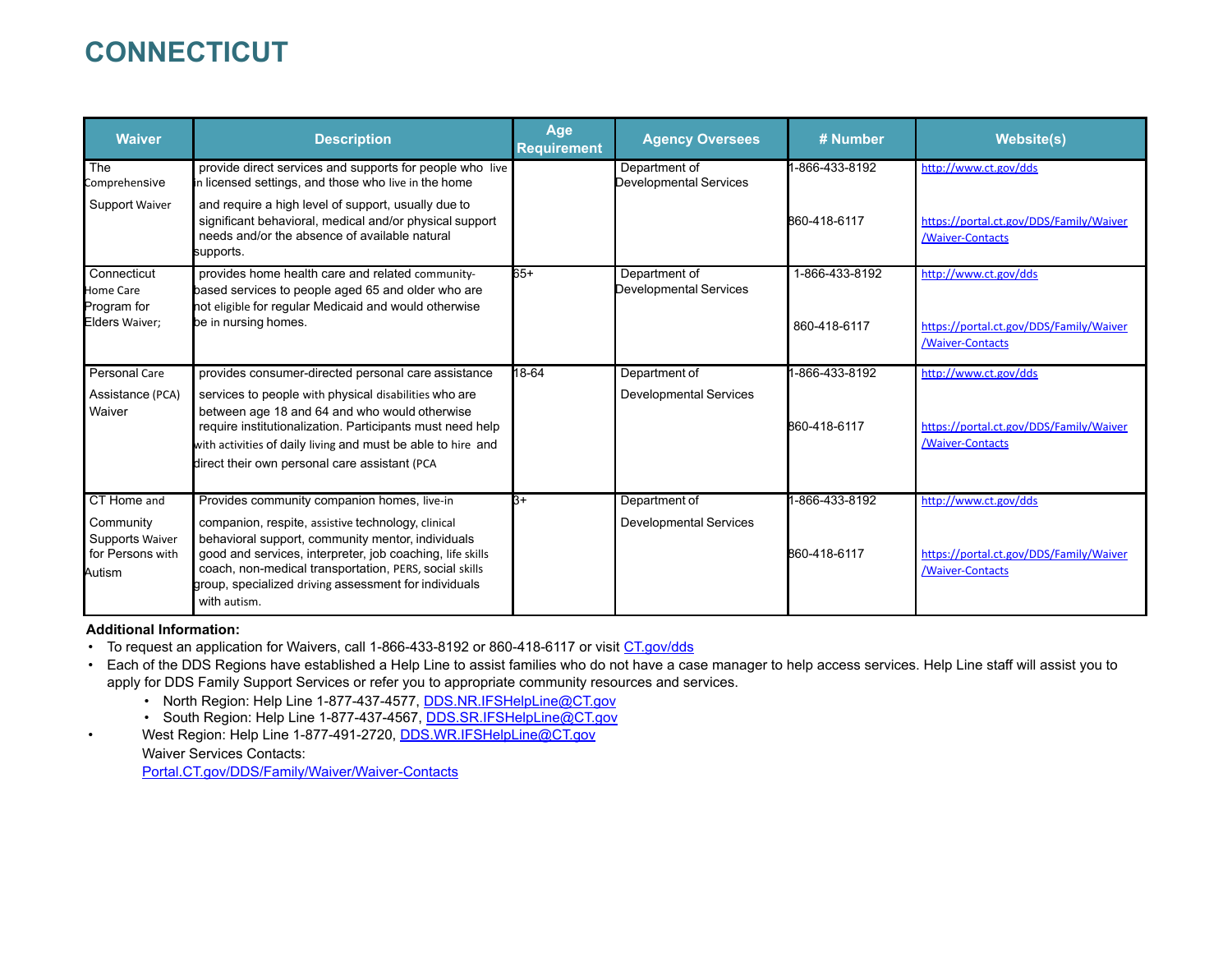### **DELAWARE**

| <b>Waiver</b>                                                   | <b>Description</b>                                                                                                                                                                                                                                                                                                                                                                                                              | Age<br><b>Requirement</b> | <b>Agency Oversees</b>                                                                                                        | # Number       | <b>Website(s)</b>                                                                                                 |
|-----------------------------------------------------------------|---------------------------------------------------------------------------------------------------------------------------------------------------------------------------------------------------------------------------------------------------------------------------------------------------------------------------------------------------------------------------------------------------------------------------------|---------------------------|-------------------------------------------------------------------------------------------------------------------------------|----------------|-------------------------------------------------------------------------------------------------------------------|
| The DDDS<br>Waiver (1915(c)<br>waiver)                          | Allows persons with MR/DD who meet the ICF/MR level<br>of care and require residential placement to remain living at<br>home and in the community. Services offered under this<br>waiver include: case management, day habilitation,<br>institutional or in-home respite care, and residential<br>habilitation.<br>Services must be described in the Plan of Care and are<br>limited only by medical necessity.<br>No Wait List | $4+$                      | Division of Developmental<br>Disabilities Services (DDDS)<br>* Office of Applicant Services<br>helps with application process | (302) 744-9700 | DHSS.Delaware.gov/dhss<br>DHSS.Delaware.gov/dhss/ddds_To<br>Apply:<br>DHSS.Delaware.gov/dhss/ddds/intake.<br>html |
| Elderly and<br>Disabled (E&D)<br><b>Waiver (1115</b><br>waiver) | Services include: Adult Day Services; Assisted Living;<br>Case Management; Cognitive Services; Day<br>Habilitation; Medical Equipment and Supplies; Personal<br>Care; Personal Emergency Response; Respite; and<br>Support for Participant Direction.                                                                                                                                                                           |                           | Division of Developmental<br>Disabilities Services (DDDS)<br>* Office of Applicant Services<br>helps with application process | (302) 744-9700 | DHSS.Delaware.gov/dhss<br>DHSS.Delaware.gov/dhss/ddds                                                             |

#### **Additional Resources / Support:**

- Delaware Health and Social Services E-mail: [DelawareADRC@state.de.us](mailto:Delawareadrc@state.de.us)
- Applicant Services Coordinator (for applicants with last names beginning with A to L)
	- Carla Griffith
	- 302-744-9719
	- [Carla.Griffith@Delaware.gov](mailto:Carla.Griffith@Delaware.gov)
- Applicant Services Coordinator (for applicants with last names beginning with M to Z)
	- Patti Bratten
	- 302-744-9605
	- [Patti.Bratten@Delaware.gov](mailto:Patti.Bratten@Delaware.gov)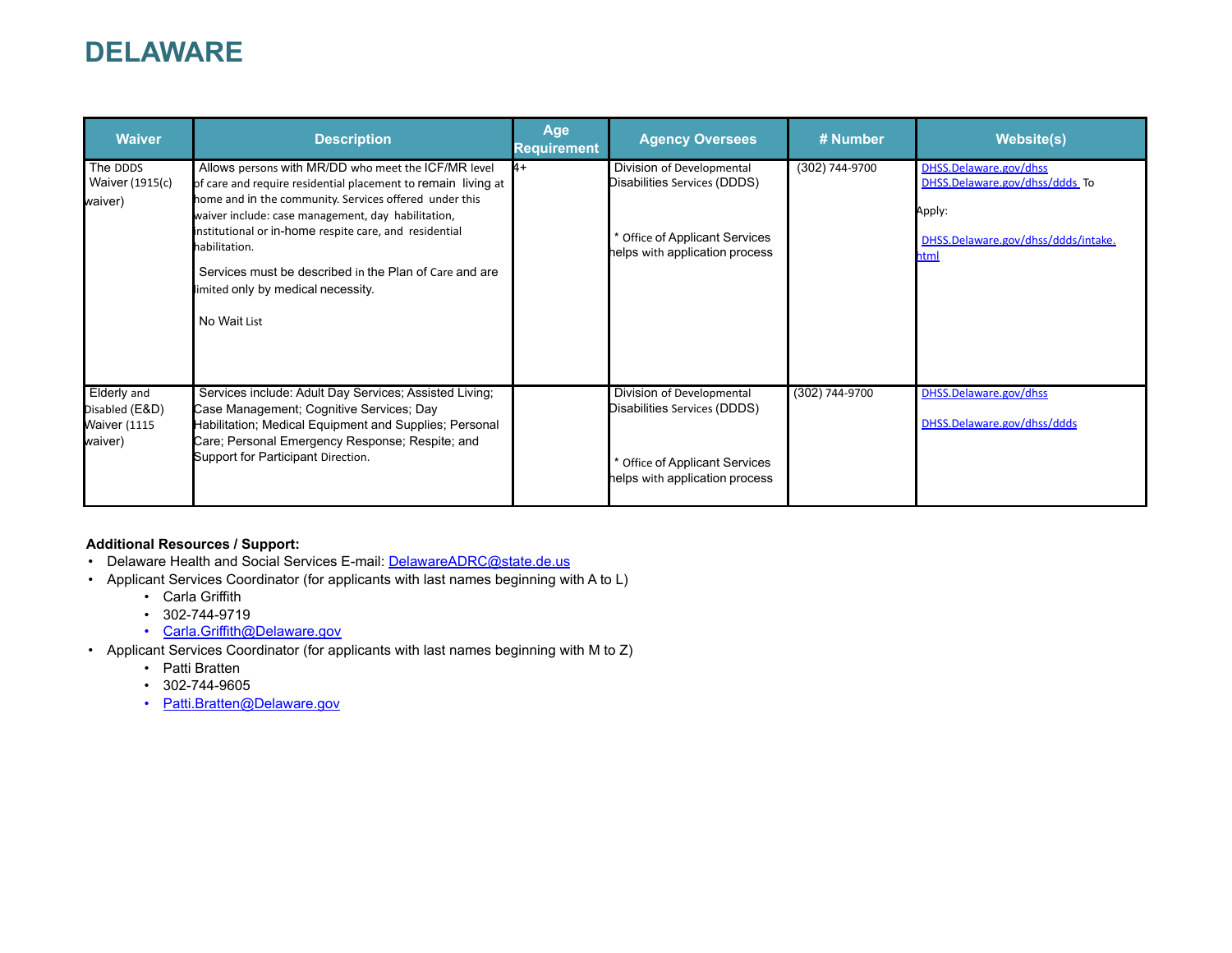# **FLORIDA**

| <b>Waiver</b>   | <b>Description</b>                                                                                                                                                                | Age<br><b>Requirement</b> | <b>Agency Oversees</b> | # Number       | <b>Website(s)</b>  |
|-----------------|-----------------------------------------------------------------------------------------------------------------------------------------------------------------------------------|---------------------------|------------------------|----------------|--------------------|
| iBudget Florida | Medicaid Waiver program for persons with<br>Developmental Disabilities. Provides: Life Skills                                                                                     | R+                        |                        | (850) 488-4257 | iBudgetFlorida.org |
|                 | Development; Supplies and Equipment; Personal<br>Supports; Residential Services; Transportation; Adult<br>Dental; Therapeutic Supports and Wellness; and<br>Support Coordination. |                           |                        | 1-866-273-2273 |                    |
|                 | Consumer Directed Care Plus (CDC +) is an alternative                                                                                                                             |                           |                        |                |                    |
|                 | to iBudget which gives the consumer the opportunity to<br>hire workers and vendors directly. Paid workers may<br>even be family members or friends.                               |                           |                        |                |                    |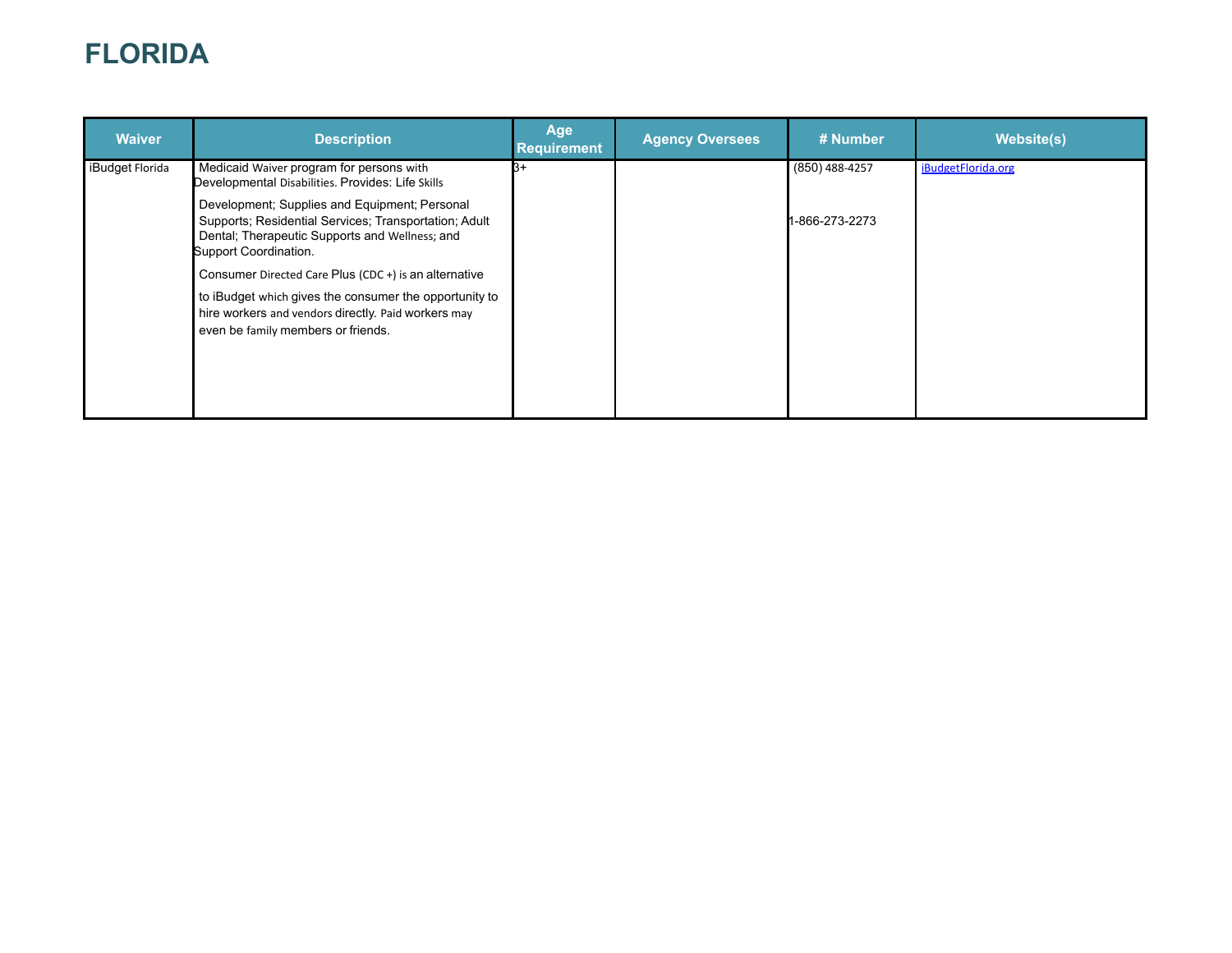# **GEORGIA**

| <b>Waiver</b>                                                 | <b>Description</b>                                                                                                                                                                                                                                                                                                                                                                                                                                                                                                  | Age<br><b>Requirement</b> | <b>Agency Oversees</b>                                                               | # Number                                            | <b>Website(s)</b>                                                                                                  |
|---------------------------------------------------------------|---------------------------------------------------------------------------------------------------------------------------------------------------------------------------------------------------------------------------------------------------------------------------------------------------------------------------------------------------------------------------------------------------------------------------------------------------------------------------------------------------------------------|---------------------------|--------------------------------------------------------------------------------------|-----------------------------------------------------|--------------------------------------------------------------------------------------------------------------------|
| <b>TERFRA/Katie</b><br><b>Beckett Waiver</b>                  | Allows children 18 or under with disabilities, who would<br>otherwise be served in an institution to be served in the<br>community without regard to the family's income. This<br>demonstration waiver provides basic Medicaid services to<br>children with disabilities. This waiver is designed to ensure<br>that children with disabilities get the care they need in a<br>community-based setting regardless of what their families<br>can pay.<br>No Wait List                                                 | 18 and under              | Department of Behavioral<br>Health and Developmental<br>Disabilities Services        | (800) 348-3503<br>678-248-7449<br>Fax: 678-248-7459 | DBHDD.Georgia.gov<br>Medicaid.Georgia.gov/programs/all-<br>orograms/tefrakatie-beckett<br>To Apply: Gateway.GA.gov |
| NOW/COMP<br>Waiver                                            | NOW Waiver: Designed for people with disabilities who<br>live with family members or in their own home. There is a<br>imit of \$25,000.00 a year for services under the NOW<br>Waiver. This waiver is for people who need less intensive<br>services and supports.<br>COMP Waiver: designed for people who need a full<br>range medical services or intensive in-home services. The<br>COMP Waiver is also used for people who are<br>transitioning out of institutions into community living.<br>Wait List Unknown | None                      | Department of Behavioral<br><b>Health and Developmental</b><br>Disabilities Services | (800) 348-3503.                                     | DBHDD.Georgia.gov                                                                                                  |
| <b>Community Care</b><br>Services Program /<br>Elderly Waiver | Provides home and community-based services to<br>people who are elderly and/or functionally impaired or<br>have disabilities                                                                                                                                                                                                                                                                                                                                                                                        |                           | Agency on Aging                                                                      | 1-866-552-4463                                      | <b>DBHDD.Georgia.gov</b>                                                                                           |
| Georgia Pediatric<br>Program (GAPP)                           | GAPP medical day care program provides specialized<br>pediatric skilled nursing services to medically fragile,<br>ages birth to 3 years of age. The Georgia Pediatric in-<br>home nursing program is for children under the age of<br>21.                                                                                                                                                                                                                                                                           | 21 and under              | Georgia Department of<br>Community Health                                            | $(800)$ 348-3503<br>404-657-7882                    | DBHDD.Georgia.gov                                                                                                  |

#### **Additional Information / Support:**

• Division of Intellectual and Developmental Disabilities: (404) 232-1912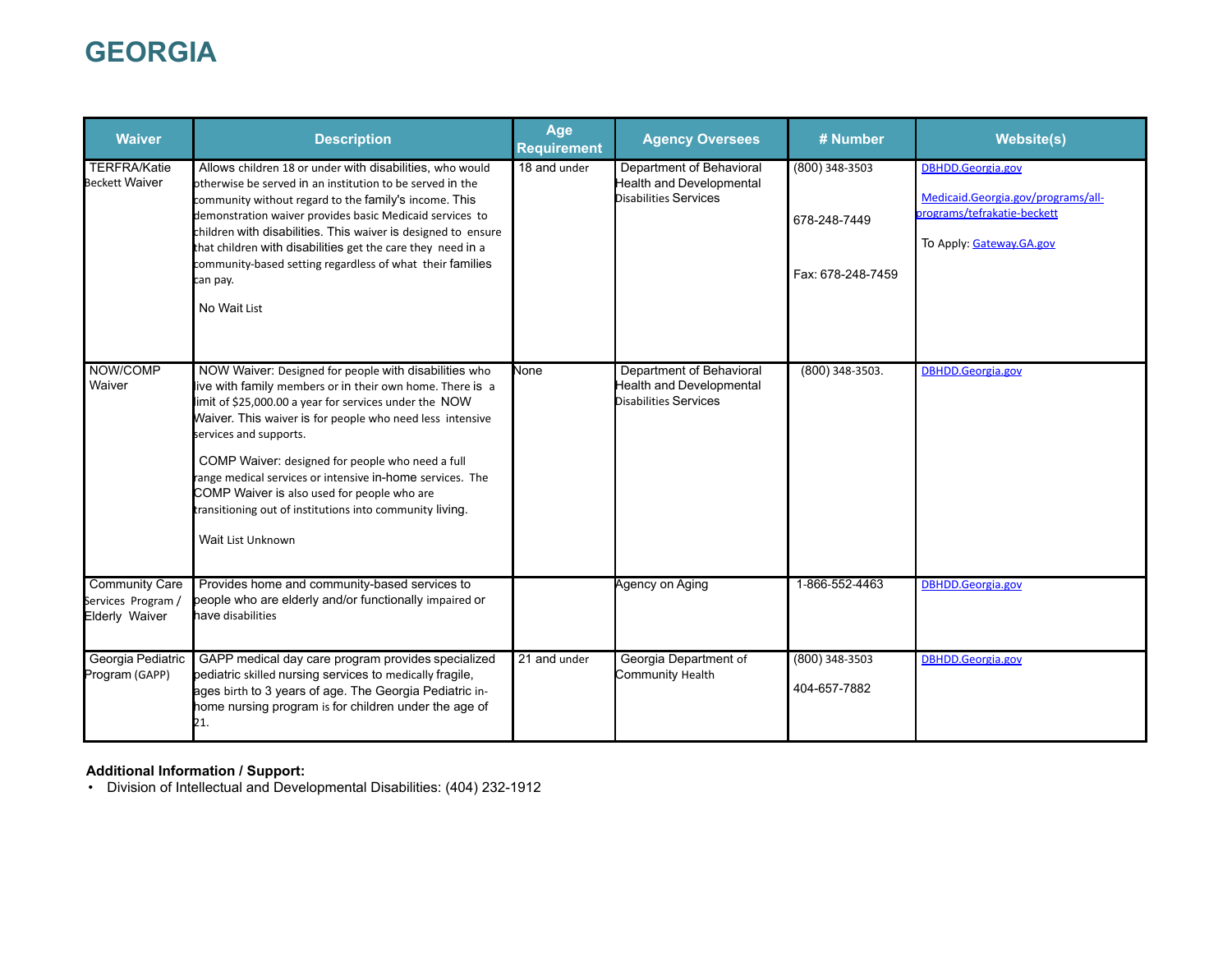### **HAWAII**

| <b>Waiver</b> | <b>Description</b>                                                                                                                                                                                                                                                                                                                                                               | Age<br>Requirement | <b>Agency Oversees</b>                 | # Number                                                                                                                                                                                                                       | <b>Website(s)</b>                                                                                                                      |
|---------------|----------------------------------------------------------------------------------------------------------------------------------------------------------------------------------------------------------------------------------------------------------------------------------------------------------------------------------------------------------------------------------|--------------------|----------------------------------------|--------------------------------------------------------------------------------------------------------------------------------------------------------------------------------------------------------------------------------|----------------------------------------------------------------------------------------------------------------------------------------|
| Medicaid I/DD | provides case management, habilitation, supported                                                                                                                                                                                                                                                                                                                                | none               | Department of Health;                  | To schedule an                                                                                                                                                                                                                 | Health.Hawaii.gov                                                                                                                      |
| Waiver        | employment, adult day health, respite, personal<br>assistance, skilled nursing, transportation,<br>interdisciplinary team services, home mods, consumer<br>directed community living supports, modify the definition<br>of specialized services and environmental access<br>adaptations to MR/DD individuals.<br>While no wait list, can take months to determine<br>eligibility |                    | Developmental Disabilities<br>Division | intake appointment<br>call:<br>Oahu:<br>(808) 733-1689<br>Hilo:<br>(808) 974-4280<br>Kauai:<br>(808) 241-3406<br>Kona:<br>(808) 332-1906<br>Maui:<br>(808) 243-4625<br>Molokai:<br>(808) 553-3200<br>Waimea:<br>(808) 887-6064 | Health.Hawaii.gov/ddd/participants-<br>families/waiver<br>Health.Hawaii.gov/ddd/participants-<br>families/apply/apply-waiver-admission |

### **Additional Information / Resources:**

- Applying for services is a two-step process:
	- Individuals must first go through intake and eligibility determination for Developmental Disabilities Division (DDD) services. Eligibility for DDD services does not guarantee Medicaid I/DD Waiver services.
	- Individuals eligible for DDD services and who are Medicaid eligible may go through the Medicaid 1915(c) Home and Community-Based (HCBS) Waiver for individuals with intellectual and developmental disabilities (Medicaid I/DD Waiver) admission process.
	- [Individuals who are not eligible for the Medicaid I/DD Waiver may be eligible for other state funded services \(Health.Hawaii.gov/ddd/participants](https://health.hawaii.gov/ddd/participants-families/state-funded-services/)[families/state-funded-services/\)](https://health.hawaii.gov/ddd/participants-families/state-funded-services/)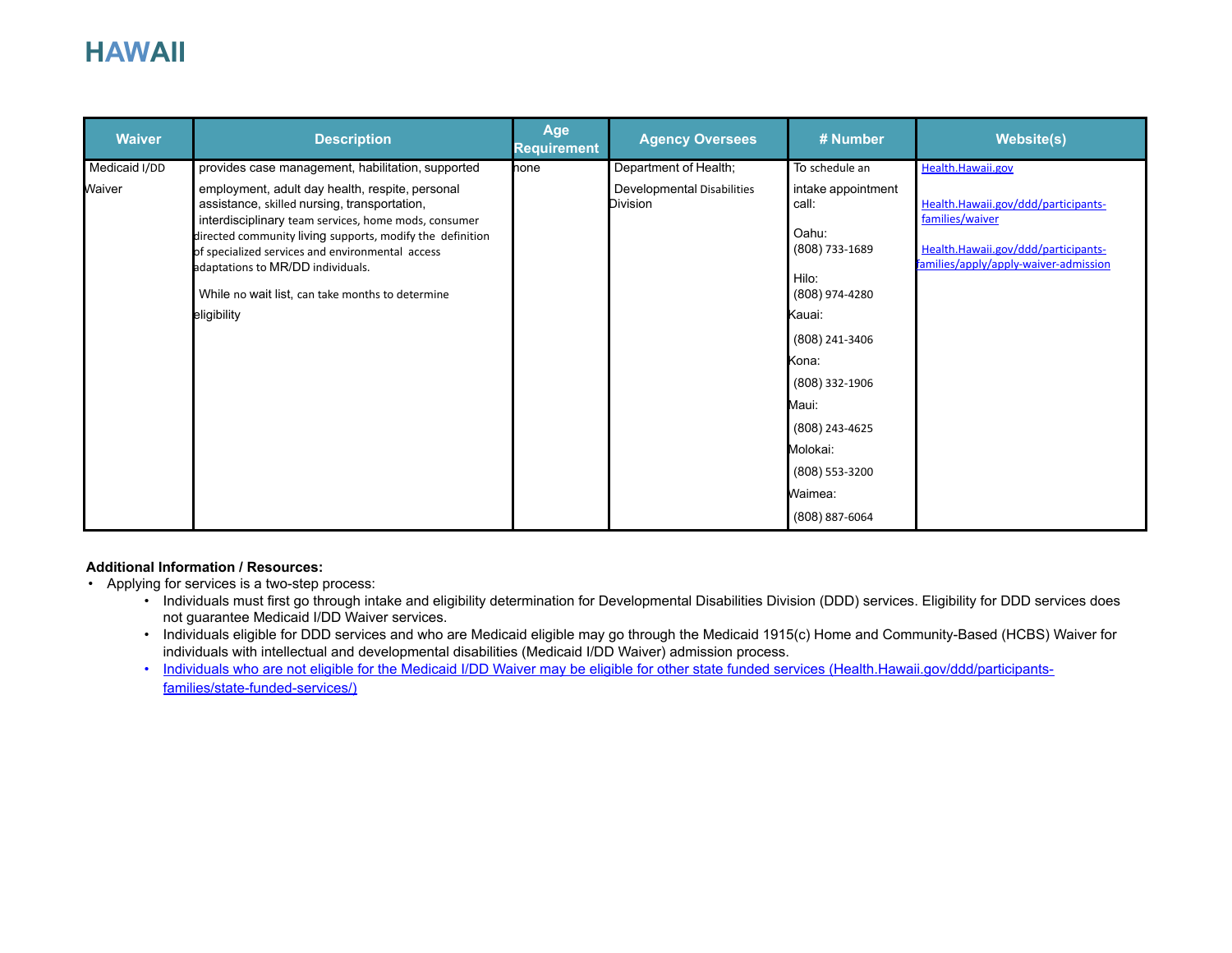# **IDAHO**

| <b>Waiver</b>                                                | <b>Description</b>                                                                                                                                                                                                                                                                                                                                                                                                                                                                                                                                                                                                                                                                                                                                                                                                                                                                                                                                                                                                                                                                                                                                                                                                                                                                                             | Age<br><b>Requirement</b> | <b>Agency Oversees</b>                    | # Number                                                                                                                                                                                 | <b>Website(s)</b>                                                                                              |
|--------------------------------------------------------------|----------------------------------------------------------------------------------------------------------------------------------------------------------------------------------------------------------------------------------------------------------------------------------------------------------------------------------------------------------------------------------------------------------------------------------------------------------------------------------------------------------------------------------------------------------------------------------------------------------------------------------------------------------------------------------------------------------------------------------------------------------------------------------------------------------------------------------------------------------------------------------------------------------------------------------------------------------------------------------------------------------------------------------------------------------------------------------------------------------------------------------------------------------------------------------------------------------------------------------------------------------------------------------------------------------------|---------------------------|-------------------------------------------|------------------------------------------------------------------------------------------------------------------------------------------------------------------------------------------|----------------------------------------------------------------------------------------------------------------|
| Childrens<br>Developmental<br><b>Disabilities</b><br>Program | Provides a system of care that has a wide array of<br>services for children including intervention and support<br>services.<br>Services can be delivered under a traditional pathway<br>by a Developmental Disabilities Agency (DDA)<br>/Independent Provider or under a Family Directed<br>services option where the parent acts in the role of the<br>employer.                                                                                                                                                                                                                                                                                                                                                                                                                                                                                                                                                                                                                                                                                                                                                                                                                                                                                                                                              | $2 - 17$                  | Idaho Department of Health<br>and Welfare | Family and<br>Community Services<br>(FACS)<br>Developmental<br>Disability Program<br>office at 208-334-<br>6500 or toll free at<br>877-333-9681 for<br>information and an<br>application | HealthAndWelfare.Idaho.gov/services-<br>rograms/medicaid-health/about-<br>hildrens-developmental-disabilities  |
| Aged and<br>Disabled                                         | Adults with disabilities can qualify for Medicaid based<br>on their income and household status. The type of<br>service or care that will be covered by Medicaid is<br>called a Level of Care Determination which will occur<br>after an individual has been determined financially<br>eligible for Medicaid.                                                                                                                                                                                                                                                                                                                                                                                                                                                                                                                                                                                                                                                                                                                                                                                                                                                                                                                                                                                                  | 18+                       | Idaho Department of Health<br>and Welfare | 877-456-1233                                                                                                                                                                             | HealthAndWelfare.Idaho.gov/services-<br>orograms/medicaid-health/apply-<br>nedicaid-elderly-or-disabled-adults |
| Katie Beckett<br>Waiver                                      | To qualify, your child must meet eligibility criteria -<br>Have one of the following chronic conditions:<br>Autism, Intellectual disability, Seizure disorder,<br>Cerebral palsy<br>Limited ability to function in at least three of the<br>following: Self care, Receptive and expressive<br>anguage, Learning, Mobility, Self direction, Capacity<br>of independent living or, Economic self sufficiency<br>Require services which are of lifelong<br>$\bullet$<br>Have a chronic condition, a disability which meets<br>SSI criteria, requires level of care provided in a<br>medical institution, child's physician has completed<br>an evaluation identifying services necessary to<br>maintain child at home<br>What is covered: Medicaid covers a number of<br>healthcare services you may be eligible for, such as:<br>Behavioral health, Chiropractic, Counseling, Dental,<br>Doctors, Durable medical equipment, Early intervention,<br>Hearing, Home and community-based treatment and<br>rehabilitation, Home health, Hospital, Immunizations,<br>Interpretation, Lead screening, Nutrition, Personal care<br>services, Physical, occupational, and speech therapy,<br>Podiatry, prescription drugs, School-based, Service<br>coordination, Transportation, Vision, Wellness exams for<br>children | $0 - 17$                  | Idaho Department of Health<br>and Welfare | 208-258-7980                                                                                                                                                                             | HealthAndWelfare.Idaho.gov/services-<br>rograms/medicaid-health/apply-katie-<br><b>peckett</b>                 |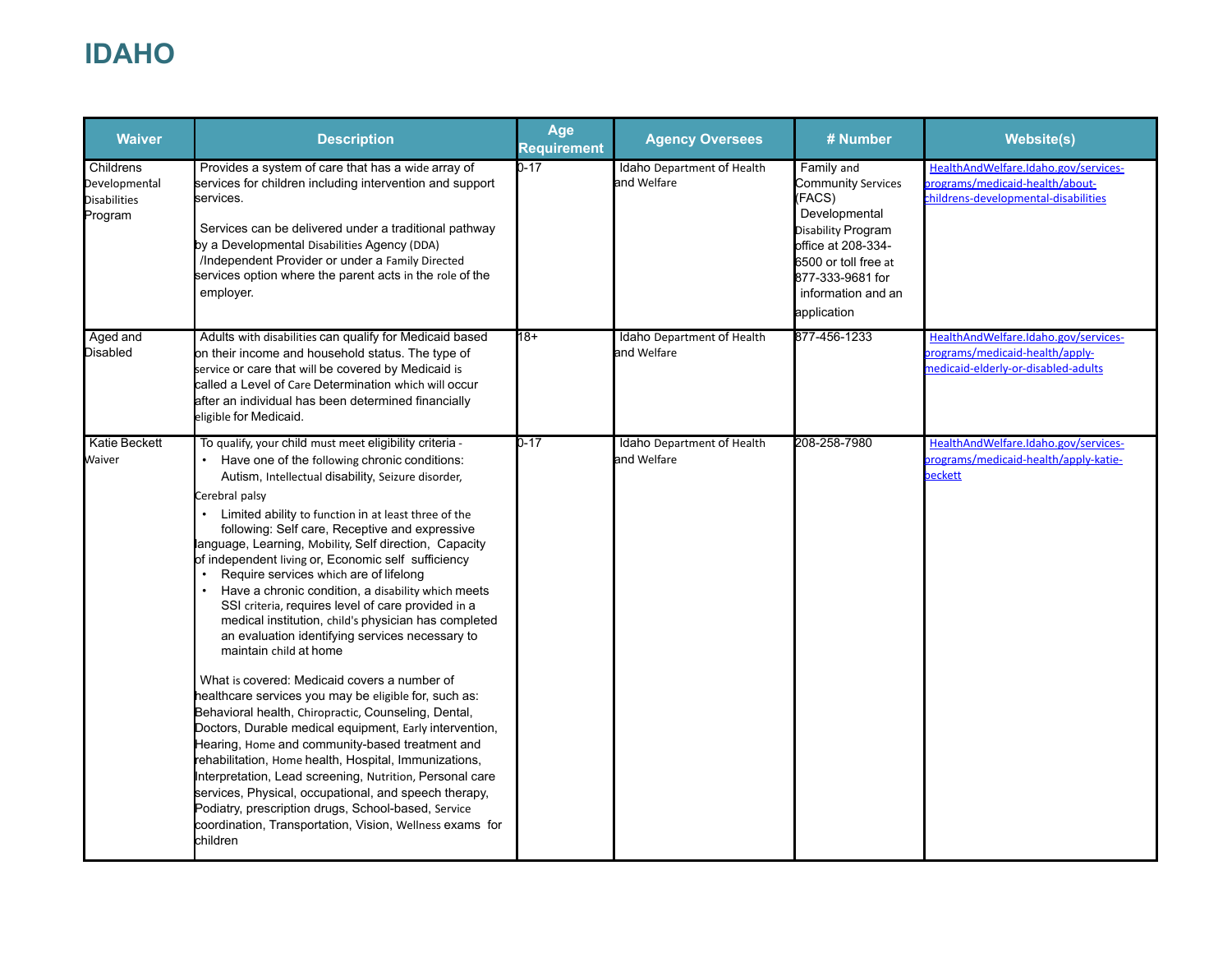# **IDAHO**

| <b>Waiver</b>                                  | <b>Description</b>                                                                                                                                                                                                                                                                                                                                                                            | Age<br>Requirement | <b>Agency Oversees</b>                    | # Number                                                       | <b>Website(s)</b>                                                                                    |
|------------------------------------------------|-----------------------------------------------------------------------------------------------------------------------------------------------------------------------------------------------------------------------------------------------------------------------------------------------------------------------------------------------------------------------------------------------|--------------------|-------------------------------------------|----------------------------------------------------------------|------------------------------------------------------------------------------------------------------|
| Children's<br>Special Health<br>Program (CSHP) | Statewide financial assistance program for uninsured<br>children with a qualifying medical condition(s) requiring<br>long-term multi-disciplinary medical treatment and<br>rehabilitative measures to improve ability to function.<br>CSHP works with families, providers, and communities to<br>ensure access to care that is family-centered,<br>community-based, and culturally sensitive. | $D-17$             | Idaho Department of Health<br>and Welfare | Phone:<br>208-334-5962<br>Email:<br>IdahoMCH@DHW.Id<br>aho.gov | HealthAndWelfare.Idaho.gov/health-<br>wellness/healthy-infants-<br>children/childrens-special-health |

#### **Additional Information:**

- Eligibility determinations are completed by an Independent Assessment Provider (IAP) contracted with the Department
- [Many services are available for adults with developmental disabilities: HealthAndWelfare.Idaho.gov/services-programs/medicaid-health/services-adults](https://healthandwelfare.idaho.gov/services-programs/medicaid-health/services-adults-developmental-disabilities)[developmental-disabilities](https://healthandwelfare.idaho.gov/services-programs/medicaid-health/services-adults-developmental-disabilities)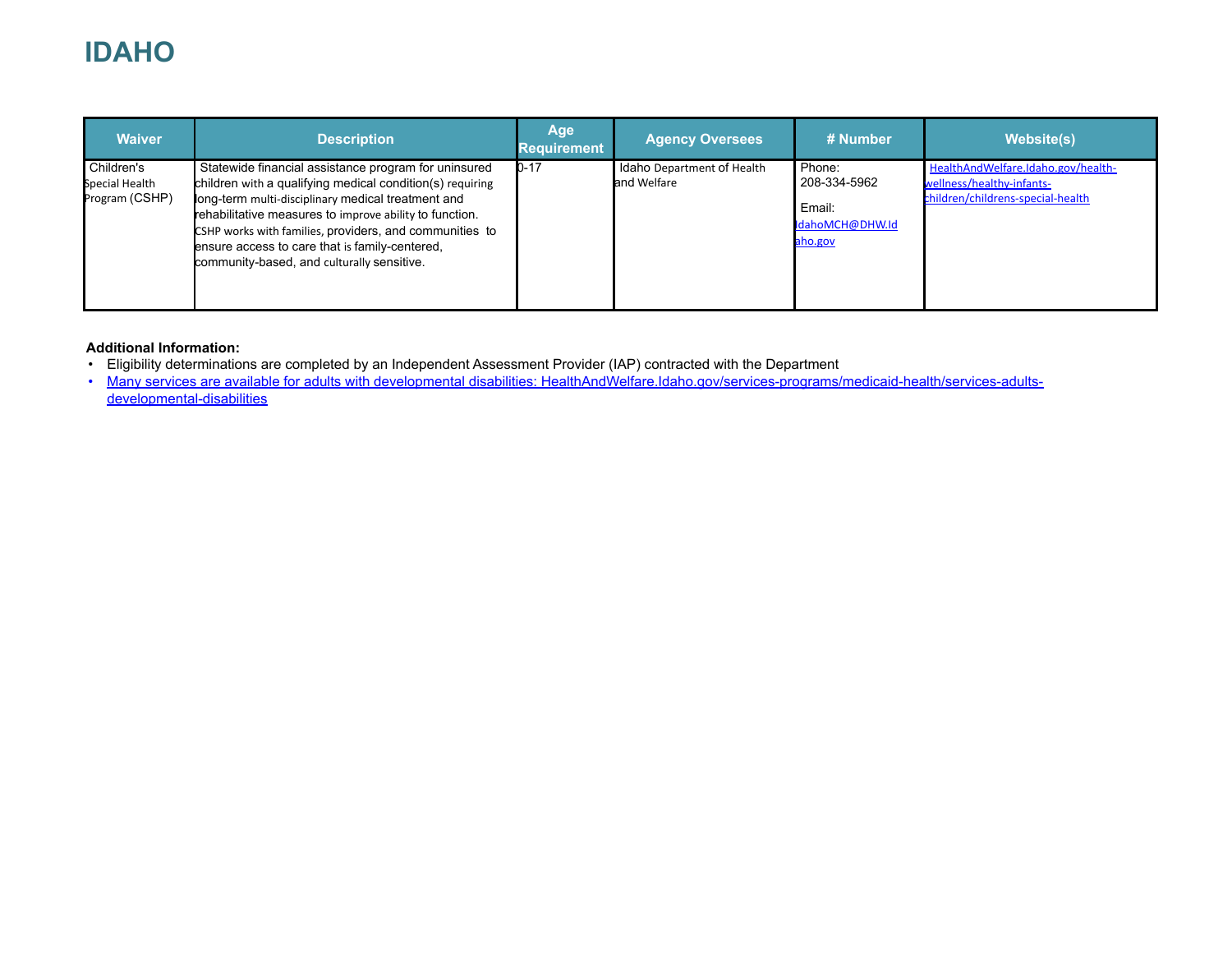# **ILLINOIS**

| <b>Waiver</b>                                                            | <b>Description</b>                                                                                                                                                                                                                                                                                                                                                                                                                                                                                                                                                                                                                                                                                                                                                                                                                          | Age<br><b>Requirement</b> | <b>Agency Oversees</b>                                                                         | # Number                                                                                                                                                                                   | <b>Website(s)</b>                                                                                                          |
|--------------------------------------------------------------------------|---------------------------------------------------------------------------------------------------------------------------------------------------------------------------------------------------------------------------------------------------------------------------------------------------------------------------------------------------------------------------------------------------------------------------------------------------------------------------------------------------------------------------------------------------------------------------------------------------------------------------------------------------------------------------------------------------------------------------------------------------------------------------------------------------------------------------------------------|---------------------------|------------------------------------------------------------------------------------------------|--------------------------------------------------------------------------------------------------------------------------------------------------------------------------------------------|----------------------------------------------------------------------------------------------------------------------------|
| <b>Adults with</b><br>Developmental<br><b>Disabilities</b>               | Persons age 18 or older with developmental disabilities who are<br>at risk of placement in an Intermediate Care Facility for persons<br>with Developmental Disabilities (ICF/DD).<br>Assessed as eligible for an institutional level of care for persons<br>with intellectual disabilities or conditions similar to intellectual<br>disabilities.<br>Home-Based Support Services, Service Facilitation, Emergency<br>Home Response Services, Home Accessibility Modifications,<br>Personal Support, Temporary Assistance, Training and<br>Counseling for Unpaid Caregivers, Vehicle Modification, Skilled<br>Nursing, Non-Medical Transportation, Adaptive Equipment<br>Community-Based Supports, Residential Habilitation, Adult Day<br>Care, Developmental Training, Supported Employment, OT,<br>Speech therapy, PT, Behavioral Services | $18+$                     | Illinois Department of Human<br>Services, Division of Developmental<br>Disabilities (DHS- DDD) | These agencies can be<br>contacted through the<br>Developmental<br>Disabilities Helpline: 1-<br>888-DD-PLANS or 1-<br>866-376-8446<br>1-800-843-6154 (#3 on<br>menu) or 1-800-447-<br>6404 |                                                                                                                            |
| Support Waiver for<br>Children and Young<br>Adults                       | Children and young adults with developmental disabilities ages 3<br>through 21 who live at home with their families and are at risk of<br>placement in an Intermediate Care Facility for persons with<br>Developmental Disabilities (ICF/DD)<br>Services:<br>Service Facilitation, Personal Support, Behavior Intervention<br>and Treatment, Training and Counseling for Unpaid Caregivers,<br>Adaptive Equipment, Assistive Technology, Home Accessibility<br>Modifications, Vehicle Modifications, Temporary Assistance                                                                                                                                                                                                                                                                                                                   | $3 - 21$                  | Illinois Department of Human<br>Services, Division of Developmental<br>Disabilities (DHS- DDD) | Coordination (PAS/ISC)<br>Agencies.<br>Developmental<br>Disabilities Helpline: 1-<br>888-DD-PLANS or 1-<br>866-376-8446<br>Or Call: 1-800-843-6154<br>(#4 on menu) or 1-800-<br>447-6404   | Illinois.gov/hfs/MedicalClients/HCBS/Pages/s<br>upport cyadd.aspx<br>Local Offices:<br>DHS.State.IL.us/page.aspx?module=12 |
| <b>Residential Waiver</b><br>for Children and<br>Young Adults with<br>DD |                                                                                                                                                                                                                                                                                                                                                                                                                                                                                                                                                                                                                                                                                                                                                                                                                                             |                           |                                                                                                |                                                                                                                                                                                            |                                                                                                                            |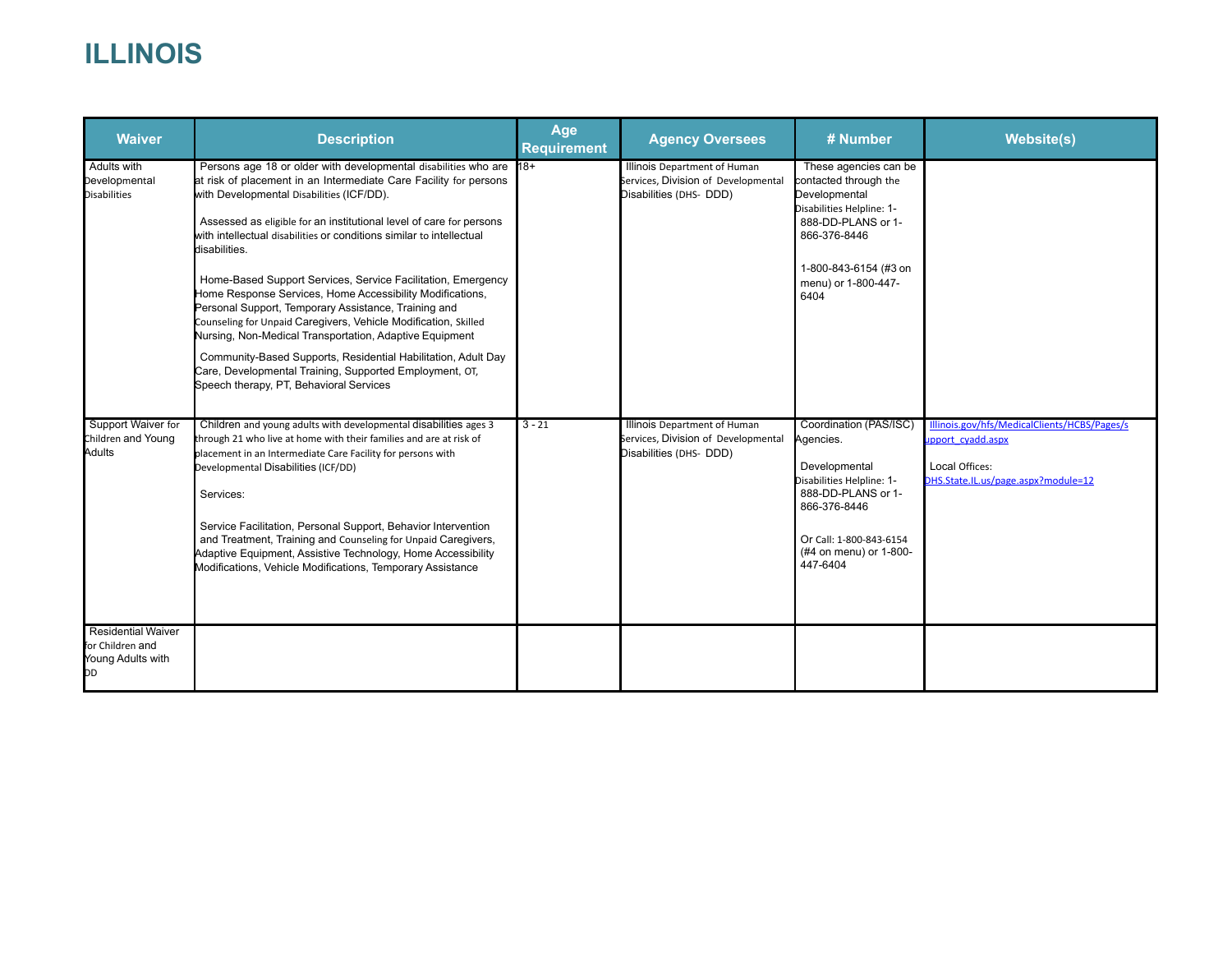# **INDIANA**

| <b>Waiver</b>                   | <b>Description</b>                                                                                                                                                                                                                                                                                                                                                                                                               | Age<br>Requirement | <b>Agency Oversees</b>                   | # Number      | <b>Website(s)</b>                                        |
|---------------------------------|----------------------------------------------------------------------------------------------------------------------------------------------------------------------------------------------------------------------------------------------------------------------------------------------------------------------------------------------------------------------------------------------------------------------------------|--------------------|------------------------------------------|---------------|----------------------------------------------------------|
| Aged and<br>Disabled Waiver     | Provides an alternative to nursing facility admission for<br>adults and persons of all ages with a disability.                                                                                                                                                                                                                                                                                                                   | None               | Division of Aging                        | 888-673-0002  |                                                          |
|                                 | Designed to provide services to supplement informal<br>supports for people who would require care in a<br>nursing facility if waiver or other supports were not<br>available. Waiver services can be used to help people<br>remain in their own homes, as well as assist people<br>living in nursing facilities to return to community settings<br>such as their own homes, apartments, assisted<br>living or Adult Family Care. |                    |                                          | 800-986-3505  |                                                          |
|                                 | To apply for services, contact your AAA office (Listed in                                                                                                                                                                                                                                                                                                                                                                        |                    |                                          |               |                                                          |
|                                 | additional resources)                                                                                                                                                                                                                                                                                                                                                                                                            |                    |                                          |               |                                                          |
| Community                       | one of two Medicaid Home-and Community-Based                                                                                                                                                                                                                                                                                                                                                                                     |                    | <b>Bureau of Developmental</b>           |               | IN.gov/fssa/ddrs/developmental-                          |
| Integration and<br>Habilitation | Services (HCBS) waiver programs for children and<br>adults with intellectual and developmental disabilities.                                                                                                                                                                                                                                                                                                                     |                    | <b>Disabilities Services</b>             |               | disability-services<br>To Apply: BDDSGateway.FSSA.IN.gov |
| Waiver (CIH)                    | Provide person-centered individualized supports that<br>assist individuals in living in their own home or family<br>home and have full access to the benefits of<br>community living.                                                                                                                                                                                                                                            |                    |                                          |               |                                                          |
|                                 | This is a needs-based waiver and is designed to<br>provide supports for persons to gain and maintain                                                                                                                                                                                                                                                                                                                             |                    |                                          |               |                                                          |
|                                 | optimum levels of independence and community<br>integration while allowing flexibility in the provision of<br>those supports.                                                                                                                                                                                                                                                                                                    |                    |                                          |               |                                                          |
| <b>Family Supports</b>          | Designed to provide limited, non-residential supports to                                                                                                                                                                                                                                                                                                                                                                         |                    | Division of Disability &                 | 1800-545-7763 | IN.gov/fssa/ddrs/developmental-                          |
| Waiver (FSW)                    | persons with developmental disabilities residing with<br>their families                                                                                                                                                                                                                                                                                                                                                          |                    | <b>Rehabilitative Services</b><br>(DDRS) |               | disability-services/<br>IN.gov/fssa<br>DDRS/4088.htm     |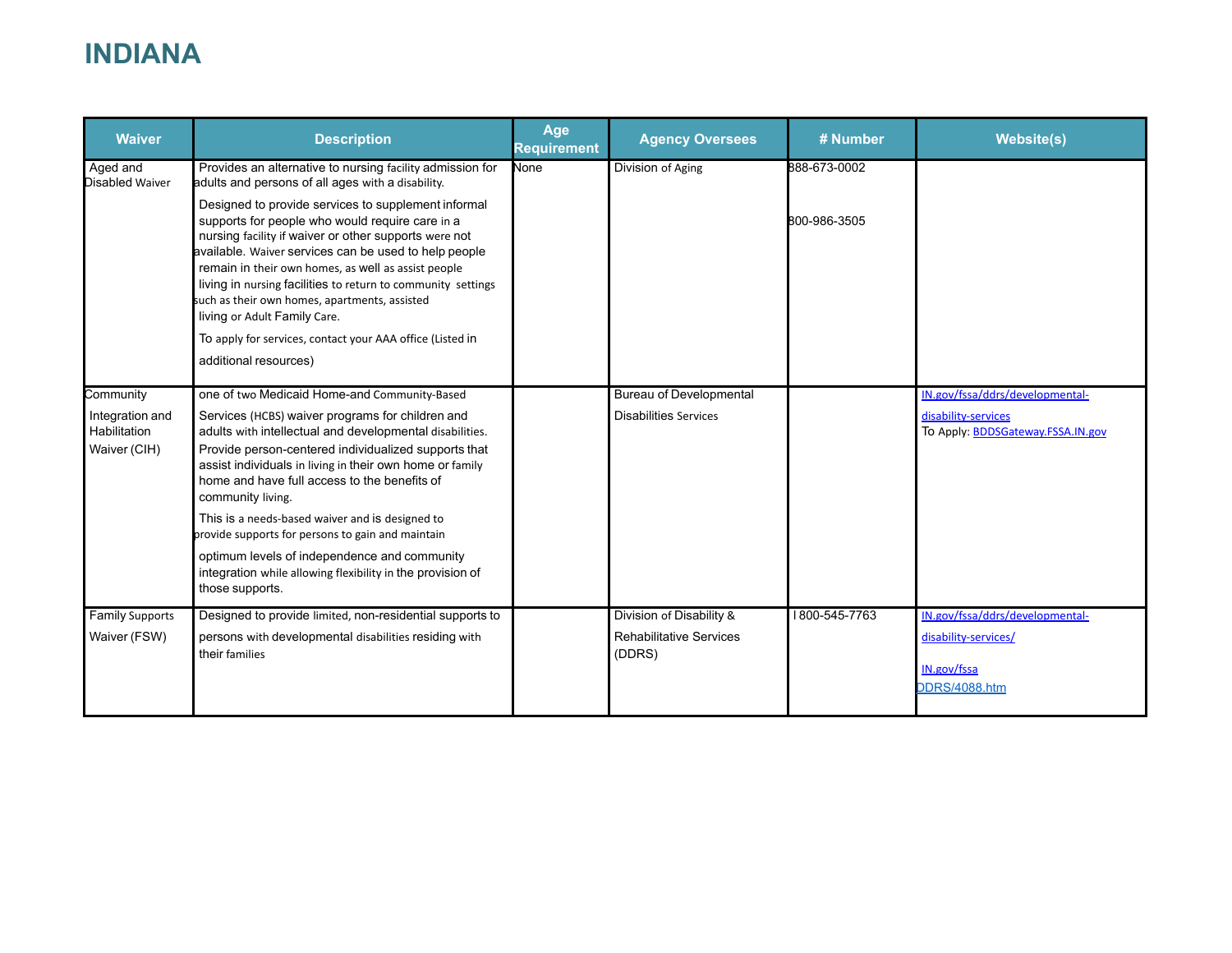### **INDIANA**

#### **Additional Resources / Support:**

AAA office (Listed in additional resources)

- Planning and Service Area 1 Covers Lake, Porter, Jasper, Newton, Pulaski and Starke counties Northwest Indiana Community Action Corporation 219-794-1829 or 800-826-7871
- Planning and Service Area 2 Covers Elkhart, LaPorte, Kosciusko, Marshall and St. Joseph counties REAL Services, Inc. 574-284-2644 or 800-552-7928
- Planning and Service Area 3 Covers Adams, Allen, DeKalb, Huntington, LaGrange, Noble, Steuben, Wells and Whitley counties Aging and In-Home Services of Northeast Indiana, Inc. 260-745-1200 or 800-552-3662 E-mail: [info@agingihs.org](mailto:info@agingihs.org)
- Planning and Service Area 4 Covers Benton, Carroll, Clinton, Fountain, Tippecanoe, Montgomery, Warren and White counties Area IV Agency on Aging & Community Action Programs, Inc. 765-447-7683 or 800-382-7556 Email: [info@areaivagency.org](mailto:info@areaivagency.org)
- Planning and Service Area 5 Covers Fulton, Cass, Miami, Wabash, Howard, and Tipton counties Area Five Agency on Aging & Community Services, Inc. 574-722-4451 or 800-654-9421 Email: [areafive@areafive.com](mailto:areafive@areafive.com)
- Planning and Service Area 6 Covers Blackford, Delaware, Grant, Henry, Jay, Madison and Randolph counties LifeStream Services, Inc. 765-759-1121 or 800-589-1121 Email: [mail@lifestreaminc.org](mailto:mail@lifestreaminc.org)
- Planning and Service Area 7 Covers Clay, Parke, Putnam, Sullivan, Vermillion, and Vigo counties Area 7 Agency on Aging and Disabled West Central Indiana Economic Development District, Inc. 812-238-1561 or 800-489-1561
- Planning and Service Area 8 Covers Marion, Boone, Hamilton, Hancock, Shelby, Johnson, Morgan and Hendricks counties CICOA Aging & In-Home Solutions 317-254-5465 or 800-432-2422
- Planning and Service Area 9 Covers Fayette, Rush, Franklin, Union and Wayne counties LifeStream Services, Inc. Phone: 765-966-1795 or 800-589-1121 Email: [mail@lifestreaminc.org](mailto:mail@lifestreaminc.org)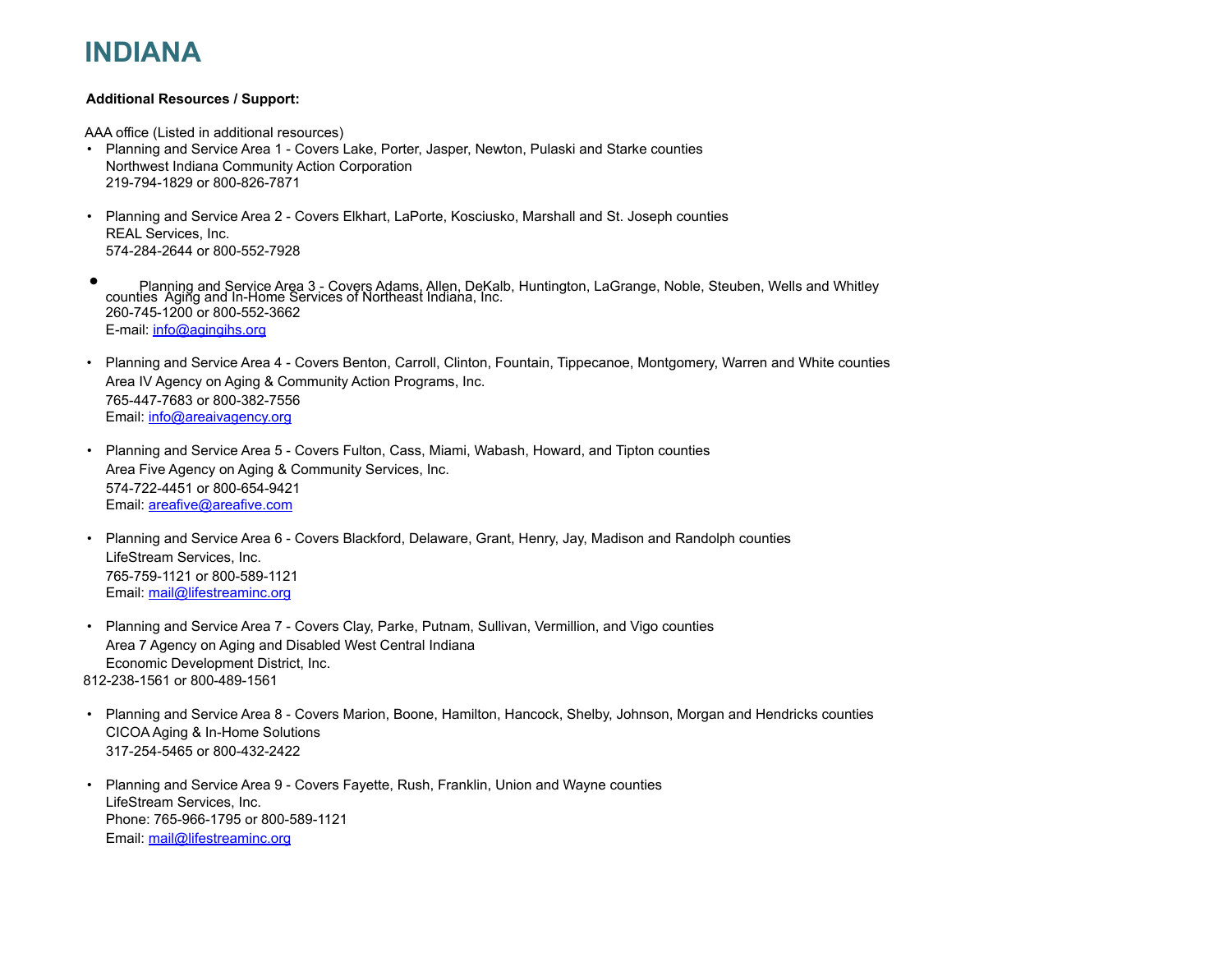# **INDIANA**

#### **Additional Resources / Support:**

- Planning and Service Area 10 Covers Monroe and Owen counties Area 10 Agency on Aging 812-876-3383 or 800-844-1010
- Planning and Service Area 11 Covers Bartholomew, Brown, Decatur, Jackson and Jennings counties Thrive Alliance 812-372-6918 or 866-644-6407;
- Planning and Service Area 12 Covers Dearborn, Jefferson, Ohio, Ripley and Switzerland counties LifeTime Resources, Inc. 812-432-6200 or 800-742-5001; Email: [contactltr@lifetime-resources.org](mailto:contactltr@lifetime-resources.org)
- Planning and Service Area 13 Covers Daviess, Dubois, Knox, Greene, Martin and Pike counties Generations Vincennes University Statewide Services 812-888-5880 or 800-742-9002 Email: [generations@vinu.edu](mailto:generations@vinu.edu)
- Planning and Service Area 14 Covers Clark, Floyd, Harrison and Scott counties Lifespan Resources, Inc. 812-948-8330 or 888-948-8330
- Planning and Service Area 15 Covers Crawford, Lawrence, Orange and Washington counties Hoosier Uplands/Public Service Area 15 Agency on Aging and Disability Services 812-849-4457 or 800-333-2451 Email: [area15@hoosieruplands.org](mailto:area15@hoosieruplands.org)
- Planning and Service Area 16 Covers Gibson, Perry, Posey, Spencer, Vanderburgh and Warrick counties SWIRCA & More 812-464-7800 or 800-253-2188 Email: [swirca@swirca.org](mailto:swirca@swirca.org)

Riverview Adult Day Center (574) 293-6886

• Purpose is to help disabled and/or impaired adults to remain in their homes and their community.

Golden Gardens Adult Day Center (317) 897-8555

• Provides Adult Day Center and Transportation services.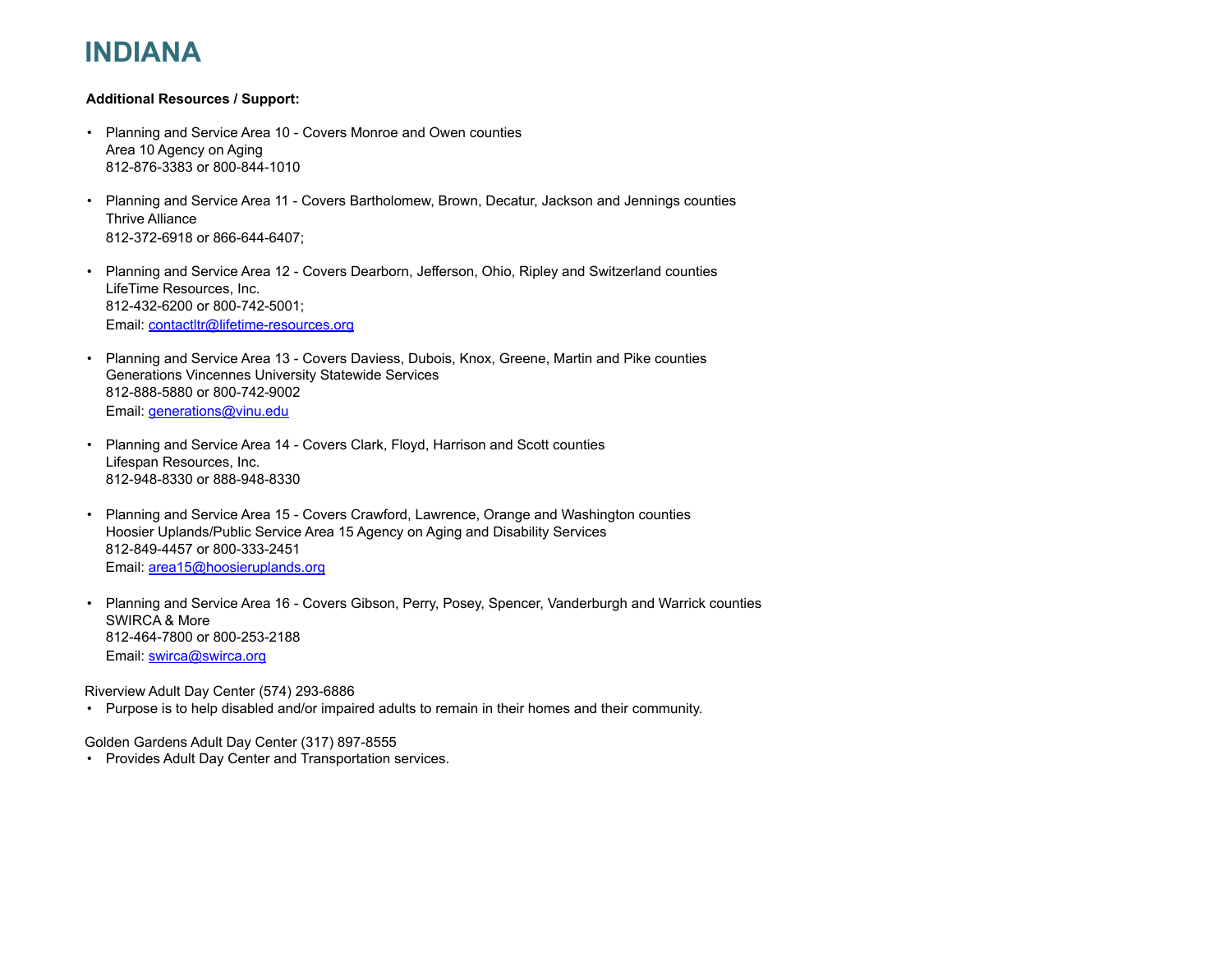# **IOWA**

| <b>Waiver</b>                             | <b>Description</b>                                                                                                                                                                                                                                                                                                                                                                                                                                                                                                                                                                                                                                                                                                                                                              | Age<br><b>Requirement</b> | <b>Agency Oversees</b>                                                                                                                                                                                                          | # Number       | <b>Website(s)</b>                                 |
|-------------------------------------------|---------------------------------------------------------------------------------------------------------------------------------------------------------------------------------------------------------------------------------------------------------------------------------------------------------------------------------------------------------------------------------------------------------------------------------------------------------------------------------------------------------------------------------------------------------------------------------------------------------------------------------------------------------------------------------------------------------------------------------------------------------------------------------|---------------------------|---------------------------------------------------------------------------------------------------------------------------------------------------------------------------------------------------------------------------------|----------------|---------------------------------------------------|
| Physical<br>Disabilities (PD)             | Skilled services may include: Tube feedings, Intravenous<br>therapy, Parenteral injections, Catheterizations,<br>Respiratory care, Rehabilitation services, Colostomy care,<br>Care of medical conditions out of control, Postsurgical<br>nursing care, Monitoring medications, Preparing and<br>monitoring response to therapeutic diets, and Recording<br>and reporting of changes in vital signs.<br>Non-skilled services may include: Dressing, Hygiene,<br>Grooming, Bathing supports, Wheelchair transfer,<br>Ambulation and mobility,<br>Toileting assistance, Meal preparation, Cooking, Eating and<br>feeding, Housekeeping, Medications ordinarily self-<br>administered, Minor wound care, Employment support,<br>Cognitive assistance, Fostering communication, and | 18-64                     | lowa Department of Human<br>Services<br>Hierarchy for accessing waiver<br>services:<br>1. Private insurance<br>2. Medicare<br>3. Medicaid and/or EPSDT<br>(Care for Kids)<br>4. PD waiver services                              | 1-800-338-8366 | DHS.lowa.gov/ime/members/medicaid-<br>a-to-z/hcbs |
| Health and<br>Disability (HD);            | Transportation.<br>provides service funding and individualized supports to<br>maintain eligible persons in their own homes<br>or communities who would otherwise require care in a<br>medical institution                                                                                                                                                                                                                                                                                                                                                                                                                                                                                                                                                                       | 65 and under              | lowa Department of Human<br>Services<br>Hierarchy for accessing waiver<br>services:<br>Private insurance<br>2. Medicare<br>Medicaid and/or EPSDT.<br>(Care for Kids)<br>4. HD waiver services<br>5. In-home health-related care | 1-800-338-8366 | DHS.lowa.gov/ime/members/medicaid-<br>a-to-z/hcbs |
| <b>Children's Mental</b><br>Health (CMH); | The CMH waiver services include: Environmental<br>modifications and adaptive devices, Family and<br>community support services, In-home family therapy,<br>Respite                                                                                                                                                                                                                                                                                                                                                                                                                                                                                                                                                                                                              | 0-18                      | lowa Department of Human<br>Services<br>Hierarchy for accessing waiver<br>services:<br>1. Private insurance<br>2. Medicare<br>3. Medicaid and/or EPSDT<br>(Care for Kids)<br>4. CMH waiver services                             |                | DHS.lowa.gov/ime/members/medicaid-<br>a-to-z/hcbs |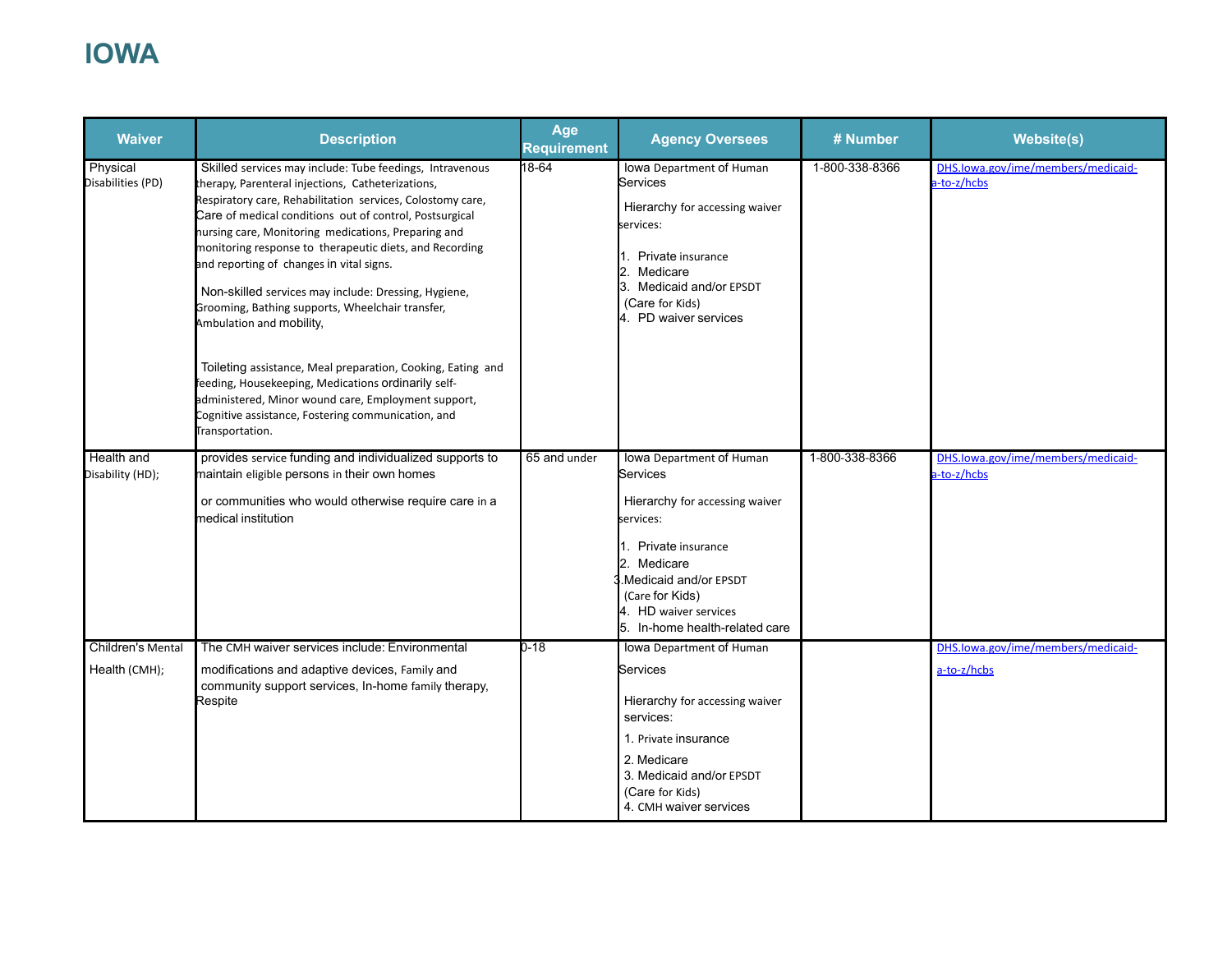### **IOWA**

| <b>Waiver</b>                    | <b>Description</b>                                                                                                                                                                                                                                                                                                                                                                      | Age<br><b>Requirement</b> | <b>Agency Oversees</b>                                                                                         | # Number       | <b>Website(s)</b>                                 |
|----------------------------------|-----------------------------------------------------------------------------------------------------------------------------------------------------------------------------------------------------------------------------------------------------------------------------------------------------------------------------------------------------------------------------------------|---------------------------|----------------------------------------------------------------------------------------------------------------|----------------|---------------------------------------------------|
| Intellectual<br>Disabilities (ID | Intellectual Disability (ID) waiver services are<br>Individualized to meet the needs of each member.                                                                                                                                                                                                                                                                                    |                           | lowa Department of Human<br>Services                                                                           | 1-800-338-8366 | DHS.lowa.gov/ime/members/medicaid-<br>a-to-z/hcbs |
|                                  | The following services are available: Adult Day Care,<br>Consumer-Directed Attendant Care, Day Habilitation,<br>Home and Vehicle Modifications, Home Health Aide,<br>Interim Medical Monitoring and Treatment, Nursing,<br>Personal Emergency Response System, Prevocational,<br>Respite, Supported Community Living, Supported<br>Community Living - Residential Based, Transportation |                           | Hierarchy for accessing waiver<br>services:<br>Private insurance<br>Medicare<br>Medicaid<br>ID waiver services |                |                                                   |

#### **Additional Information:**

• Waiver Comparison Website: [DHS.Iowa.gov/ime/members/medicaid-a-to-z/hcbs/waivers](https://dhs.iowa.gov/ime/members/medicaid-a-to-z/hcbs/waivers)

• To apply for services:

DHSServices.Iowa.gov/apspssp/ssp.portal?\_nfpb=true&\_st=&\_windowLabel=applyForBenefits\_1\_4&\_urlType=action&\_state=maximized&wlpapplyForBenefits\_1\_4\_j [avax.portlet.action=householdApplicationInfo&OWASP\\_CSRFTOKEN=3TFJ-ZULO-9LD9-F04F-VTKQ-I79C-YDIE-1Y0](https://dhsservices.iowa.gov/apspssp/ssp.portal?_nfpb=true&_st&_windowLabel=applyForBenefits_1_4&_urlType=action&_state=maximized&wlpapplyForBenefits_1_4_javax.portlet.action=householdApplicationInfo&OWASP_CSRFTOKEN=3TFJ-ZULO-9LD9-F04F-VTKQ-I79C-YDIE-1Y03)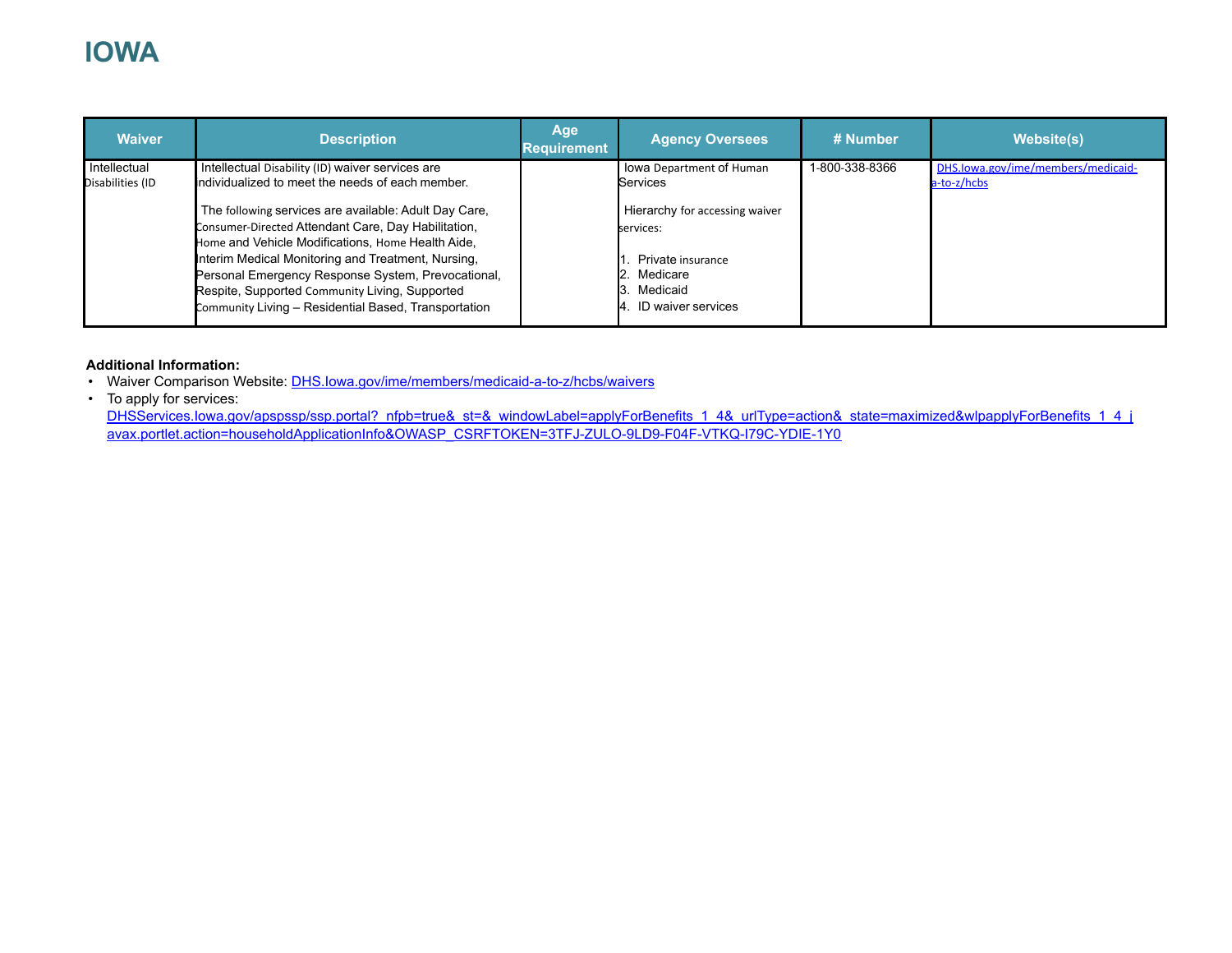# **KANSAS**

| <b>Waiver</b>                        | <b>Description</b>                                                                                                                                                                                                                                                                                                                                                                                                                                                                                                                                                                                                               | Age<br><b>Requirement</b> | <b>Agency Oversees</b>                                  | # Number                           | <b>Website(s)</b>                                                       |
|--------------------------------------|----------------------------------------------------------------------------------------------------------------------------------------------------------------------------------------------------------------------------------------------------------------------------------------------------------------------------------------------------------------------------------------------------------------------------------------------------------------------------------------------------------------------------------------------------------------------------------------------------------------------------------|---------------------------|---------------------------------------------------------|------------------------------------|-------------------------------------------------------------------------|
| <b>I/DD Waiver</b>                   | The Intellectual/Developmental Disability (IDD) waiver<br>serves individuals who meet the definition of<br>Intellectual disability, having a developmental disability<br>or are eligible for care in an Intermediate Care Facility<br>for Individuals with Intellectual Disabilities<br>(ICF-IID). They must also be Medicaid eligible. Services<br>may include assistive services, adult day supports, financial<br>management services, medical alert, overnight respite,<br>personal care services, residential supports for adults,<br>residential support for children, enhanced care services,<br>specialized medical care | $F_{+}$                   | Kansas Department of Aging<br>and Disabilities Services |                                    | KanCare.KS.gov/kancare-<br>ombudsman-office/hcbs-waiver-fact-<br>sheets |
| Autism (AU)<br><b>HCBS Waiver</b>    | The AU Waiver provides support and training to<br>parents of children with an Autism Spectrum<br>Disorder (ASD) diagnosis to help ensure children with<br>ASD can remain in their family home.<br>Its services include family adjustment counseling,<br>parent support and training (peer-to-peer) and respite<br>care.<br>Must have Autism diagnosis                                                                                                                                                                                                                                                                            | 0-5                       | Kansas Department of Aging<br>and Disabilities Services | To apply contact<br>(785) 296-6843 | KanCare.KS.gov/kancare-<br>ombudsman-office/hcbs-waiver-fact-<br>sheets |
| Technology<br><b>Assisted Waiver</b> | provides services to individuals ages 0 through 21<br>years who are chronically ill or medically fragile and<br>dependent upon a ventilator or medical device to<br>compensate for the loss of vital bodily function. Eligible<br>individuals require substantial and ongoing daily care<br>by a nurse comparable to the level of care provided in<br>a hospital setting to avert death or further disability.                                                                                                                                                                                                                   | $0 - 21$                  |                                                         |                                    | KanCare.KS.gov/kancare-<br>ombudsman-office/hcbs-waiver-fact-<br>sheets |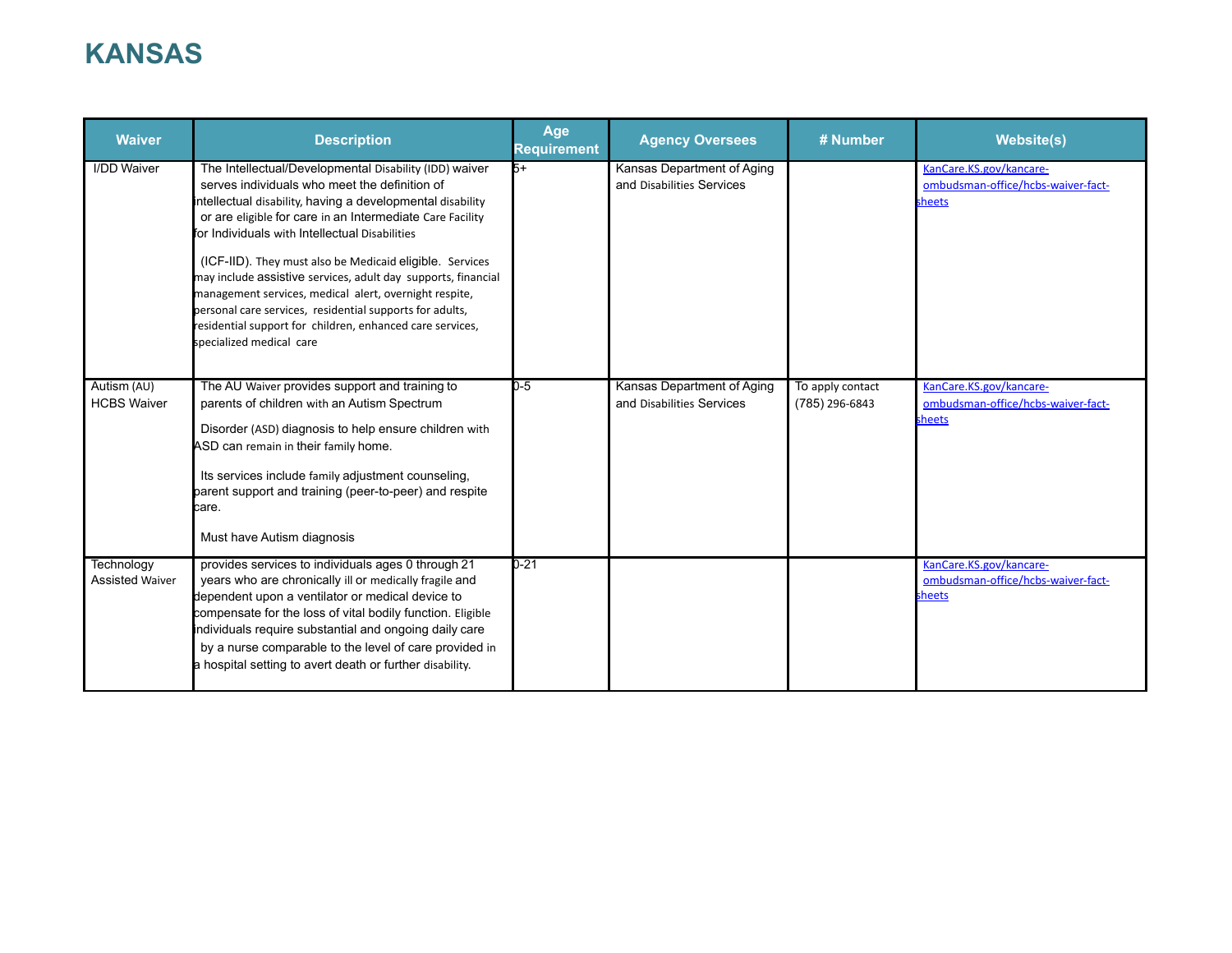# **KANSAS**

#### **Additional Resources:**

- Kansas contracts with Community Developmental Disability Organizations across the State that are responsible for initial eligibility and referral for all persons with Intellectual/Developmental disabilities. Contact information for each CDDO is available on at <http://www.ksadrc.org/>
- The statewide call center 1-855-200-2372 to initiate assistance anywhere in the state of Kansas.
- To apply or for help applying: [KanCare.KS.gov/consumers/apply-for-kancare](https://kancare.ks.gov/consumers/apply-for-kancare)
- Helpers, Inc. (913) 322-7212
	- Provides personal & professional Financial Management Services (FMS) and placement services
- Life Patterns 785-273-7189
	- Assisting individuals with disabilities

### **Additional Information:**

• You can expect to wait at least 3-4 years before getting I/DD waiver services in Kansas. There are approximately 3500 people with developmental disabilities waiting for Medicaid waiver services in Kansas. The CDDO may have other resources/options for individuals while on the wait list.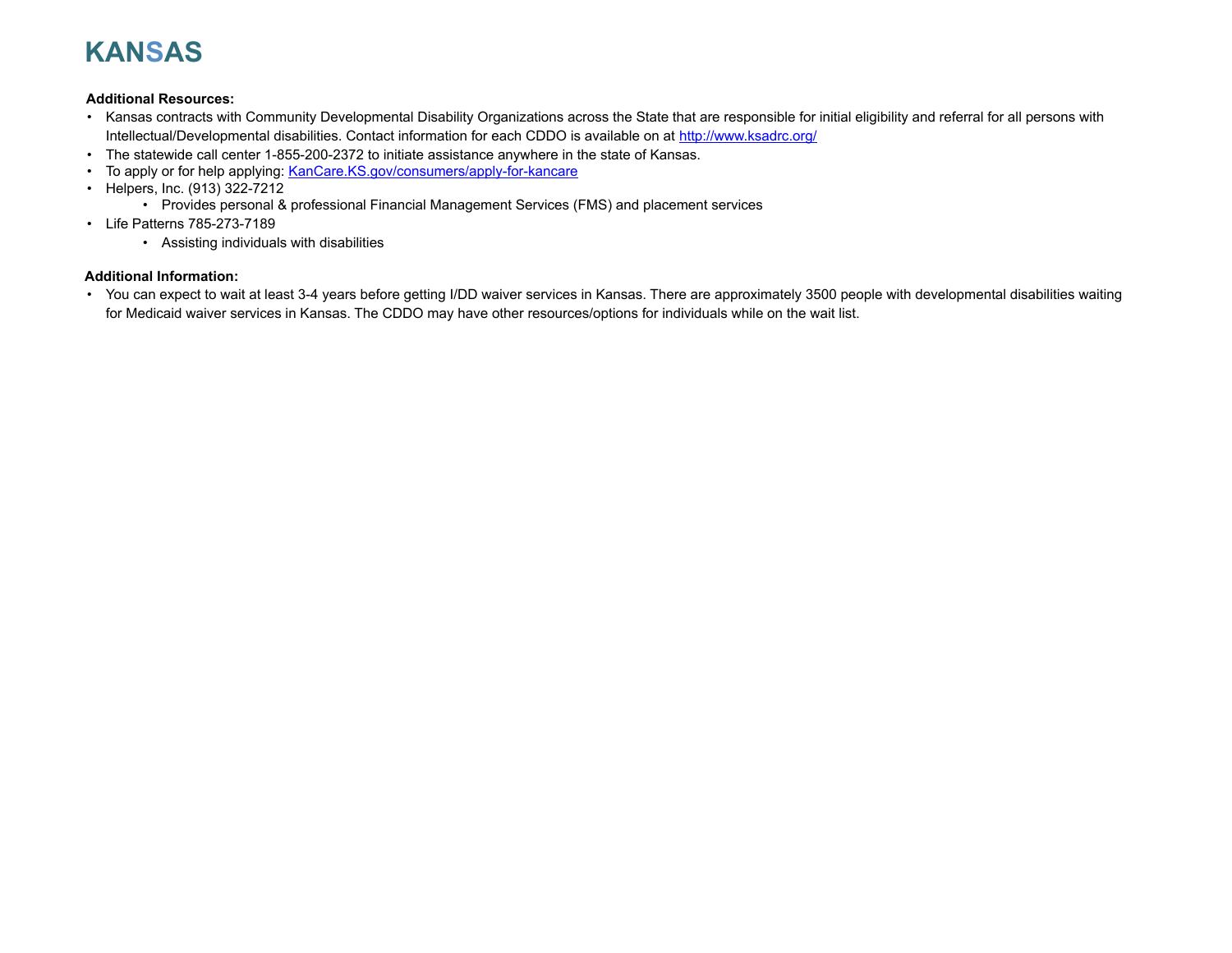# **KENTUCKY**

| <b>Waiver</b>                                | <b>Description</b>                                                                                                                                                                                                                                                                                                                                                                                                                                     | Age<br>Requirement | <b>Agency Oversees</b>                             | # Number                                                              | <b>Website(s)</b>                                         |
|----------------------------------------------|--------------------------------------------------------------------------------------------------------------------------------------------------------------------------------------------------------------------------------------------------------------------------------------------------------------------------------------------------------------------------------------------------------------------------------------------------------|--------------------|----------------------------------------------------|-----------------------------------------------------------------------|-----------------------------------------------------------|
| Home and<br>Community<br><b>Based Waiver</b> | Provides assistance to the elderly or to adults and<br>children with physical disabilities to help them live in the<br>community as independently as possible.<br>Services include but are not limited to:<br>Adult Day Health Care<br>Attendant Care<br>Environmental and Minor Home Adaptation<br><b>Home Delivered Meals</b><br>Non-Specialized and Specialized Respite Care                                                                        | none               | Kentucky Cabinet for Health<br>and Family Services | Department of<br>Community Based<br><b>Services</b><br>(855) 306-8959 | To apply:<br>KYNect.KY.gov/benefits/s/?language=<br>en US |
| Supports for<br>Community<br>Living          | Provides assistance to individuals with an intellectual or<br>developmental disability to help them live in the<br>community as independently as possible<br>Services Include: Adult Day Training, Behavior<br>Supports, Case Management, Children's Day<br>Habilitation, Community Living Supports, Occupational<br>Therapy, Physical Therapy, Psychological Services,<br>Residential Supports, Respite, Speech Therapy, and<br>Supported Employment. | hone               | Kentucky Cabinet for Health<br>and Family Services | 502-564-1647<br>(855) 306-8959                                        | KYNect.KY.gov/benefits/s/?language=<br>en US              |
| Michelle P<br>Waiver                         | Services Include: Case Management, Personal Care,<br>Respite, Homemaker, Adult Day Healthcare, Supported<br>Employment, Behavior Supports, Adult Day Training,<br>Occupational Therapy (over 21 only), Physical Therapy<br>(over 21 only), Speech Therapy (over 21 only), Minor<br>Home Adaptations, Community Living Supports and<br>Attendant Care.                                                                                                  | $21+$              |                                                    | 502-564-1647                                                          |                                                           |

#### **Additional Information:**

• Kentucky contracts for services through 14 Regional Boards. The 14 Regional Boards provide services for all persons living in the state of Kentucky.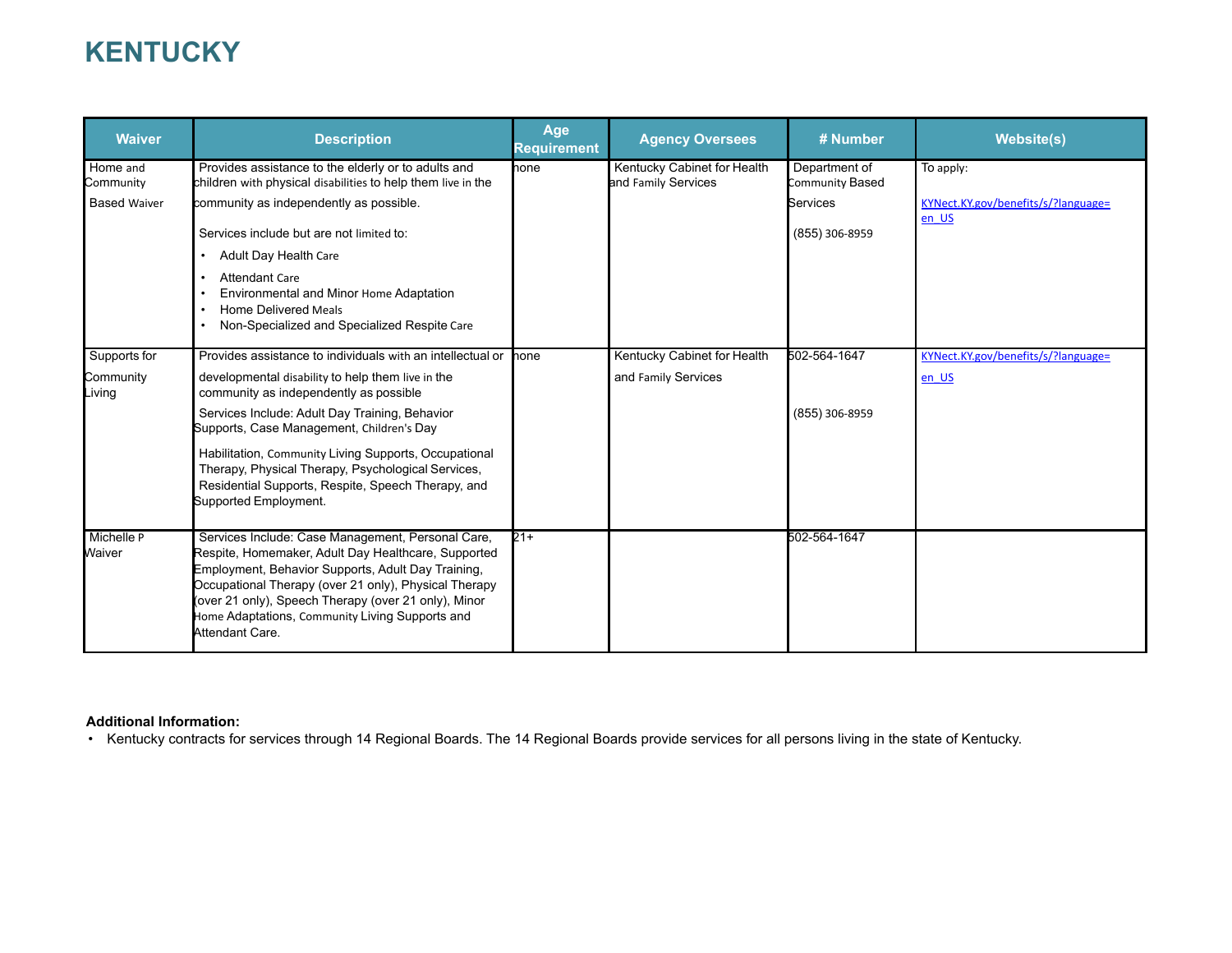# **LOUISIANA**

| <b>Waiver</b>         | <b>Description</b>                                                                                             | Age<br>Requirement | <b>Agency Oversees</b>     | # Number           | <b>Website(s)</b>                  |
|-----------------------|----------------------------------------------------------------------------------------------------------------|--------------------|----------------------------|--------------------|------------------------------------|
| Residential           | offers persons of all ages a range of services within an                                                       |                    | Office of Citizens with    |                    | LDH.LA.gov/page/1875               |
| <b>Options Waiver</b> | overall budget. Support options to include: individual                                                         |                    | Developmental Disabilities |                    |                                    |
| (ROW)                 | and family supports options, employment/habilitation                                                           |                    |                            |                    | LDH.LA.gov/page/134                |
|                       | options, skilled nursing, professional, behavioral, and<br>other specialized services. Support Coordination is |                    |                            |                    |                                    |
|                       | also included.                                                                                                 |                    |                            |                    |                                    |
| Children's            | Provides: Family supports, center-based respite,                                                               | $4 - 18$           | Office of Citizens with    | $(225)$ 342 - 0095 | LDH.LA.gov/page/218                |
| Choices               | environmental accessibility adaptations (including                                                             |                    | Developmental Disabilities |                    |                                    |
|                       | vehicles), and family training. Children who age out of                                                        |                    |                            |                    |                                    |
|                       | the waiver are offered an appropriate waiver for adults.                                                       |                    |                            |                    |                                    |
| Supports Waiver       | Support Coordination is also provided.<br>Provides: supported employment; day habilitation;                    | $18+$              | Office of Citizens with    | $(225)$ 342 - 0095 | LDH.LA.gov/index.cfm/page/134/n/13 |
|                       | prevocational services; respite; habilitation; and                                                             |                    | Developmental Disabilities |                    | $\overline{z}$                     |
|                       | personal emergency response systems. Support                                                                   |                    |                            |                    |                                    |
|                       | Coordination is also provided.                                                                                 |                    |                            |                    |                                    |
| New                   | Provides: individual and family supports (day and                                                              | k+                 |                            | 1.866.783.5553     | LDH.LA.gov/index.cfm/page/134/n/13 |
| Opportunities         | night) community integration and development                                                                   |                    |                            |                    | $\overline{1}$                     |
| Waiver (NOW)          | environmental accessibility adaptations, specialized                                                           |                    |                            |                    |                                    |
|                       | medical equipment and supplies, supported living,                                                              |                    |                            |                    |                                    |
|                       | substitute family care, day habilitation or supported                                                          |                    |                            |                    |                                    |
|                       | employment with transportation, employment related                                                             |                    |                            |                    |                                    |
|                       | training, professional services, personal emergency                                                            |                    |                            |                    |                                    |
|                       | response systems, skilled nursing services, center-                                                            |                    |                            |                    |                                    |
|                       | based respite, and one-time transitional services.<br>Support Coordination is also provided.                   |                    |                            |                    |                                    |
| Flexible Family       | OCDD provides monthly stipends to families of eligible                                                         |                    | Office of Citizens with    | $(225)$ 342 - 0095 | LDH.LA.gov/index.cfm/page/134/n/13 |
| Funds                 | children with severe or profound developmental                                                                 |                    | Developmental Disabilities |                    | $\mathbf{Z}$                       |
|                       | disabilities from birth to age 18 to help their families                                                       |                    |                            |                    |                                    |
|                       | meet extraordinary costs. These subsidies are offered                                                          |                    |                            |                    |                                    |
|                       | on a first-come, first-served basis. To submit an                                                              |                    |                            |                    |                                    |
|                       | application, contact a human services district or                                                              |                    |                            |                    |                                    |
|                       | authority.                                                                                                     |                    |                            |                    |                                    |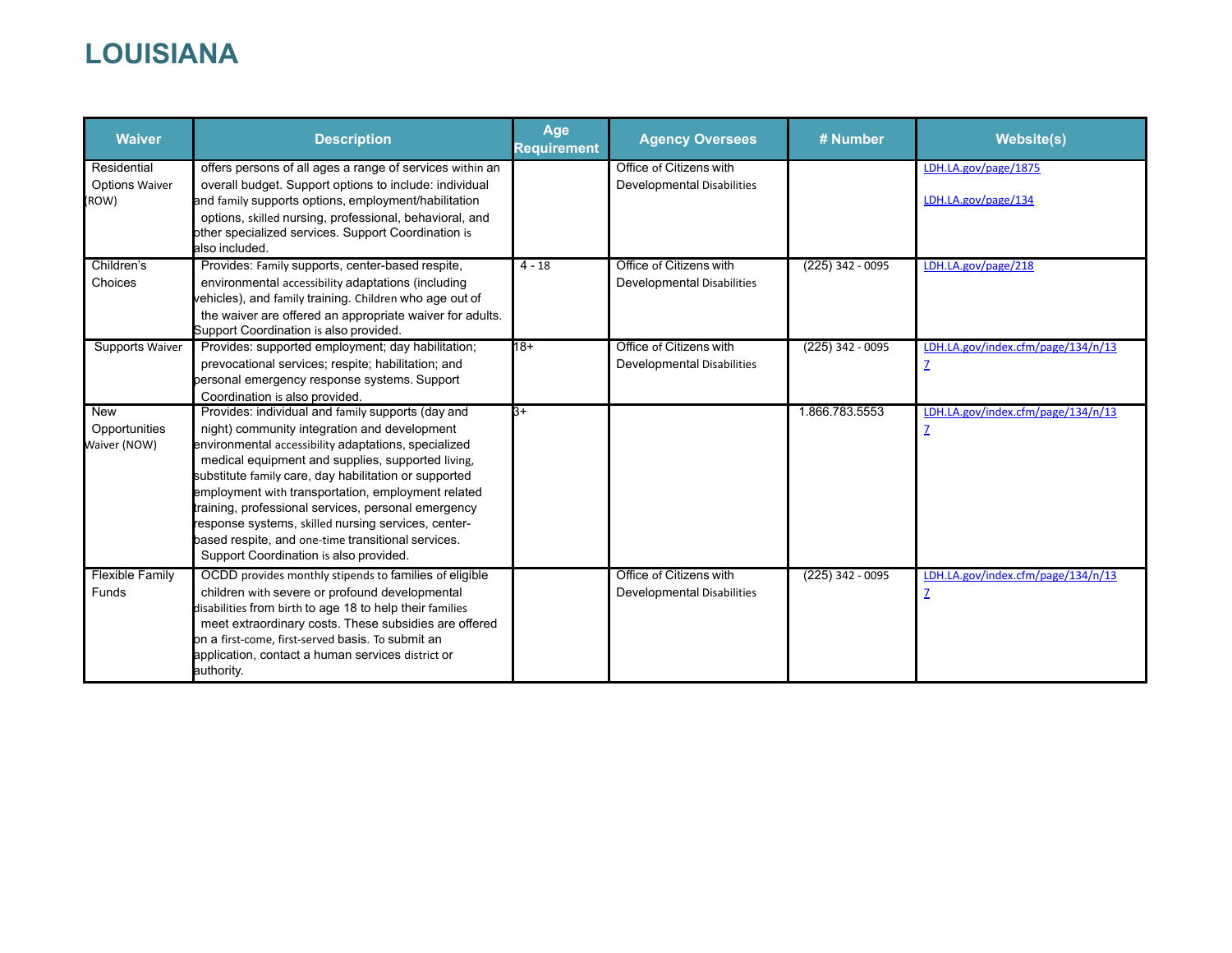# **LOUISIANA**

#### **Additional Resources / Support:**

- The Office For Citizens With Developmental Disabilities (OCDD) serves as the Single Point of Entry into the developmental disabilities service system. To apply for services, contact your regional community service office/ human services district/authority.
	- OCDD Central Office Louisiana Department of Health Office for Citizens with Developmental Disabilities
- 628 North 4th Street

Baton Rouge, Louisiana 70802

PO Box 3117, Bin #21 Baton Rouge, LA 70821-3117

Phone: (225) 342-0095 Toll-Free: 1-866-783-5553 Fax: (225) 342-8823 E-Mail: **[ocddinfo@la.gov](mailto:ocddinfo@la.gov)** 

- District Offices
	- Metropolitan Human Services District New Orleans Area 504-599-0245
	- Capitol Area Human Services District Baton Rouge Area-225-925-1910
	- South Central Human Services Authority Thibodaux Area-985-449-5167
	- Acadiana Area Human Services District Lafayette Area-337-262-5610
	- Imperial Calcasieu Human Services Authority Lake Charles Area-337-475-8045
	- Central Louisiana human Services District-Alexandria Area-318-484-2347
	- Northwest Louisiana Human Services District-Shreveport/Bossier City Area-318-741-7455
	- Northeast Delta Human Services Authority-Monroe Area-318-362-3396
	- Florida Parishes Human Services Authority-Mandeville/Hammond Area-985-543-4730
	- Jefferson Parishes Human Services Authority Metairie Area-504-838-5357
- To Apply for All Waivers:
	- Individuals who have a need for services should contact their local Human Services District/Authority in order to go through the eligibility determination process. Once a person is eligible for OCDD services, they may ask to be placed on the Developmental Disability Request for Services Registry (RFSR).
	- OCDD maintains a Developmental Disability Request for Services Registry (RFSR) of individuals who have a need for waiver services along with the date the person initially requested waiver services.
	- As each individual is added to the RFSR, the individual is screened to determine their urgency of need for services. An individual, who meets the eligibility criteria, is in the highest urgency priority category(s) being served based on funding, and has the earliest RFSR date, will be offered the next available OCDD waiver opportunity that meets their needs.
	- The application process does not begin until a waiver slot becomes available. At that time, medical and financial determinations will be completed simultaneously to verify that the person has a developmental disability and meets the financial and medical/psychological requirements for an Intermediate

Care Facility for the Developmentally Disabled (ICF/DD).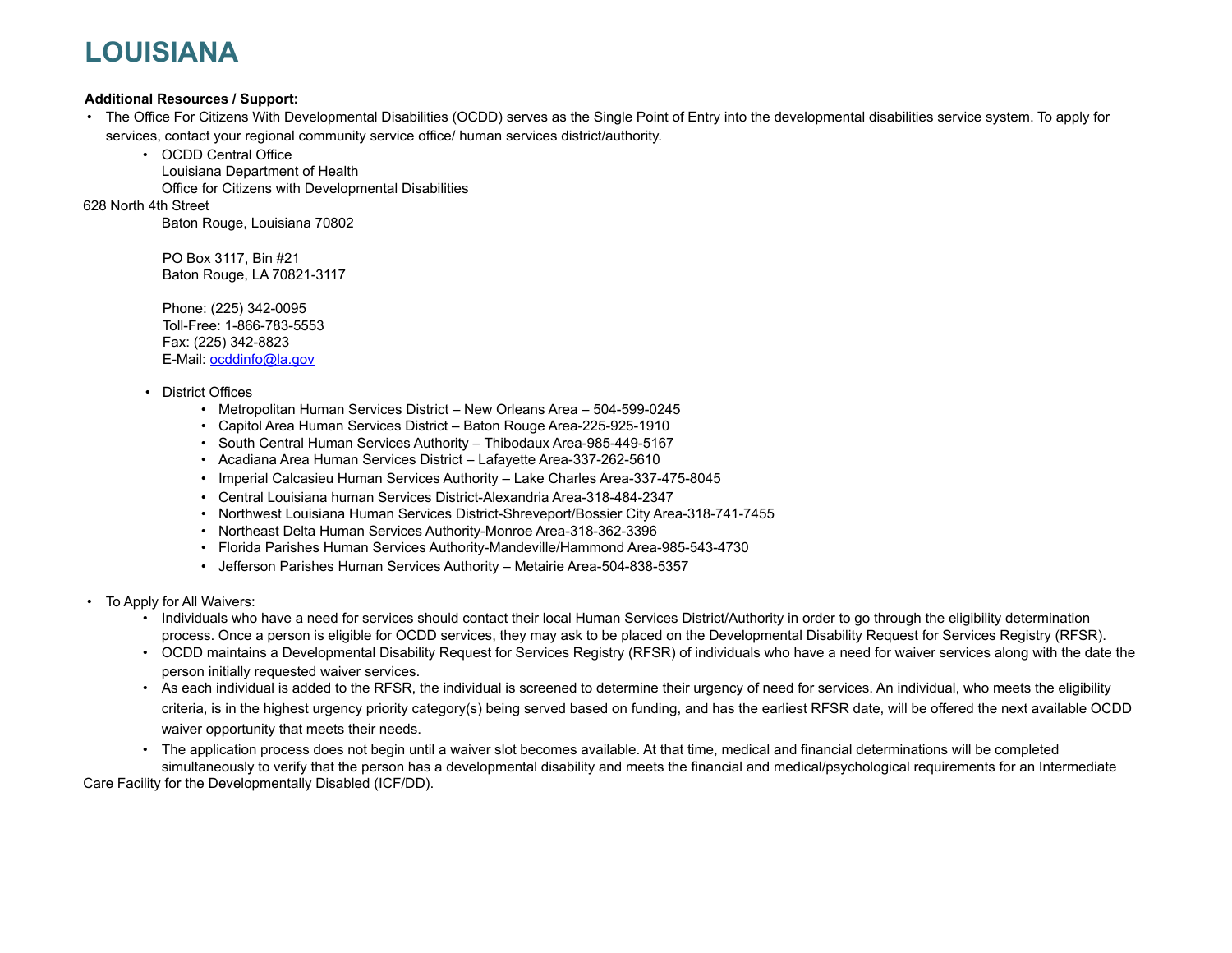### **MAINE**

| <b>Waiver</b>                          | <b>Description</b>                                                                                                                                                                                                                                                                                                                | Age<br><b>Requirement</b> | <b>Agency Oversees</b>                                                                          | # Number                           | <b>Website(s)</b>                                                                                                                                                 |
|----------------------------------------|-----------------------------------------------------------------------------------------------------------------------------------------------------------------------------------------------------------------------------------------------------------------------------------------------------------------------------------|---------------------------|-------------------------------------------------------------------------------------------------|------------------------------------|-------------------------------------------------------------------------------------------------------------------------------------------------------------------|
| Adults with ID or<br>Autistic Disorder | Some of the services that are available through these<br>programs, include: home support, community support,<br>work support, career planning, assistive technology,<br>durable medical equipment, therapy services,<br>transportation, and respite.                                                                              | 18+                       | Department of Health and<br>Human Services<br>Office of Aging and Disability<br><b>Services</b> | (800) 452-1926<br>$(207)$ 624-8000 | Maine.gov/dhhs/oads/get-<br>support/adults-intellectual-disability-<br>and-autism                                                                                 |
| Katie Beckett<br>Program               | provides medical coverage for children living at home<br>with long term disabilities or complex medical needs.<br>Katie Beckett eligibility allows these children to be<br>cared for at home instead of in an institution. Only the<br>child's income and assets are considered when<br>determining eligibility for Katie Beckett | 0-18                      | Department of Health and<br>Human Services<br>Office of Aging and Disability<br>Services        | (800) 452-1926<br>$(207)$ 624-8000 | Maine.gov/benefits/account/login.html<br>Maine.gov/dhhs/sites/maine.gov.dhhs/f<br>iles/inline-files/Guide-to-the-Katie-<br><b>Beckett-Application-Process.pdf</b> |

#### **Additional Resources:**

- Medicaid is called MaineCare in Maine. MaineCare members can receive services under only one Home and Community Waiver Benefit at any one time.
- The Department of Health and Human Services offers several programs that provide supportive services to elderly and disabled adults in order to avoid or delay nursing home placement. In-home services are funded by either through MaineCare or through state funds. These services are designed to assist a consumer remain independent in the community, if they so choose. Services include: State Funded In Home and Community Home Based Care; and Medicaid Waiver for Elderly and Adults with Disabilities; MaineCare Home Health Services, and MaineCare Private Duty Nursing Services.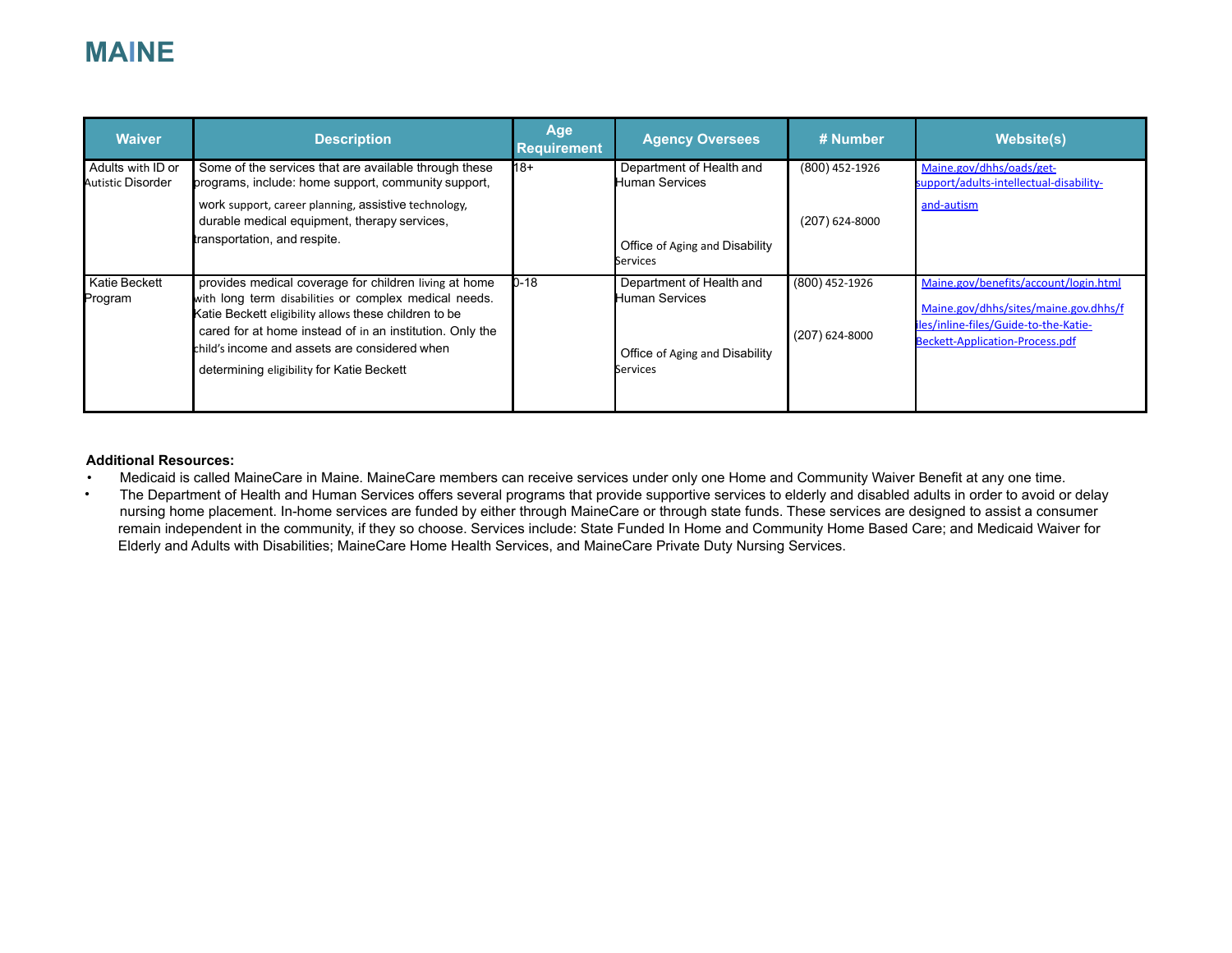### **MARYLAND**

| <b>Waiver</b>                    | <b>Description</b>                                                                                                                                                                                                                                                                                                                                                                                                           | Age<br><b>Requirement</b> | <b>Agency Oversees</b>                              | # Number      | <b>Website(s)</b>                                                                                                                                                                               |
|----------------------------------|------------------------------------------------------------------------------------------------------------------------------------------------------------------------------------------------------------------------------------------------------------------------------------------------------------------------------------------------------------------------------------------------------------------------------|---------------------------|-----------------------------------------------------|---------------|-------------------------------------------------------------------------------------------------------------------------------------------------------------------------------------------------|
| <b>Family Supports</b><br>Waiver | The Family Supports Waiver helps participants to live<br>more independently in their homes and communities.<br>The program provides a variety of Support Services<br>that promote community living, including a self-directed<br>service model and traditional, agency-based service<br>model.                                                                                                                               | $D-21$                    | <b>Developmental Disabilities</b><br>Administration | (410)767-6500 | Waiver Info & Application:<br>Health.Maryland.gov/dda/Pages/DDA<br><b>FAMILY SUPPORTS Waiver.aspx</b><br>For Services:<br>Health.Maryland.gov/dda/Pages/Family<br>Supports Waiver Services.aspx |
| Community<br>Supports Waiver     | supports both children and adults and includes various<br>Meaningful Day Services and Support Services to<br>support assessed needs. Based on the person-<br>centered planning process and information that comes<br>put of focus area exploration, a coordinator will work<br>with the person to determine the most appropriate<br>service(s) to support their needs                                                        | None                      | Developmental Disabilities<br>Administration        | (410)767-6500 | Waiver Info & Application:<br>Health.Maryland.gov/dda/Pages/Comm<br>unity Supports Waiver.aspx<br>For Services:<br>Health.Maryland.gov/dda/Pages/Comm<br>unity Supports Waiver Services.aspx    |
| Community<br>Pathways Waiver     | The Community Pathways Waiver supports both<br>children and adults and includes various Meaningful<br>Day Services, Support Services, and Residential<br>Services to support assessed needs. Based on the<br>person-centered planning process and information that<br>comes out of focus area exploration, a coordinator will<br>work with the person to determine the most appropriate<br>service(s) to support their needs | None                      | Developmental Disabilities<br>Administration        | (410)767-6500 | Waiver Info & Application:<br>Health.maryland.gov/dda/pages/comm<br>unity%20pathways.aspx<br>For Services:<br>Health.maryland.gov/dda/Pages/Comm<br>unity Pathways Waiver Services.aspx         |

#### **Additional Information / Resources:**

- For Waiver Support:
	- 1st Complete DDA Application Process: [Health.Maryland.gov/dda/Pages/DDA\\_Eligibility\\_Application\\_Process.aspx](https://health.maryland.gov/dda/Pages/DDA_Eligibility_Application_Process.aspx)
	- 2<sup>nd</sup> Complete the DDA Waiver Application Process: [Health.Maryland.gov/dda/Pages/DDA\\_Waiver\\_Application\\_Process.aspx](https://health.maryland.gov/dda/Pages/DDA_Waiver_Application_Process.aspx)
- To see the differences in what each waiver provides, visit: [Health.Maryland.gov/dda/Pages/Medicaid\\_Waiver\\_Programs.aspx](https://health.maryland.gov/dda/Pages/Medicaid_Waiver_Programs.aspx)
- How to find resources near you: [SearchMap.211md.org/?\\_ga=2.155447928.219181256.1638500606-1026621283.1638500606](https://searchmap.211md.org/?_ga=2.155447928.219181256.1638500606-1026621283.1638500606)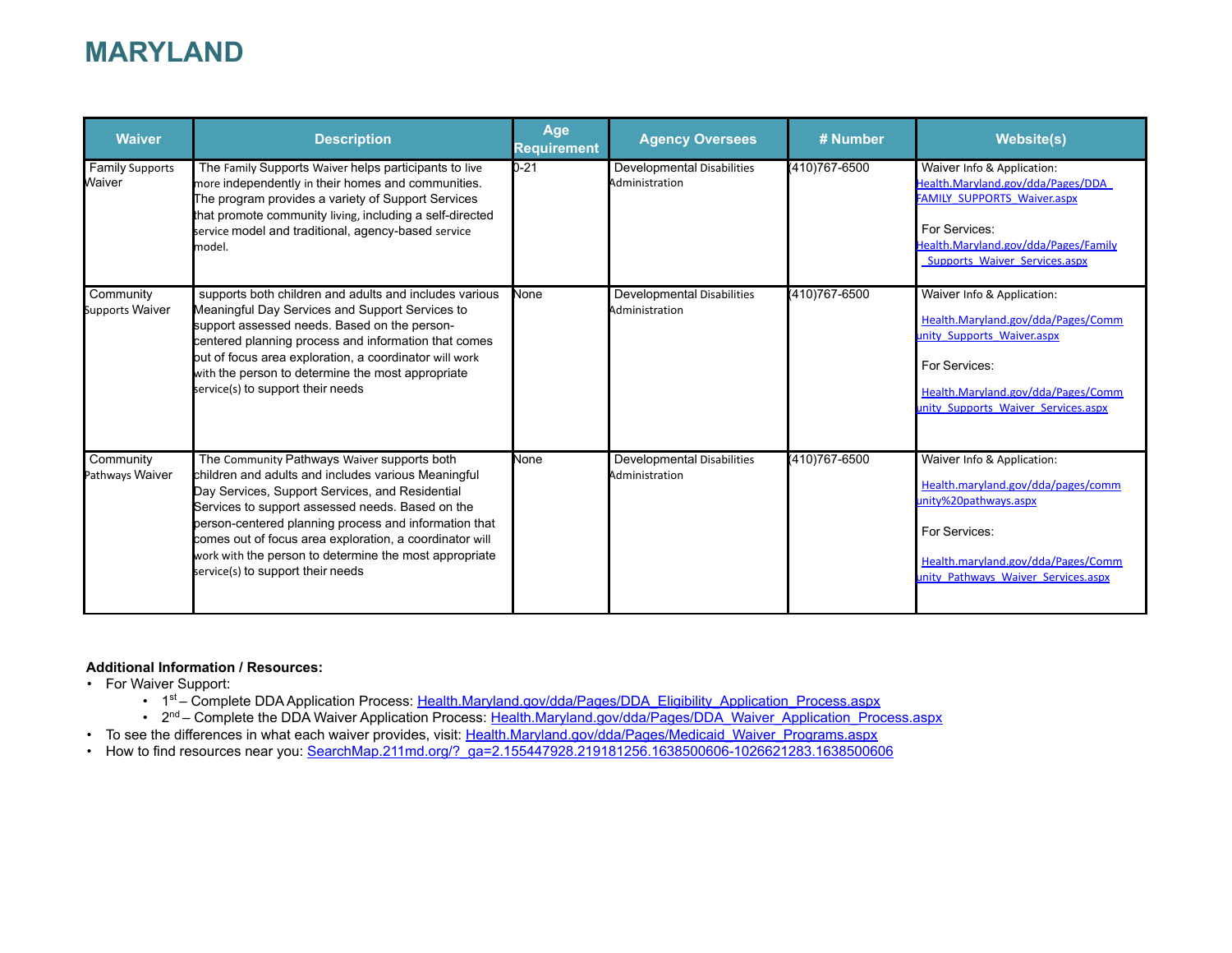### **MASSACHUSETTS**

| <b>Waiver</b>                   | <b>Description</b>                                                                                                                                                                                                                                                                                                                                                                                                                                                                                                                            | Age<br>Requirement | <b>Agency Oversees</b>                         | # Number                                                   | <b>Website(s)</b>                                                                                                                                                                         |
|---------------------------------|-----------------------------------------------------------------------------------------------------------------------------------------------------------------------------------------------------------------------------------------------------------------------------------------------------------------------------------------------------------------------------------------------------------------------------------------------------------------------------------------------------------------------------------------------|--------------------|------------------------------------------------|------------------------------------------------------------|-------------------------------------------------------------------------------------------------------------------------------------------------------------------------------------------|
| <b>Autism Waiver</b><br>Program | allows children to receive Expanded Habilitation,<br>Education, in-home services and supports, such as Applied<br>Behavioral Analysis (ABA) and Floor Time, for a total of up<br>to 3 years. At the conclusion of the three years of the<br>intensive in-home services, a child may access ongoing<br>Supplemental Services (for example respite and goods and<br>services, etc.) that meet the child's needs and help with the<br>transition out of the intensive Autism Waiver Program until<br>the child's 9th birthday.<br>Only 300 spots | $3-9$              | Department of Developmental<br><b>Services</b> | 1-888-367-4435.                                            | Mass.gov/DDS<br>Overview:<br>Mass.gov/doc/the-autism-waiver-<br>program/download                                                                                                          |
| Kaileigh Mulligan<br>Waiver     | Intended for children who would otherwise require care 0-18<br>in an institution with any type of disability, including<br>medical, developmental, intellectual, or psychiatric<br>conditions. Provides Medicaid coverage only.<br>No Wait List                                                                                                                                                                                                                                                                                               |                    |                                                | Call the MassHealth<br>Enrollment Center<br>1-800-841-2900 | Mass.gov/service-details/health-plans-<br>and-programs-for-seniors-and-people-<br>who-need-long-term-care-services                                                                        |
| MassHealth<br>Commonwealth      | CommonHealth is comprehensive health insurance<br>similar to MassHealth Standard, for eligible disabled<br>adults and disabled children through age 18 who<br>cannot get MassHealth Standard because their<br>incomes are too high.<br>No Wait List                                                                                                                                                                                                                                                                                           | $0 - 18$           |                                                | 1-800-841-2900                                             | Mass.gov/how-to/apply-for-masshealth-<br>he-health-safety-net-or-the-childrens-<br>medical-security-plan                                                                                  |
| <b>Adult Supports</b><br>Waiver | Part of the HCBS Waivers for adults with Intellectual<br><b>Disabilities</b><br>Participants live in family homes, adult foster care, or<br>independently and do not require 24 hour care. Their<br>health and welfare needs can be met in these<br>community settings. Waiver services may vary<br>depending on the living arrangement of the participant.<br>Participants will only receive services through the<br>waiver that are needed in order to remain safely in the<br>community.                                                   | $18 +$             |                                                | 1-888-367-4435                                             | <b>Application Process:</b><br>Mass.gov/info-details/hcbs-waivers-for-<br>adults-with-intellectual-disabilities-<br>information-for-individuals#application-<br>process-and-applications- |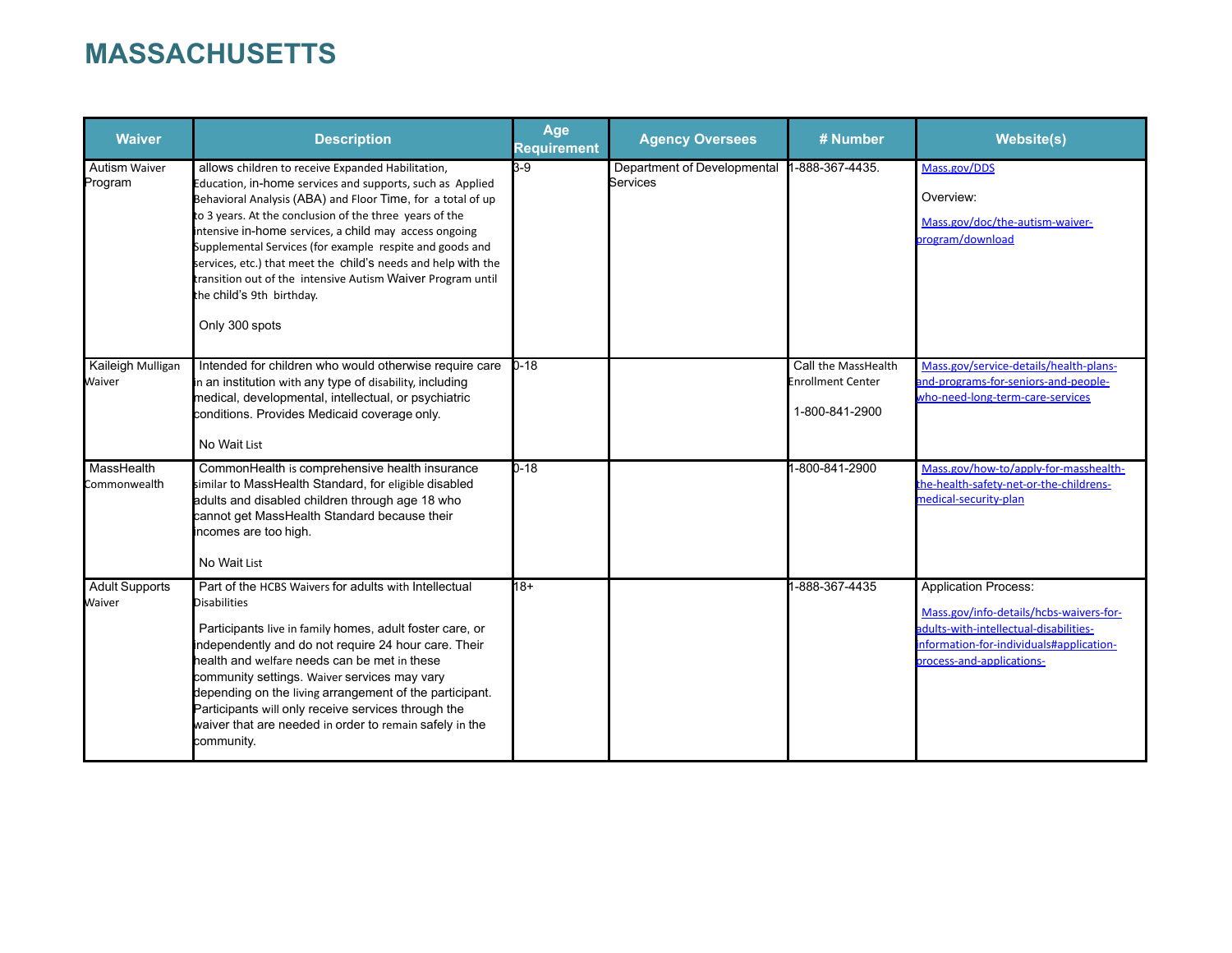### **MASSACHUSETTS**

| <b>Waiver</b>                | <b>Description</b>                                                                                                                                                                                                                                                                                                                                                                                                                                                                                                                                                                                                                                                 | Age<br>Requirement | <b>Agency Oversees</b> | # Number       | <b>Website(s)</b>                                                                                                                                                                         |
|------------------------------|--------------------------------------------------------------------------------------------------------------------------------------------------------------------------------------------------------------------------------------------------------------------------------------------------------------------------------------------------------------------------------------------------------------------------------------------------------------------------------------------------------------------------------------------------------------------------------------------------------------------------------------------------------------------|--------------------|------------------------|----------------|-------------------------------------------------------------------------------------------------------------------------------------------------------------------------------------------|
| Community<br>Living Waiver   | Part of the HCBS Waivers for adults with Intellectual<br><b>Disabilities</b><br>Participants require more support than those in the<br>Adult Supports Waiver, but less than those in the<br>Intensive Supports Waiver. Participants live in the family<br>home, adult foster care, with a live-in caregiver, or<br>independently and do not require 24 hour care.<br>Their health and welfare needs can be met in these<br>community settings. Waiver services may vary<br>depending on the living arrangement of the participant.<br>Participants will only receive services through the<br>waiver that are needed in order to remain safely in the<br>community. | $18+$              |                        | 1-888-367-4435 | <b>Application Process:</b><br>Mass.gov/info-details/hcbs-waivers-for-<br>adults-with-intellectual-disabilities-<br>information-for-individuals#application-<br>process-and-applications- |
| Intensive<br>Supports Waiver | Part of the HCBS Waivers for adults with Intellectual<br><b>Disabilities</b><br>Provides services to individuals who meet the eligibility<br>criteria and require supervision and support 24 hours a<br>day, seven days a week due to significant behavioral,<br>medical and/or physical support needs. Participants will<br>only receive services through the waiver that are<br>needed in order to remain safely in the community.                                                                                                                                                                                                                               | $18+$              |                        | 1-888-367-4435 | <b>Application Process:</b><br>Mass.gov/info-details/hcbs-waivers-for-<br>adults-with-intellectual-disabilities-<br>information-for-individuals#application-<br>process-and-applications- |

### **Additional Information / Resources:**

- DDS Office of Human Rights: [Mass.gov/orgs/dds-office-of-human-rights](https://www.mass.gov/orgs/dds-office-of-human-rights)
- The Office of Human Rights is dedicated to affirming, protecting, and promoting human rights of individuals with intellectual and developmental disabilities including Autism Spectrum Disorder, Prader-Willi, and Smith-Magenis Syndrome. It is a resource to individuals, their families, provider agencies and to the Department of Developmental Services.
- To access DDS services, you must apply for eligibility. Once eligibility has been determined, you may get DDS services.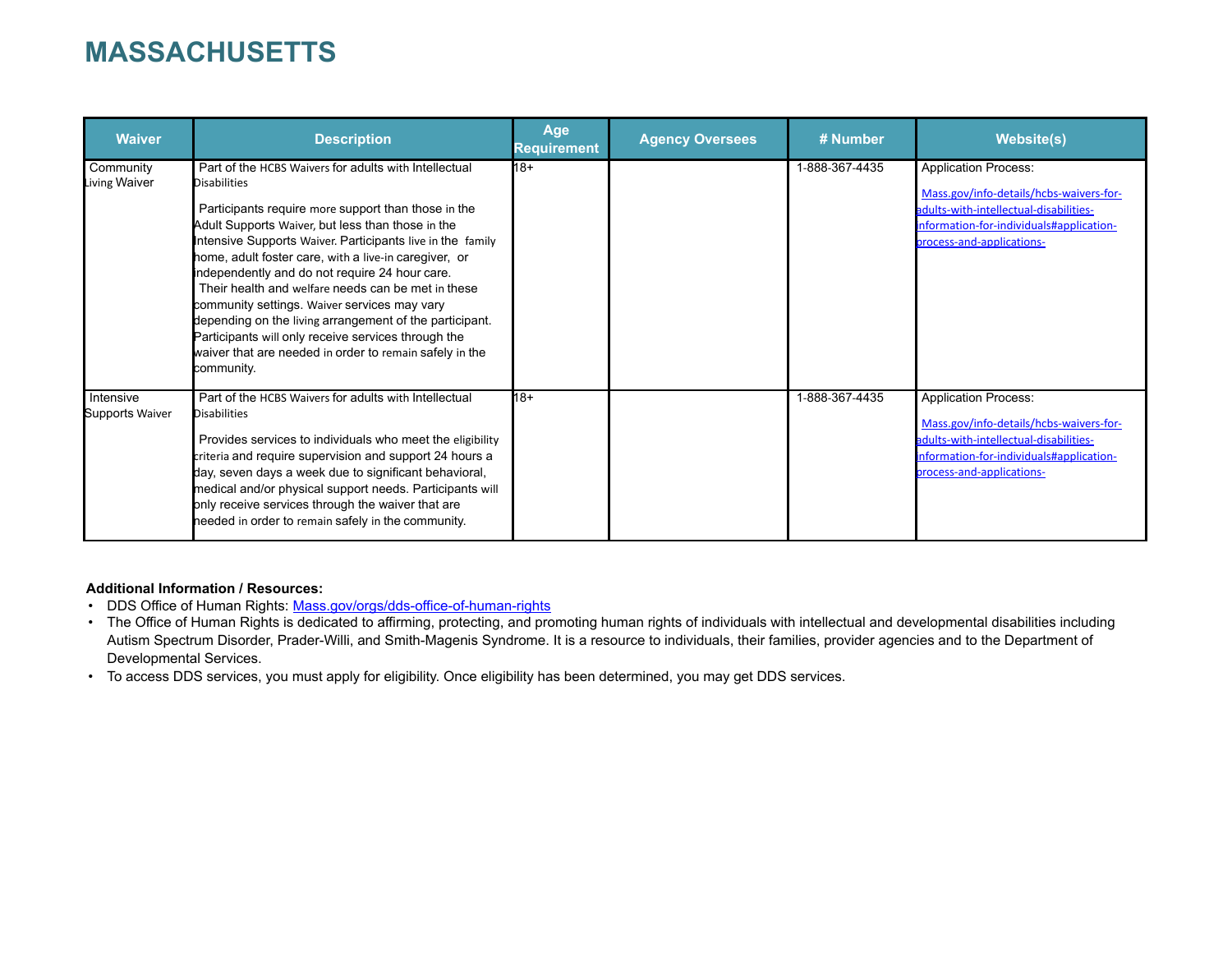# **MICHIGAN**

| <b>Waiver</b>                       | <b>Description</b>                                                                                                                                                                                                                                                                                                                                                                                                                                                                                                                                                                                                                                                                                                                                                                                                                                                                                                                                                                                                                                                   | Age<br><b>Requirement</b> | <b>Agency Oversees</b>                     | # Number                      | <b>Website(s)</b>                                                                 |
|-------------------------------------|----------------------------------------------------------------------------------------------------------------------------------------------------------------------------------------------------------------------------------------------------------------------------------------------------------------------------------------------------------------------------------------------------------------------------------------------------------------------------------------------------------------------------------------------------------------------------------------------------------------------------------------------------------------------------------------------------------------------------------------------------------------------------------------------------------------------------------------------------------------------------------------------------------------------------------------------------------------------------------------------------------------------------------------------------------------------|---------------------------|--------------------------------------------|-------------------------------|-----------------------------------------------------------------------------------|
| <b>Children's Waiver</b><br>Program | Provides Medicaid to fund home and community-based<br>services for children who are under age 18.<br>Process to Request an Assessment for a Prescreen for the<br>Children's Waiver Program:<br>Contact the Access Center in your family's county of residence.<br>A list of current Access Center phone numbers for each<br>Community Mental Health agency can be found at the link below<br>by clicking on the "Download" button next to "CMH Directory":<br>Macmhb.org/membership/cmhsp-listings<br>When an opening occurs on the CWP, an invitation to apply is<br>ssued to the child with the highest updated score that meets all<br>requirements at that time. Medicaid status is checked before<br>invitations to apply are issued. If your child receives an invitation<br>to apply, you will be contacted to make sure you still want to<br>apply for the Children's Waiver Program.<br>A total of 469 children are served on the CWP annually. All<br>openings are filled on a monthly basis, and generally, some<br>openings become available each month. | $0 - 18$                  | Department of Health and Human<br>Services | *Refer to Regional<br>Offices | Michigan.gov/mdhhs/0,5885,7-339-<br>71547 35698-15087--,00.html                   |
| MI Choice Waiver                    | provides home and community-based health care services for<br>adults aged 65 or older and adults with disabilities. The<br>program's goal is to allow persons, who would otherwise require<br>hursing home care, to receive these services in their home and<br>In the community. MI Choice beneficiaries are not enrolled in a<br>Medicaid health plan but still receive a comprehensive package<br>of health care benefits including vision, dental, and mental health<br>services. In addition, the waiver may provide other benefits to<br>help the person remain at home.                                                                                                                                                                                                                                                                                                                                                                                                                                                                                       | $18+$                     | Department of Health and Human<br>Services | *Refer to Regional<br>Offices | Michigan.gov/mdhhs/0,5885,7-339-<br>71547 2943 4857 5045-16263--<br>.00.html#list |

### **Additional Resources:**

• Children with Special Needs Fund: [Michigan.gov/csnfund](https://www.michigan.gov/csnfund)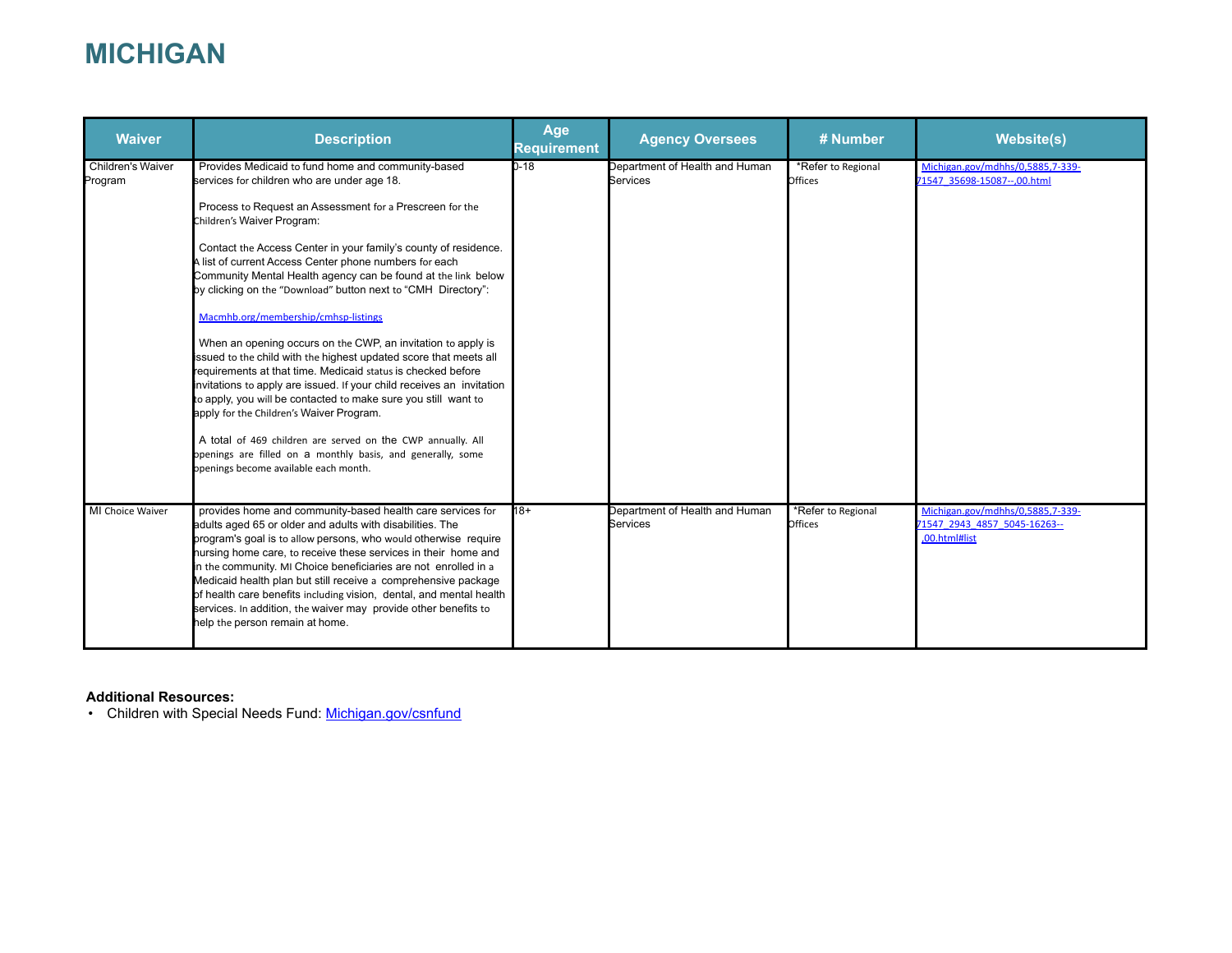### **MINNESOT A**

| <b>Waiver</b>                                                           | <b>Description</b>                                                                                                                                                                                                                                                                                                                                                                                                                                                                                                                                                                                                                                                                                                                                                                                                                                                                                                                                                                                                                        | Age<br><b>Requiremen</b> | <b>Agency Oversees</b>          | # Number     | <b>Website(s)</b>                                                                                                                                                 |
|-------------------------------------------------------------------------|-------------------------------------------------------------------------------------------------------------------------------------------------------------------------------------------------------------------------------------------------------------------------------------------------------------------------------------------------------------------------------------------------------------------------------------------------------------------------------------------------------------------------------------------------------------------------------------------------------------------------------------------------------------------------------------------------------------------------------------------------------------------------------------------------------------------------------------------------------------------------------------------------------------------------------------------------------------------------------------------------------------------------------------------|--------------------------|---------------------------------|--------------|-------------------------------------------------------------------------------------------------------------------------------------------------------------------|
| <b>TEFRA</b>                                                            | Intended for children who would otherwise require<br>care in an institution with any type of disability,<br>including medical, developmental, intellectual, or<br>psychiatric conditions.<br>Provides Medicaid coverage only.<br>No Wait List                                                                                                                                                                                                                                                                                                                                                                                                                                                                                                                                                                                                                                                                                                                                                                                             | $0 - 18$                 | Department of Human<br>Services | 866-333-2466 | Overview and How to Apply:<br>MN.gov/dhs/people-we-serve/people-<br>with-disabilities/health-care/health-care-<br>programs/programs-and-services/ma-<br>tefra.jsp |
| Community<br>Access for<br><b>Disability</b><br><b>Inclusion Waiver</b> | Provides funding for home and community-based<br>services for children and adults, who would otherwise<br>require the level of care provided in a nursing facility.                                                                                                                                                                                                                                                                                                                                                                                                                                                                                                                                                                                                                                                                                                                                                                                                                                                                       | $0 - 65$                 | Department of Human<br>Services |              | Overview and How to Apply:<br>MN.gov/dhs/people-we-serve/people-<br>with-disabilities/services/home-<br>community/programs-and-services/cadi-<br>waiver.jsp       |
| Developmental<br>Disabilities (DD)<br>Waiver                            | Provides adult day service, caregiver living expenses,<br>case management, day training and habilitation,<br>homemaker, prevocational services, respite, supported<br>employment, extended personal care assistance<br>services, 24- hour emergency assistance, adult day<br>service bath, assistive technology, chore, consumer<br>directed community supports (CDCS): environmental<br>modifications and provisions, CDCS: personal<br>assistance, CDCS: self-direction support activities, CDCS:<br>treatment and training, crisis respite, employment<br>development services, employment exploration<br>services, employment support services, environmental<br>accessibility adaptations, family training and counseling,<br>home delivered meals, housing access coordination,<br>hight supervision services, personal support services,<br>positive support services, residential habilitation,<br>specialist services, specialized equipment and<br>supplies, transitional services, transportation for<br>ndividuals with ID/DD |                          | Department of Human<br>Services |              | Overview and how to apply:<br>MN.gov/dhs/people-we-serve/people-<br>with-disabilities/services/home-<br>community/programs-and-services/dd-<br>waiver.jsp         |

#### **Additional Resources:**

• Applicants for and members of Minnesota Health Care Programs (MHCP) can call the MHCP Member Help Desk with questions about Medical Assistance and MinnesotaCare. [MN.gov/dhs/people-we-serve/people-with-disabilities/health-care/health-care-programs/contact-us/mhcp-help-desk.jsp](https://mn.gov/dhs/people-we-serve/people-with-disabilities/health-care/health-care-programs/contact-us/mhcp-help-desk.jsp)

• Income Programs and Services: [MN.gov/dhs/people-we-serve/people-with-disabilities/economic-assistance/income/programs-and-services](https://mn.gov/dhs/people-we-serve/people-with-disabilities/economic-assistance/income/programs-and-services/)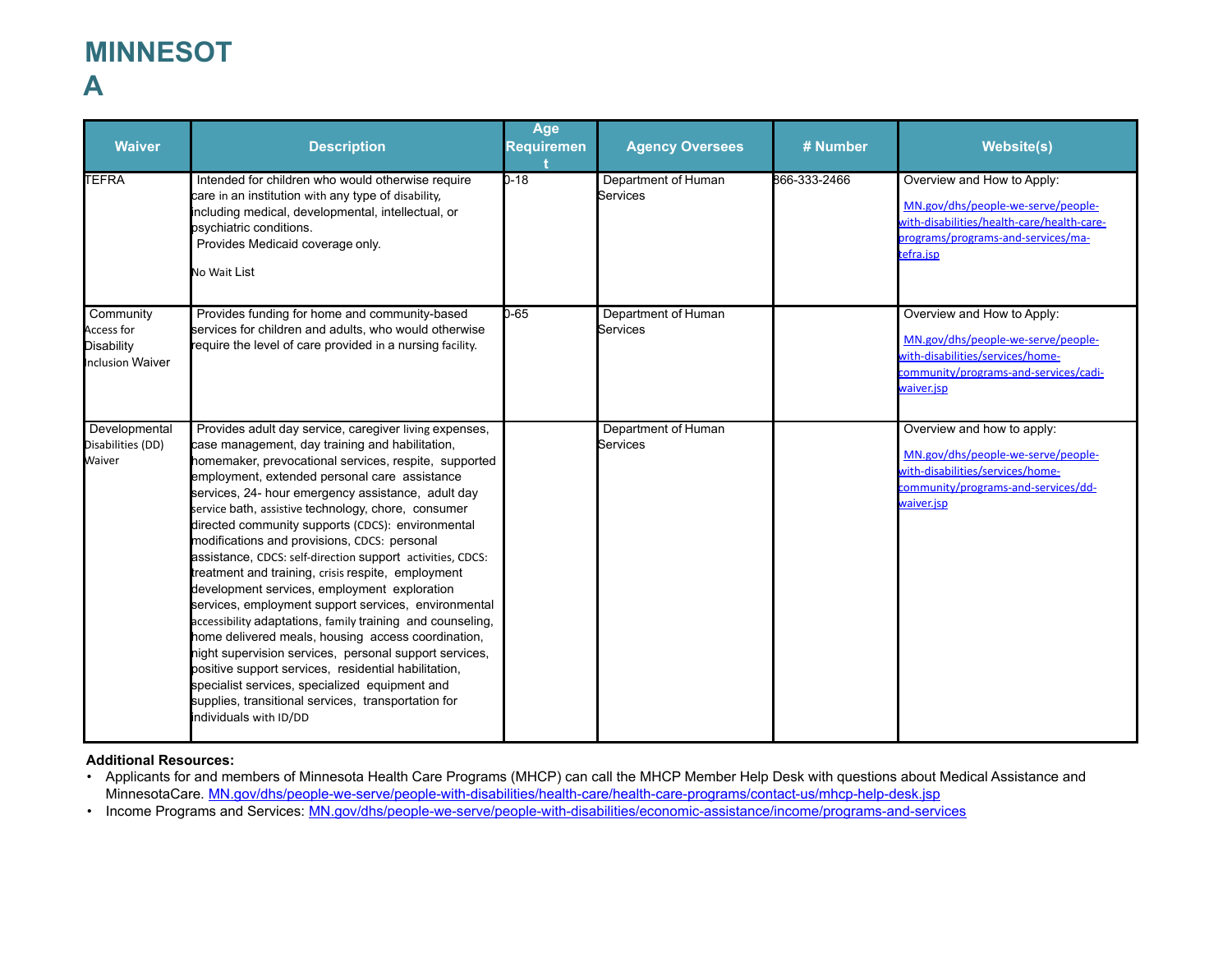## **MISSISSIPPI**

| <b>Waiver</b>                                                         | <b>Description</b>                                                                                                                                                                                                                                                                                                                                                                                                                                                                                                                                                                                                                                                                                                                                                                                                                                                                                                                                                                                                                                                                        | Age<br><b>Requiremen</b> | <b>Agency Oversees</b>              | # Number     | <b>Website(s)</b>                                                                                                                                  |
|-----------------------------------------------------------------------|-------------------------------------------------------------------------------------------------------------------------------------------------------------------------------------------------------------------------------------------------------------------------------------------------------------------------------------------------------------------------------------------------------------------------------------------------------------------------------------------------------------------------------------------------------------------------------------------------------------------------------------------------------------------------------------------------------------------------------------------------------------------------------------------------------------------------------------------------------------------------------------------------------------------------------------------------------------------------------------------------------------------------------------------------------------------------------------------|--------------------------|-------------------------------------|--------------|----------------------------------------------------------------------------------------------------------------------------------------------------|
| Disabled Child<br>Living at Home                                      | The Disabled Child Living at Home (DCLH) or "Katie<br>Beckett" group is a special eligibility category that<br>allows certain disabled children who are residents of<br>Mississippi with long-term disabilities or complex<br>medical needs, living at home with their families, to<br>obtain Mississippi Medicaid eligibility.<br>Disabled Child Living at Home Resources<br>To learn more about coverage of disabled children<br>living at-home and how to apply, view the Medicaid<br>Eligibility Guidelines for a Disabled Child Living At-<br>Home brochure.                                                                                                                                                                                                                                                                                                                                                                                                                                                                                                                         | $0 - 18$                 | Mississippi Division of<br>Medicaid |              | Overview: Medicaid.ms.gov/medicaid-<br>coverage/who-qualifies-for-<br>coverage/disabled-child-living-at- home/<br>To Apply: Medicaid.ms.gov/       |
| Intellectual<br>Disabilities/Devel<br>opmental<br>Disabilities Waiver | The ID/DD Waiver provides services to individuals<br>who, but for the provision of home and community-<br>based services, would require placement in an<br>Intermediate Care Facility for Individuals with<br>Intellectual Disabilities.<br>Provides support coordination and makes referrals for<br>the following services: Behavior Support, Day<br>Services-Adult, Home and, Community Supports,<br>Occupational Therapy, Physical Therapy, Speech<br>Therapy, Supervised Living, Community Respite, Host<br>Homes, Crisis Support, Crisis Intervention, In-Home<br>Nursing Respite, Support Living, Transition Assistance,<br>Support Coordination, Supported Employment,<br>Prevocational Services, Job Discovery, Specialized<br>Medical Supplies, In-Home Respite, Shared Supported<br>Living<br>For information about the ID/DD Waiver, contact:<br>Mississippi Access to Care Center, 844-822-4622,<br>MississippiAccessToCare.org<br>Mississippi Division of Medicaid, 601-359-954,<br>Medicaid.MS.gov<br>Mississippi Department of Mental Health, 601-359-<br>1288, DMH.MS.gov | None                     | Mississippi Division of<br>Medicaid | 601-359-9545 | Overview:<br>Medicaid.ms.gov/wp-<br>content/uploads/2016/02/Fact-<br>Sheet Intellectual-Disabilities-and-<br>Developmental-Disabilities-Waiver.pdf |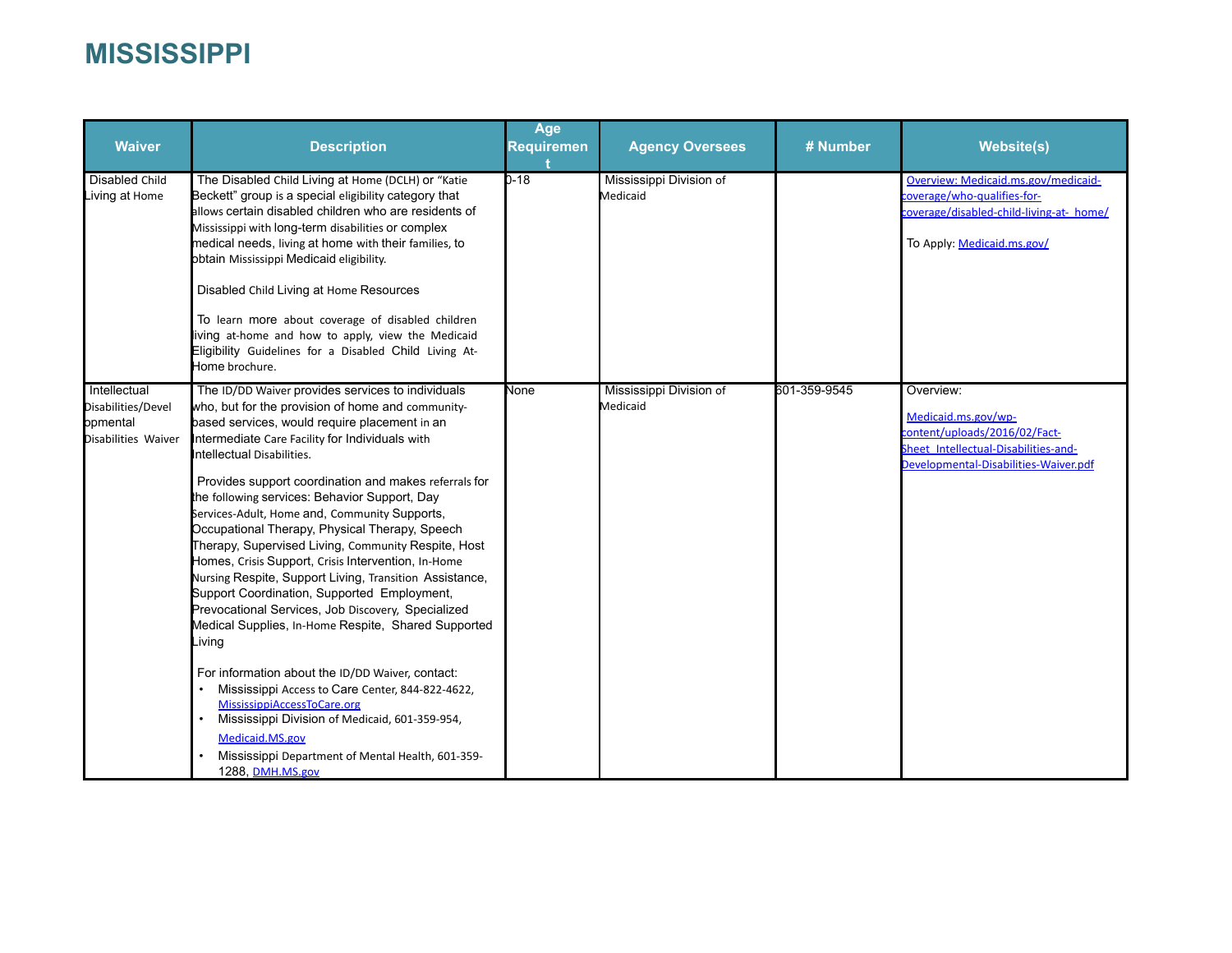# **MISSOURI**

| <b>Waiver</b>                                                                       | <b>Description</b>                                                                                                                                                                                                                                                                                                                                                                                                                                                                                                                                                                                                                                                                                                                                                                                                             | Age<br><b>Requiremen</b> | <b>Agency Oversees</b>                  | # Number           | <b>Website(s)</b>                                                                                                                                                                           |
|-------------------------------------------------------------------------------------|--------------------------------------------------------------------------------------------------------------------------------------------------------------------------------------------------------------------------------------------------------------------------------------------------------------------------------------------------------------------------------------------------------------------------------------------------------------------------------------------------------------------------------------------------------------------------------------------------------------------------------------------------------------------------------------------------------------------------------------------------------------------------------------------------------------------------------|--------------------------|-----------------------------------------|--------------------|---------------------------------------------------------------------------------------------------------------------------------------------------------------------------------------------|
| Missouri<br>Children's<br>Developmental<br><b>Disabilities</b><br>Waiver<br>(MOCDD) | Provides day habilitation, in home respite, personal<br>assistant, support broker, applied behavior analysis,<br>assistive technology, community integration, community<br>specialist, crisis intervention, environmental accessibility<br>adaptations-home/vehicle modification, individualized<br>skill development, out of home respite, person centered<br>strategies consultation, specialized medical equipment<br>and supplies (adaptive equipment), transportation for<br>children with ID/DD<br>Also known as the Sara Lopez Waiver                                                                                                                                                                                                                                                                                   | $0 - 17$                 | Missouri Department of<br>Mental Health | $(573) 751 - 4054$ | DMH.MO.gov/dev-<br>disabilities/programs/waiver/medicaid-<br><b>ncb</b><br>DMH.MO.gov/dev-disabilities/regional-<br><b>offices</b><br>**contact regional offices to apply<br>website above) |
| Partnership for<br>Hope                                                             | Provides day habilitation, personal assistant,<br>prevocational services, supported employment, dental,<br>support broker, applied behavior analysis (ABA),<br>assistive technology, career planning, community<br>Integration, community specialist, community<br>transition, environmental accessibility<br>adaptations-home/vehicle modification, family peer<br>support, individualized skill development, job<br>development, occupational therapy, person centered<br>strategies consultation, physical therapy, professional<br>assessment and monitoring, specialized medical<br>equipment and supplies (adaptive equipment), speech<br>therapy, temporary residential service, transportation<br>for individuals with autism, ID, and DD<br>County based waiver                                                       |                          | Missouri Department of<br>Mental Health | $(573) 751 - 4054$ | DMH.MO.gov/dev-<br>disabilities/programs/waiver/medicaid-<br><b>ncb</b>                                                                                                                     |
| Community<br>Support Waiver                                                         | Provides day habilitation, in home respite, personal<br>assistant, prevocational services, supported<br>employment, support broker, applied behavior<br>analysis, assistive technology, benefits planning, career<br>planning, community networking, community specialist,<br>community transition, crisis intervention, environmental<br>accessibility adaptations-home/vehicle modification,<br>home delivered meals, individual directed goods and<br>services, individualized skill development, job<br>development, occupational therapy, out of home<br>respite, physical therapy, professional assessment and<br>monitoring, specialized medical equipment and<br>supplies (adaptive equipment), speech therapy, and<br>transportation for individuals with intellectual disabilities<br>and developmental disabilities |                          | Missouri Department of<br>Mental Health | $(573) 751 - 4054$ | DMH.MO.gov/dev-<br>lisabilities/programs/waiver/communit<br>-support                                                                                                                        |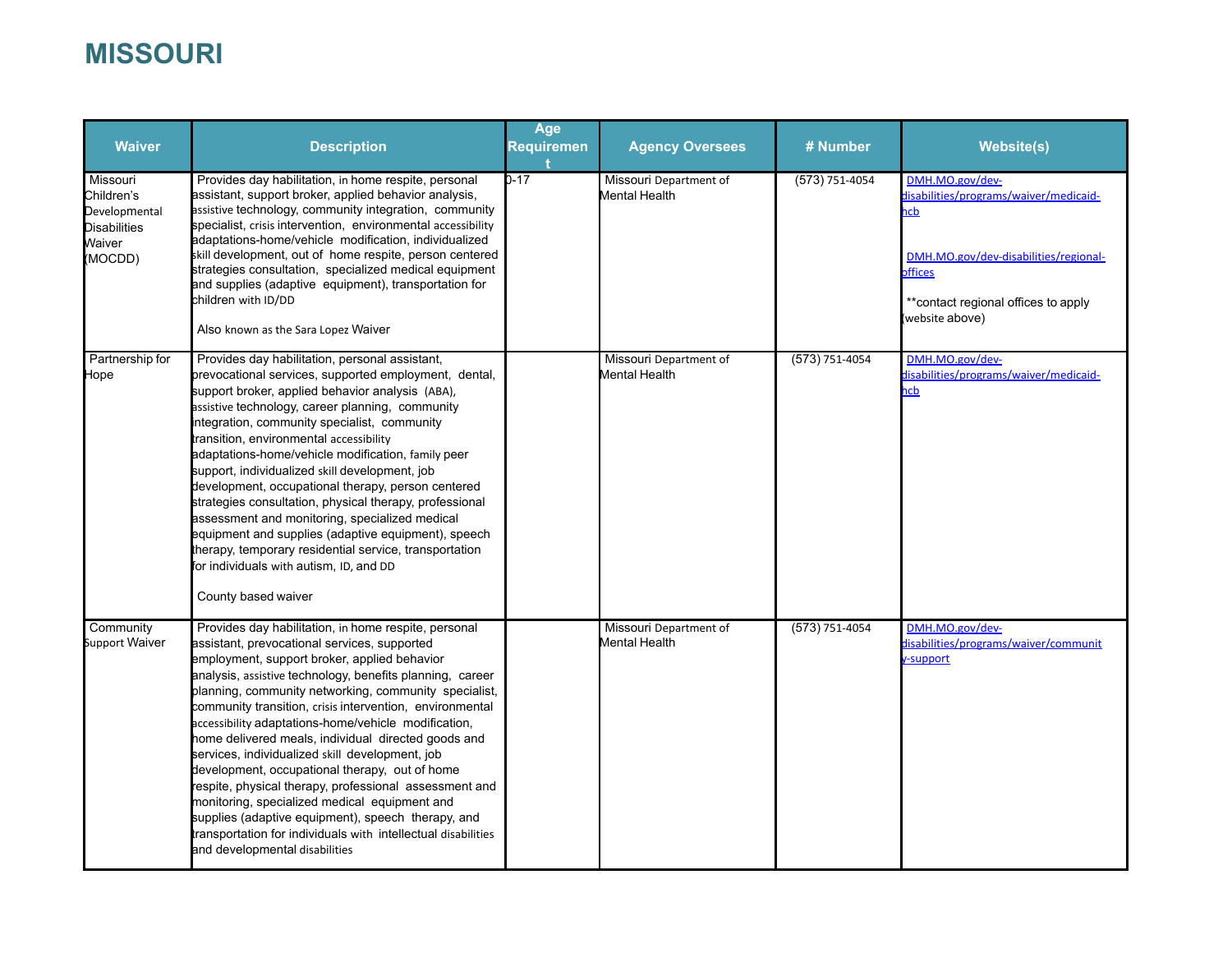# **MISSOURI**

#### **Additional information / Resources:**

- Missouri Family to Family Resource Center: MOFamily ToFamily.org
- Missouri Protection and Advocacy Services: [MOAdvocacy.org](http://www.moadvocacy.org/)
- The ARC Missouri: **[ArcOfMissouri.org](https://www.arcofmissouri.org/)**
- MPACT: **[MissouriParentsAct.org](https://www.missouriparentsact.org/)**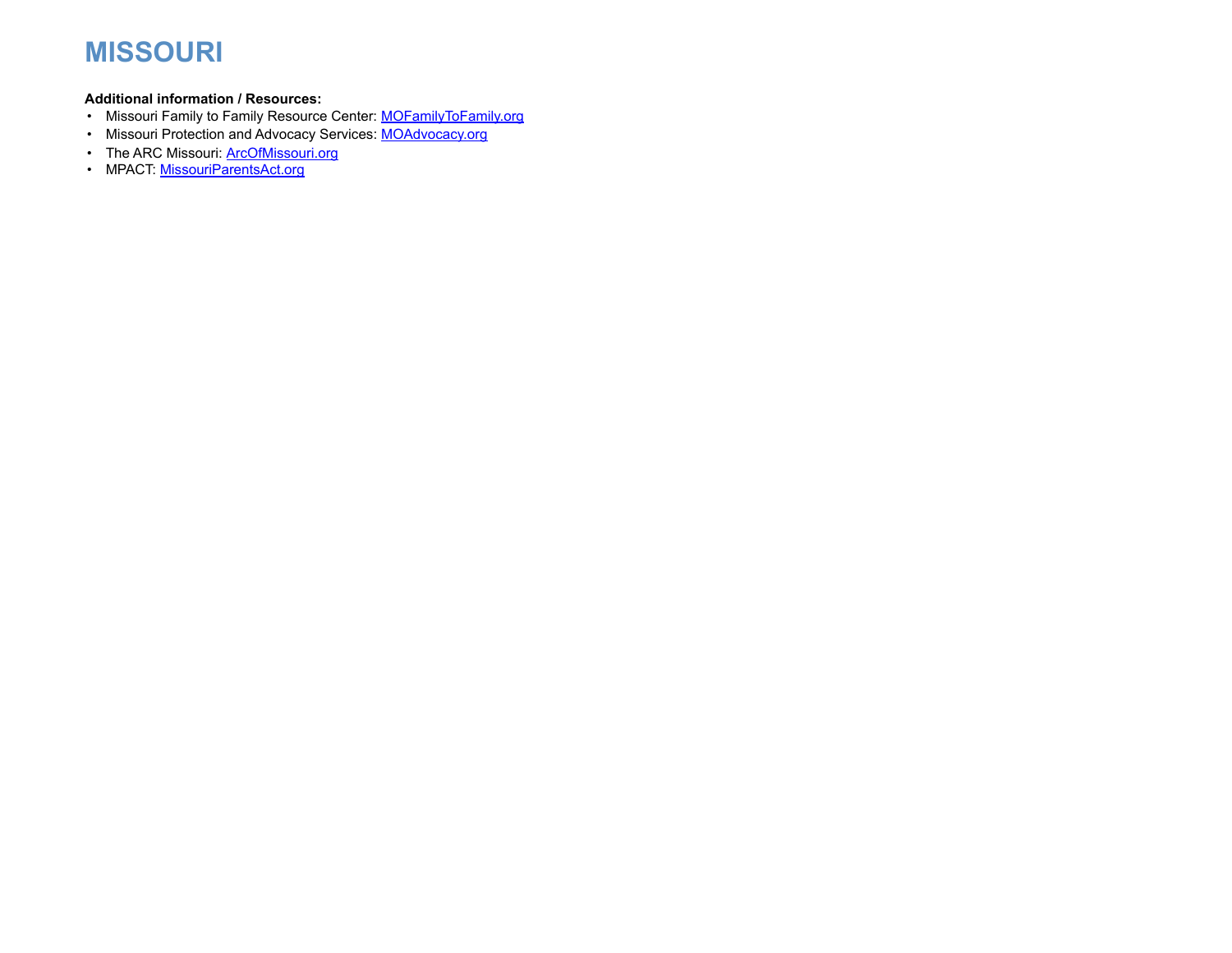## **MONTANA**

| <b>Waiver</b> | <b>Description</b>                                                                                                                                                                                                                                                                                                                                                                                                                                                                                                                                                                                                                                                                                                                                                                                                                                                                                                                                 | Age<br><b>Requirement</b> | <b>Agency Oversees</b> | # Number     | <b>Website(s)</b>                                                                                                                                                                             |
|---------------|----------------------------------------------------------------------------------------------------------------------------------------------------------------------------------------------------------------------------------------------------------------------------------------------------------------------------------------------------------------------------------------------------------------------------------------------------------------------------------------------------------------------------------------------------------------------------------------------------------------------------------------------------------------------------------------------------------------------------------------------------------------------------------------------------------------------------------------------------------------------------------------------------------------------------------------------------|---------------------------|------------------------|--------------|-----------------------------------------------------------------------------------------------------------------------------------------------------------------------------------------------|
| Comprehensive | Provides day supports and activities, homemaker,                                                                                                                                                                                                                                                                                                                                                                                                                                                                                                                                                                                                                                                                                                                                                                                                                                                                                                   | None                      | Developmental Division | 406-444-2995 | How to apply:                                                                                                                                                                                 |
| Waiver        | residential habilitation, respite, supported employment -<br>follow along support, nutritionist services, occupational<br>therapy, physical therapy, private duty nursing, speech<br>therapy, supports brokerage, adult foster support,<br>assisted living, behavioral support services, caregiver<br>training and support, community transition services,<br>companion services, environmental modifications,<br>individual goods and services, meals, personal care,<br>personal emergency response system (PERS),<br>personal supports, psychological evaluation, counseling<br>and consultation services, remote monitoring<br>equipment, remote monitoring, retirement services,<br>specialized medical equipment and supplies, supported<br>employment - co-worker support, supported<br>employment - individual employment support, supported<br>employment - small group employment support,<br>transportation for individuals with IDD/DD |                           | Services               |              | DPHHS.MT.gov/assets/dsd/DDP/Waive<br>rs/ddpmedsguidanceprotect102408.pdf<br>*Regional Offices:<br>DPHHS.MT.gov/dsd/developmentaldisa<br>oilities/DevelopmentalDisabilitiesRegion<br>alOffices |
| Big Sky       | The following are examples of services that may be<br>available through the Big Sky Waiver Program: Adult<br>Residential Living, Adult Day Health, Case<br>Management, Dietician, Environmental Adaptations,<br>Habilitation Services, Homemaker Services, Nutrition<br>Personal Assistance, PERS, Private Duty Nursing,<br>Psychosocial Consultation, Respiratory Therapy, Respite<br>Care, Special Child Care, Transportation, Therapies (OT,<br>PT, Speech), Specially Trained Attendant, Specialized<br><b>Medical Equipment and Supplies</b>                                                                                                                                                                                                                                                                                                                                                                                                  | $0 - 64$                  |                        |              | DPHHS.MT.gov/SLTC/csb<br>To make a referral to the Big Sky Waiver<br>Program, contact the Mountain Pacific<br>Quality Health at 1-800-219- 7035.                                              |

#### **Additional Resources:**

- To get started with waiver services in Montana, call your "Regional Office". The Central Office administrative staff are located in Helena. (406) 444-2995.
- Eligibility determination is the first step and is necessary in order for an individual to be considered for services. Documentation that is needed for a determination include: psychological evaluations that include IQ testing and diagnoses; A Vineland-II assessment; and any other information that documents the disability (Medical, school reports).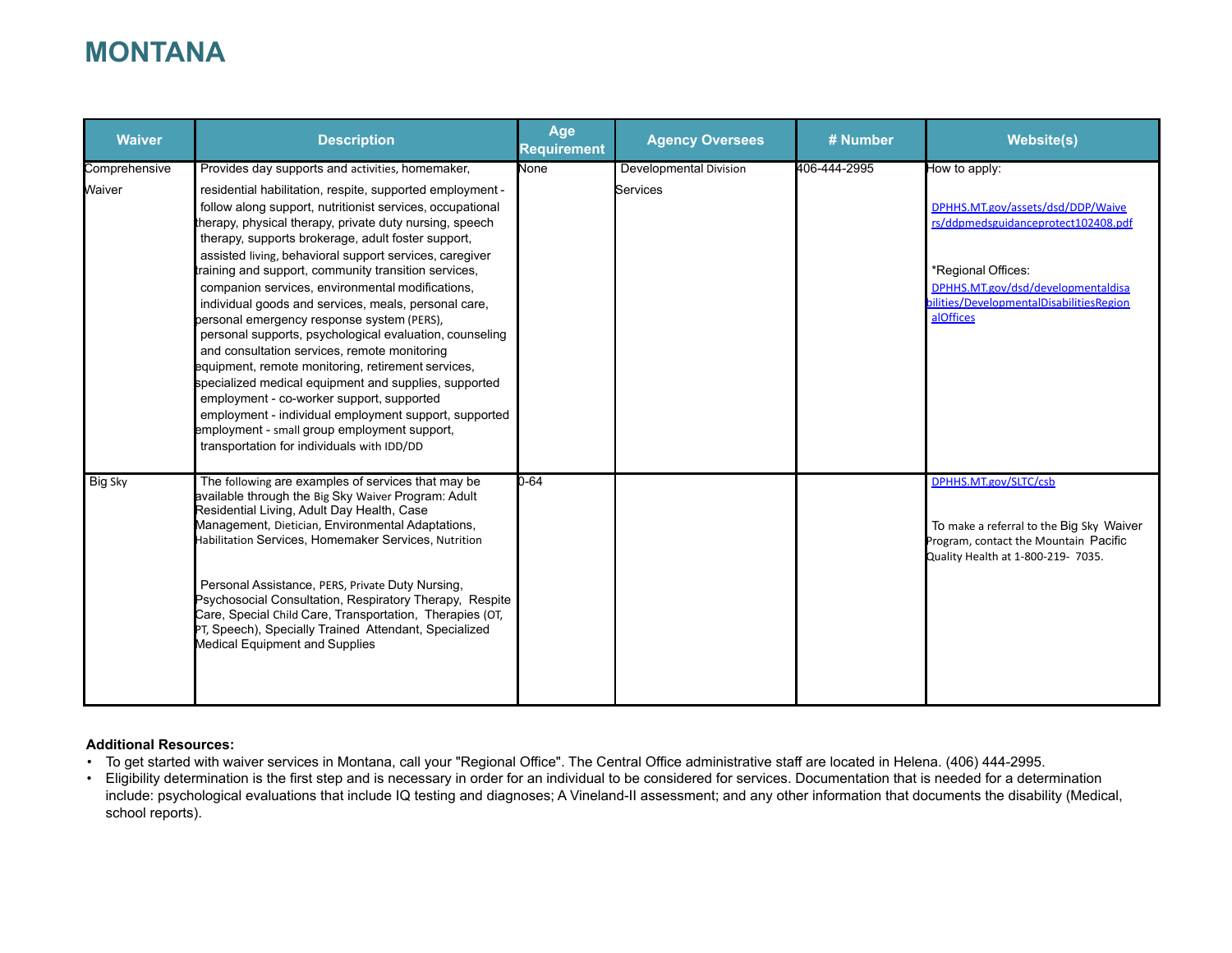### **NEBRASKA**

| <b>Waiver</b>                                                            | <b>Description</b>                                                                                                                                                                                                                                                                                                                                                                                                                                                                                                                                                                                                                                                                | Age<br><b>Requirement</b> | <b>Agency Oversees</b>                                  | # Number         | <b>Website(s)</b>                                                                           |
|--------------------------------------------------------------------------|-----------------------------------------------------------------------------------------------------------------------------------------------------------------------------------------------------------------------------------------------------------------------------------------------------------------------------------------------------------------------------------------------------------------------------------------------------------------------------------------------------------------------------------------------------------------------------------------------------------------------------------------------------------------------------------|---------------------------|---------------------------------------------------------|------------------|---------------------------------------------------------------------------------------------|
| Katie Beckett                                                            | provides medical coverage for children living at home<br>with long term disabilities or complex medical needs.<br>Katie Beckett eligibility allows these children to be<br>cared for at<br>home instead of in an institution. Only the child's<br>income and assets are considered when determining<br>eligibility for Katie Beckett.<br>No Wait List                                                                                                                                                                                                                                                                                                                             | $0 - 18$                  | Department of Health and<br>Human Services              | (402) 471-3121   | To apply contact local DHHS office:<br>DHHS.NE.gov/Pages/Public-<br>Assistance-Offices.aspx |
| Comprehensive<br>Developmental<br><b>Disabilities</b><br><b>Services</b> | Provides prevocational services, residential habilitation,<br>respite, supported employment – individual, adult<br>companion service, adult day services, assistive<br>technology, consultative assessment service, crisis<br>intervention support, environmental modification<br>assessment, habilitative community inclusion,<br>habilitative workshop, home modifications, homemaker<br>services, in-home residential habilitation, personal<br>emergency response system, supported employment -<br>enclave, supported employment - follow along,<br>transitional services, transportation, vehicle modification<br>for individuals with autism, ID/DD, ages 0 to no max age. | None                      | Division of Developmental<br><b>Disabilities</b>        | $(402)$ 471-3121 |                                                                                             |
| Aged and<br>Disabled Waiver                                              | Provides adult day health services, personal care,<br>respite care, assisted living service, assistive technology,<br>chore, companion, extra care for children with<br>disabilities, home again, home and vehicle modifications,<br>home delivered meals, independence skills building,<br>hon-medical transportation, and personal emergency<br>response system (PERS) services for aged individuals 65<br>- no max age and individuals with physical disabilities<br>0-64 years.                                                                                                                                                                                               | $0 - 64$                  | <b>Division of Developmental</b><br><b>Disabilities</b> | $(402)$ 471-3121 | To apply and check eligibility:<br>DHHS.NE.gov/Pages/DD-<br>Eligibility.aspx                |

#### **Additional Resources:**

- Personal Assistant Services: Assistance with activities of daily living, such as bathing or dressing, for an individual who has a chronic medical condition or a disability. Visit [DHHS.NE.gov/pages/accessnebraska.aspx](https://dhhs.ne.gov/pages/accessnebraska.aspx) to see if eligible
- [ARC-Nebraska.org/:](https://www.arc-nebraska.org/) advocates for the rights and full participation of all children and adults with intellectual and developmental disabilities
- [DisabilityRightsNebraska.org/](https://www.disabilityrightsnebraska.org/): Disability Rights Nebraska is the Protection and Advocacy system for people with disabilities in our state. We protect, support and promote the rights of people with disabilities. This includes people with just about any disability including intellectual or developmental disabilities, mental illness and physical disabilities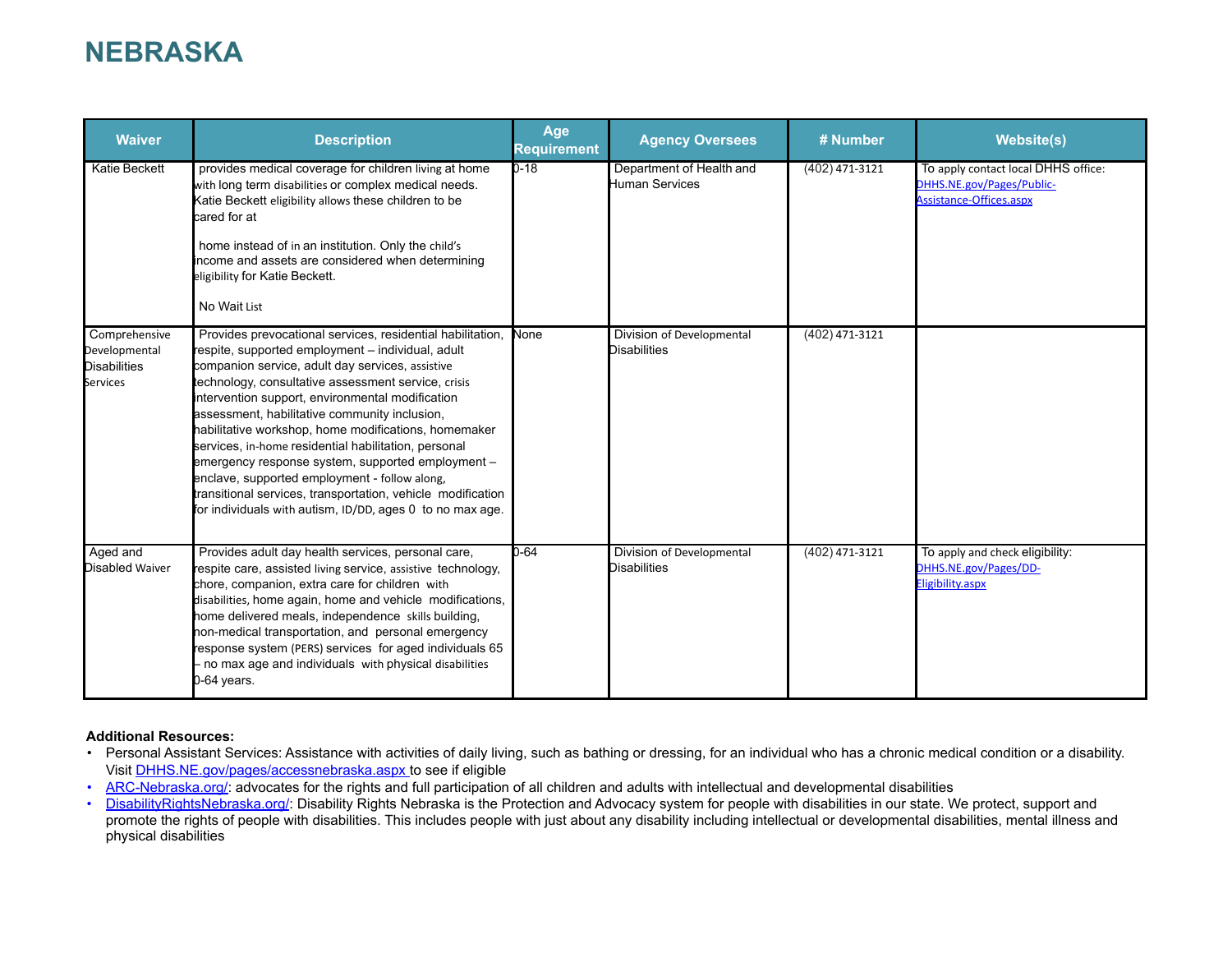## **NEVADA**

| <b>Waiver</b>                                                                                    | <b>Description</b>                                                                                                                                                                                                                                                                                                                                        | Age<br><b>Requirement</b> | <b>Agency Oversees</b>                                                                         | # Number                               | <b>Website(s)</b>                                                                                    |
|--------------------------------------------------------------------------------------------------|-----------------------------------------------------------------------------------------------------------------------------------------------------------------------------------------------------------------------------------------------------------------------------------------------------------------------------------------------------------|---------------------------|------------------------------------------------------------------------------------------------|----------------------------------------|------------------------------------------------------------------------------------------------------|
| Katie Beckett<br>Waiver                                                                          | provides medical coverage for children living at home<br>with long term disabilities or complex medical needs.<br>Katie Beckett eligibility allows these children to be<br>cared for at home instead of in an institution. Only the<br>child's income and assets are considered when<br>determining eligibility for Katie Beckett.<br>No Wait List        | $D-18$                    | Department of Health and<br>Human Services<br>Aging and Disability Services<br>Division        | $(775)$ 684-3676                       | Contact local DHCFP office to apply:<br>DHCFP.NV.gov/Contact/Contact Hom e/                          |
| Waiver for<br>Individuals with<br>Intellectual<br>Disabilities and<br>Related<br>Conditions (ID) | Provides day hab, prevocational, residential support,<br>supported employment, behavioral consultation-training<br>and intervention, counseling, career planning, non-<br>medical transportation, nursing, nutrition counseling,<br>residential support management for individuals with ID,<br>ages 0 - no max age                                        | 0-64                      | Department of Health and<br>Human Services<br>Aging and Disability Services<br>Division        | $(775) 687 - 4210$<br>adsd@adsd.nv.gov | Contact Local offices for more<br>information:<br>ADSD.NV.gov/Contact/Contact DevSe<br><b>rvices</b> |
| <b>Family Support</b><br>Services                                                                | The Family Support Services Program was developed<br>to assist families to care for their relatives in the family<br>home as a means to prevent out-of-home placement.<br>It provides financial assistance for eligible families to<br>obtain services for their family member.<br>Individual/Family must meet the 300% of Federal<br>Poverty Guidelines. | none                      | Department of Health and<br><b>Human Services</b><br>Aging and Disability Services<br>Division | $(775) 687 - 4210$<br>adsd@adsd.nv.gov | Contact local offices to check on<br>eligibility:<br>ADSD.NV.gov/Contact/Contact DevSe<br>rvices     |

#### **Additional Information / Support:**

- Family Navigation Network: Nevada Center for Excellence in Disabilities [UNR.edu/nced/projects/family-navigation-network F](https://www.unr.edu/nced/projects/family-navigation-network)amily Navigation Network is a place to find health care support and community resources for children and youth with special health care needs, their families and the professionals who serve them.
- Nevada Disability Advocacy and Law Center: [Ndalc.org T](https://www.ndalc.org/)he Nevada Disability Advocacy & Law Center (NDALC) is a private, statewide non-profit organization that serves as Nevada's federally-mandated protection and advocacy system for human, legal, and service rights for individuals with disabilities.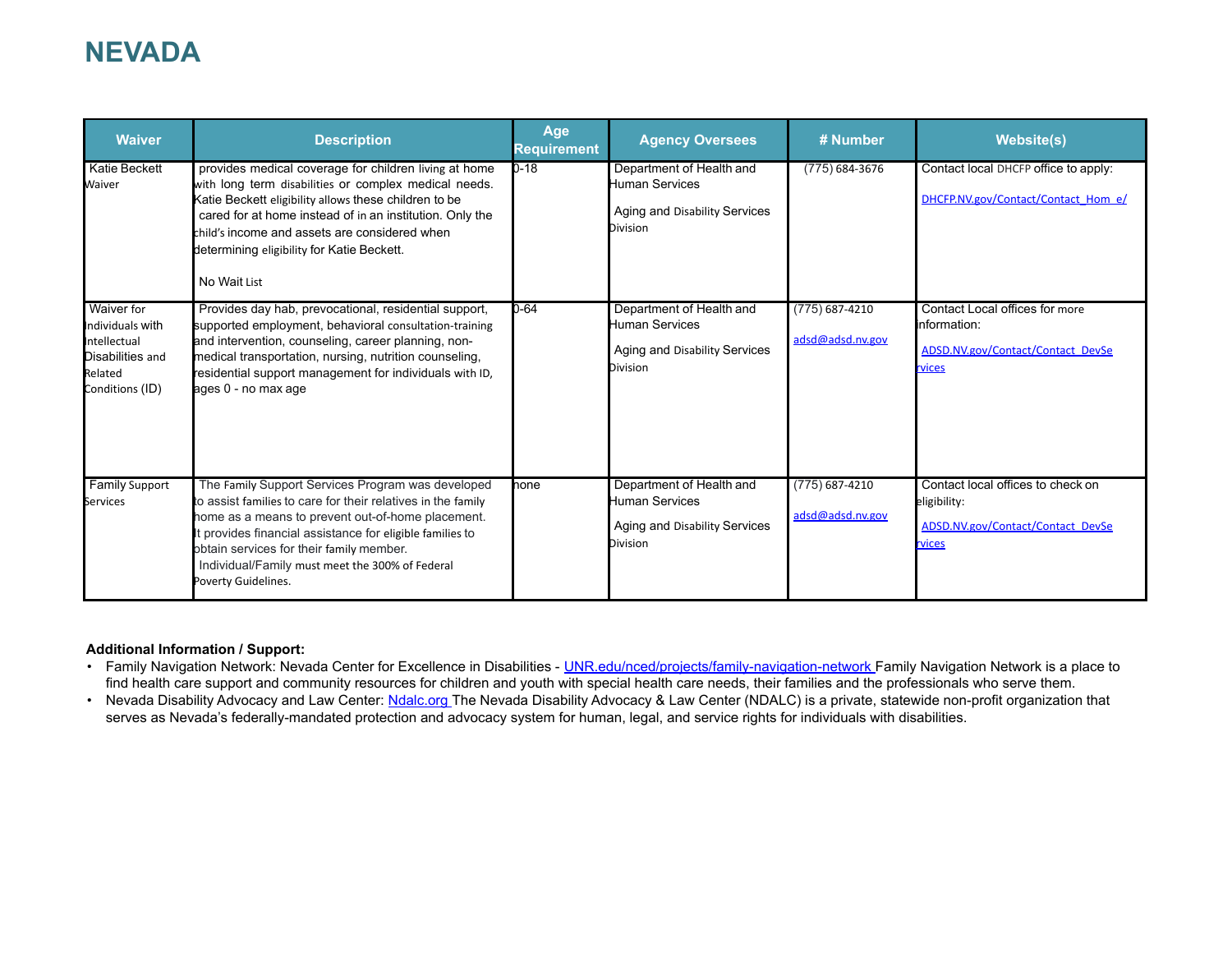### **NEW HAMPSHIRE**

| <b>Waiver</b>                                                                                               | <b>Description</b>                                                                                                                                                                                                                                                                                | Age<br><b>Requirement</b> | <b>Agency Oversees</b>                     | # Number       | <b>Website(s)</b>                                                                                                                                                                                                                                  |
|-------------------------------------------------------------------------------------------------------------|---------------------------------------------------------------------------------------------------------------------------------------------------------------------------------------------------------------------------------------------------------------------------------------------------|---------------------------|--------------------------------------------|----------------|----------------------------------------------------------------------------------------------------------------------------------------------------------------------------------------------------------------------------------------------------|
| Children With<br>Severe Disabilities<br>(CSD)                                                               | special coverage for disabled children up to age 20<br>with income no higher than 196% of the FPL. The<br>disabled child does not have to be living with a parent<br>or relative to receive this coverage.                                                                                        | $0 - 20$                  | Department of Health and<br>Human Services | (603) 271-4344 | For more information and to apply visit<br>DHHS.NH.gov/dfa/apply.htm                                                                                                                                                                               |
| Home Care for<br>Children with<br>Severe<br><b>Disabilities</b><br>HCCSD) or the<br>Katie Beckett<br>Waiver | for severely disabled children up to age 19 whose<br>medical disability is so severe that they qualify for<br>institutional care but who are being cared for at home.<br>Only the income and resources of the disabled child<br>are counted towards eligibility for this program.<br>No Wait List | $0 - 19$                  | Department of Health and<br>Human Services | (603) 271-4344 | To apply visit:<br>DHHS.NH.gov/dfa/apply.htm                                                                                                                                                                                                       |
| Aid to the<br>Permanently and<br><b>Totally Disabled</b><br>(APTD)                                          | Aid to the Permanently and Totally Disabled (APTD) is<br>cash assistance for individuals who are between the ages of<br>18 and 64 and who are physically or mentally disabled.                                                                                                                    | 18-64                     | Department of Health and<br>Human Services |                | To apply for the APTD program:<br>$\blacktriangleright$ Visit a DHHS District Office and<br>speak with a DHHS worker who will<br>help you through the application<br>interview process; and<br>Give copies of any information that we<br>may need. |

#### **Additional Information / Support:**

- Adult Area Agencies: agencies are committed to strengthening and supporting individuals and families within the context of their lives and within their own communities: [DHHS.NH.gov/dcbcs/bds/agencies.htm](https://www.dhhs.nh.gov/dcbcs/bds/agencies.htm)
- Disabilities Rights Center NH: **[DRCNH.org](https://drcnh.org/)** 
	- Advocating for the legal rights of people with disabilities
- New Hampshire Council on Developmental Disabilities: [NHCDD.NH.gov](https://www.nhcdd.nh.gov/)
	- A federally funded agency that supports public policies and initiatives that remove barriers and promote opportunities in all areas of life. The Council is independent of the agencies that provide services to people with disabilities. The Council develops a State Plan every five years to establish specific goals,

objectives and strategies to address the most important issues affecting people with developmental disabilities in New Hampshire.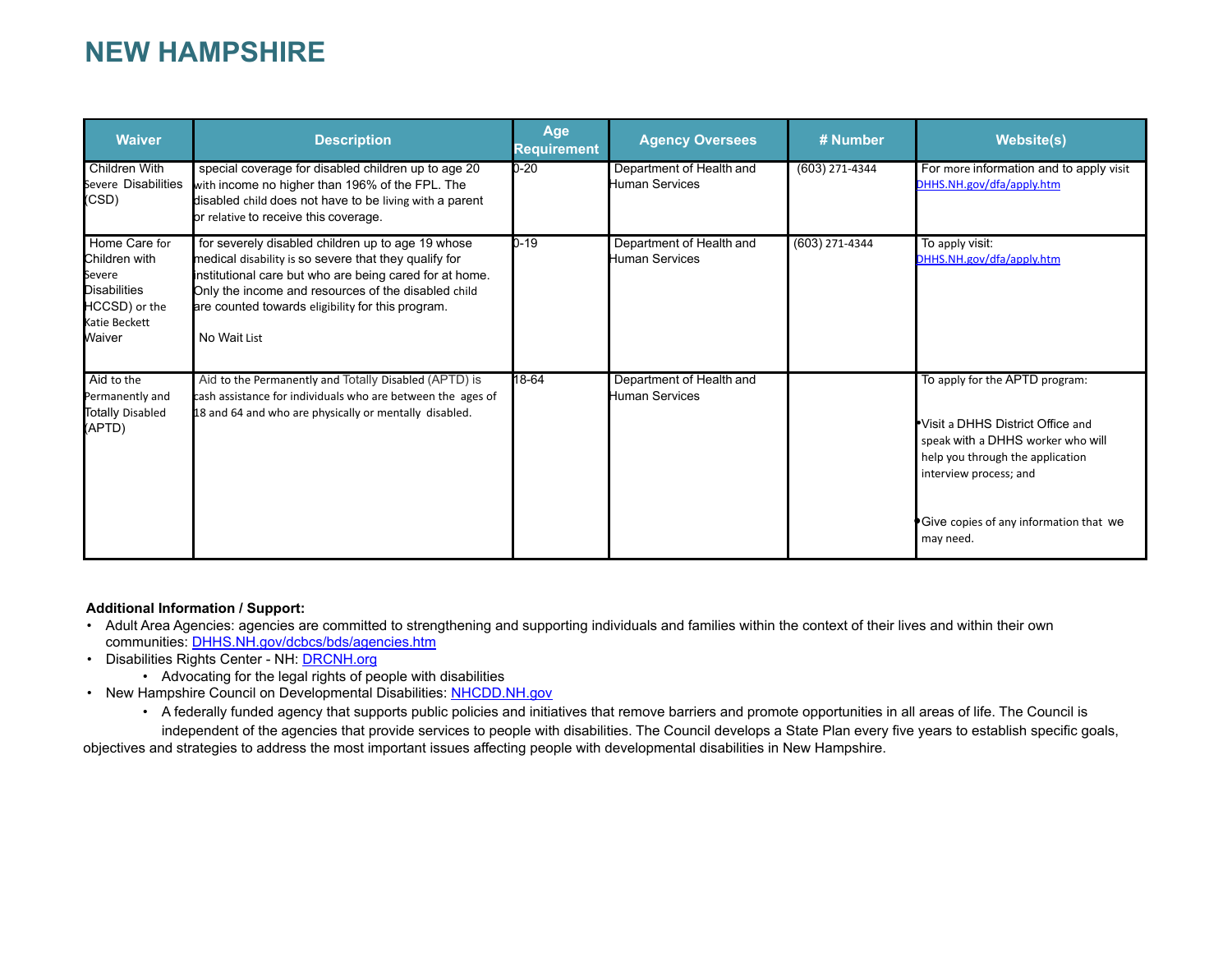## **NEW JERSEY**

| <b>Waiver</b>                                                          | <b>Description</b>                                                                                                                                                                                                                                                                                                                                                                                                                                                                                                                                             | Age<br><b>Requirement</b> | <b>Agency Oversees</b>                                                                     | # Number                                           | <b>Website(s)</b>                                                                                                  |
|------------------------------------------------------------------------|----------------------------------------------------------------------------------------------------------------------------------------------------------------------------------------------------------------------------------------------------------------------------------------------------------------------------------------------------------------------------------------------------------------------------------------------------------------------------------------------------------------------------------------------------------------|---------------------------|--------------------------------------------------------------------------------------------|----------------------------------------------------|--------------------------------------------------------------------------------------------------------------------|
| <b>Community Care</b><br>Program                                       | An individual must be determined by Division of<br>Developmental Disabilities to require an ICF/IID Level of<br>Care (Intermediate Care Facilities for Individuals with<br>Intellectual Disabilities).<br>Currently has waitlist - to be added to wait list complete<br>the application:<br>NJ.gov/humanservices/ddd/assets/documents/individu<br>als/ccp-waiting-list-request-form.pdf and submit to<br>DDD.CCPWaitListRequests@DHS.NJ.gov                                                                                                                    | $18+$                     | Department of Human<br><b>Services</b><br>Division of Developmental<br><b>Disabilities</b> | 609.633.1482                                       | NJ.gov/humanservices/ddd/individuals/<br>community/waitinglist                                                     |
| Managed Long<br><b>Term Services</b><br>and Supports<br>(MLTSS)        | Provides access to private duty nursing in the<br>community for children who are not otherwise eligible<br>for NJ FamilyCare due to income but require a skilled<br>level of care. It also provides comprehensive support<br>services, including private duty nursing, to adults with<br>disabilities who meet clinical level of care and financial<br>eligibility requirements. Administered through a NJ<br>FamilyCare MCO, MLTSS is designed to coordinate<br>individually based support services to allow individuals<br>to remain living in the community | 0-20                      | Department of Human<br><b>Services</b><br>Division of Disability Services                  | Telephone: 1-888-<br>285-3036<br>Fax: 609-631-4365 | NJ.gov/humanservices/dds/services/ml<br><b>SS</b>                                                                  |
| <b>NJ ACHIEVING</b><br>A BETTER LIFE<br><b>EXPERIENCE</b><br>(NJ ABLE) | With NJ ABLE, qualified individuals with disabilities can<br>save for disability related expenses in tax advantaged<br>savings accounts without losing eligibility for certain<br>assistance programs like Supplemental Security Income<br>(SSI) and Medicaid.                                                                                                                                                                                                                                                                                                 | none                      | Department of Human<br><b>Services</b><br>Division of Disability Services                  | 1-888-285-3036                                     | More Information:<br>NJ.gov/humanservices/dds/services/nj<br>able<br>Appy Online:<br>SaveWithAble.com/ni/home.html |

#### **Additional Information / Support:**

- New Jersey has available Information and Referral Specialists (I & R Specialists) to provide information and to assist with navigating State and County Services available to individuals with disabilities.
	- 1-888-285-3036
	- [NJ.gov/humanservices/dds/services/info](https://www.nj.gov/humanservices/dds/services/info/)
- Individuals who currently HAVE Medicaid: Regardless of age, all individuals who currently have Medicaid must contact their assigned MCO to initiate an assessment for MLTSS eligibility.
- Individuals who currently do NOT have Medicaid:
	- [Adults \(21 years of age and older\): Contact your County Aging and Disability Resource Center \(ADRC\) or your County Welfare Agency \(Board of Social](https://www.nj.gov/humanservices/njsnap/home/cbss.shtml)  [Services\) to initiate an assessment for MLTSS eligibility.](https://www.nj.gov/humanservices/njsnap/home/cbss.shtml)
	- Children (20 years of age and younger): Contact the Division of Disability Services at 1-888-285-3036 to speak with an Information and Referral (I&R) Specialist to initiate an assessment for MLTSS eligibility determination.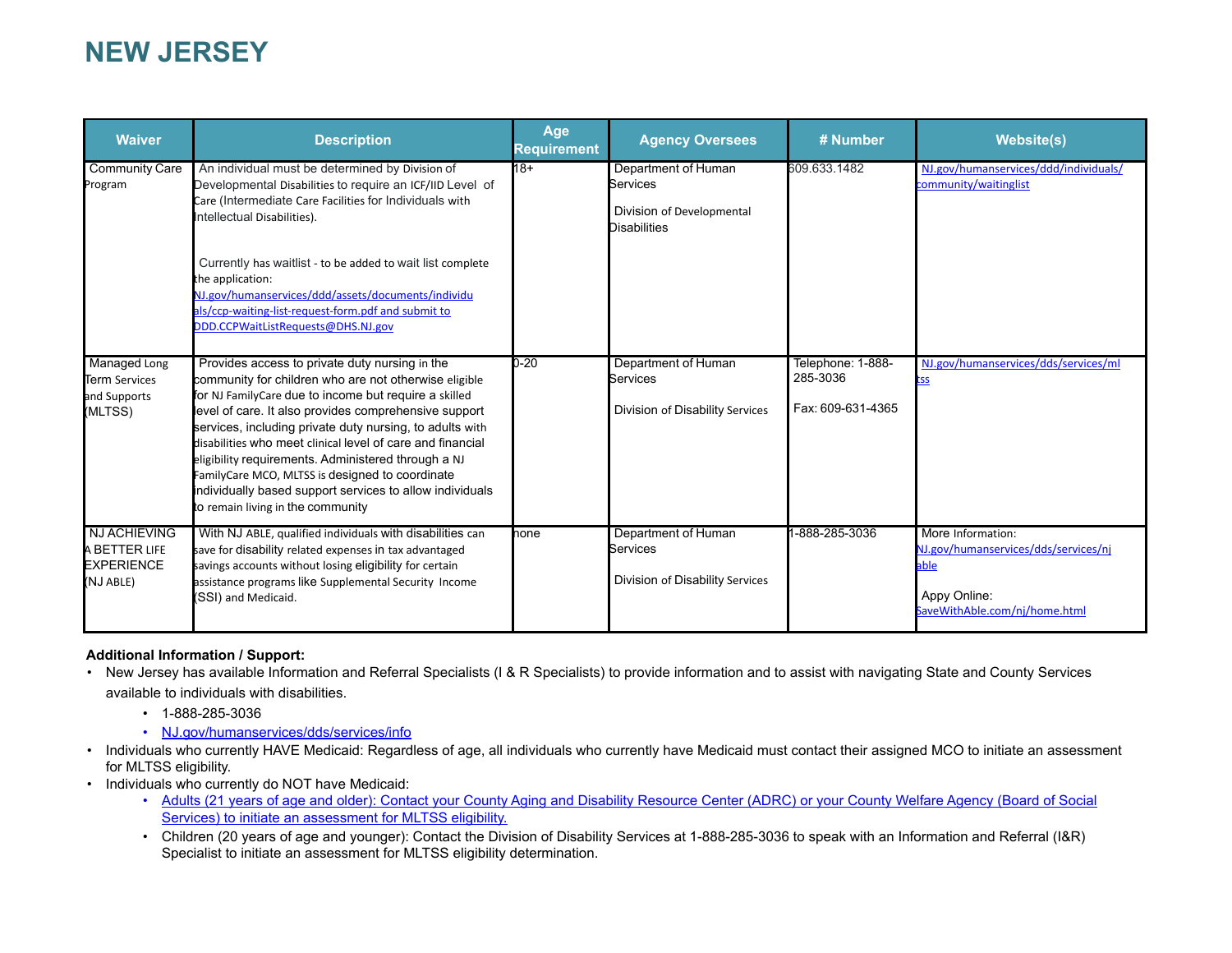## **NEW MEXICO**

| <b>Waiver</b>                                  | <b>Description</b>                                                                                                                                                                                                                                                                                                                                                                                                                                                                                                                                                                                                                                                                                                                                                                     | Age<br><b>Requirement</b> | <b>Agency Oversees</b>                                                                                                                                    | # Number                                                                             | <b>Website(s)</b>                                                                                 |
|------------------------------------------------|----------------------------------------------------------------------------------------------------------------------------------------------------------------------------------------------------------------------------------------------------------------------------------------------------------------------------------------------------------------------------------------------------------------------------------------------------------------------------------------------------------------------------------------------------------------------------------------------------------------------------------------------------------------------------------------------------------------------------------------------------------------------------------------|---------------------------|-----------------------------------------------------------------------------------------------------------------------------------------------------------|--------------------------------------------------------------------------------------|---------------------------------------------------------------------------------------------------|
| <b>Medically Fragile</b><br>Waiver             | The Medically Fragile Waiver (MFW) serves individuals<br>who have been diagnosed with a medically fragile<br>condition before reaching age 22, and who either have<br>a developmental disability or delay or who are at risk<br>for developmental delay. A medically fragile condition is<br>defined as a chronic physical condition which results in<br>a prolonged dependency on medical care for which<br>daily skilled nursing intervention is medically<br>necessary.<br>Services provided through the MFW are case<br>management, home health care, respite care, private<br>duty nursing, physical, occupational and speech<br>therapies, behavior support consultation, nutritional<br>counseling and specialized medical equipment and<br>supplies.<br>Currently has waitlist | $\bar{p}$ one             | Department of Health,<br>Developmental Disability<br>Services Division                                                                                    | 1-877-696-1472<br>or E-mail with<br>questions<br>SantaFeMailbox.dds<br>d@state.nm.us | NMHealth.org/about/ddsd/pgsv/mfw/                                                                 |
| Developmental<br><b>Disabilities</b><br>Waiver | provide Services and Supports that assist eligible<br>children and adults with Intellectual and<br>Developmental Disabilities (IDD) to participate as<br>active members of their communities. The program<br>serves as an alternative to institutional care.<br>New Mexico's traditional DD Waiver Program is a<br>person-centered, community-oriented approach to<br>deliver supports for people with intellectual and<br>developmental disabilities (IDD).                                                                                                                                                                                                                                                                                                                           | one                       | Department of Health<br>Division of Developmental<br><b>Disabilities</b><br>Program Manager<br>Marie Velasco<br>marie.velasco@state.nm.us<br>505-660-0766 | 505-660-0766                                                                         | General Info:<br>/WHealth.org/about/ddsd/pgsy/ddw<br>To apply:<br>NMHealth.org/about/ddsd/intake/ |
| Mi Via Self<br>Directed Waiver                 | This program is a person-centered, community- oriented<br>approach to deliver services and supports that assist<br>eligible children and adults with Intellectual and<br>Developmental Disabilities (IDD) or Medically Fragile<br>conditions to participate as active members of their<br>communities.<br>*Cannot have DD or Medically Fragile Waiver. If you have<br>either of these waivers, you must fill out a Waiver<br>Change Form (WCF)                                                                                                                                                                                                                                                                                                                                         | None                      | Department of Health<br>Division of Developmental<br><b>Disabilities</b>                                                                                  | $(505)$ 670-2407                                                                     | Overview and to apply:<br>NMHealth.org/about/ddsd/pgsv/sdw                                        |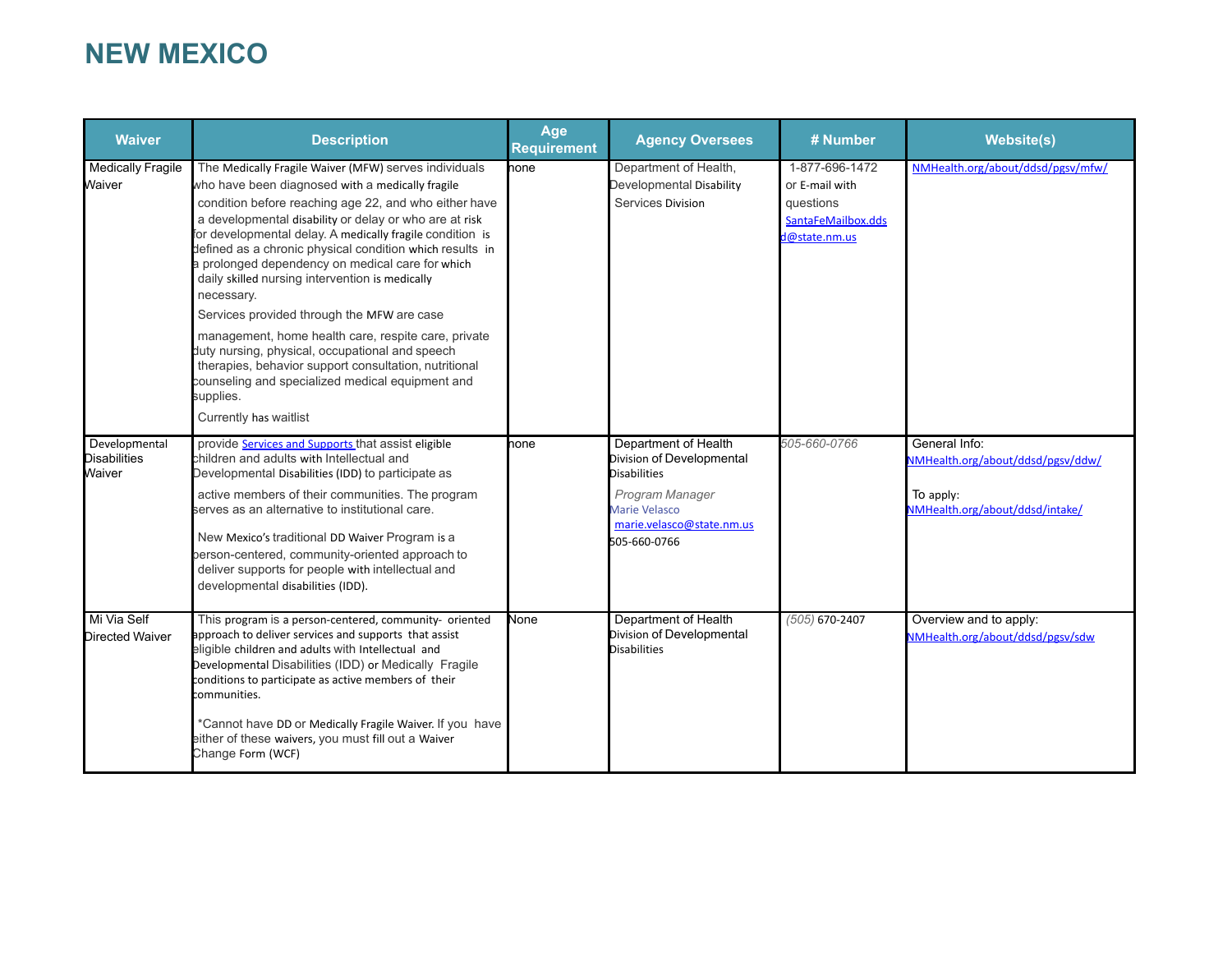#### **NEW MEXICO**

| <b>Waiver</b>   | <b>Description</b>                                                                                                                                                                                                                                                                                                                                                                                                                                                                                                                                                                                               | Age<br><b>Requirement</b> | <b>Agency Oversees</b>                                                   | # Number         | Website(s)                                                 |
|-----------------|------------------------------------------------------------------------------------------------------------------------------------------------------------------------------------------------------------------------------------------------------------------------------------------------------------------------------------------------------------------------------------------------------------------------------------------------------------------------------------------------------------------------------------------------------------------------------------------------------------------|---------------------------|--------------------------------------------------------------------------|------------------|------------------------------------------------------------|
| Supports Waiver | Children and adults with developmental or intellectual<br>disabilities, including autism. This waiver services as a<br>bridge to provide limited supports to those on the waiting<br>list for the DD waiver.<br>Provides community supports coordinator, customized<br>community supports - individual, customized<br>community supports -group, employment supports,<br>personal care, assistive technology, behavior support<br>consultation, environmental modifications, non-medical<br>transportation, respite, vehicle modifications for<br>individuals with autism, DD, and ID<br>Currently has wait list | hone                      | Department of Health<br>Division of Developmental<br><b>Disabilities</b> | $(505)$ 629-7476 | Overview and to apply:<br>NMHealth.org/about/ddsd/pgsv/csw |

#### **Additional Information / Resources:**

• Parents Reaching Out: Parents Reaching Out (PRO) provides support, training and tools for families and youth with disabilities or complex medical needs. We invite you to explore the many ways we can support and guide you through your early childhood, educational, and healthcare needs: [ParentsReachingOut.org](https://parentsreachingout.org/)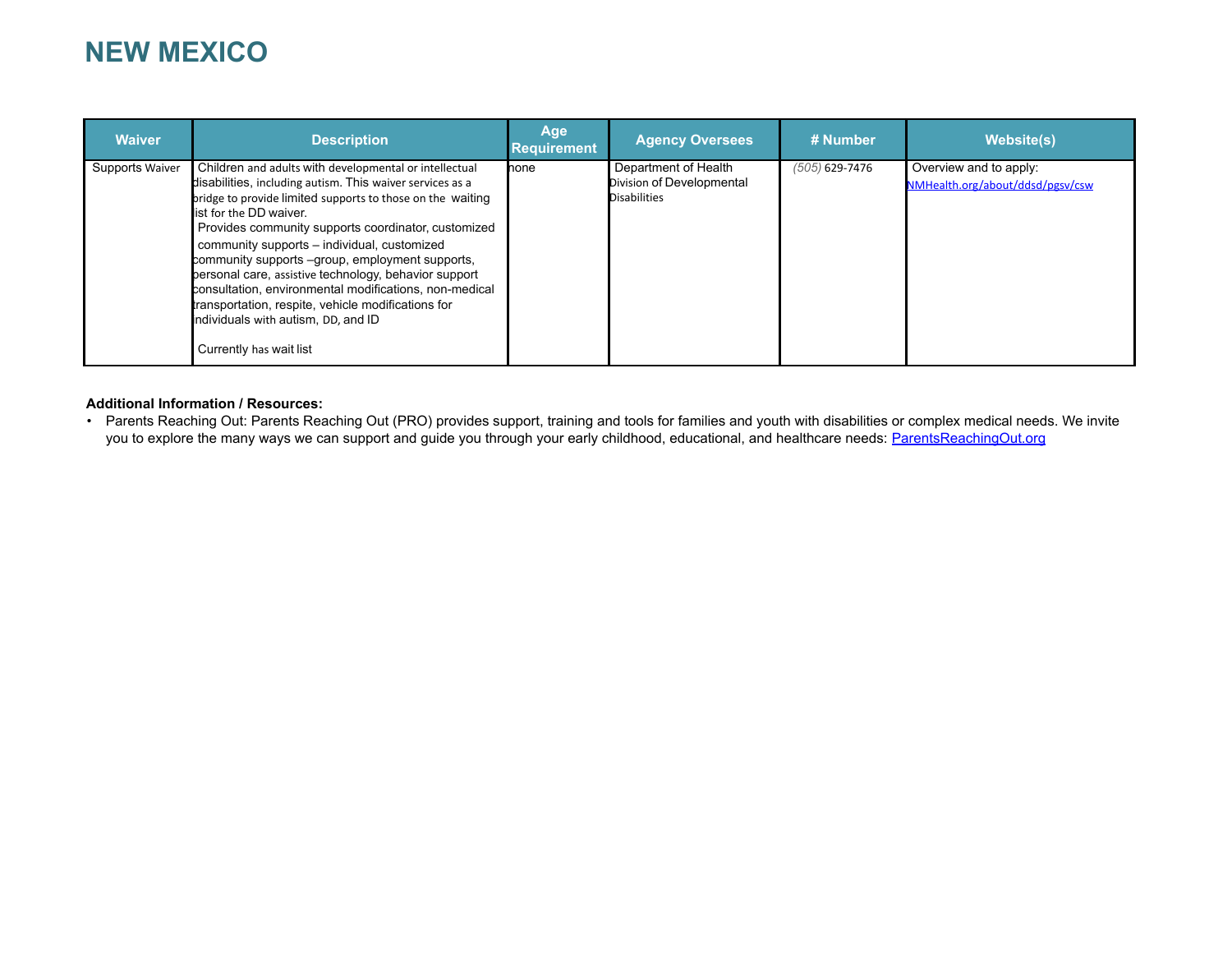# **NEW YORK**

| <b>Waiver</b>                                  | <b>Description</b>                                                                                                                                                                                                                                                                                                                                                                                                                                                                                                                                                                                                                                                                                                                                                 | Age<br><b>Requiremen</b> | <b>Agency Oversees</b>                                         | # Number                                                                                                                                                                                                                                                                                                                                | <b>Website(s)</b>                                                                                                                                                                                                                                                                                                                  |
|------------------------------------------------|--------------------------------------------------------------------------------------------------------------------------------------------------------------------------------------------------------------------------------------------------------------------------------------------------------------------------------------------------------------------------------------------------------------------------------------------------------------------------------------------------------------------------------------------------------------------------------------------------------------------------------------------------------------------------------------------------------------------------------------------------------------------|--------------------------|----------------------------------------------------------------|-----------------------------------------------------------------------------------------------------------------------------------------------------------------------------------------------------------------------------------------------------------------------------------------------------------------------------------------|------------------------------------------------------------------------------------------------------------------------------------------------------------------------------------------------------------------------------------------------------------------------------------------------------------------------------------|
| Home and<br>Community<br><b>Based Services</b> | Provides case management, community habilitation,<br>day habilitation, prevocational services, respite,<br>supported employment, adaptive and assistive<br>equipment, caregiver/family supports and services,<br>community self-advocacy training and supports, crisis<br>Intervention, environmental modifications, family peer<br>support services, non-medical transportation, palliative<br>care - expressive therapy, palliative care -<br>bereavement service, palliative care - massage<br>therapy, palliative care - pain and symptom<br>management, vehicle modifications, youth peer<br>support<br>Contact Children and Youth Evaluation Services (C-<br>to apply: NYMedicaidChoice.com/connecting-<br>'ES)<br>hildren-home-and-community-based-services | $0 - 20$                 | Department of Health                                           | 518-473-5569 or<br>email<br>hhsc@health.ny.go<br>v to get more<br>information and/or<br>enroll                                                                                                                                                                                                                                          | For information:<br>OMH.NY.gov/omhweb/bho/docs/hcbs<br>brochure english.pdf                                                                                                                                                                                                                                                        |
| The Front Door                                 | Provides day habilitation, live-in caregiver,<br>prevocational services, residential habilitation, respite,<br>supported employment, community transition<br>services, fiscal intermediary, individual directed goods<br>and services, support brokerage, assistive technology<br>- adaptive devices, community habilitation,<br>environmental modifications (home accessibility),<br>family education and training, intensive behavioral<br>services, pathway to employment, and vehicle<br>modifications for individuals with autism, intellectual<br>disabilities, and developmental disabilities                                                                                                                                                               | None                     | Office For People with<br>Developmental Disabilities<br>OPWDD) | Call Local Offices:<br><b>Finger Lakes</b><br>855-679-3335<br>Western New York<br>800-487-6310<br>Southern Tier<br>607-771-7784<br><b>Central New York</b><br>315-793-9600, Ext.<br>603<br>North Country<br>518-536-3480<br>Capital District<br>518-388-0398<br><b>Rockland County</b><br>845-947-6390<br>Orange County<br>845-695-7330 | Opwdd.NY.gov/access-supports<br><b>Additional Local Office Numbers:</b><br>Taconic<br>845-473-5050<br><b>Westchester County</b><br>914-332-8960<br><b>Brooklyn</b><br>718-642-8576<br>Bronx<br>718-430-0757<br>Manhattan<br>646-766-3220<br>Queens<br>718-217-6485<br>Staten Island<br>718-982-1913<br>Long Island<br>631-434-6000 |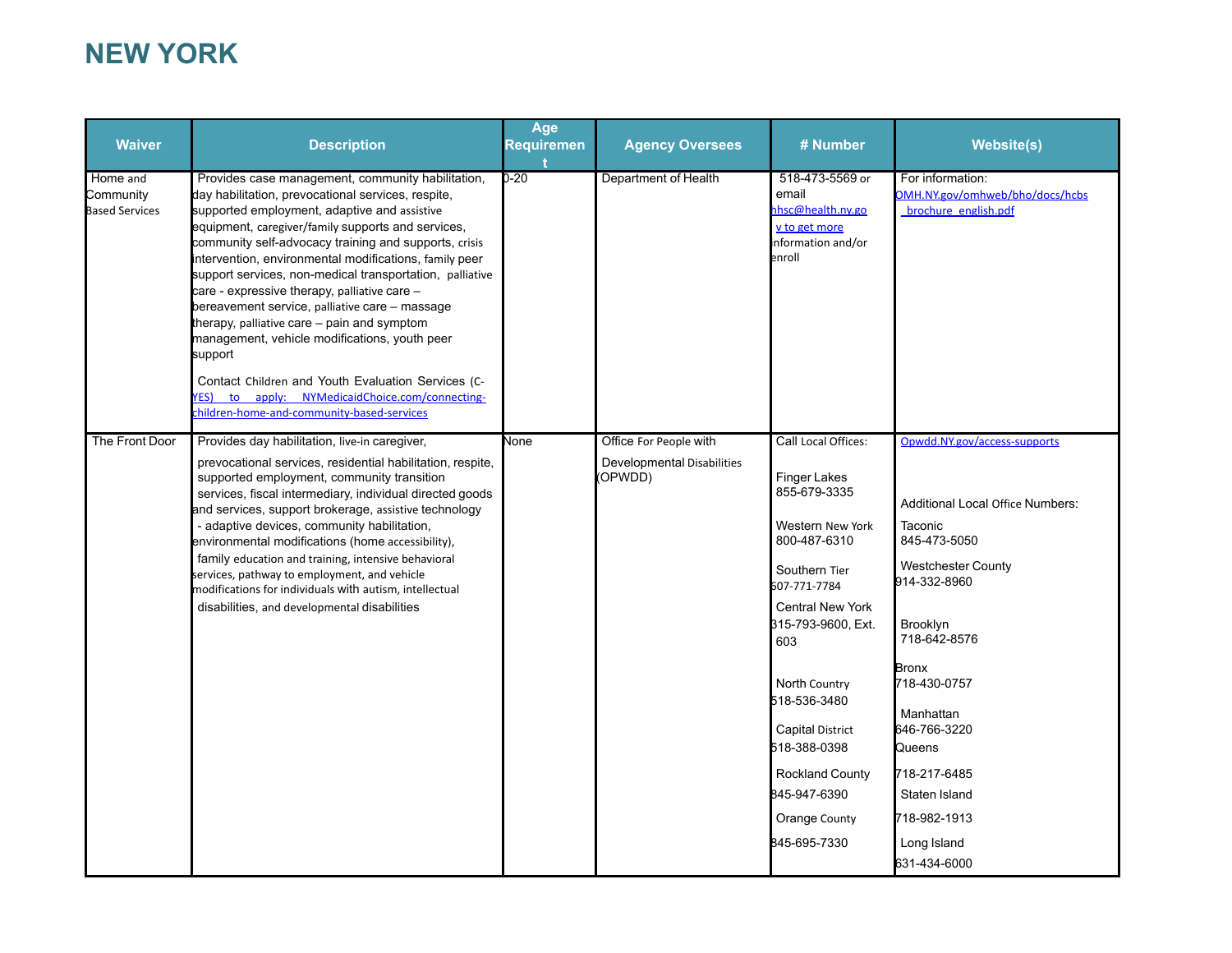# **NEW YORK**

#### **Additional Resources:**

- Family Support Services: Funds services through not-for-profit agencies in the community and through the regional Developmental Disabilities Services Offices (DDSO). Services may include: respite (day, evening, overnight); recreation (day, evening, summer/day camp); family reimbursement/cash subsidy; case management/ service coordination; counseling; behavior management; crisis intervention; financial and life planning assistance; information/referral/outreach; training; transportation; special adaptive equipment and environmental modification.
	- To request family support services, families may contact the regional DDSO in their area. For more information, call 1-866-946-9733
	- Information is also available at: [OPWD.NY.gov/opwdd\\_services\\_supports/supports\\_for\\_independent\\_and\\_family\\_living/family\\_support\\_services](http://www.opwdd.ny.gov/opwdd_services_supports/supports_for_independent_and_family_living/family_support_services)
- Parent to Parent of New York State: Parent to Parent of New York State builds a supportive network of families to reduce isolation and empower those who care for people with developmental disabilities or special healthcare needs to navigate and influence service systems and make informed decisions.
	- [ParentToParentNYS.org](http://parenttoparentnys.org/)
	- The Arc New York: [TheArcNY.org](https://www.thearcny.org/)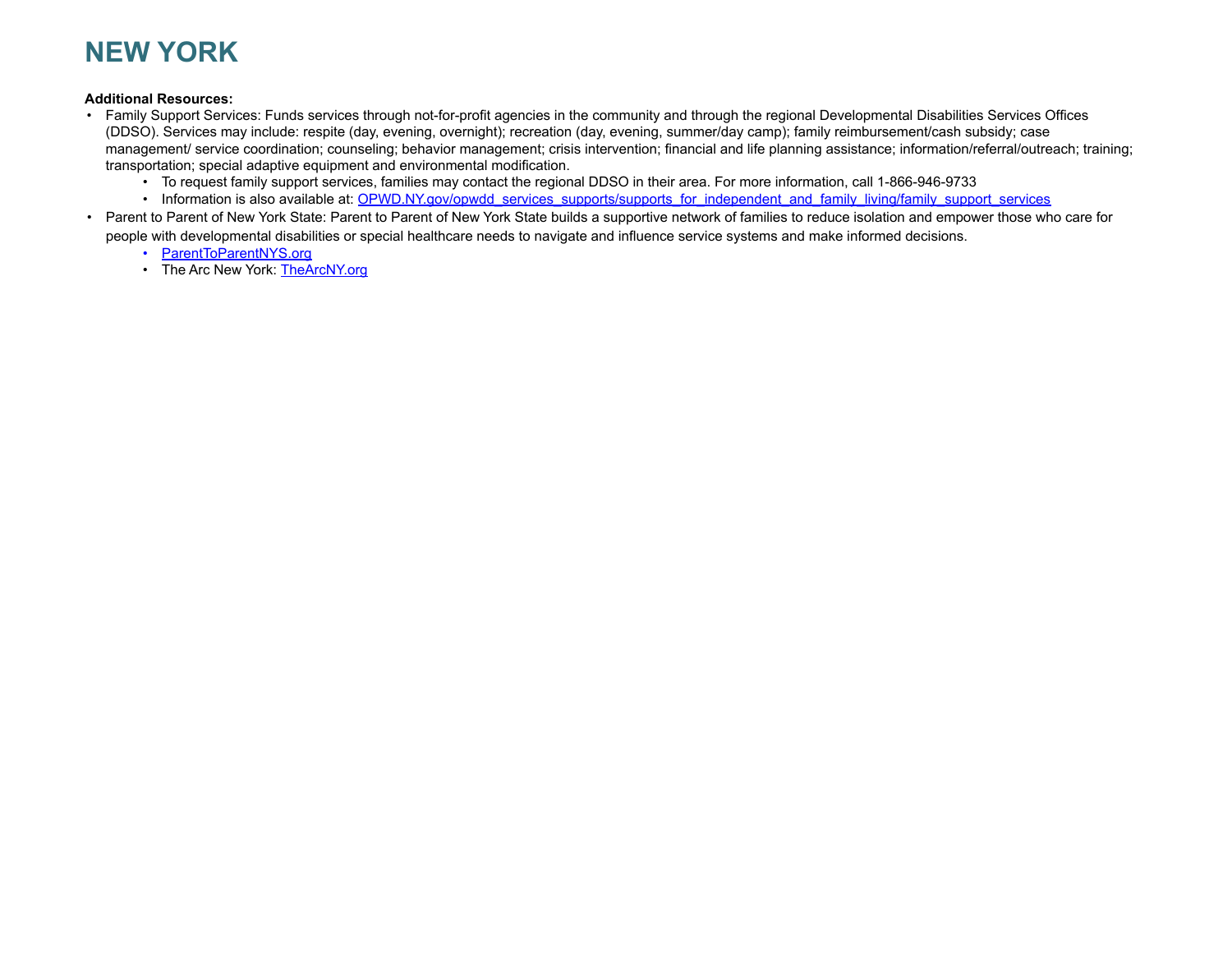## **NORTH CAROLINA**

| <b>Waiver</b>                                                                  | <b>Description</b>                                                                                                                                                                                                                                                                                                                                                                                                                                                                                                                                                                                                                                                                                                                                                                                                                                                                                                                                                                                                                                                                                                                                                                                                                                                                                                       | Age<br><b>Requirement</b> | <b>Agency Oversees</b>                                                                                                                                                    | # Number                                              | <b>Website(s)</b>                                                                                                                                                              |
|--------------------------------------------------------------------------------|--------------------------------------------------------------------------------------------------------------------------------------------------------------------------------------------------------------------------------------------------------------------------------------------------------------------------------------------------------------------------------------------------------------------------------------------------------------------------------------------------------------------------------------------------------------------------------------------------------------------------------------------------------------------------------------------------------------------------------------------------------------------------------------------------------------------------------------------------------------------------------------------------------------------------------------------------------------------------------------------------------------------------------------------------------------------------------------------------------------------------------------------------------------------------------------------------------------------------------------------------------------------------------------------------------------------------|---------------------------|---------------------------------------------------------------------------------------------------------------------------------------------------------------------------|-------------------------------------------------------|--------------------------------------------------------------------------------------------------------------------------------------------------------------------------------|
| Communities<br>Alternative<br>Program for<br>Children (CAP/C)                  | provides home- and community-based services to<br>children at risk for institutionalization in a nursing home.<br>Available to any child who meets both the Medicaid<br>eligibility criteria and the CAP/C eligibility criteria: Live in<br>a private residence, Be able to be cared for safely at home,<br>Require the same level of care as a child in a nursing home<br>or hospital, Have a family willing to participate in the care<br>and in the care planning for their child. Families are<br>required to use one of the following additional services, at<br>east once every 90 days: In- home nurse or nurse aide care,<br>Home modifications and vehicle modifications, Palliative<br>care (art therapy,<br>music therapy, counseling and bereavement<br>counseling), Caregiver training and education.<br>Additional services include: Respite care, Reusable<br>diapers and disposable liners. Children on CAP/C have<br>access to regular Medicaid services, including:<br>Physical therapy, Occupational therapy, Speech<br>therapy, Medical equipment All families on CAP/C have a<br>case manager to assist them with identifying their<br>heeds. The case manager will develop a plan of care to<br>meet your child's needs, monitor, and coordinate the<br>services and supplies in that plan of care | $0 - 20$                  | Division of Health and Human<br><b>Services</b><br>Contact:<br><b>NC</b> Medicaid<br>Division of Health Benefits<br>2501 Mail Service Center<br>Raleigh, NC<br>27699-2501 | NC Medicaid Contact<br>Center 888-<br>245-0179        | General Info:<br>Medicaid.ncdhhs.gov/providers/progra<br>ms-services/long-term-care/community-<br>alternatives-program-for-children<br>To Apply: ePass.NC.gov                  |
| Community<br>Alternatives<br>Program for<br><b>Disabled Adults</b><br>(CAP/DA) | The services are intended for situations where no<br>household member, relative, caregiver, landlord,<br>community, agency, volunteer agency or third-party<br>payer is able or willing to meet all medical,<br>psychosocial and functional needs of the beneficiary.<br>Services include: Adult day health, Personal care aide,<br>Home accessibility and adaptation, Meal preparation and<br>delivery, Institutional respite services, Non-<br>institutional respite services, Personal emergency<br>response services, Specialized medical equipment and<br>supplies, Participant goods and services, Community<br>transition services, Training, education and consultative<br>services, Assistive technology, Case management                                                                                                                                                                                                                                                                                                                                                                                                                                                                                                                                                                                       | $18+$                     | Division of Health and Human<br>Services<br>Contact:<br><b>NC</b> Medicaid<br>Division of Health Benefits<br>2501 Mail Service Center<br>Raleigh, NC<br>27699-2501        | <b>NC Medicaid Contact</b><br>Center 888-<br>245-0179 | General Info:<br>Medicaid.ncdhhs.gov/providers/progra<br>ms-and-services/long-term-<br>care/community-alternatives-program-<br>disabled-adults-capda<br>To Apply: ePass.NC.gov |

#### **Additional Information / Resources:**

- Exceptional Children's Assistance Center: Help parents navigate the special education system: *[Ecac-ParentCenter.org](https://www.ecac-parentcenter.org/)*
- NC Child: The Voice for North Carolina's Children **[NCChild.org](https://ncchild.org/)**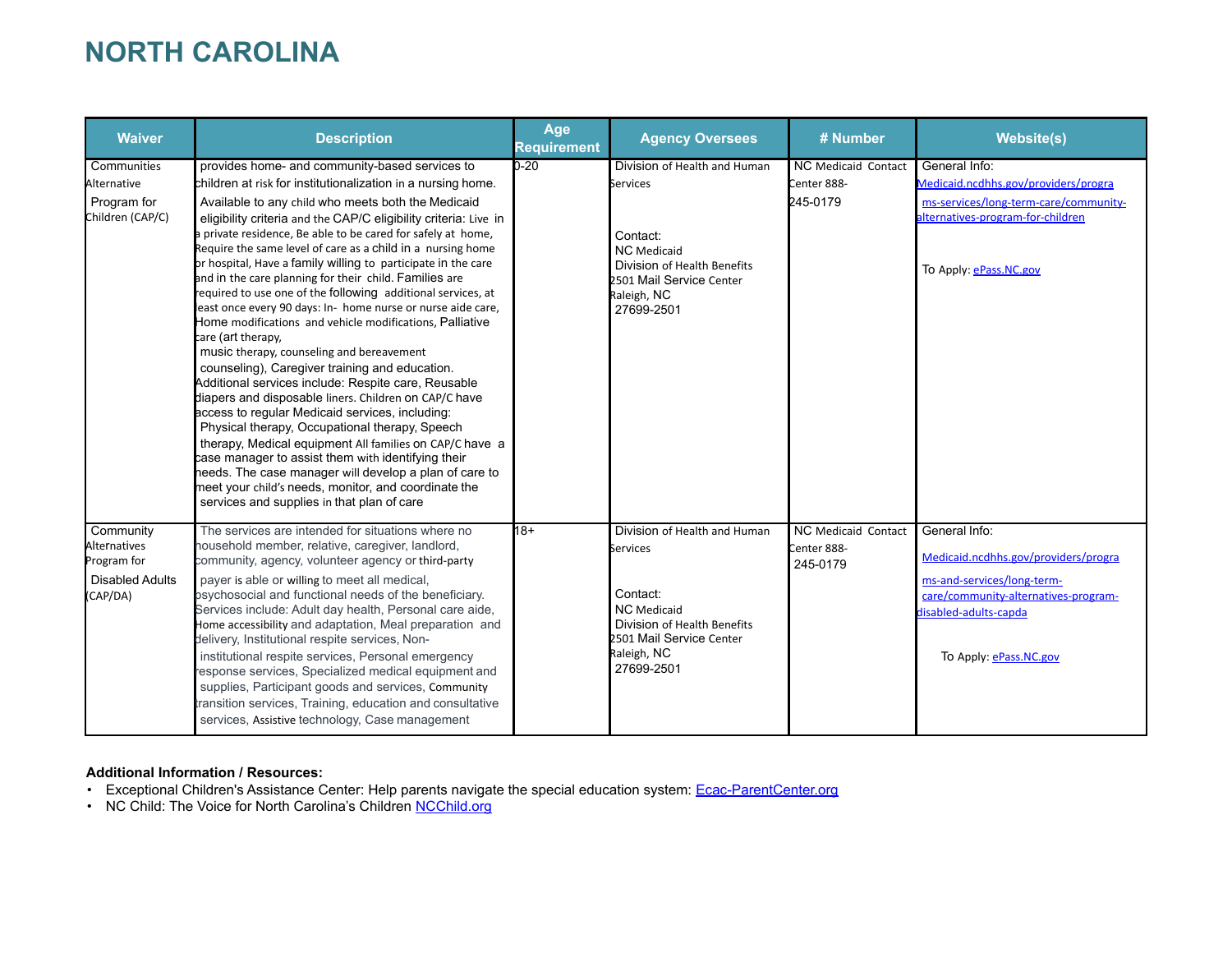# **NORTH DAKOTA**

| <b>Waiver</b>                                                            | <b>Description</b>                                                                                                                                                                                                                                                                                                                                                                                                                                                                                    | Age<br>Requiremen | <b>Agency Oversees</b>       | # Number                                                                                                                        | <b>Website(s)</b>                                                                                                                                                                                                                                                                   |
|--------------------------------------------------------------------------|-------------------------------------------------------------------------------------------------------------------------------------------------------------------------------------------------------------------------------------------------------------------------------------------------------------------------------------------------------------------------------------------------------------------------------------------------------------------------------------------------------|-------------------|------------------------------|---------------------------------------------------------------------------------------------------------------------------------|-------------------------------------------------------------------------------------------------------------------------------------------------------------------------------------------------------------------------------------------------------------------------------------|
| ND Medicaid<br>Waiver for Home<br>and Community<br><b>Based Services</b> | Provides adult day care, adult residential care, case<br>management, homemaker, residential habilitation,<br>respite care, supported employment, adult foster care,<br>chore, community support service, community transition<br>services, companionship service, emergency response,<br>environmental modification, extended personal care,<br>family personal care, home delivered meals, non-<br>medical transportation, specialized equipment &<br>supplies, supervision, and transitional living | $18+$             | Department of Human Services | Visit<br>ND.gov/dhs/services/<br>disabilities/dd-<br>offices.html for local<br>office phone numbers                             | Contact Regional Office to apply:<br>ND.gov/dhs/services/disabilities/dd-<br>offices.html<br>Complete "Process to Obtain<br>Developmental Disabilities Program<br>Management and DD Services"<br>ND.gov/dhs/services/disabilities/docs/d<br>d-eligibility-determination-process.pdf |
| ND Traditional<br><b>IID/DD HCBS</b><br>Waiver                           | Provides day habilitation, homemaker, independent<br>habilitation, individual employment support,<br>prevocational services, residential habilitation, extended<br>home health care, adult foster care, behavioral<br>consultation, community transition services,<br>environmental modifications, equipment and supplies,<br>family care option, in-home supports, infant development,<br>parenting support, small group employment support for<br>individuals with ID/DD                            | None              | Department of Human Services | (701) 328-8930<br>or Visit<br><b>ND.gov/dhs/services/</b><br>disabilities/dd-<br>offices.html for local<br>office phone numbers | Contact Regional Office to apply:<br>ND.gov/dhs/services/disabilities/dd-<br>offices.html<br>Complete "Process to Obtain<br>Developmental Disabilities Program<br>Management and DD Services"<br>ND.gov/dhs/services/disabilities/docs/d<br>d-eligibility-determination-process.pdf |
| <b>ND</b> Autism<br>Spectrum<br><b>Disorder</b>                          | Provides respite, service management, and assistive<br>technology for individuals with autism                                                                                                                                                                                                                                                                                                                                                                                                         | $0 - 15$          |                              | 701-328-4630                                                                                                                    | General Info:<br>ND.gov/dhs/autism/docs/dn211-autism-<br>waiver-services-brochure.pdf<br>To Apply:<br>Apps.ND.gov/itd/recmgmt/rm/stFrm/efor<br>ms/Doc/sfn60618.pdf                                                                                                                  |

#### **Additional Information / Resources:**

• Aging and Disabilities Resource Link: [CareChoice.nd.assistguide.net/children%E2%80%99s-disability-specific-resources](https://carechoice.nd.assistguide.net/children%E2%80%99s-disability-specific-resources)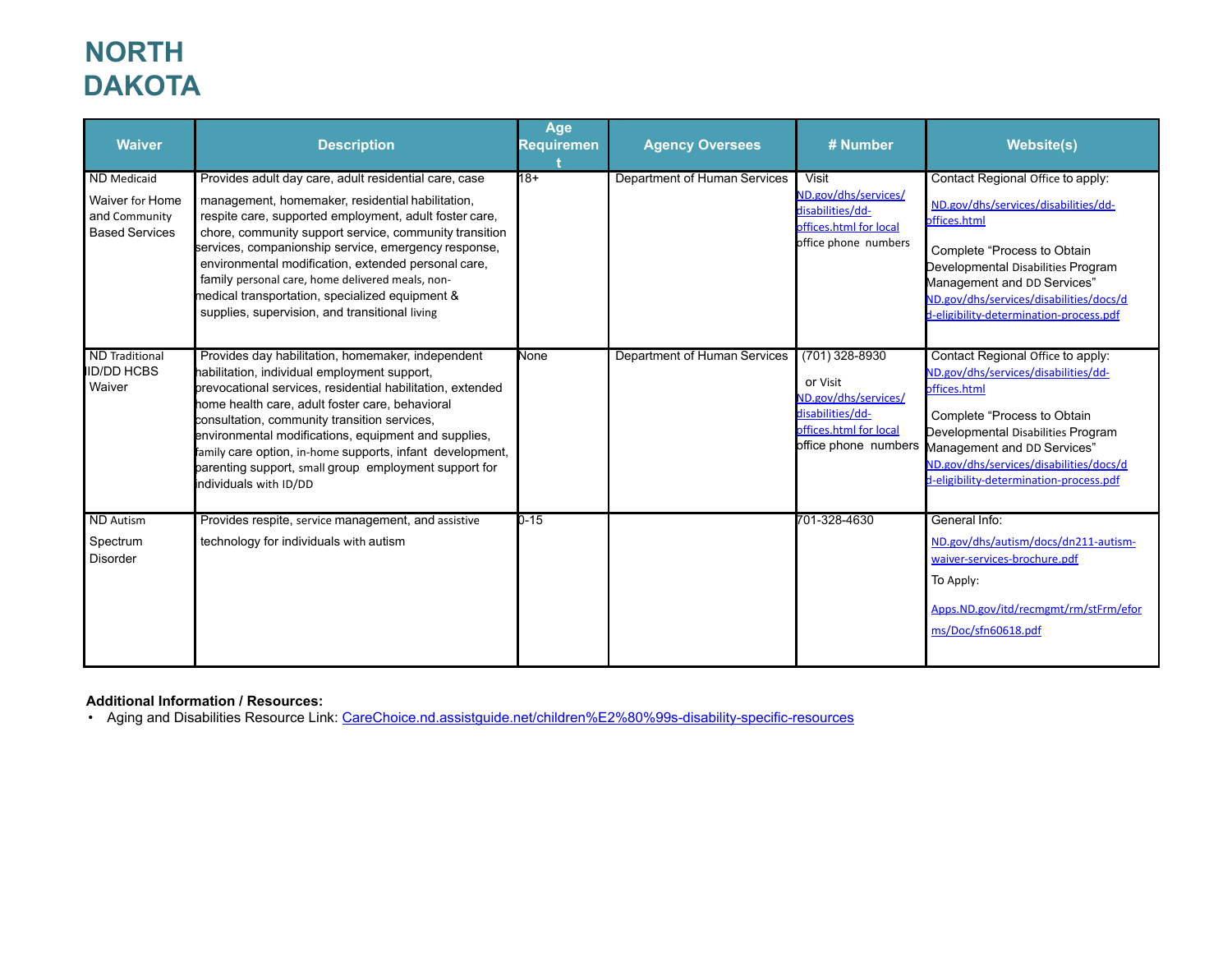# **OHIO**

| <b>Waiver</b>         | <b>Description</b>                                                                                           | Age<br><b>Requireme</b><br>nt | <b>Agency Oversees</b>     | # Number         | <b>Website(s)</b>                                                                                                                                                                                          |
|-----------------------|--------------------------------------------------------------------------------------------------------------|-------------------------------|----------------------------|------------------|------------------------------------------------------------------------------------------------------------------------------------------------------------------------------------------------------------|
| Individual            | Comprehensive waiver that may be a good fit for                                                              | none                          | Department of Disabilities | $(800)$ 617-6733 | Info:                                                                                                                                                                                                      |
| <b>Options Waiver</b> | people who may need a lot of help in their home, or for<br>people who need many different kinds of services. |                               |                            |                  | DODD.Ohio.gov/wps/portal/gov/dodd/w<br>aivers-and-services/waivers/0-io-waiver<br>To Apply:<br>DODD.Ohio.gov/wps/portal/gov/dodd/f<br>orms-and-<br>rules/forms/application+for+1915%28c<br>%29+hcbs+waiver |

**Additional Information / Resources:**

• Aging and Disabilities Resource Link: [CareChoice.nd.assistguide.net/children%E2%80%99s-disability-specific-resources](https://carechoice.nd.assistguide.net/children%E2%80%99s-disability-specific-resources)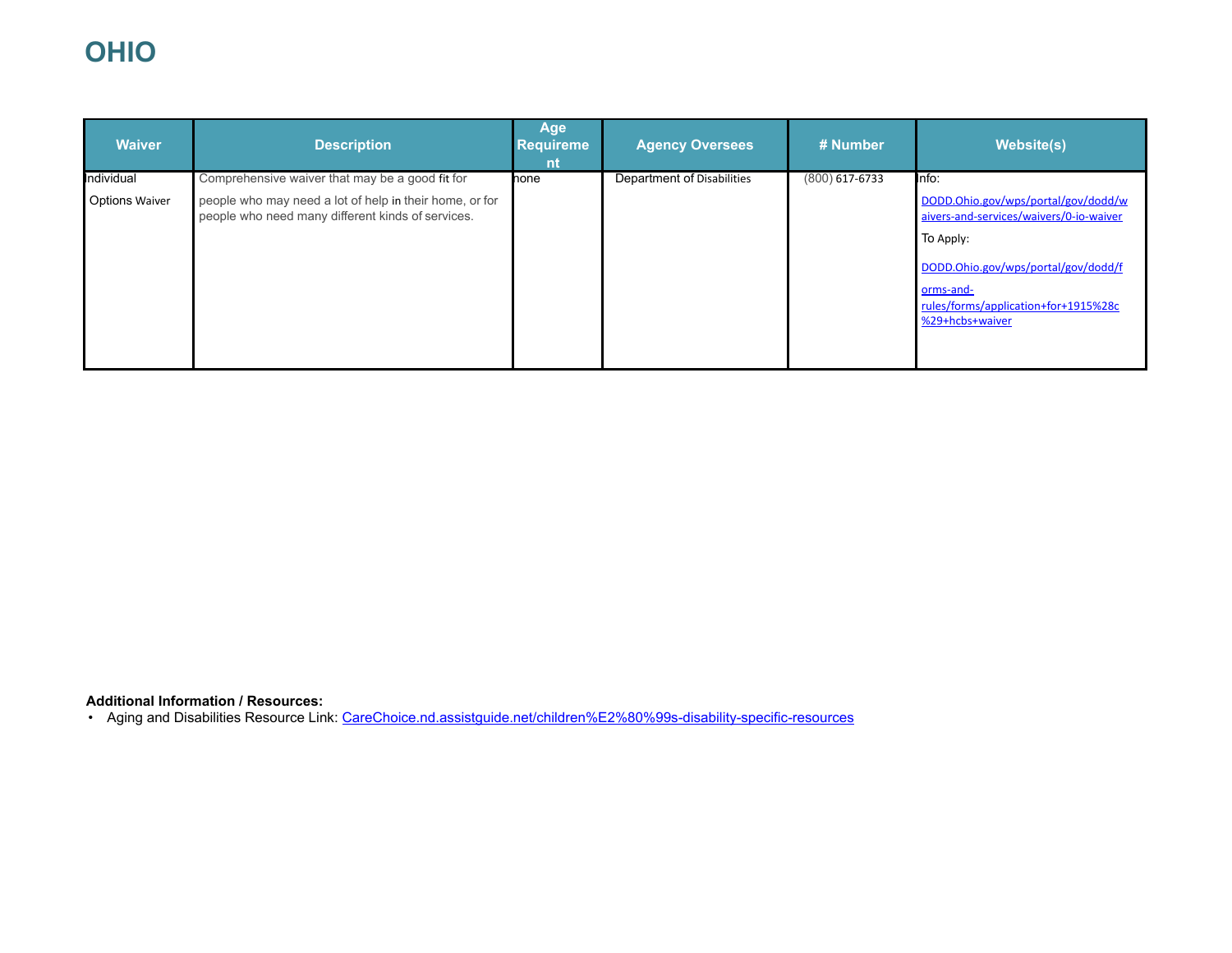# **OKLAHOMA**

| <b>Waiver</b>                       | <b>Description</b>                                                                                                                                                                                                                                                                                                                                                                                                                                                                                                                                                                                                                                                                                                                                                                                                                                                                                              | Age<br><b>Requireme</b><br>nt | <b>Agency Oversees</b> | # Number | <b>Website(s)</b>                                                                      |
|-------------------------------------|-----------------------------------------------------------------------------------------------------------------------------------------------------------------------------------------------------------------------------------------------------------------------------------------------------------------------------------------------------------------------------------------------------------------------------------------------------------------------------------------------------------------------------------------------------------------------------------------------------------------------------------------------------------------------------------------------------------------------------------------------------------------------------------------------------------------------------------------------------------------------------------------------------------------|-------------------------------|------------------------|----------|----------------------------------------------------------------------------------------|
| Community<br>Waiver                 | Provides adult day health, habilitation training specialist 8+<br>services, homemaker, prevocational services, respite,<br>supported employment, nursing, prescribed drugs,<br>agency companion, audiology services, community<br>transition services, daily living supports, dental services,<br>environmental accessibility adaptations and architectural<br>modification, extended duty nursing, family counseling,<br>family training, group home, intensive personal support,<br>nutrition services, occupational therapy services,<br>physical therapy services, psychological services,<br>remote support, respite daily, self-directed goods and<br>services (SD-GS), specialized foster care also known as<br>specialized family home/care, specialized medical<br>supplies and assistive technology, speech therapy<br>services, and transportation for individuals with<br>Intellectual disabilities |                               | <b>Human Services</b>  |          | For more information and to apply:<br>Oklahoma.gov/okdhs/services/dd/home<br>cbws.html |
| In-Home<br>Supports for<br>Adults   | Provides habilitation training specialist services,<br>prevocational services, respite, supported employment,<br>environmental accessibility adaptations and architectural<br>modification, family training, occupational and physical<br>therapy, self directed goods and services (SD-GS),<br>specialized medical supplies and assistive technology for<br>Individuals with IID                                                                                                                                                                                                                                                                                                                                                                                                                                                                                                                               | $18+$                         | Human Services         |          | For more information and to apply:<br>Oklahoma.gov/okdhs/services/dd/home<br>cbws.html |
| In-Home<br>Supports for<br>Children | Provides habilitation training specialist services,<br>prevocational services, respite, supported employment,<br>environmental accessibility adaptations and architectural<br>modification, family training, occupational and physical<br>therapy, self directed goods and services (SD-GS),<br>specialized medical supplies and assistive technology for<br>individuals with IID                                                                                                                                                                                                                                                                                                                                                                                                                                                                                                                               | $3 - 17$                      | Human Services         |          | For more information and to apply:<br>Oklahoma.gov/okdhs/services/dd/home<br>cbws.html |

#### **Additional Information / Resources:**

• Family Support Assistance: cash payment program for families who are caring for children under age 18 at home. In this program, families can receive payments of \$250-\$400 per month depending on the number of children with disabilities in the home. Families who meet the income eligibility may choose this State-funded cash payment in lieu of Medicaid Home and Community-Based services.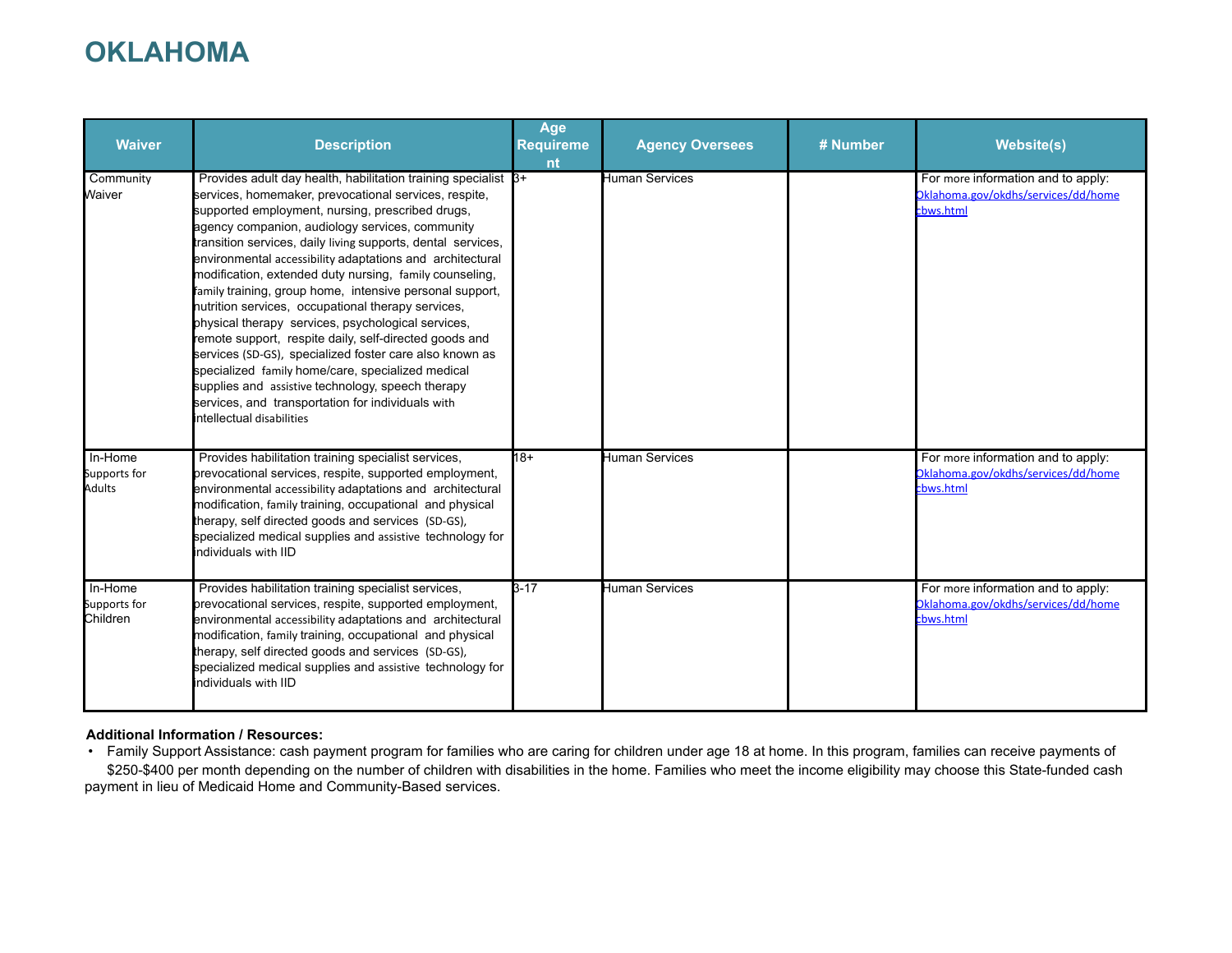# **OREGON**

| <b>Description</b> | Age<br>nt | <b>Agency Oversees</b> | # Number | Website(s) |
|--------------------|-----------|------------------------|----------|------------|
|                    |           |                        |          |            |
|                    |           |                        |          |            |
|                    |           |                        |          |            |
|                    |           |                        |          |            |
|                    |           |                        |          |            |
|                    |           | Requireme              |          |            |

**Additional Information / Resources:**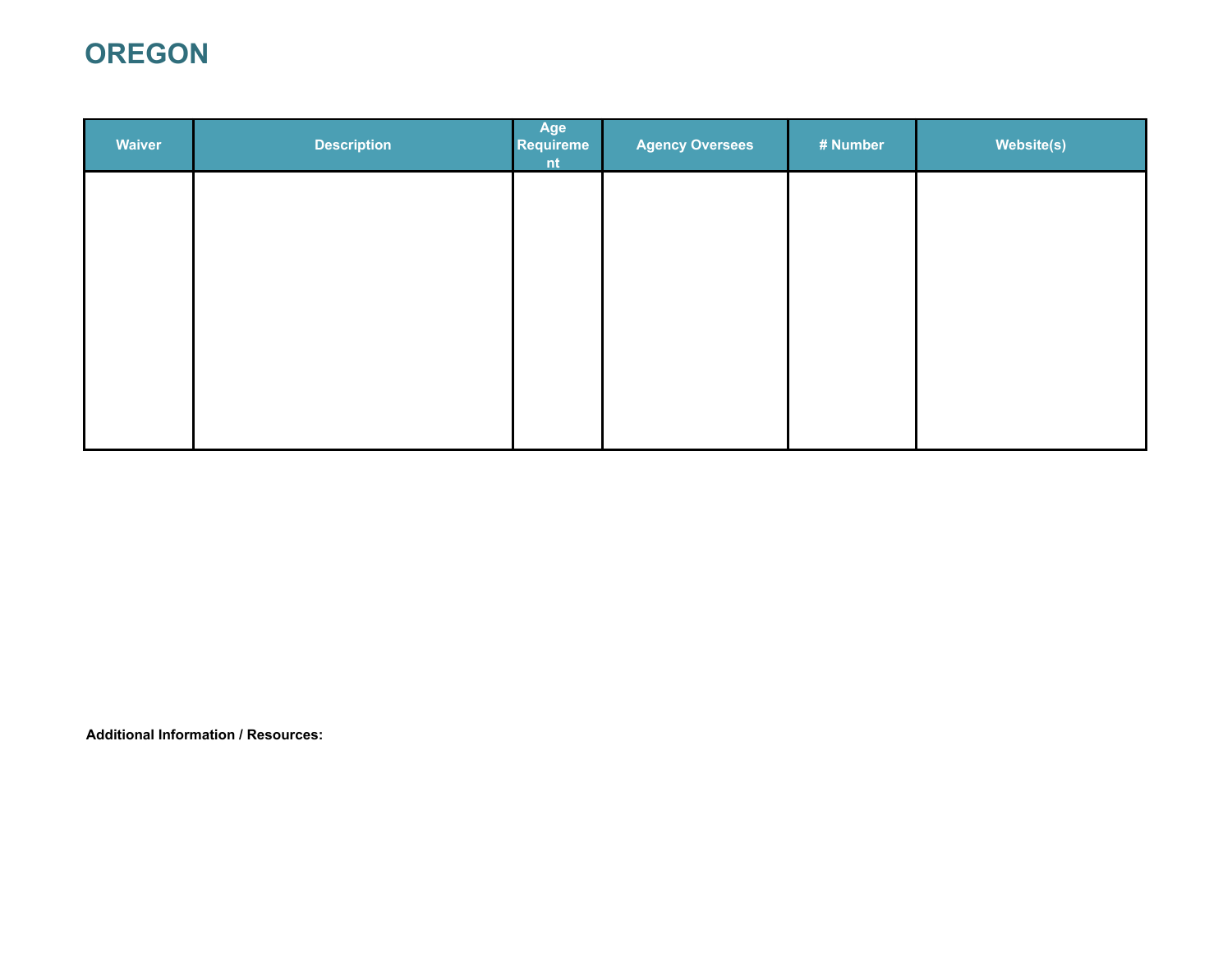# **PENNSYLVANIA**

| <b>Waiver</b>                                       | <b>Description</b>                                                                                                                                                                                                                                                                                                                                                                                                       | Age<br><b>Requireme</b><br>nt | <b>Agency Oversees</b>          | # Number                                                                                                                                                                              | <b>Website(s)</b>                                                                                                                                                                |
|-----------------------------------------------------|--------------------------------------------------------------------------------------------------------------------------------------------------------------------------------------------------------------------------------------------------------------------------------------------------------------------------------------------------------------------------------------------------------------------------|-------------------------------|---------------------------------|---------------------------------------------------------------------------------------------------------------------------------------------------------------------------------------|----------------------------------------------------------------------------------------------------------------------------------------------------------------------------------|
| Community<br>Living Waiver                          | Provides Employment Services (job finding and job<br>coaching), In-Home and Community Support,<br>Companion, Community Participation Support, Respite,<br>Shift Nursing, Therapies, Behavioral Support, Assistive<br>Technology, Home and Vehicle Accessibility, Adaptations,<br>Transportation, Life Sharing, Supported Living<br>Require an ICF/ID or ICF/ORC level of care                                            | none                          | Department of Human<br>Services | Helpful phone<br>numbers:<br>DHS.PA.gov/contact<br>/Pages/Helpful%20P<br>none%20Numbers.a<br><b>SDX</b>                                                                               | DHS.PA.gov/Services/Assistance/Page<br>/Home-and-Community-<br>Based%20Services.aspx<br>DHS.PA.gov/Services/Disabilities-<br>Aging/Pages/Community-Living-<br><b>Waiver.aspx</b> |
| Community<br><b>HealthChoices</b><br>(CHC) Waiver   | Provides Daily Living Services, Assistive Technology,<br>Environmental Adaptations, Cognitive Rehabilitation<br>Therapy Services, Employment Services, Home<br>Delivered Meals, Transportation Services, Personal<br>Assistance Services, Pest Eradication, Respite<br>Must meet nursing facility level of care criteria. Wish to<br>receive long-term services and supports in own home<br>or another community setting | $21 +$                        | Department of Human<br>Services |                                                                                                                                                                                       | General Info:<br>DHS.PA.gov/HealthChoices/HC-<br>Services/Pages/CHC-Main.aspx<br>How to Apply / Enroll:<br>DHS.PA.gov/HealthChoices/HC-<br>Services/Pages/How-to-Apply.aspx      |
| ACT 150 (State<br>Funded Program)                   | Provides: Personal Assistance Services, Personal<br>Emergency Response System (PERS), Service<br>Coordination<br>Eligibility: Meet the level of care needs for a Skilled<br>Nursing Facility, Not financially eligible for Medicaid                                                                                                                                                                                      | $18 - 59$                     | Department of Human<br>Services | For Information:<br>Office of Long-Term<br>Living Bureau of<br>Participant<br>Operations (717)<br>787-8091<br>Enrollment: PA<br>Independent<br>Enrollment Broker at<br>1-877-550-4227 | DHS.PA.gov/Services/Disabilities-<br>Aging/Pages/Attendant-Care-<br>Waiver.aspx                                                                                                  |
| Infant, Toddlers<br>and Family<br>Waiver            | provides services to children from birth to age three<br>who are in need of Early Intervention services and would<br>otherwise require the level of care provided in an<br>Intermediate Care Facility for Persons with Intellectual<br>Disabilities or Other Related Conditions (ICF/ORC)                                                                                                                                | $0-3$                         |                                 | For more information<br>and how to<br>enroll/apply call 717-<br>346-1119                                                                                                              | DHS.PA.gov/Services/Disabilities-<br>Aging/Pages/Infant-Toddlers-Familes-<br><b>Naiver.aspx</b>                                                                                  |
| Person/Family-<br>Directed Support<br>Waiver (PFDS) | <b>Provides:</b> Employment Services (job finding and job<br>coaching), In-Home and Community Support, Companion,<br>Community Participation Support, Respite, Shift Nursing,<br>Therapies, Behavioral Support, Assistive Technology, Home<br>and Vehicle Accessibility Adaptations, Transportation                                                                                                                      | none                          | Department of Human<br>Services |                                                                                                                                                                                       | DHS.PA.gov/Services/Disabilities-<br>Aging/Pages/PFDS-Waiver.aspx                                                                                                                |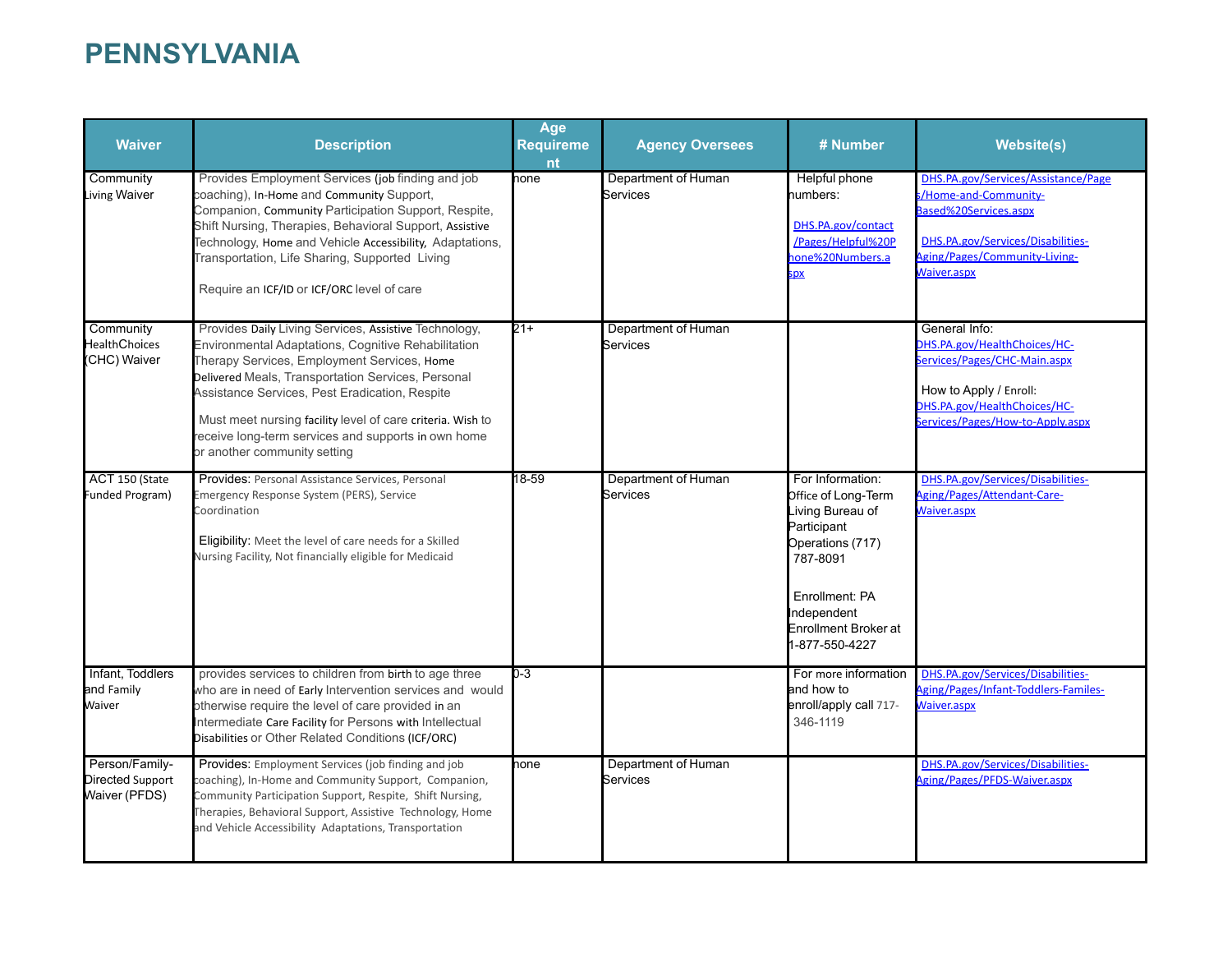### **PENNSYLVANIA**

| <b>Waiver</b>          | <b>Description</b>                                                                                                                                                                                                                                                                                                                                                                                                                                                    | Age<br><b>Requireme</b><br>nt | <b>Agency Oversees</b>                 | # Number | <b>Website(s)</b> |
|------------------------|-----------------------------------------------------------------------------------------------------------------------------------------------------------------------------------------------------------------------------------------------------------------------------------------------------------------------------------------------------------------------------------------------------------------------------------------------------------------------|-------------------------------|----------------------------------------|----------|-------------------|
| Consolidated<br>Waiver | Provides: Residential Habilitation, Employment Services<br>(job finding and job coaching), In-Home and Community<br>Support, Companion, Community Participation Support,<br>Respite, Shift Nursing, Therapies, Behavioral Support,<br>Assistive Technology, Home and Vehicle Accessibility<br>Adaptations, Transportation, Life Sharing, Supported Living<br>Eligibility: Require an ICF/ID or ICF/ORC level of care<br>No individual cost limit per year on services | None                          | Department of Human<br><b>Services</b> |          |                   |

#### **Additional Information / Resources:**

- Information Referral Tool: [HumanServices.State.PA.us/irt -](https://www.humanservices.state.pa.us/irt) will help identify services and supports based on your needs
- If a person is determined eligible for more than one HCBS program, the person cannot receive services under two or more such programs at the same time. The person must choose one HCBS program and receive the services provided by it
- The PEAL Center: promotes inclusion and access in education and healthcare [PealCenter.org](https://www.pealcenter.org/)
- PA Families Inc. (PFI) is a not-for-profit Statewide Family Network providing support to families raising children and youth with emotional, behavioral, and special needs, as well as serving as an advocate in the different child serving systems. [PAFamiliesInc.org](http://pafamiliesinc.org/)
- For help and guidance while on the wait list for waivers, visit **[PAWaitingListCampaign.org](http://www.pawaitinglistcampaign.org/)**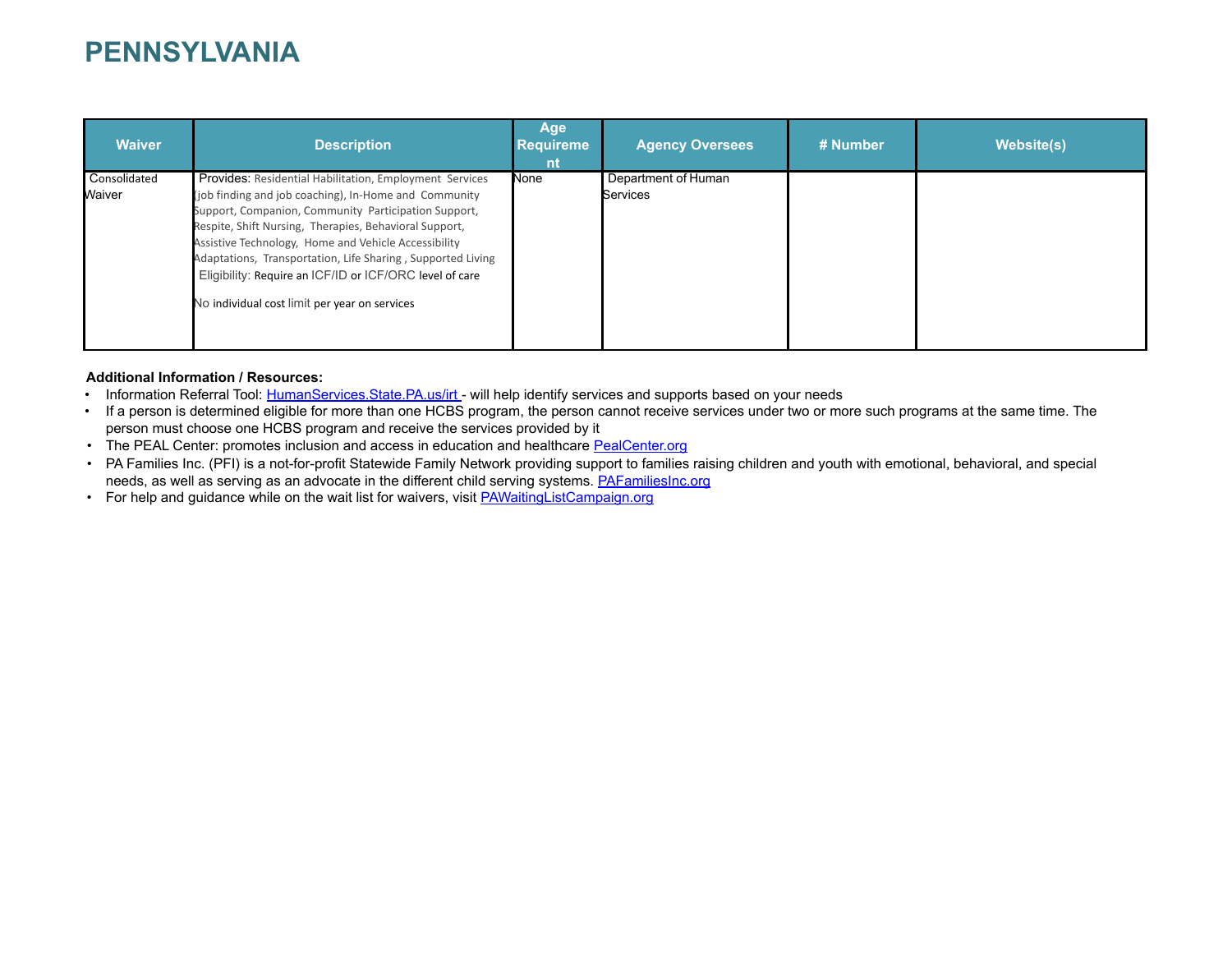### **RHODE ISLAND**

| <b>Waiver</b>                                                | <b>Description</b>                                                                                                                                                                                                                                                                                                                                                                                                                                                                                                                                             | Age<br><b>Requireme</b><br>nt | <b>Agency Oversees</b>                                  | # Number                                                        | <b>Website(s)</b>                                                                                                                                                                                     |
|--------------------------------------------------------------|----------------------------------------------------------------------------------------------------------------------------------------------------------------------------------------------------------------------------------------------------------------------------------------------------------------------------------------------------------------------------------------------------------------------------------------------------------------------------------------------------------------------------------------------------------------|-------------------------------|---------------------------------------------------------|-----------------------------------------------------------------|-------------------------------------------------------------------------------------------------------------------------------------------------------------------------------------------------------|
| <b>Katie Beckett</b><br>Waiver                               | provides medical coverage for children living at home with long<br>term disabilities or complex medical needs. Katie Beckett<br>eligibility allows these children to be cared for at home instead of<br>In an institution. Only the child's income and assets are considered<br>when determining eligibility for Katie Beckett.<br>To apply for Medicaid through the Katie Beckett provision, a<br>Darent or guardian would need to complete a paper DHS-2<br>Application and mail it to: DHS/State of Rhode Island, P.O. Box 8709,<br>Cranston, RI 02920-8787 | $0 - 18$                      | Executive Office of Health and<br>Human Services        | For more info contact<br>Parent Consultant at<br>(401) 462-0633 | General Information:<br>Eohhs.RI.gov/Consumer/FamilieswithChildre<br>n/ChildrenwithSpecialNeeds/KatieBeckett.as px<br>Application:<br>Eohhs.RI.gov/Consumer/ConsumerInformati<br>on/Applications.aspx |
| The Respite<br>Program for<br>Children                       | allow parents or guardians caring for a child with disabilities, to<br>have time off for themselves. To be eligible for the Respite for<br>Children Program, a child must need an institutional level of care<br>that can best be described as the type of care typically provided in a<br>hospital, nursing home or Intermediate Care Facility for the Mentally<br>Retarded (ICF/MR).<br>Parents / guardians are required to find their own respite<br>worker. Assistance is available from certified Respite agencies                                        | $0 - 18$                      | Executive Office of Health and<br><b>Human Services</b> |                                                                 | For information and how to apply:<br>Eohhs.RI.gov/consumer/families-<br>children/children-special-needs                                                                                               |
| <b>Medicaid Long</b><br>Term Services and<br>Supports (LTSS) | Provides: ome and community-based care include:<br>CNA/Homemaker services, environmental modifications,<br>special medical equipment, meals on wheels, personal<br>emergency response systems, case management, senior<br>companion, assisted living, personal care services, self-<br>directed care, respite                                                                                                                                                                                                                                                  | 18+                           | Executive Office of Health and<br>Human Services        | 401-574-8474<br>E-mail:<br>DHS.LTSS@dhs.ri.gov                  | Information:<br>Eohhs.RI.gov/consumer/healthcare/long-<br>term-services-and-supports<br>To Apply: Eohhs.RI.gov/reference-<br>center/forms-applications/medicaid-ltss-<br>application                  |

#### **Additional Information / Resources:**

• THE POINT: provides information, referrals, and help getting started with programs and services for seniors, adults with disabilities, and their caregivers. (401) 462-4444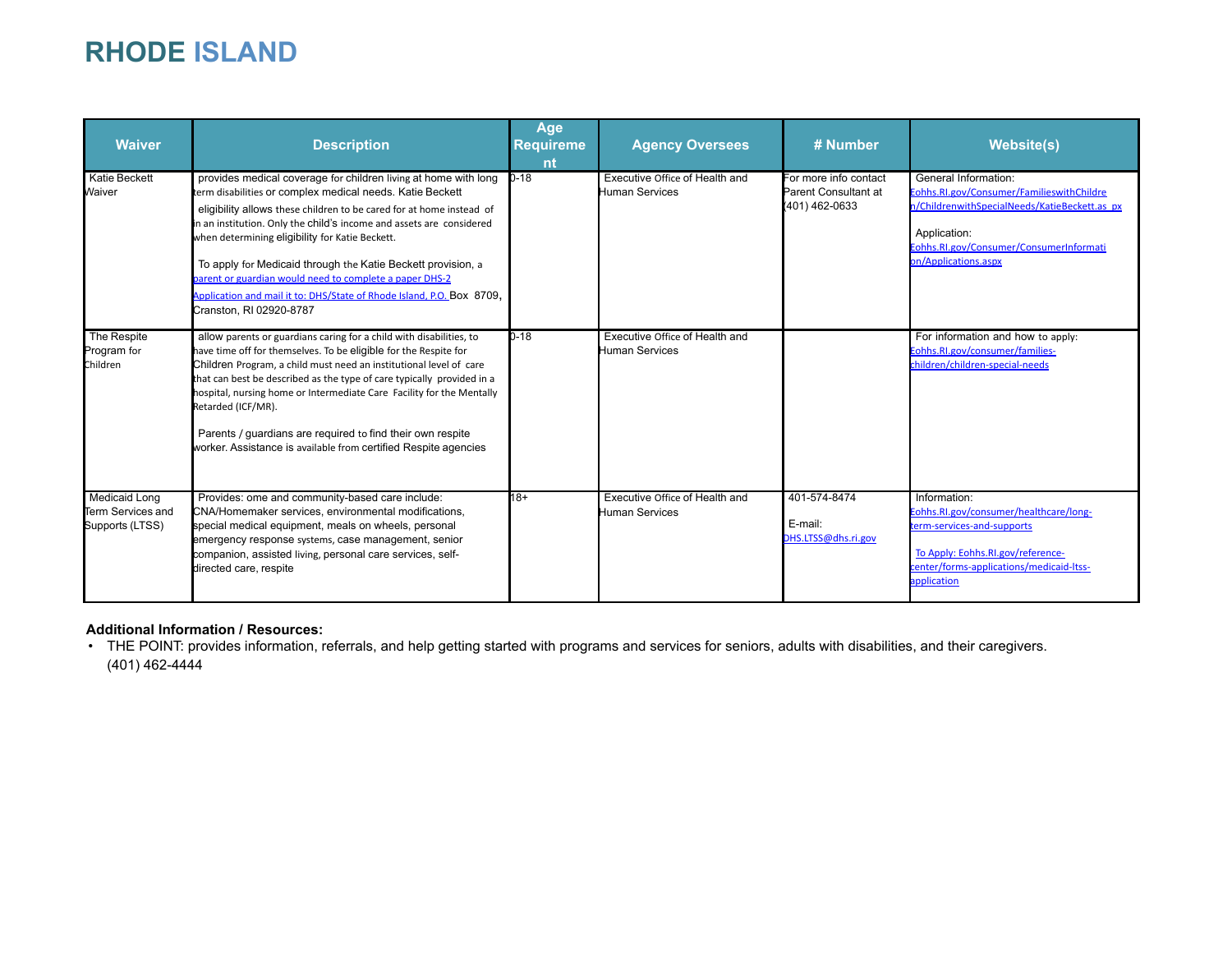## **SOUTH CAROLINA**

| <b>Waiver</b>                                                       | <b>Description</b>                                                                                                                                                                                                                                                                                                                                                                                                                                                                                                                                                                                                                                                                                                                                                                                                                   | Age<br>Requirement | <b>Agency Oversees</b>                          | # Number            | <b>Website(s)</b>                                                                                                                                                 |
|---------------------------------------------------------------------|--------------------------------------------------------------------------------------------------------------------------------------------------------------------------------------------------------------------------------------------------------------------------------------------------------------------------------------------------------------------------------------------------------------------------------------------------------------------------------------------------------------------------------------------------------------------------------------------------------------------------------------------------------------------------------------------------------------------------------------------------------------------------------------------------------------------------------------|--------------------|-------------------------------------------------|---------------------|-------------------------------------------------------------------------------------------------------------------------------------------------------------------|
| Katie Beckett<br>(TEFRA)<br>Children                                | Provides medical coverage for children living at home<br>with long term disabilities or complex medical needs.<br>Katie Beckett eligibility allows these children to be<br>cared for at home instead of in an institution. Only the<br>child's income and assets are considered when<br>determining eligibility for Katie Beckett.<br>Apply online or complete the forms and submit it<br>electronically to 8888201204@fax.scdhhs.gov.or by<br>mail to SCDHHS-Central Mail, P.O. Box 100101,<br>Columbia, SC 29202-3101 or to your local county<br>office.                                                                                                                                                                                                                                                                           | $D-18$             | Department of Disabilities<br>and Special Needs | $(888)$ 549-0820    | General Information:<br>SCdhhs.gov/eligibility-groups/disabled-<br>children<br>To Apply Online:<br>Apply.SCdhhs.gov/CitizenPortal/applic<br>ation.do              |
| Community<br>Supports                                               | Provides adult day health care services, personal care<br>services, respite care services, waiver case<br>management (WCM), incontinence supplies, adult day<br>health care nursing, adult day health care<br>transportation, assistive technology and appliances<br>assessment/consultation, assistive technology and<br>appliances, behavior support services, career<br>preparation services, community services, day activity,<br>employment services, environmental modifications, in-<br>home support services, personal emergency response<br>systems (PERS), private vehicle<br>assessment/consultation, private vehicle modifications,<br>support center services for individuals with IID                                                                                                                                  | none               | Department of Disabilities<br>and Special Needs | 800-289-7012        | General Information:<br>DDSN.SC.gov/services/medicaid-<br>nome-and-community-based-waiver-<br>ervices<br>To Apply:<br>DDSN.SC.gov/services/applying-<br>ervices   |
| Intellectual<br>Disability/Related<br><b>Disabilities</b><br>Waiver | ID/RD Waiver services are provided based on identified<br>heeds of the person and the appropriateness<br>of the service to meet the need. The following services<br>are available through the ID/RD Waiver: Behavior<br>Support, Environmental Modification, Personal<br>Emergency Response, Pest Control Treatment, Private<br>Vehicle Modification, Residential Habilitation, Respite<br>Care, Specialized Medical Equipment, Support Center,<br>Waiver Case Management. Services also available for<br>Adults: Adult Attendant Care Service, Adult<br>Companion Service, Adult Day Health Transportation,<br>Adult Dental Services, Adult Vision, Adult Audiology,<br>Career Preparation Services, Community Services,<br>Day Activity, Employment Services, Incontinence<br>Supplies, Nursing Services, Personal Care (I and (() | one                | Department of Disabilities<br>and Special Needs | $-800 - 289 - 7012$ | General Information:<br>DDSN.SC.gov/services/medicaid-<br>home-and-community-based-waiver-<br>services<br>To Apply:<br>DDSN.SC.gov/services/applying-<br>services |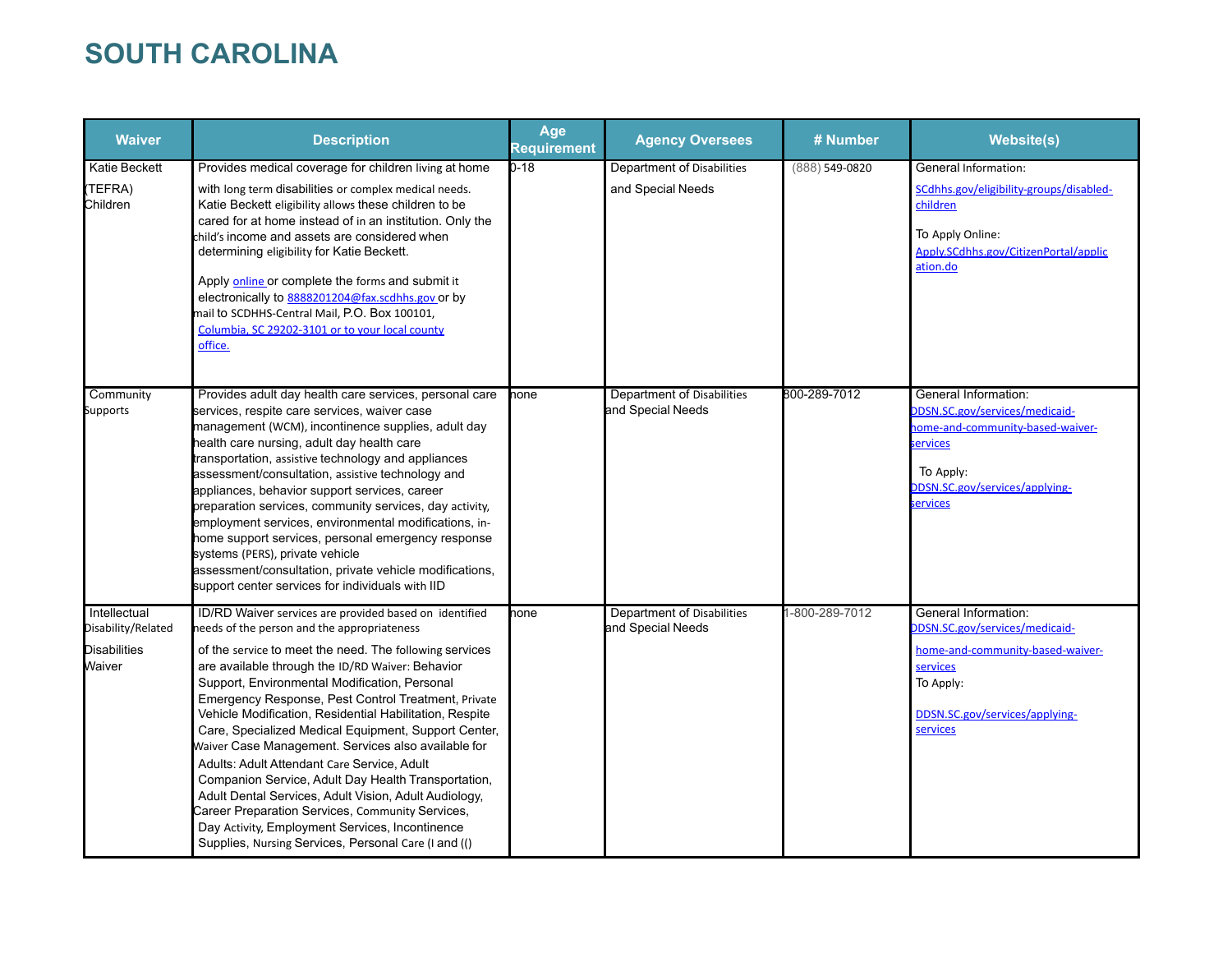## **SOUTH CAROLINA**

#### **Additional Information / Resources:**

- How to request DDSN Eligibility:
	- Call Toll Free 1-800-289-7012, Monday-Friday, 8:30 AM-5:00 PM
	- Have the following information about the applicant available:
		- Full Name
			- Date of Birth
			- Social Security Number
			- Medicaid Number if Medicaid eligible
			- Home Address
			- Phone Number
			- E-mail Address, if available
	- Plan to spend about 15 minutes on your call.
		- You will be asked questions to establish your residency in South Carolina.
		- You will be asked questions to get general information about your disability.
		- You will be asked to select three (3) Intake Service Providers from a list read to you over the phone. The Intake Provider will help you through the Eligibility process at no cost to you. DDSN will contact the Intake Service Provider(s) you choose.
		- You will receive a letter from DDSN confirming your application for DDSN eligibility.
		- The Intake Service Provider you choose, or an Autism Eligibility Coordinator will contact you by telephone within two (2) weeks and will provide you information and collect medical and educational records needed by DDSN to determine eligibility.
		- Once appropriate records are submitted by the Intake Service Provider or the Autism Eligibility Coordinator, DDSN will notify the applicant in writing of their eligibility status.
- Family Connection of South Carolina **[FamilyConnectionSC.org](https://www.familyconnectionsc.org/)**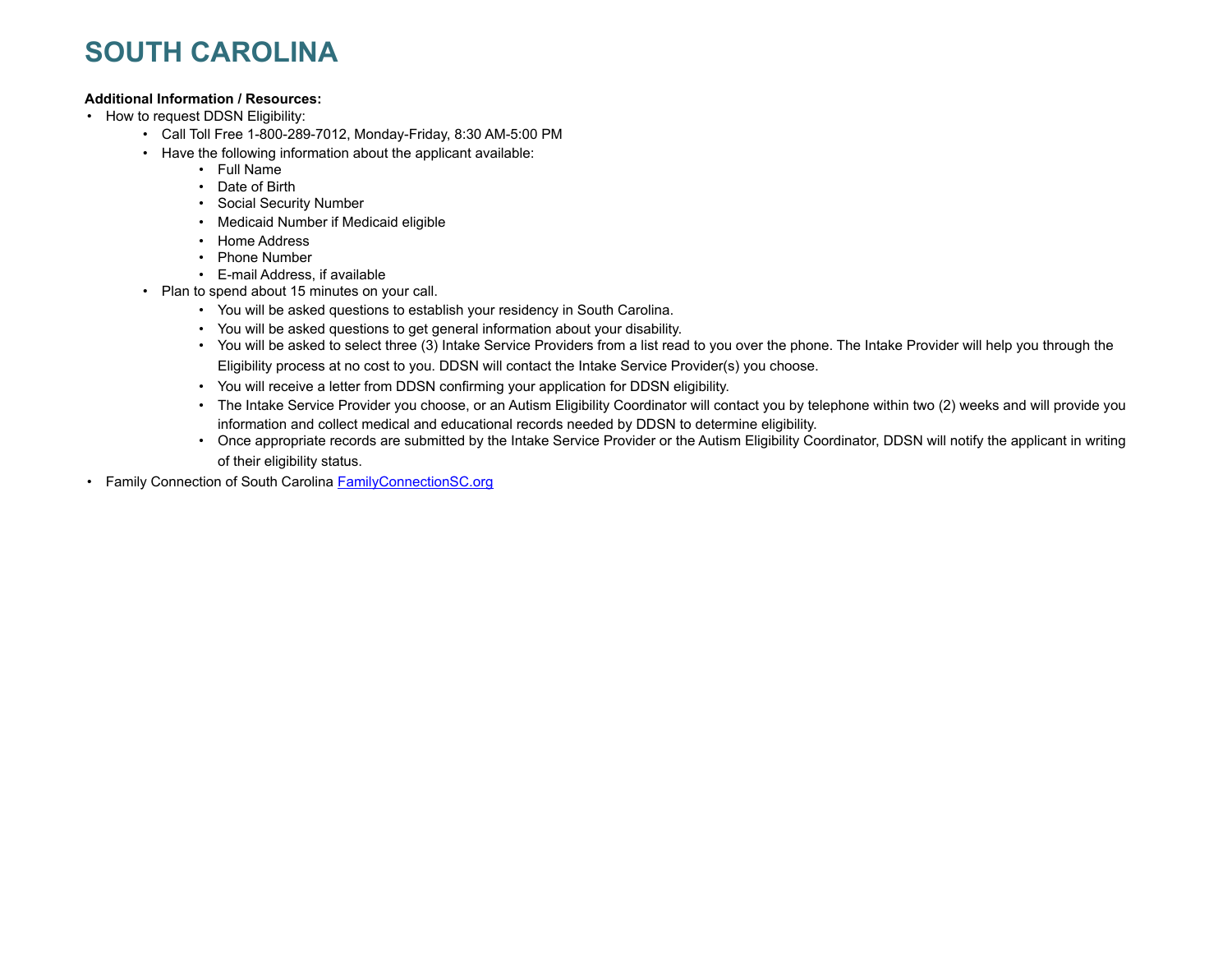# **SOUTH DAKOTA**

| <b>Waiver</b>                | <b>Description</b>                                                                                                                                                                                                                                                                                                                                                                                                                                                                                          | Age<br>Requirement | <b>Agency Oversees</b>                 | # Number                           | <b>Website(s)</b>                                                                                                                                                                                                         |
|------------------------------|-------------------------------------------------------------------------------------------------------------------------------------------------------------------------------------------------------------------------------------------------------------------------------------------------------------------------------------------------------------------------------------------------------------------------------------------------------------------------------------------------------------|--------------------|----------------------------------------|------------------------------------|---------------------------------------------------------------------------------------------------------------------------------------------------------------------------------------------------------------------------|
| <b>Family Support</b><br>360 | Family Support 360 serves people with intellectual and<br>developmental disabilities. This program assists<br>participants and their families in self-directing the services<br>they need to live as independently as possible in the<br>community.<br>Provides: Service Coordination, Environmental<br><b>Accessibility Adaptive Equipment, Vehicle</b><br>Modifications, Companion Services, Supported<br>Employment, Personal Care, Medical Adaptive<br>Equipment, Nutritional Supplements, Respite Care | hone               | Department of Human<br><b>Services</b> | 605-773-3438                       | General Info:<br>DHS.SD.gov/developmentaldisabilities/<br>familysupport360.aspx                                                                                                                                           |
| Respite Care                 | Respite care is temporary relief care designed for<br>families of children or adults with special needs. For an<br>eligible child or adult, a family may receive authorization<br>to receive up to \$600.00 of Respite Care services                                                                                                                                                                                                                                                                        | none               | Department of Human<br>Services        | 605-773-3438                       | General Info:<br>DHS.SD.gov/developmentaldisabilities/<br>respitecare.aspx<br>To Apply:<br>DHS.SD.gov/docs/RC%20application%<br>20form%20FY18.pdf                                                                         |
| <b>CHOICES</b><br>Waiver     | Community, Hope, Opportunity, Independence, Careers,<br>Empowerment, Success (CHOICES) is a program that<br>provides services to children and adults with intellectual<br>and developmental disabilities.<br>Provides: Case Management, Residential, Supported<br>Employment, Day Habilitation, Nursing, Medical<br>Equipment & Drugs, Other Medical Related Services-<br>Speech, Hearing, Language                                                                                                         | None               | Department of Human<br>Services        | 605-773-3438<br>infodd@state.sd.us | General Info:<br>DHS.SD.gov/developmentaldisabilities/<br><b>CHOICES.aspx</b><br>To apply - connect with an Intervention<br>and Support Specialist:<br>DHS.SD.gov/developmentaldisabilities/<br>resourcecoordinators.aspx |

#### **Additional Information / Resources:**

• South Dakota Parent Connection: **[SDParent.org](https://www.sdparent.org/)** 

• Provides Resources for Families with Disabilities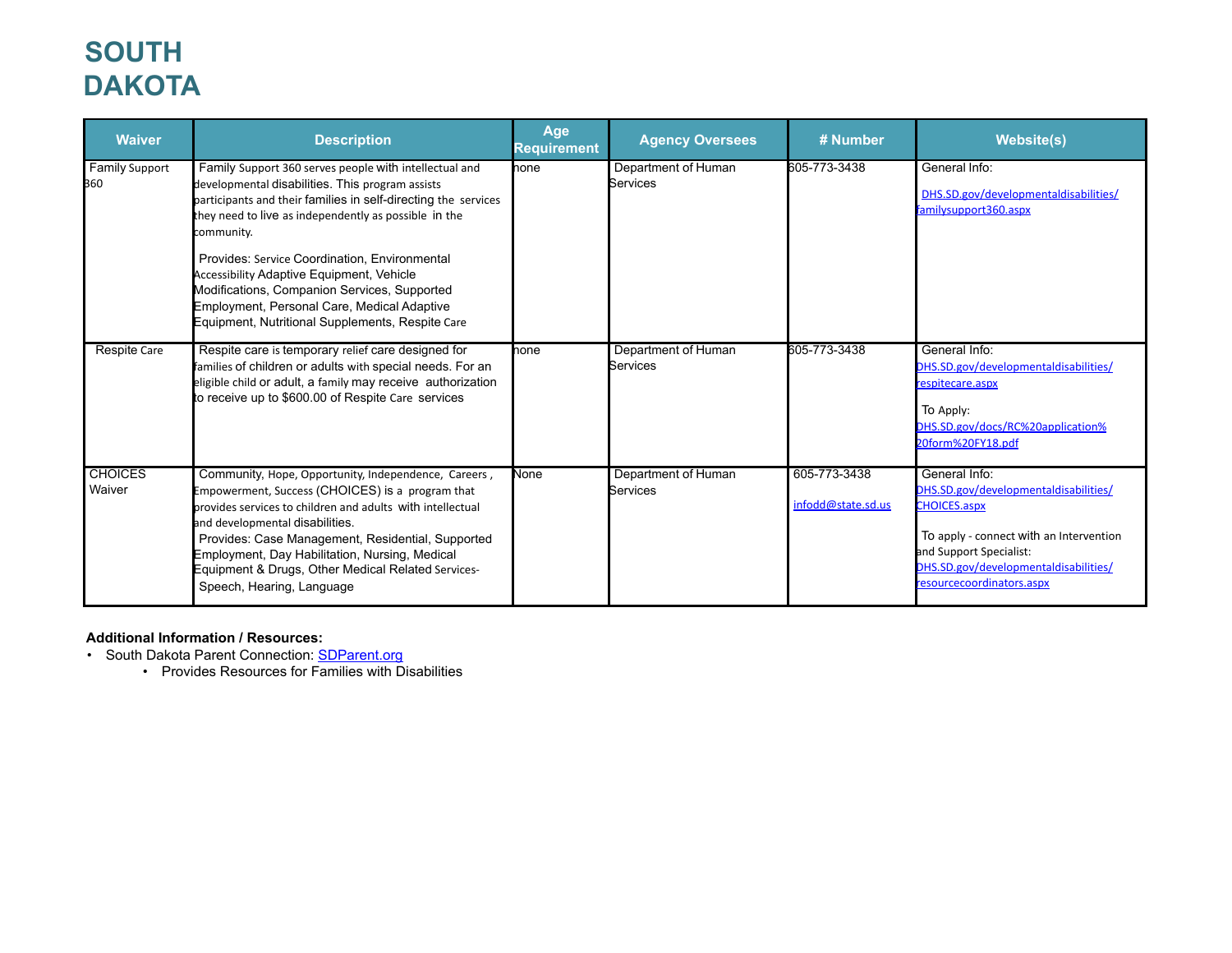### **TENNESSEE**

| <b>Waiver</b>                                 | <b>Description</b>                                                                                                                                                                                                                                                                                                                                                                                                                                                                                                                                                                                                                                                                                                                                                                                                                        | Age<br>Requirement | <b>Agency Oversees</b>                                       | # Number                                                                                                                                                                      | <b>Website(s)</b>                                                                                                                                                                                                                                          |
|-----------------------------------------------|-------------------------------------------------------------------------------------------------------------------------------------------------------------------------------------------------------------------------------------------------------------------------------------------------------------------------------------------------------------------------------------------------------------------------------------------------------------------------------------------------------------------------------------------------------------------------------------------------------------------------------------------------------------------------------------------------------------------------------------------------------------------------------------------------------------------------------------------|--------------------|--------------------------------------------------------------|-------------------------------------------------------------------------------------------------------------------------------------------------------------------------------|------------------------------------------------------------------------------------------------------------------------------------------------------------------------------------------------------------------------------------------------------------|
| Katie Beckett                                 | provides medical coverage for children living at home<br>with long term disabilities or complex medical needs.<br>Katie Beckett eligibility allows these children to be<br>cared for at<br>home instead of in an institution. Only the child's<br>income and assets are considered when determining<br>eligibility for Katie Beckett.                                                                                                                                                                                                                                                                                                                                                                                                                                                                                                     | $0 - 18$           | Department of Intellectual and<br>Developmental Disabilities | <b>West Tennessee</b><br>Regional Office:<br>(866) 372-5709<br>Middle Tennessee<br>Regional Office:<br>(800) 654-4839<br>East Tennessee<br>Regional Office:<br>(888) 531-9876 | General Information: TN.gov/didd/katie-<br>eckett-waiver.html<br>To Apply:<br>TennCareConnect.TN.gov/services/ho<br>nepage                                                                                                                                 |
| Employment and<br>Community<br><b>CHOICES</b> | Provides services to help people with I/DD gain as<br>First much independence as possible. People are supported<br>to live with their family or in the community, not in an<br>Institution. Residential services are available for adults<br>with I/DD who do not live with family but need supports<br>where they live.<br>Other services help people learn and do things at home<br>and in the community that help people achieve their<br>goals. If a person lives at home with their family, the<br>services help the family support the person to become<br>as independent as possible. Services also help people<br>get actively involved in their communities and include<br>peer supports for the person and for their family.                                                                                                    | 18+                | Division of TennCare                                         | 1-877-224-0219                                                                                                                                                                | General Information:<br>TN.gov/tenncare/long-term-services-<br>supports/employment-and-community-<br>first-choices.html<br>To Enroll: TN.gov/tenncare/long-term-<br>ervices-supports/employment-and-<br>community-first-choices/self-referral-<br>orm.html |
| <b>Family Support</b><br>Program              | The primary purpose of the program is to support:<br>Families who have school-aged or younger children<br>with severe disabilities, Adults with severe disabilities<br>who choose to live with their families, Adults with<br>severe disabilities not supported by other residential<br>programs funded by state or federal funds<br>Services can include: Respite care, day care services,<br>home modifications, equipment, supplies, personal<br>assistance, transportation, homemaker services,<br>housing costs, health-related needs, nursing and<br>counseling.<br>To apply: there is a family support agency for every county<br>in the state. Contact the Department of Intellectual and<br>Developmental Disabilities Regional or Central Office to find<br>out what agency has the Family Support contract for your<br>county. |                    | Department of Intellectual and<br>Developmental Disabilities | $(615) 532 - 6530$                                                                                                                                                            | General Information: TN.gov/didd/for-<br>consumers/family-support.html<br>Family Support Contract Agencies:<br>TN.gov/didd/for-consumers/family-<br>support/family-support-contract-<br>agencies.html#collapse965a310d51d3<br>4a8bad354b18392d4152-1       |

#### **Additional Information / Resources:**

• Tennessee Disability Coalition: **[TNDisability.org](https://www.tndisability.org/)**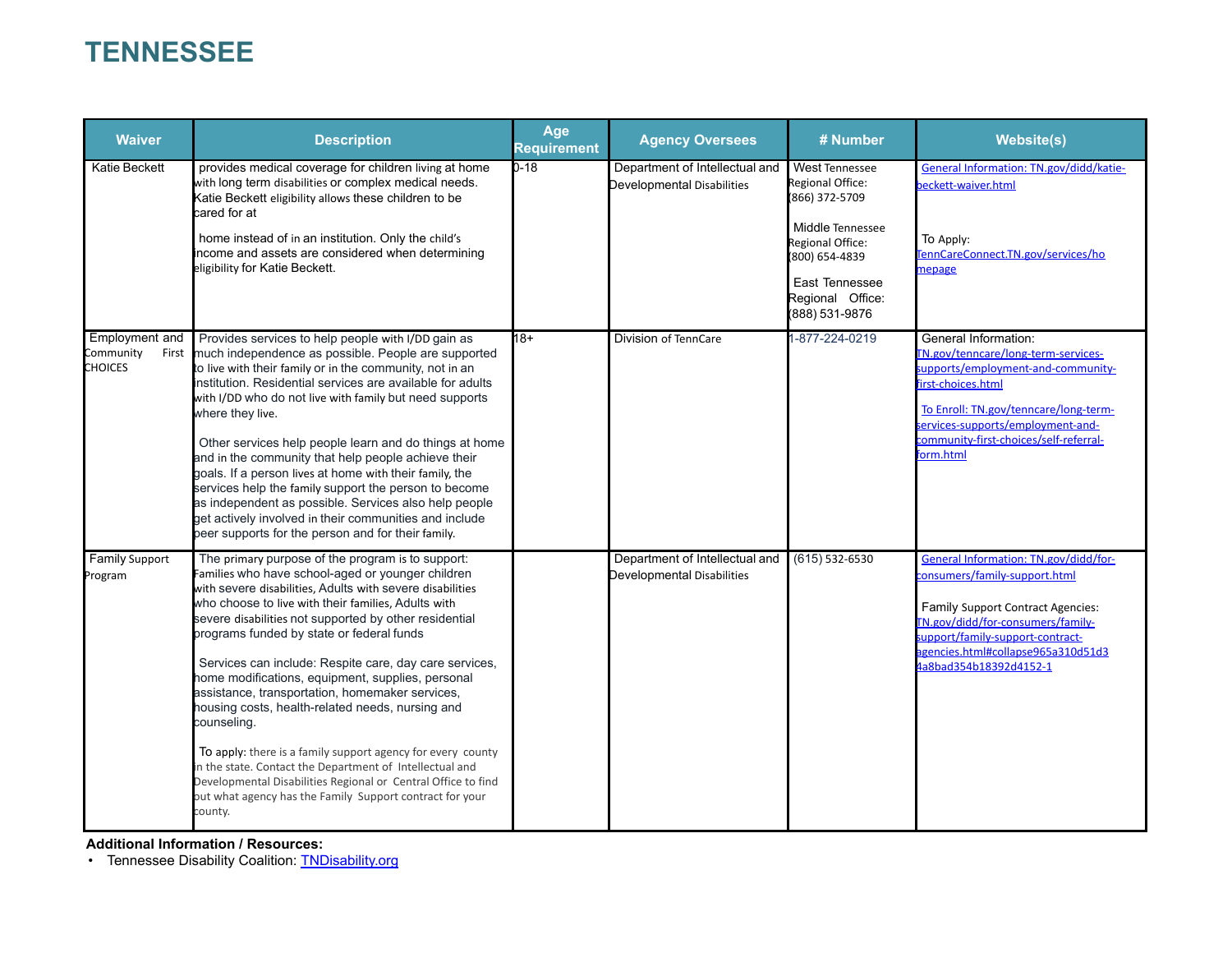# **TEXAS**

| <b>Waiver</b>                                                  | <b>Description</b>                                                                                                                                                                                                                                                                                                                                                                                                                                                                                                                                                                                                                                    | Age<br><b>Requirement</b> | <b>Agency Oversees</b>   | # Number                                                                 | <b>Website(s)</b>                                                                                           |
|----------------------------------------------------------------|-------------------------------------------------------------------------------------------------------------------------------------------------------------------------------------------------------------------------------------------------------------------------------------------------------------------------------------------------------------------------------------------------------------------------------------------------------------------------------------------------------------------------------------------------------------------------------------------------------------------------------------------------------|---------------------------|--------------------------|--------------------------------------------------------------------------|-------------------------------------------------------------------------------------------------------------|
| Medically                                                      | Provides services to support families caring for                                                                                                                                                                                                                                                                                                                                                                                                                                                                                                                                                                                                      | $0 - 20$                  | Department of Health and | 877-438-5658                                                             | General Info:                                                                                               |
| Dependent<br>Children's<br>Program (MDCP)                      | children who are medically dependent and to<br>encourage de-institutionalization of children and<br>young adults who reside in nursing facilities. MDCP<br>provides respite, flexible family support services,<br>minor home modifications, adaptive aids, transition<br>assistance services, employment assistance,<br>supported employment and financial management<br>services through a STAR Kids managed care<br>prganization.<br>To apply, call 877-438-5658 to get on the MDCP                                                                                                                                                                 |                           | Human Services           |                                                                          | HHS.Texas.gov/providers/long-term-<br>care-providers/medically-dependent-<br>children-program-mdcp          |
|                                                                | interest list. From there you will be mailed an<br>enrollment packet.                                                                                                                                                                                                                                                                                                                                                                                                                                                                                                                                                                                 |                           |                          |                                                                          |                                                                                                             |
| Community                                                      | CLASS provides home- and community-based                                                                                                                                                                                                                                                                                                                                                                                                                                                                                                                                                                                                              | none                      | Department of Health and | <b>CLASS</b> interest list                                               | General Info:                                                                                               |
| Living<br>Assistance and<br><b>Support Services</b><br>(CLASS) | services to people with related conditions as a cost-<br>effective alternative to placement in an intermediate<br>care facility for individuals with an intellectual disability<br>br a related condition.                                                                                                                                                                                                                                                                                                                                                                                                                                            |                           | Human Services           | information: 877-<br>438-5658<br><b>CLASSPolicy@HHS</b><br>C.state.tx.us | HHS.Texas.gov/providers/long-term-<br>care-providers/community-living-<br>assistance-support-services-class |
|                                                                | Provides case management, prevocational services,<br>residential habilitation, respite (in-home and out-of-<br>home), supported employment, adaptive aids, dental<br>treatment, dietary, nursing, occupational therapy,<br>physical therapy, prescribed drugs, speech and<br>language pathology, financial management services,<br>support consultation, auditory integration<br>training/auditory enhancement training, behavioral<br>support, cognitive rehabilitation therapy, continued<br>family services, employment assistance, minor home<br>modifications, specialized therapies, support family<br>services, transition assistance services |                           |                          |                                                                          |                                                                                                             |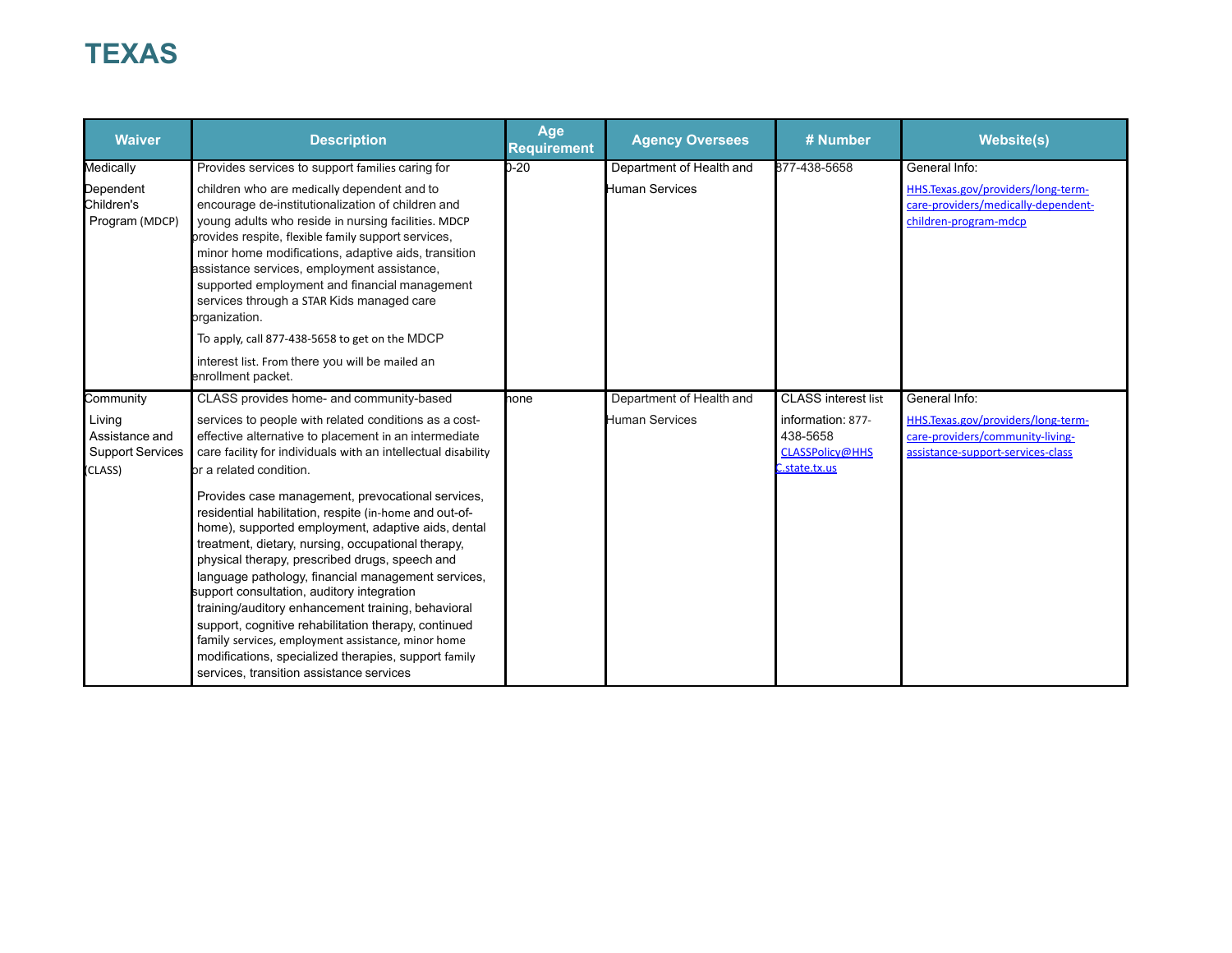# **TEXAS**

| <b>Waiver</b>                                  | <b>Description</b>                                                                                                                                                                                                                                                                                                                                                                                                                                                                                                                                                                                                                                                                                                                                                                                                                                                                                                                                     | Age<br><b>Requirement</b> | <b>Agency Oversees</b>                     | # Number                                         | <b>Website(s)</b>                                                                          |
|------------------------------------------------|--------------------------------------------------------------------------------------------------------------------------------------------------------------------------------------------------------------------------------------------------------------------------------------------------------------------------------------------------------------------------------------------------------------------------------------------------------------------------------------------------------------------------------------------------------------------------------------------------------------------------------------------------------------------------------------------------------------------------------------------------------------------------------------------------------------------------------------------------------------------------------------------------------------------------------------------------------|---------------------------|--------------------------------------------|--------------------------------------------------|--------------------------------------------------------------------------------------------|
| Home and<br>Community<br><b>Based Services</b> | Provides individualized services and supports to<br>persons with intellectual disabilities who are living with<br>their family, in their own home or in other community<br>settings, such as small group homes.<br>Those interested in receiving HCS services are placed<br>on an interest list by contacting the local intellectual<br>and developmental disability authority (LIDDA) that<br>serves the county in which they live<br>(Apps.HHS.Texas.gov/contact/la.cfm). An offer of the HCS<br>program depends on individual need, one's date of<br>placement the interest list and the availability of funding<br>for the program. Once HHSC approves an offer for<br>HCS, the LIDDA serving a local service area will assist with<br>the application process, as well as coordinate the<br>enrollment and ongoing services                                                                                                                       | none                      | Department of Health and<br>Human Services | HCSPolicy@hhsc.st<br>ate.tx.us                   | HHS.Texas.gov/providers/long-term-<br>care-providers/home-community-<br>based-services-hcs |
| Texas Home<br>Living (TxHmL)                   | TxHmL is a Medicaid waiver program that supplies<br>essential services and supports to Texans with an<br>intellectual disability (ID) or a related condition so that<br>they can continue to live in the community. TxHmL<br>services are intended to supplement rather than replace<br>services received from other programs. Those interested in<br>receiving TxHmL services are placed on an interest list by<br>contacting the local intellectual and developmental<br>disability authority (LIDDA) that serves the county in<br>which they live (Apps.HHS.Texas.gov/contact/la.cfm). An<br>offer of the TxHmL program depends on individual need,<br>one's date of placement on the interest list and the<br>availability of funding for the program. Once HHSC<br>approves an offer for TxHmL, the LIDDA serving a local<br>service area will assist with the application process, as well<br>as coordinate the enrollment and ongoing services. | none                      | Department of Health and<br>Human Services | 877-438-5658<br>TxHmLPolicy@hhsc<br>.state.tx.us | HHS.Texas.gov/providers/long-term-<br>care-providers/texas-home-living-txhml               |

**Additional Information / Resources:**

• Medicaid Buy-In for Children: The Medicaid Buy-In for Children program offers low-cost Medicaid services to children with disabilities in families that make too much money to get Medicaid. To apply, visit **HHS.Texas.gov/regulations/forms/1000-1999/form-h1200-mbic-application-benefits-medicaid-buy-children.** You can print the form, fill it out, and fax or mail it to the Health and Human Services Commission. The address and fax number are included in the instructions on the form. You can also apply over the phone or ask for help by calling 2-1-1.

• Texas Parent to Parent: [Txp2p.org](https://www.txp2p.org/)

• Partners Resource Network: Empowerment through Education **[PMTexas.org](https://prntexas.org/)**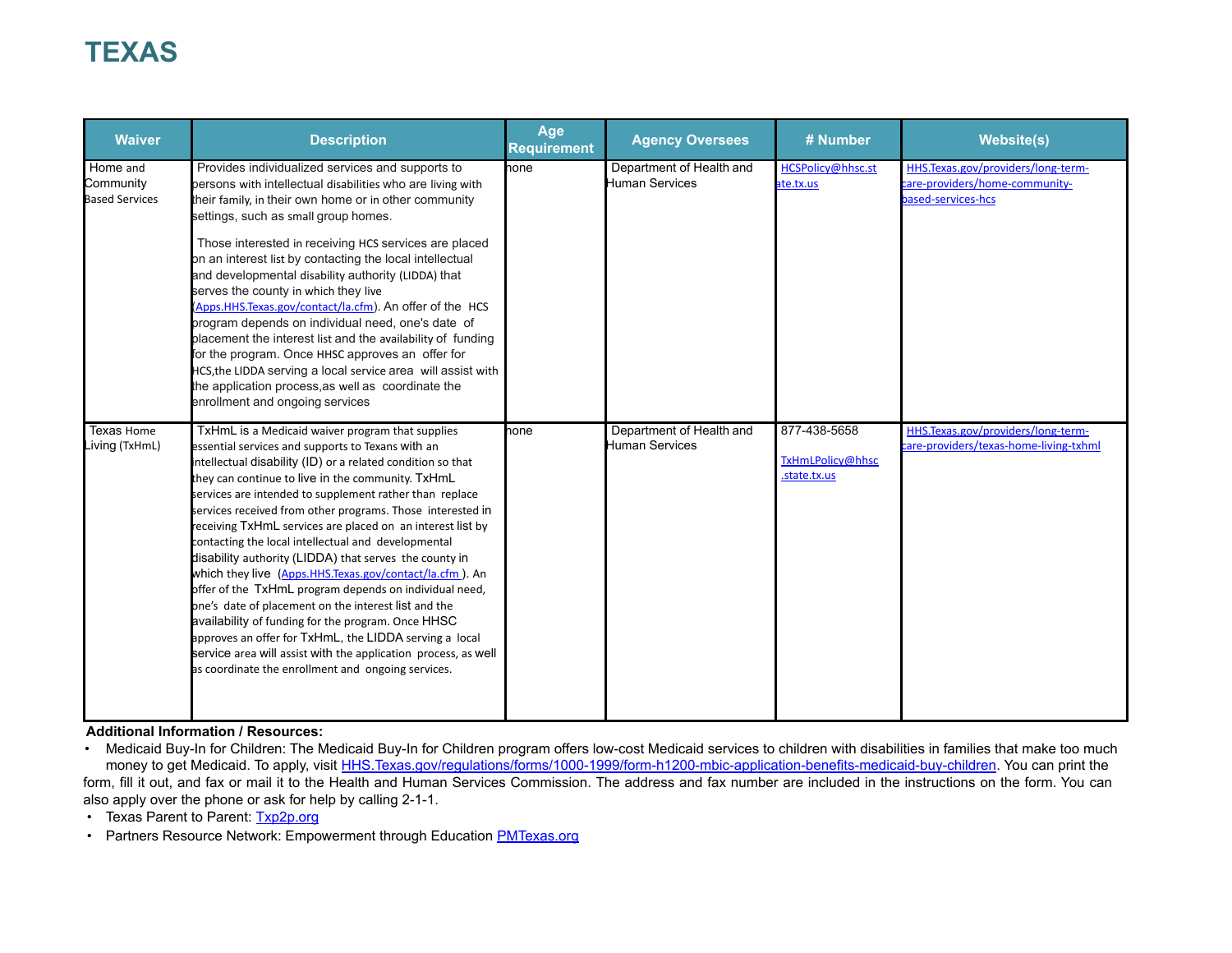# **UTAH**

| <b>Waiver</b>                | <b>Description</b>                                                                                                                                                                                                                                                                                                                                                                                                                                                                                                                                                                                                                                                                                                                                                                                                                                                                                                                                                              | Age<br>Requiremen | <b>Agency Oversees</b> | # Number                                            | <b>Website(s)</b>                           |
|------------------------------|---------------------------------------------------------------------------------------------------------------------------------------------------------------------------------------------------------------------------------------------------------------------------------------------------------------------------------------------------------------------------------------------------------------------------------------------------------------------------------------------------------------------------------------------------------------------------------------------------------------------------------------------------------------------------------------------------------------------------------------------------------------------------------------------------------------------------------------------------------------------------------------------------------------------------------------------------------------------------------|-------------------|------------------------|-----------------------------------------------------|---------------------------------------------|
| Community<br>Supports Waiver | Provides services to help persons with intellectual<br>disabilities or persons with conditions related to<br>intellectual disabilities remain in their homes or other<br>community-based settings. Individuals are able to live<br>as independently as possible with supportive<br>services provided through this waiver program.<br>Services include: Behavioral Consultation, Chore<br>Services, Companion Services, Day Supports,<br><b>Emergency Response Systems, Environmental</b><br>Adaptations, Extended Living Supports, Family/Ind.<br>Training and Preparation, Financial Management<br>Services, Homemaker Services, Living Start-up<br>Costs, Massage Therapy, Medication Monitoring,<br>Non-medical Transportation, Personal Assistance,<br>Personal Budget Assistance, Residential Habilitation,<br>Respite Care, Specialized Medical Equipment,<br>Supported Employment, Supported Living, Waiver<br><b>Support Coordination</b><br>Call to apply<br>Wait List | None              | Department of Health   | Phone:<br>(801) 538-4200<br>Email:<br>dspd@utah.gov | General Info:<br>Medicaid.utah.gov/ltc-2/cs |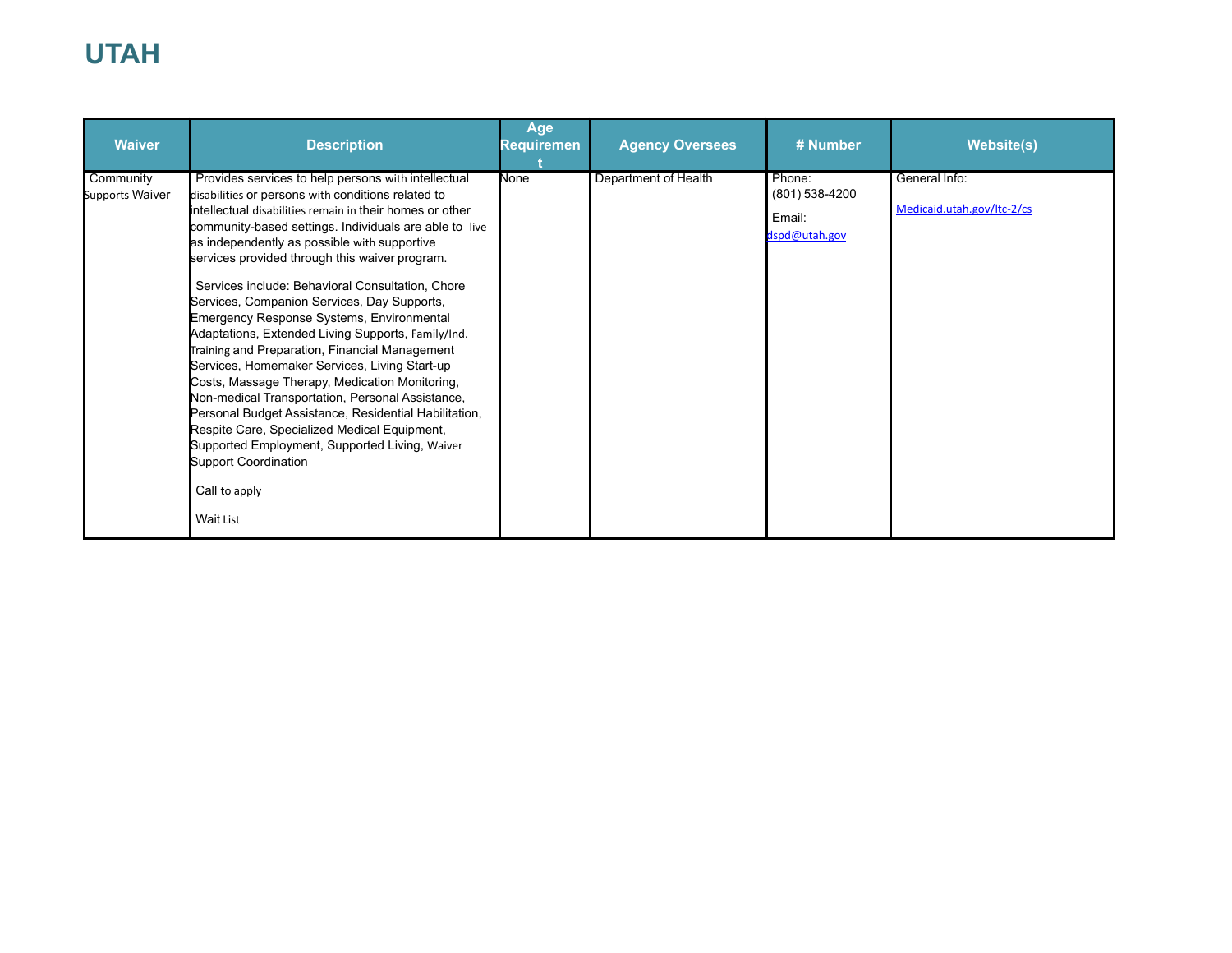# **UTAH**

| <b>Waiver</b>                   | <b>Description</b>                                                                                                                                                                                                                                                                                                                                                                                                                                                                                                                                                                                                                                                                                                                                                                                                                                | Age<br>Requiremen | <b>Agency Oversees</b> | # Number                  | <b>Website(s)</b>                    |
|---------------------------------|---------------------------------------------------------------------------------------------------------------------------------------------------------------------------------------------------------------------------------------------------------------------------------------------------------------------------------------------------------------------------------------------------------------------------------------------------------------------------------------------------------------------------------------------------------------------------------------------------------------------------------------------------------------------------------------------------------------------------------------------------------------------------------------------------------------------------------------------------|-------------------|------------------------|---------------------------|--------------------------------------|
| Medically                       | This program provides medical assistance to children                                                                                                                                                                                                                                                                                                                                                                                                                                                                                                                                                                                                                                                                                                                                                                                              | $0 - 18$          | Department of Health   | -800-662-9651,            | General Info: Medicaid.utah.gov/ltc- |
| Complex<br>Children's<br>Waiver | who are medically complex. This waiver serves the<br>following population: Children ages 0-18, Children<br>who have 3 or more specialty physicians, Children<br>who have 3 or more organ systems involved in their<br>disability, Children who are not meeting age<br>appropriate milestones for their activities of daily<br>living; this includes eating, toileting, dressing, bathing<br>and mobility, Children who have a SSI Disability<br>Designation through the SSA or a disability<br>determination by the State Medical Review Board,<br>this will be coordinated as part of the MCCW<br>application process.<br>To be notified of the next open application period,<br>please enroll in the MCCW listserv. Applications<br>open as funding permits<br><b>Current Wait list</b><br>Not all children with Angelman Syndrome will qualify |                   |                        | option 5<br>mccw@utah.gov | 2/mccw/                              |

#### **Additional Information / Resources:**

• Utah Family Voices: [UtahParentCenter.org/projects/ufv](https://utahparentcenter.org/projects/ufv/)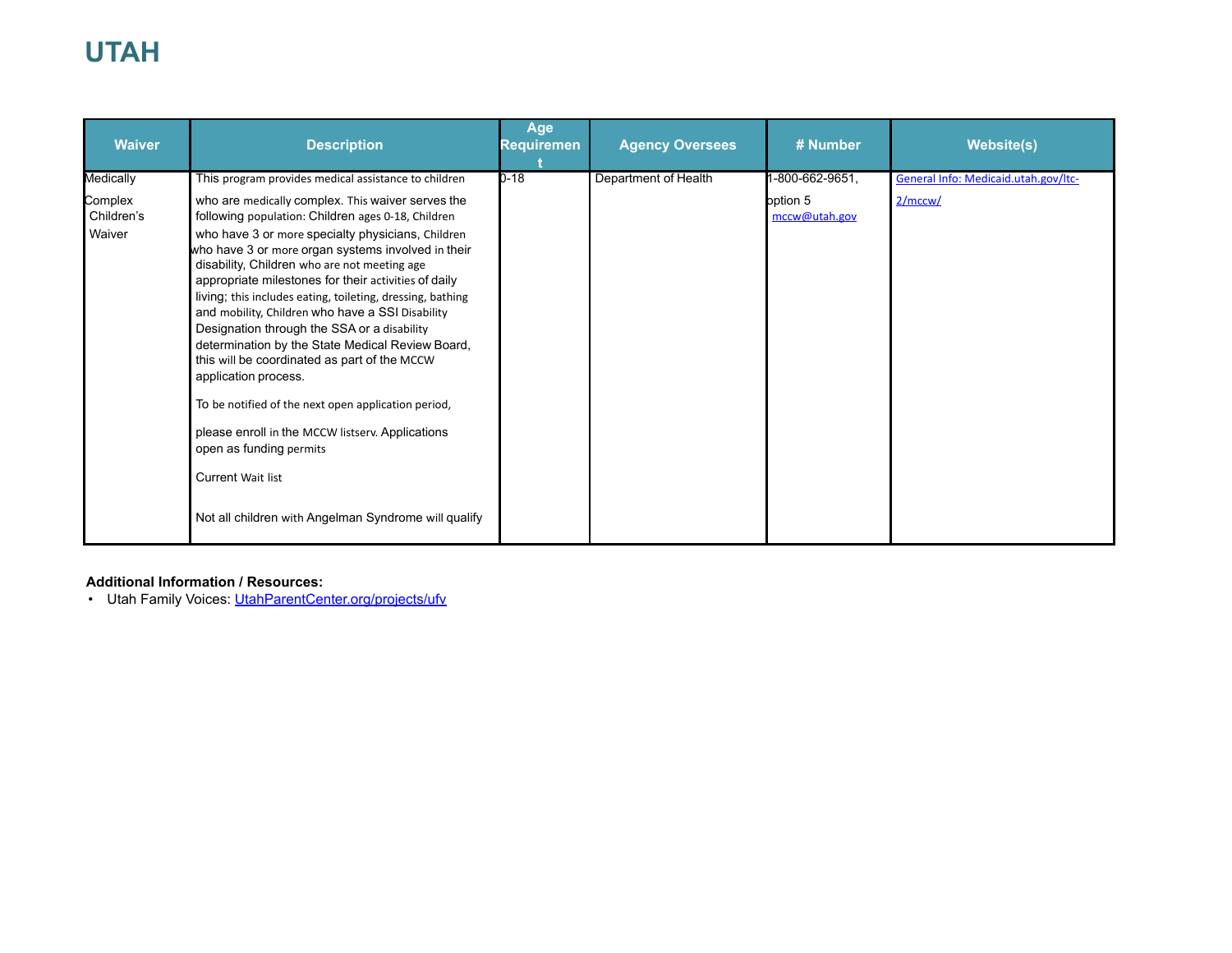# **VERMONT**

| <b>Waiver</b>    | <b>Description</b>                                                                                                                                                                                                                                                                                                                                                                                                                                                                                                                                                                                                                                                                                                                                                                                                                        | Age<br><b>Requirement</b> | <b>Agency Oversees</b>                 | # Number       | <b>Website(s)</b>                                                     |
|------------------|-------------------------------------------------------------------------------------------------------------------------------------------------------------------------------------------------------------------------------------------------------------------------------------------------------------------------------------------------------------------------------------------------------------------------------------------------------------------------------------------------------------------------------------------------------------------------------------------------------------------------------------------------------------------------------------------------------------------------------------------------------------------------------------------------------------------------------------------|---------------------------|----------------------------------------|----------------|-----------------------------------------------------------------------|
| Choices for Care | Choices for Care provides a package of long-term<br>services and supports to Vermonters who are age 18<br>years and over and need nursing home level of care.<br>People who need nursing home level of care typically<br>require extensive or total assistance on a daily basis<br>with personal care. Eligible people choose where to<br>receive their services. People must meet clinical and<br>financial eligibility for long-term care Medicaid in<br>Vermont.<br>To apply:<br>Complete the 202LTC application form:<br>Print a copy at:<br>DVHA.Vermont.gov/sites/dvha/files/documents/Me<br>mbers/202LTC%2002%2018-1.pdf or<br>Call 1-800-479-6151 and ask that a 202LTC be<br>mailed to you.<br>Mail your completed application to:<br>2.<br>Green Mountain Care<br>Application and Document Processing Center<br>280 State Drive | none                      | Department of Vermont<br>Health Access | 1-800-479-6151 | DVHA.Vermont.gov/members/vermont-<br>medicaid-programs/long-term-care |
|                  | Waterbury, VT 05671-1500<br>Green Mountain Care will determine your financial<br>3.<br>eligibility: A worker will contact you to set up a phone<br>interview to discuss your application and any<br>documents you may need to provide.<br>The Department of Disabilities, Aging &<br>4.                                                                                                                                                                                                                                                                                                                                                                                                                                                                                                                                                   |                           |                                        |                |                                                                       |
|                  | Independent Living (DAIL) will determine your<br>clinical eligibility: A Long-Term Care Clinical<br>Coordinator will contact you to set up a face-to-<br>face meeting to assess your abilities and the level<br>of care you need.                                                                                                                                                                                                                                                                                                                                                                                                                                                                                                                                                                                                         |                           |                                        |                |                                                                       |
|                  | If you are found eligible for the program, your eligibility<br>will be reviewed at least once a year.                                                                                                                                                                                                                                                                                                                                                                                                                                                                                                                                                                                                                                                                                                                                     |                           |                                        |                |                                                                       |
|                  | No wait list                                                                                                                                                                                                                                                                                                                                                                                                                                                                                                                                                                                                                                                                                                                                                                                                                              |                           |                                        |                |                                                                       |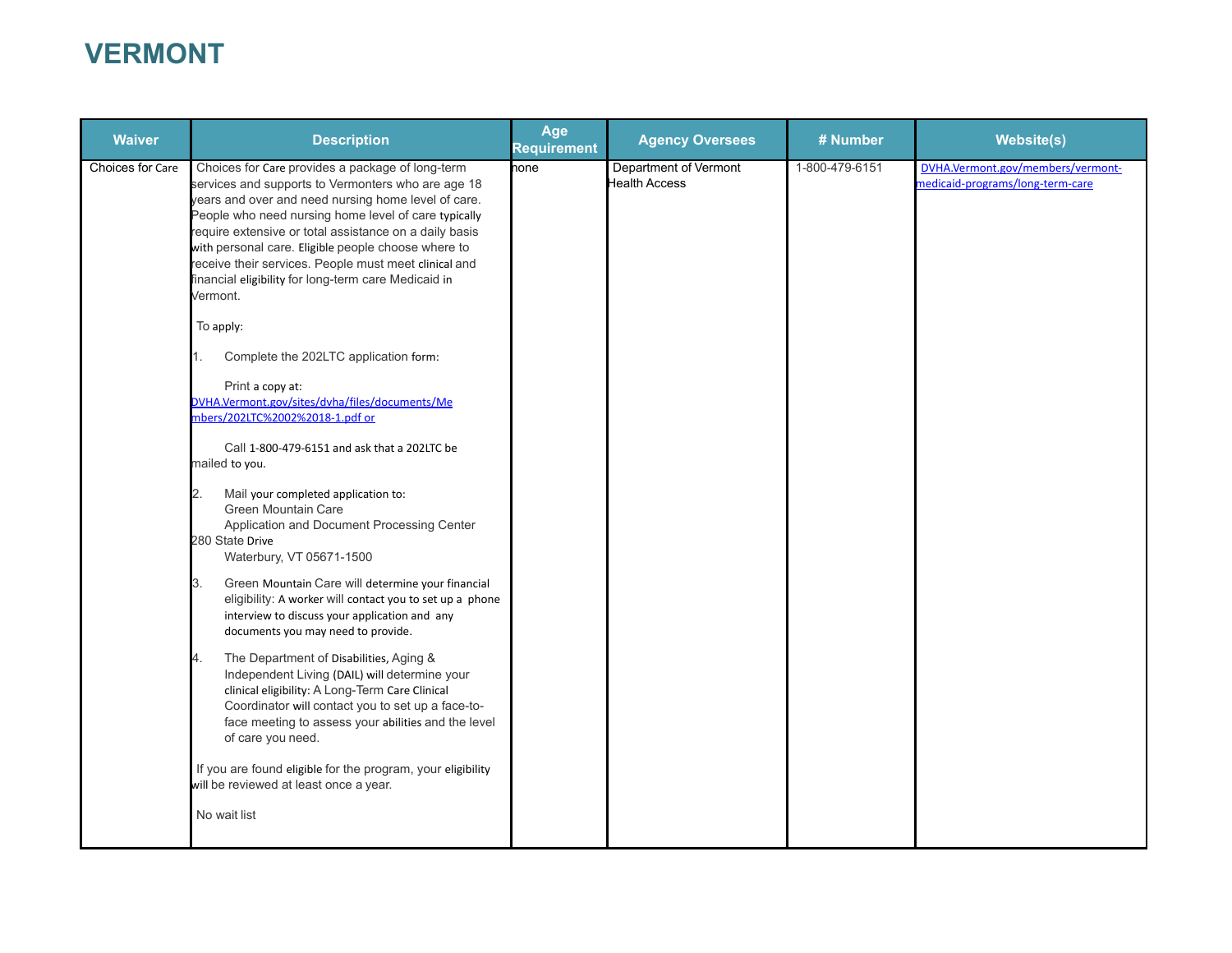# **VERMONT**

| 800-660-4427<br>Children's<br>Children's Personal Care Services may be able to help<br>$0 - 21$<br>Department of Vermont<br>General Information:<br><b>Health Access</b><br>Personal Care<br>families and caregivers to pay for one-on-one assistance for<br>a child that needs assistance with dressing, bathing,<br>Services<br>families/children-special-health-<br>needs/personal-care-services<br>grooming, toileting, eating and/or mobility.<br>To be eligible, a child must: Have Vermont Medicaid, Be<br>diagnosed with a health condition or disability by a doctor,                                                                      | <b>Waiver</b> | <b>Description</b> | Age<br>Requirement | <b>Agency Oversees</b> | # Number | <b>Website(s)</b>                                                                                                                       |
|-----------------------------------------------------------------------------------------------------------------------------------------------------------------------------------------------------------------------------------------------------------------------------------------------------------------------------------------------------------------------------------------------------------------------------------------------------------------------------------------------------------------------------------------------------------------------------------------------------------------------------------------------------|---------------|--------------------|--------------------|------------------------|----------|-----------------------------------------------------------------------------------------------------------------------------------------|
| physician's assistant, nurse practitioner or other licensed<br>clinician; and need help with tasks like dressing, bathing,<br>grooming, toileting, eating or mobility.<br>n2020.pdf<br>To apply: the family must work with a trained assessor to<br>complete the application. Children with Special Health<br>Needs also has care coordinators around the state who can<br>help. Once the application is done, the assessor sends it to<br>Children's Personal Care Services to review and make a<br>decision<br>Care Coordinators:<br>HealthVermont.gov/sites/default/files/documents/pdf/C<br><b>SHN ServiceAreas Jan2020.pdf</b><br>No wait list |               |                    |                    |                        |          | HealthVermont.gov/children-vouth-<br>Care Coordinators:<br>HealthVermont.gov/sites/default/files/d<br>ocuments/pdf/CSHN ServiceAreas Ja |

#### **Additional Information / Resources:**

• Children with Special Health Needs (CSHN) supports Vermont children and youth with special health needs by ensuring comprehensive, culturally sensitive, community-based and family-centered services. This is a free public health program for families. [HealthVermont.gov/family/special-health-needs](https://www.healthvermont.gov/family/special-health-needs)

• Vermont Family Network: The mission of Vermont Family Network is to empower and support all Vermont children, youth, and families, especially those with disabilities or special health needs. [VermontFamilyNetwork.org](https://www.vermontfamilynetwork.org/)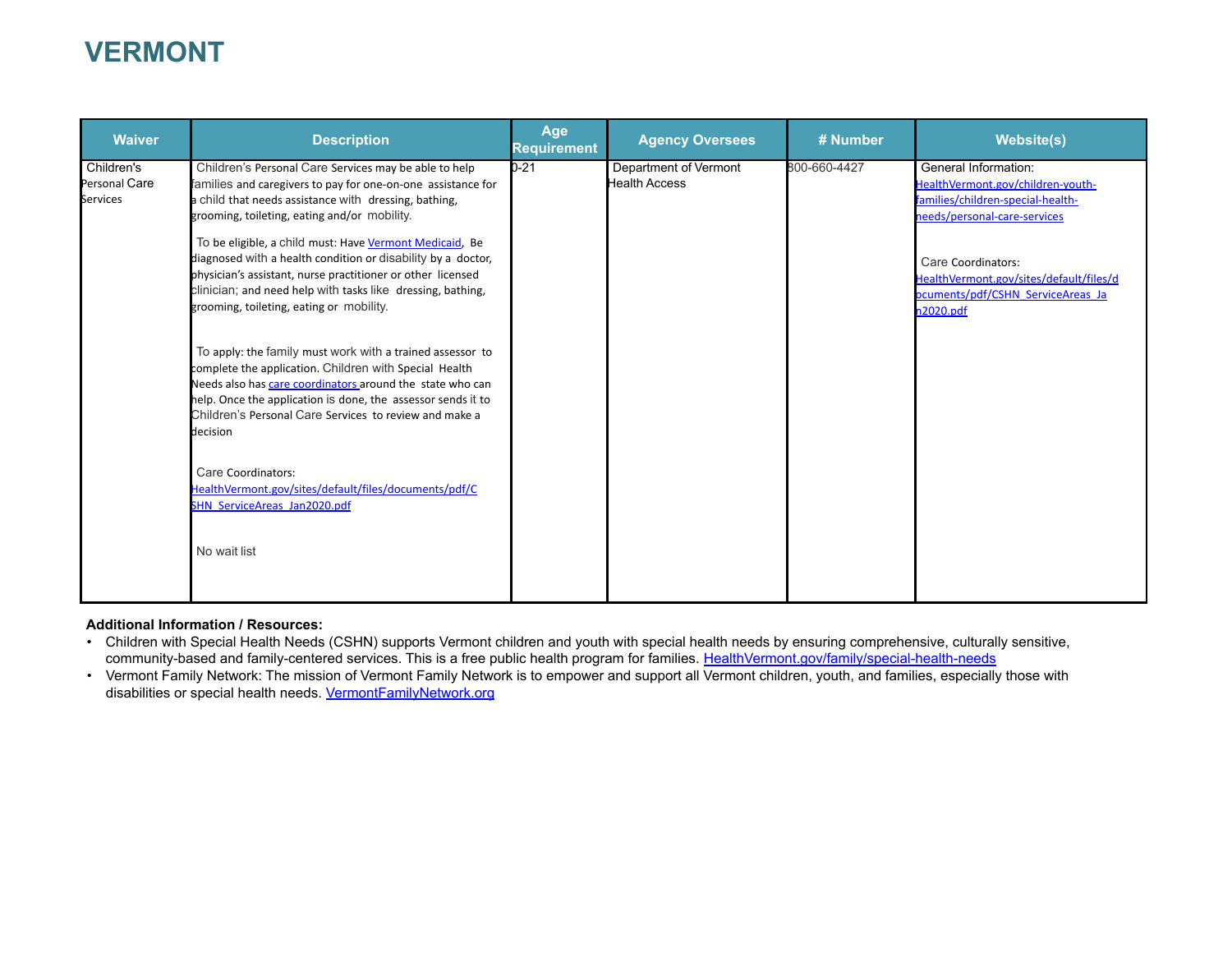# **VIRGINIA**

| <b>Waiver</b>                              | <b>Description</b>                                                                                                                                                                                                                                                                                                                                                                                                                                                                                                                                                                                                                                                                                                                                                                                                                                                                                                                                                                                                                                                                                                                                                                                                             | Age<br><b>Requiremen</b> | <b>Agency Oversees</b>                                                                                                         | # Number | <b>Website(s)</b>                                                                                                                              |
|--------------------------------------------|--------------------------------------------------------------------------------------------------------------------------------------------------------------------------------------------------------------------------------------------------------------------------------------------------------------------------------------------------------------------------------------------------------------------------------------------------------------------------------------------------------------------------------------------------------------------------------------------------------------------------------------------------------------------------------------------------------------------------------------------------------------------------------------------------------------------------------------------------------------------------------------------------------------------------------------------------------------------------------------------------------------------------------------------------------------------------------------------------------------------------------------------------------------------------------------------------------------------------------|--------------------------|--------------------------------------------------------------------------------------------------------------------------------|----------|------------------------------------------------------------------------------------------------------------------------------------------------|
| Commonwealth<br>Coordinated<br>Care Plus   | Provides adult day health care, personal assistance<br>services, respite care services, services facilitation,<br>assistive technology, environmental modifications,<br>personal emergency response system (PERS),<br>private duty nursing, transition services for aged<br>individuals, disabled, and technology dependent, all<br>ages<br>To apply: To apply for CCC Plus Waiver services, contact<br>your local Department of Social Services. The<br>local Department of Social Services will complete a<br>screening to determine your eligibility for the waiver<br>services. If you are eligible, you will then apply for<br>Medicaid (if you don't already have Medicaid<br>coverage).<br><b>Wait List</b>                                                                                                                                                                                                                                                                                                                                                                                                                                                                                                             |                          | <b>Department of Medical</b><br>Assistance Services<br>Department of Behavioral<br>Health and Developmental<br><b>Services</b> |          | General Information:<br>DMAS.Virginia.gov/for-<br>members/waivers                                                                              |
| Family and<br>ndividual<br>Supports Waiver | Provides group day services, in-home support<br>services, individual supported employment, personal<br>assistance services, respite services, services<br>facilitation, assistive technology, benefits planning,<br>center-based crisis supports, community coaching,<br>community engagement, community guide,<br>community-based crisis supports, companion<br>services, crisis support services, electronic home-<br>based supports, employment and community<br>transportation, environmental modifications, group<br>supported employment, individual and<br>family/caregiver training, peer mentor supports,<br>personal emergency response system (PERS), private<br>duty nursing, shared living, skilled nursing, supported<br>living residential, therapeutic consultation, transition<br>services<br>To apply: To apply for the Developmental Disability Waiver<br>services contact your local Community Services Board<br>(Dbhds.Virginia.gov/community- services-boards-csbs). The<br>Community Services Board (CSB) staff will determine if the<br>child: meets the definition of a developmental disability and<br>meets the functional criteria as assessed on the VIDES<br>screening tool.<br><b>Wait List</b> | None                     | Department of Medical<br>Assistance Services<br>Department of Behavioral<br>Health and Developmental<br>Services               |          | General Info:<br>MyLifeMyCommunityVirginia.org/taxon<br>omy/mlmc-menu-zone/waiver-<br>nformation<br>DMAS.Virginia.gov/for-<br>members/waivers/ |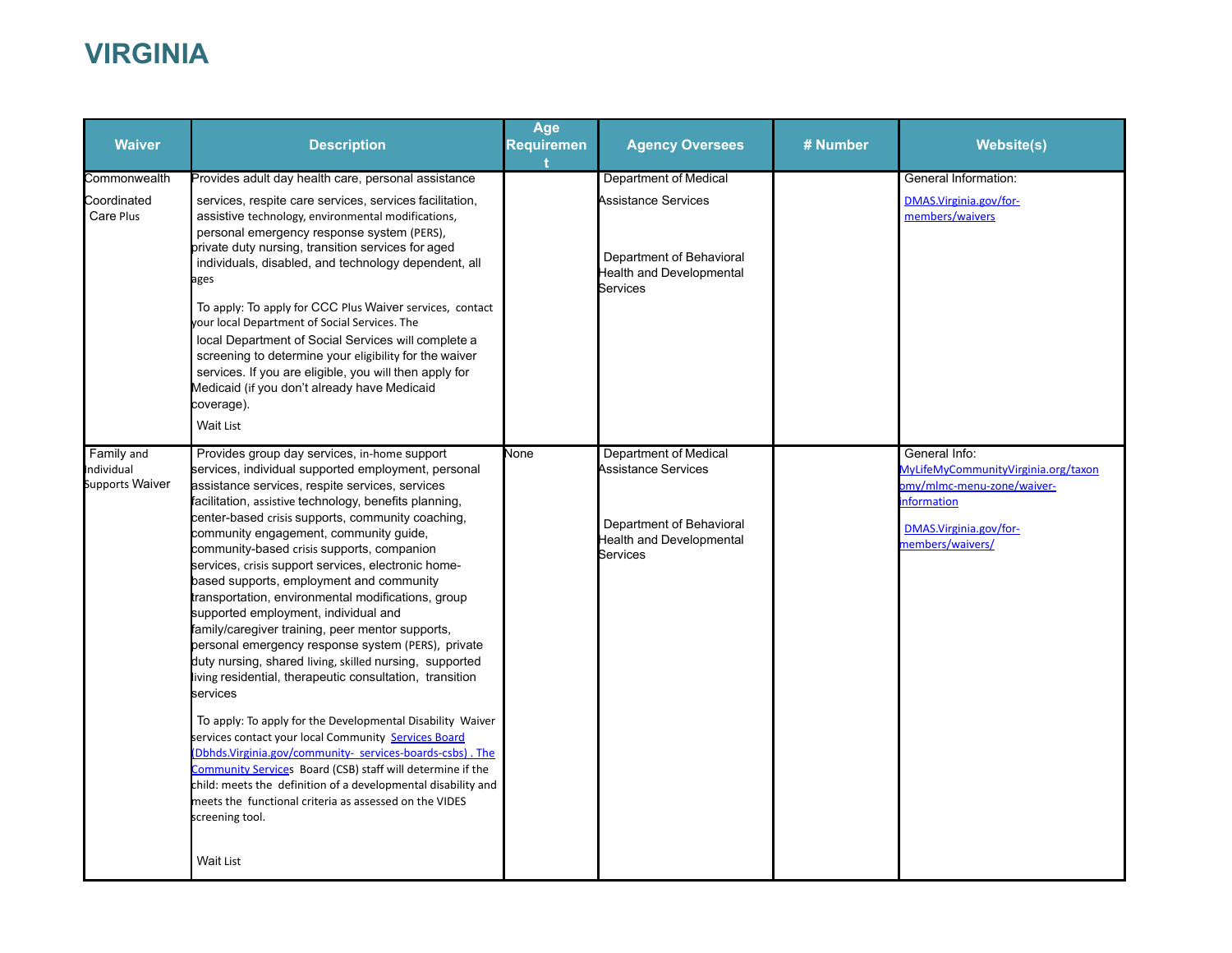## **VIRGINIA**

| <b>Waiver</b>              | <b>Description</b>                                                                                                                                                                                                                                                                                                                                                                                                                                                                                                                                                                                                                                                                                                                                                                                                                                                                                                                                                                                                                                                                                                                                                                                                     | Age<br>Requiremen | <b>Agency Oversees</b>                              | # Number | <b>Website(s)</b>                                                                                                                                      |
|----------------------------|------------------------------------------------------------------------------------------------------------------------------------------------------------------------------------------------------------------------------------------------------------------------------------------------------------------------------------------------------------------------------------------------------------------------------------------------------------------------------------------------------------------------------------------------------------------------------------------------------------------------------------------------------------------------------------------------------------------------------------------------------------------------------------------------------------------------------------------------------------------------------------------------------------------------------------------------------------------------------------------------------------------------------------------------------------------------------------------------------------------------------------------------------------------------------------------------------------------------|-------------------|-----------------------------------------------------|----------|--------------------------------------------------------------------------------------------------------------------------------------------------------|
| Community<br>Living Waiver | Provides group day services, group home residential,<br>individual supported employment, personal assistance<br>services, respite, consumer-directed services<br>facilitation, assistive technology, benefits planning,<br>center-based crisis supports, community coaching,<br>community engagement, community guide,<br>community-based crisis supports, companion services,<br>crisis support services, electronic home- based<br>services, employment and community transportation,<br>environmental modifications, group supported<br>employment, in-home support services, peer mentor<br>supports, personal emergency response system,<br>private duty nursing, shared living, skilled nursing,<br>sponsored residential, supported living, therapeutic<br>consultation, transition services<br>To apply: To apply for the Developmental Disability Waiver<br>services contact your local Community Services Board<br>(Dbhds.Virginia.gov/community- services-boards-csbs). The<br>Community Services Board (CSB) staff will determine if the<br>child: meets the definition of a developmental disability and<br>meets the functional criteria as assessed on the VIDES<br>screening tool.<br><b>Wait List</b> | None              | <b>Department of Medical</b><br>Assistance Services |          | General Info:<br>MyLifeMyCommunityVirginia.org/taxon<br>omy/mlmc-menu-zone/waiver-<br><b>information</b><br>DMAS.Virginia.gov/for-<br>members/waivers/ |

#### **Additional Information / Resources:**

- For information and comparison of each waiver visit [Drive.Google.com/file/d/1LrbJAArPyynLT40Wq8hfcllEB1uUHAR\\_/view](https://drive.google.com/file/d/1LrbJAArPyynLT40Wq8hfcllEB1uUHAR_/view)
- Center for Family Involvement: [CenterForFamilyInvolvementBlog.org](https://centerforfamilyinvolvementblog.org/)
- Partnership for People with Disabilities: **[Partnership.VCU.edu](https://partnership.vcu.edu/)**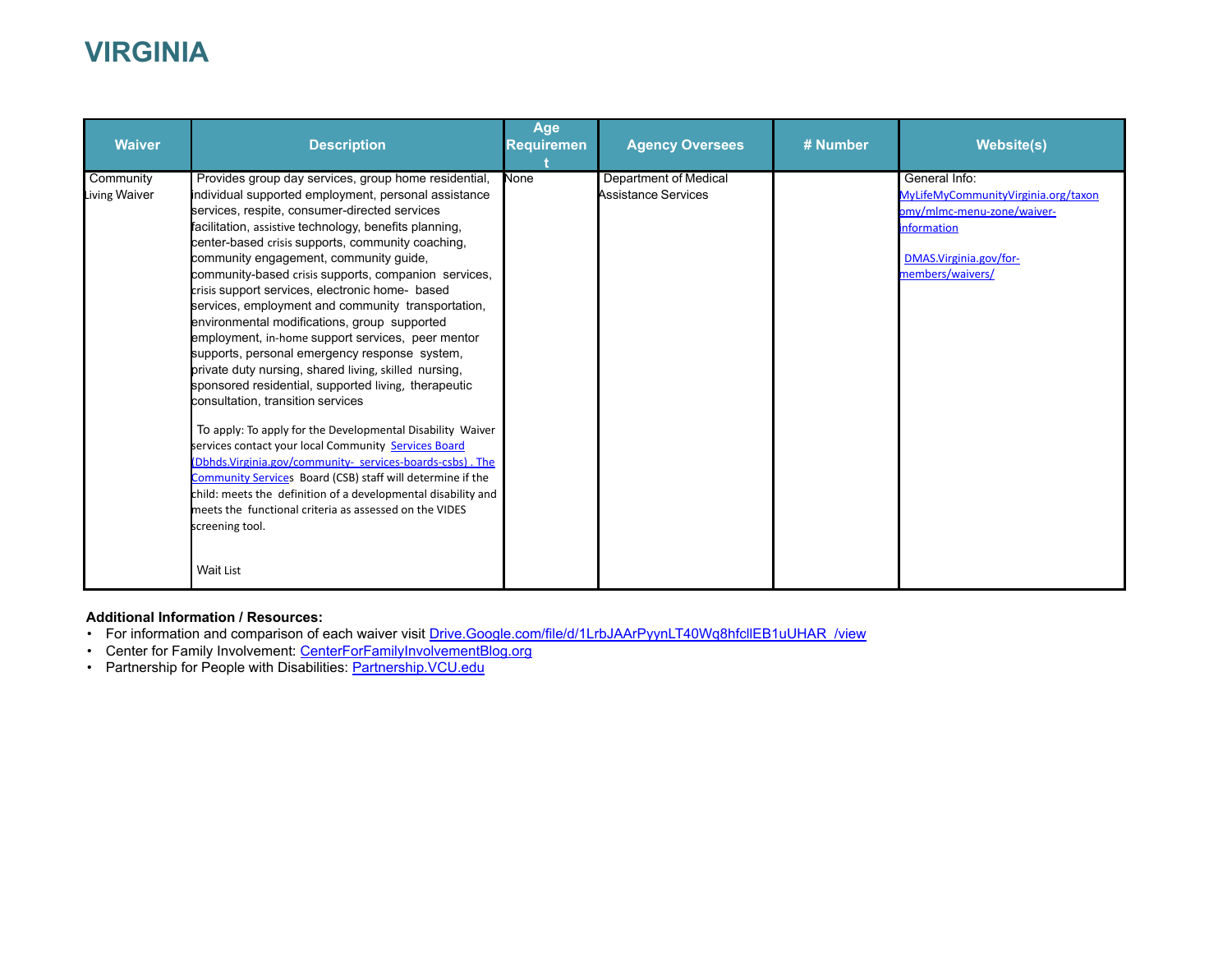## **WASHINGTON**

| <b>Waiver</b>                                      | <b>Description</b>                                                                                                                                                                                                                                                                                                                                                                                                                                                                                                                                                                                                                                                                                                                                                                                                                                                                                                                                                                                                                                                                                                                                                                                                                               | Age<br>Requirement | <b>Agency Oversees</b>                              | # Number                                                                                                                                                                                                                          | <b>Website(s)</b>                                                                                                                                                                                                                                                                   |
|----------------------------------------------------|--------------------------------------------------------------------------------------------------------------------------------------------------------------------------------------------------------------------------------------------------------------------------------------------------------------------------------------------------------------------------------------------------------------------------------------------------------------------------------------------------------------------------------------------------------------------------------------------------------------------------------------------------------------------------------------------------------------------------------------------------------------------------------------------------------------------------------------------------------------------------------------------------------------------------------------------------------------------------------------------------------------------------------------------------------------------------------------------------------------------------------------------------------------------------------------------------------------------------------------------------|--------------------|-----------------------------------------------------|-----------------------------------------------------------------------------------------------------------------------------------------------------------------------------------------------------------------------------------|-------------------------------------------------------------------------------------------------------------------------------------------------------------------------------------------------------------------------------------------------------------------------------------|
| <b>CORE Waiver</b>                                 | Provides community inclusion, individual supported<br>employment/group supported employment,<br>prevocational services, residential habilitation, respite,<br>behavioral health stabilization services-specialized<br>psychiatric services, specialized psychiatric services,<br>behavioral health stabilization services-behavioral<br>health crisis diversion bed services, behavioral health<br>stabilization services-positive behavior support and<br>consultation, chemical extermination of bed bugs,<br>community guide, community transition, environmental<br>adaptations, individualized technical assistance,<br>occupational therapy, physical therapy, positive<br>behavior support and consultation, risk assessment,<br>skilled nursing, specialized medical equipment and<br>supplies, speech, hearing, and language services, staff<br>family consultation and training, transportation                                                                                                                                                                                                                                                                                                                                        | <b>none</b>        | <b>Developmental Disabilities</b><br>Administration |                                                                                                                                                                                                                                   | General Info:<br>DSHS.WA.gov/sites/default/files/DDA/d<br>da/documents/CORE%20Waiver.pdf                                                                                                                                                                                            |
| Individual and<br><b>Family Services</b><br>Waiver | Provides respite, OT, PT, speech/hearing/language,<br>assistive technology, behavior support and consultation,<br>behavioral health stabilization services- behavior support<br>and consultation, behavioral health<br>stabilization-specialized psychiatric services, community<br>engagement, environmental accessibility mods, nurse<br>delegation, peer mentoring, person- centered planning<br>facilitation, psychosexual evaluation, skilled nursing,<br>specialized clothing, specialized medical equipment and<br>supplies, specialized nutrition, specialized psychiatric<br>services, staff/family consultation and training, supported<br>parenting services, therapeutic equipment and supplies,<br>transportation, and vehicle mods for DD individuals<br>To apply: You will need to submit eligibility paperwork to<br>the DDA office before requesting IFS waiver services<br>(DSHS.WA.gov/node/5756/). If you have applied and been<br>determined eligible for DDA but do not have a Case<br>Resource Manager (CRM), please call the number below<br>corresponding to your county of residence or see the Service<br>Referral and Information Request Page<br>(DSHS.WA.gov/dda/service-and-information-request).<br>No wait list | $3+$               | <b>Developmental Disabilities</b><br>Administration | Spokane:<br>1-800-319-7116<br>Yakima:<br>1-866-715-3646<br>Seattle:<br>1-800-974-4428<br>Everett:<br>1-800-567-5582<br>Tacoma:<br>1-800-735-6740<br>Olympia:<br>1-888-707-1202<br>Program Manager:<br>eila.graves@dshs.w<br>1.gov | General Information:<br>-DSHS.WA.gov/dda/consumers-and<br>amilies/individual-and-family-services-<br>vaiver<br>To Apply for DDA Eligibly:<br>OSHS.WA.gov/node/5756/<br><b>Service Referral and Information</b><br>Request Page<br>DSHS.WAgov/dda/service-and-<br>nformation-request |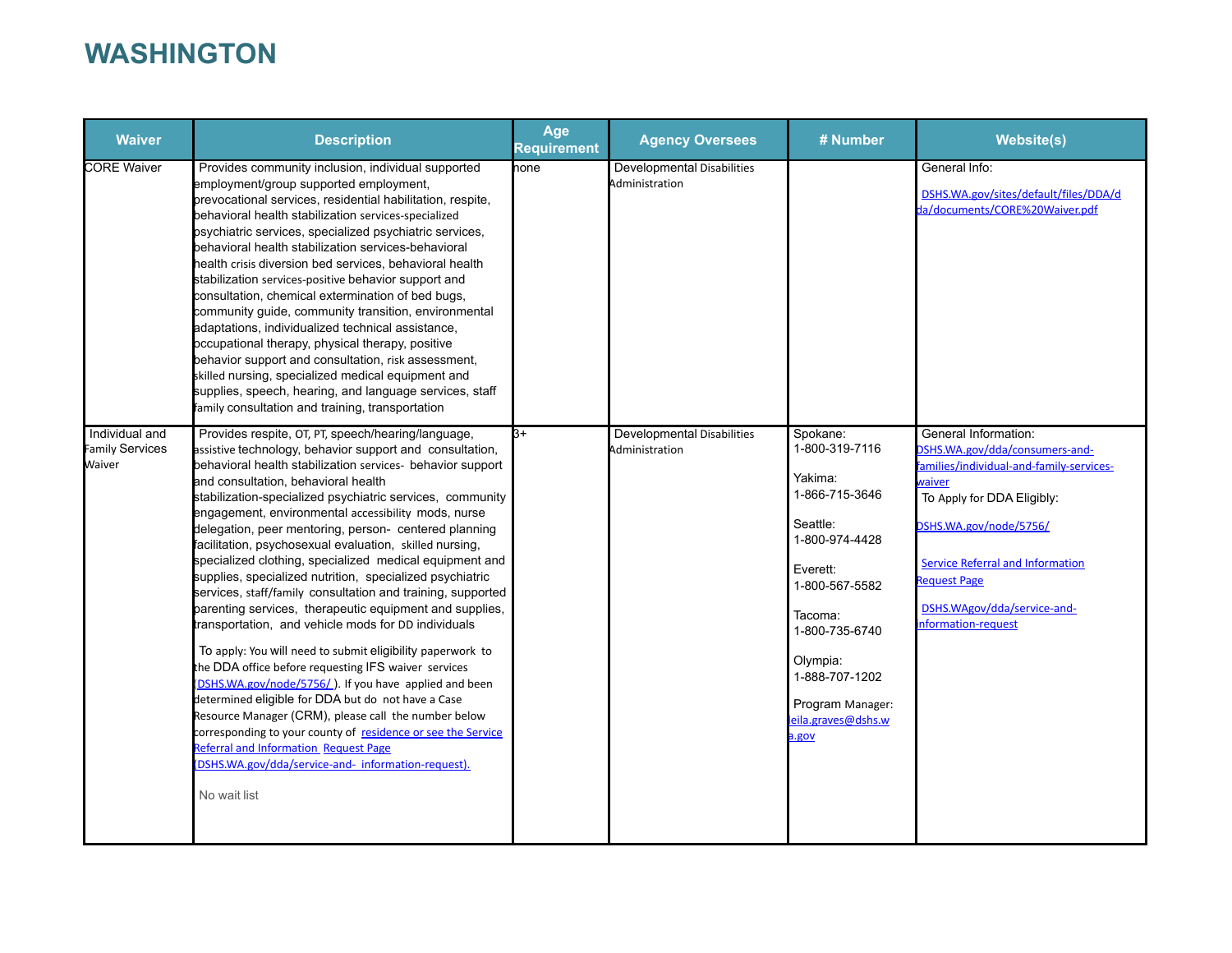### **WASHINGTON**

| <b>Waiver</b>     | <b>Description</b>                                                                                                                                                                                                                                                                                                                                                                                                                                                                                                                                                                                                                                                                                                                                                                                                                      | Age<br><b>Requirement</b> | <b>Agency Oversees</b> | # Number                                                                                                                                                                                                                                                                                                                                                                                                                                                                  | <b>Website(s)</b>                                                                                                                                                                                                                                                                                                                                                                                                                                                         |
|-------------------|-----------------------------------------------------------------------------------------------------------------------------------------------------------------------------------------------------------------------------------------------------------------------------------------------------------------------------------------------------------------------------------------------------------------------------------------------------------------------------------------------------------------------------------------------------------------------------------------------------------------------------------------------------------------------------------------------------------------------------------------------------------------------------------------------------------------------------------------|---------------------------|------------------------|---------------------------------------------------------------------------------------------------------------------------------------------------------------------------------------------------------------------------------------------------------------------------------------------------------------------------------------------------------------------------------------------------------------------------------------------------------------------------|---------------------------------------------------------------------------------------------------------------------------------------------------------------------------------------------------------------------------------------------------------------------------------------------------------------------------------------------------------------------------------------------------------------------------------------------------------------------------|
| <b>Basic Plus</b> | Provides respite, behavioral health stabilization<br>services - specialized psychiatric services, specialized<br>psychiatric services, assistive technology, behavioral<br>health stabilization services - crisis diversion bed<br>services, behavioral health stabilization services -<br>positive behavior support and consultation, community<br>engagement, environmental adaptations, nurse<br>delegation, occupational therapy, peer mentoring,<br>person-centered plan facilitation, physical therapy,<br>positive behavior support and consultation, risk<br>assessment, skilled nursing, specialized clothing,<br>specialized medical equipment and supplies, speech,<br>hearing and language services, staff/family consultation<br>services, supported parenting services, transportation<br>services, vehicle modifications | hone                      |                        | Chelan, Douglas,<br>Ferry, Grant, Lincoln,<br>Okanogan, Pend<br>Oreille, Spokane,<br>Stevens (800) 319-7116<br><b>R1ServiceRequestA</b><br>@dshs.wa.gov<br>Adams, Asotin,<br>Benton, Columbia,<br>Franklin, Garfield,<br>Kittitas, Klickitat,<br>Walla Walla,<br>Whitman, Yakima<br>(866) 715-3646<br><b>R1ServiceRequestB</b><br>@dshs.wa.gov<br>Island, San Juan,<br>Skagit, Snohomish,<br><b>Whatcom</b><br>(800) 567-5582<br><b>R2ServiceRequestA</b><br>@dshs.wa.gov | General Information:<br>https://www.dshs.wa.gov/sites/default/fi<br>es/DDA/dda/documents/Basic%20Plus<br>%20Waiver brochure.pdf<br><b>Additional Phone Numbers:</b><br>King<br>(800) 974-4428<br>R2ServiceRequestB@dshs.wa.gov<br>Kitsap, Pierce<br>(800) 735-6740<br>R3ServiceRequestA@dshs.wa.gov<br>Clallam, Clark, Cowlitz, Grays<br>Harbor, Jefferson, Lewis, Mason,<br>Pacific, Skamania, Thurston,<br>Wahkiakum<br>(888) 707-1202<br>R3ServiceRequestB@dshs.wa.gov |

#### **Additional Information / Resources:**

- Before applying for specific waivers, you need to have DDA determination of eligibility. In order to do that visit **DSHS.WA.gov/node/5756** to apply for eligibility.
- Partnerships for Action, Voices for Empowerment (PAVE): **[WAPave.org](https://wapave.org/)**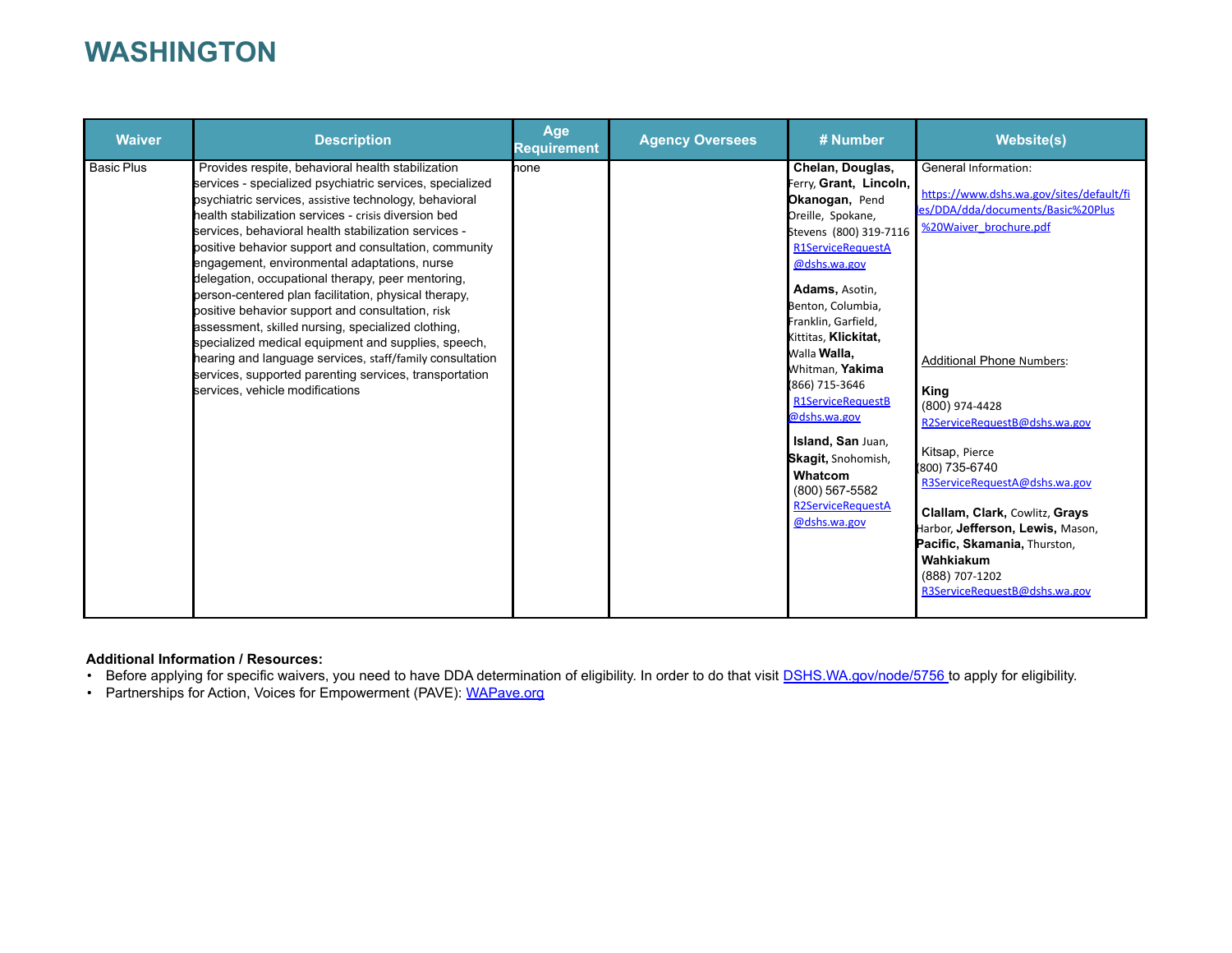# **WEST VIRGINIA**

| <b>Waiver</b>                                                        | <b>Description</b>                                                                                                                                                                                                                                                                                                                                                                                                                                                                                                                                                                                                                                                                                                                                                                                                                                                 | Age<br><b>Requirement</b> | <b>Agency Oversees</b>                                                                                                                                                                                                                                               | # Number                                                                                                                                                     | <b>Website(s)</b>                                                                                                                                                                                                                   |
|----------------------------------------------------------------------|--------------------------------------------------------------------------------------------------------------------------------------------------------------------------------------------------------------------------------------------------------------------------------------------------------------------------------------------------------------------------------------------------------------------------------------------------------------------------------------------------------------------------------------------------------------------------------------------------------------------------------------------------------------------------------------------------------------------------------------------------------------------------------------------------------------------------------------------------------------------|---------------------------|----------------------------------------------------------------------------------------------------------------------------------------------------------------------------------------------------------------------------------------------------------------------|--------------------------------------------------------------------------------------------------------------------------------------------------------------|-------------------------------------------------------------------------------------------------------------------------------------------------------------------------------------------------------------------------------------|
| Children with<br><b>Disabilities</b><br>Community<br>Service Program | Provides benefits to severely disabled children who<br>meet the program's eligibility requirements. The<br>CDCSP is an alternative to institutionalization and<br>provides medically necessary services that are<br>community-based and cost less than institutional<br>services.<br>No Wait List                                                                                                                                                                                                                                                                                                                                                                                                                                                                                                                                                                  | $0 - 18$                  | <b>Health and Human Resources</b><br><b>Bureau of Medical Services</b>                                                                                                                                                                                               | $(304)$ 356-4867                                                                                                                                             | DHHR.WV.gov/bms/Programs/Pages/d<br>efault.aspx<br>Program Brochure:<br>DHHR.WV.gov/bms/BMSPUB/Docume<br>nts/CDCSPBrochure%20FinalApprove d.pdf<br>To Apply: <b>PCASolutions.com/cdcsp</b>                                          |
| Intellectual<br>Developmental<br><b>Disabilities</b><br>Waiver       | Provides facility based day hab, home-based agency<br>person-centered support, in-home respite,<br>prevocational, service coordination, supported<br>employment, dietary therapy, OT, PT, speech therapy,<br>participant-directed goods and services, behavior<br>support professional,, crisis intervention, crisis site<br>person-centered support, electronic monitoring,<br>environmental accessibility adaptations, family person-<br>centered support, job development, licensed group<br>home person-centered support, out-of-home respite,<br>skilled nursing by a LPN, skilled nursing a RN,<br>transportation, unlicensed residential person-centered<br>support for individuals with ID/DD<br>Program Manager, IDDW Program<br><b>Stacy Broce</b><br>Phone: (304) 558-1700<br>Email: Lori.J.Tyson@wv.gov or<br>Stacy.M.Broce@wv.gov<br><b>Wait List</b> | k+                        | Health and Human Resources<br><b>Bureau of Medical Services</b><br><b>Utilization Management</b><br>Organization:<br><b>KEPRO</b><br>1007 Bullitt Street.<br>Second Floor<br>Charleston, WV 25301<br>Phone: (866) 385-8920, (304)<br>380-0617<br>Fax: (866) 521-6882 | $(304)$ 558-1700<br>To apply:<br>For an application<br>please contact The<br>Administrative Service<br>Organization (ASO),<br>$KEPRO - 1 -$<br>800-461-0655. | General Information:<br>DHHR.WV.gov/bms/Programs/WaiverP<br>rograms/IDDW/Pages/default.aspx<br>PCASolutions.com/idd-waiver<br>Application link: PCASolutions.com/wp-<br>content/uploads/2017/06/IDD 01 Appli<br>cation-07-18-16.pdf |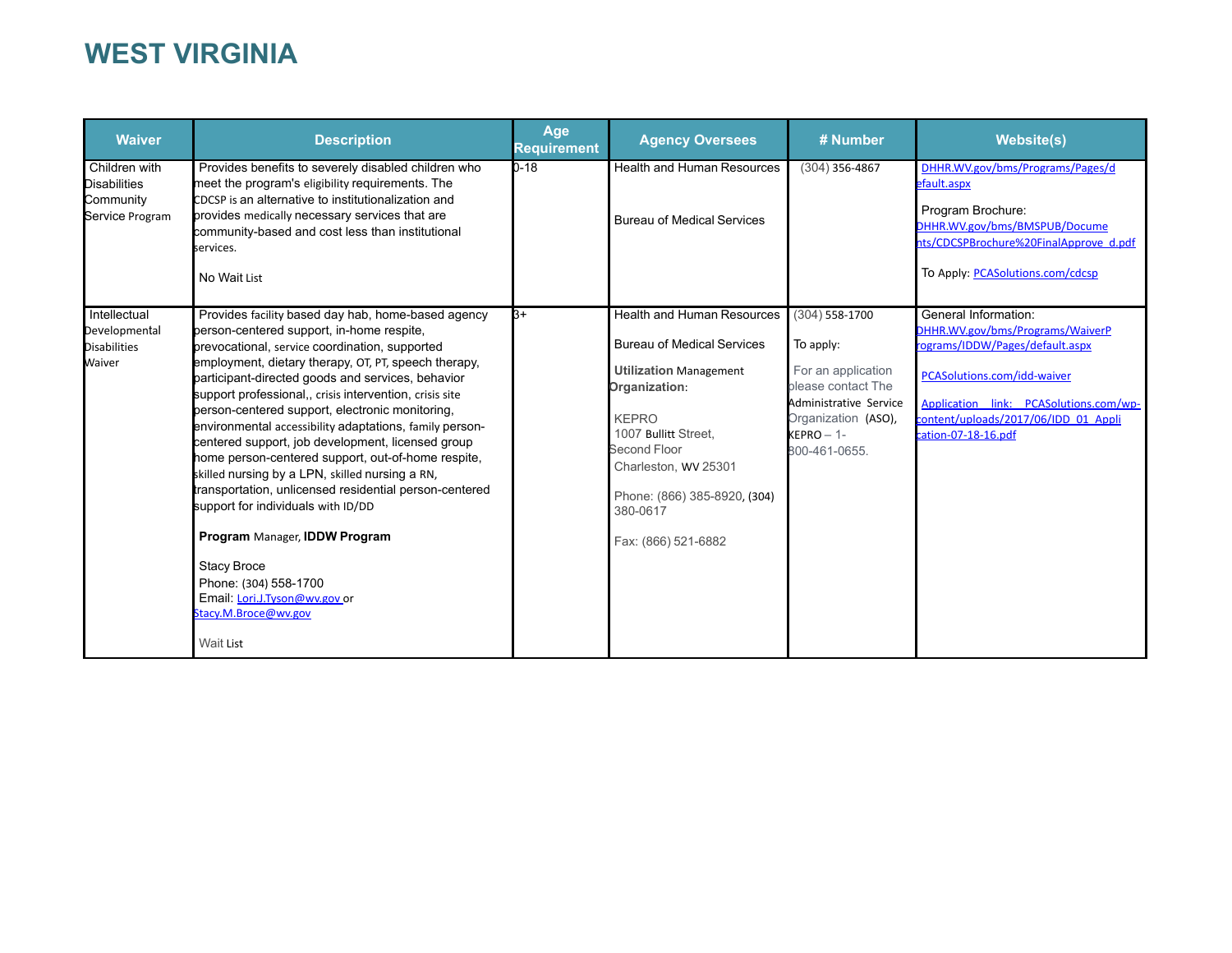### **WEST VIRGINIA**

| <b>Waiver</b>               | <b>Description</b>                                                                                                                                                                                                                                                                                                                                                          | Age<br><b>Requirement</b> | <b>Agency Oversees</b>                                          | # Number                                                                                                                                                                                                                                                                    | <b>Website(s)</b>                                                                                                                                                                                     |
|-----------------------------|-----------------------------------------------------------------------------------------------------------------------------------------------------------------------------------------------------------------------------------------------------------------------------------------------------------------------------------------------------------------------------|---------------------------|-----------------------------------------------------------------|-----------------------------------------------------------------------------------------------------------------------------------------------------------------------------------------------------------------------------------------------------------------------------|-------------------------------------------------------------------------------------------------------------------------------------------------------------------------------------------------------|
| Aged and<br>Disabled Waiver | Long-term care alternative that provides services that<br>enable an individual to remain at or return home rather<br>than receiving nursing home care. The goals and<br>objectives of this program are focused on providing<br>services that are person-centered, promote choice,<br>Independence, participant-direction, respect, and<br>dignity and community integration | $18+$                     | Health and Human Resources<br><b>Bureau of Medical Services</b> | Program Manager,<br>ADW Program<br>LuAnn Summers,<br>MS, LPC,<br><b>Bureau for Medical</b><br>Services<br>350 Capitol Street,<br><b>Room 251</b><br>Charleston, WV<br>25301<br>Phone:<br>(304) 352-4270<br>Fax:<br>$(304)$ 558-4398<br>Email:<br>LuAnn.S.Summers<br>@wv.gov | General Information:<br>DHHR.WV.gov/bms/Programs/WaiverP<br>rograms/ADWProgram/Pages/default.a spx<br>To Apply:<br>DHHR.WV.gov/bms/Programs/WaiverP<br>rograms/ADWProgram/Pages/How-to-<br>Apply.aspx |

#### **Additional Information / Resources:**

- Psychological Consultation and Assessment, Inc. (PC&A) is contracted by the West Virginia Department of Health and Human Resources' (DHHR) Bureau for Medical Services to perform administrative services and make eligibility decisions for the CDCSP. PC&A communicates with DHHR employees as well as consumers, parents, guardians and other entities to provide information regarding CDCSP and addresses questions for the program.
- West Virginia Parent Training and Information: [WVpti-Inc.org](http://www.wvpti-inc.org/)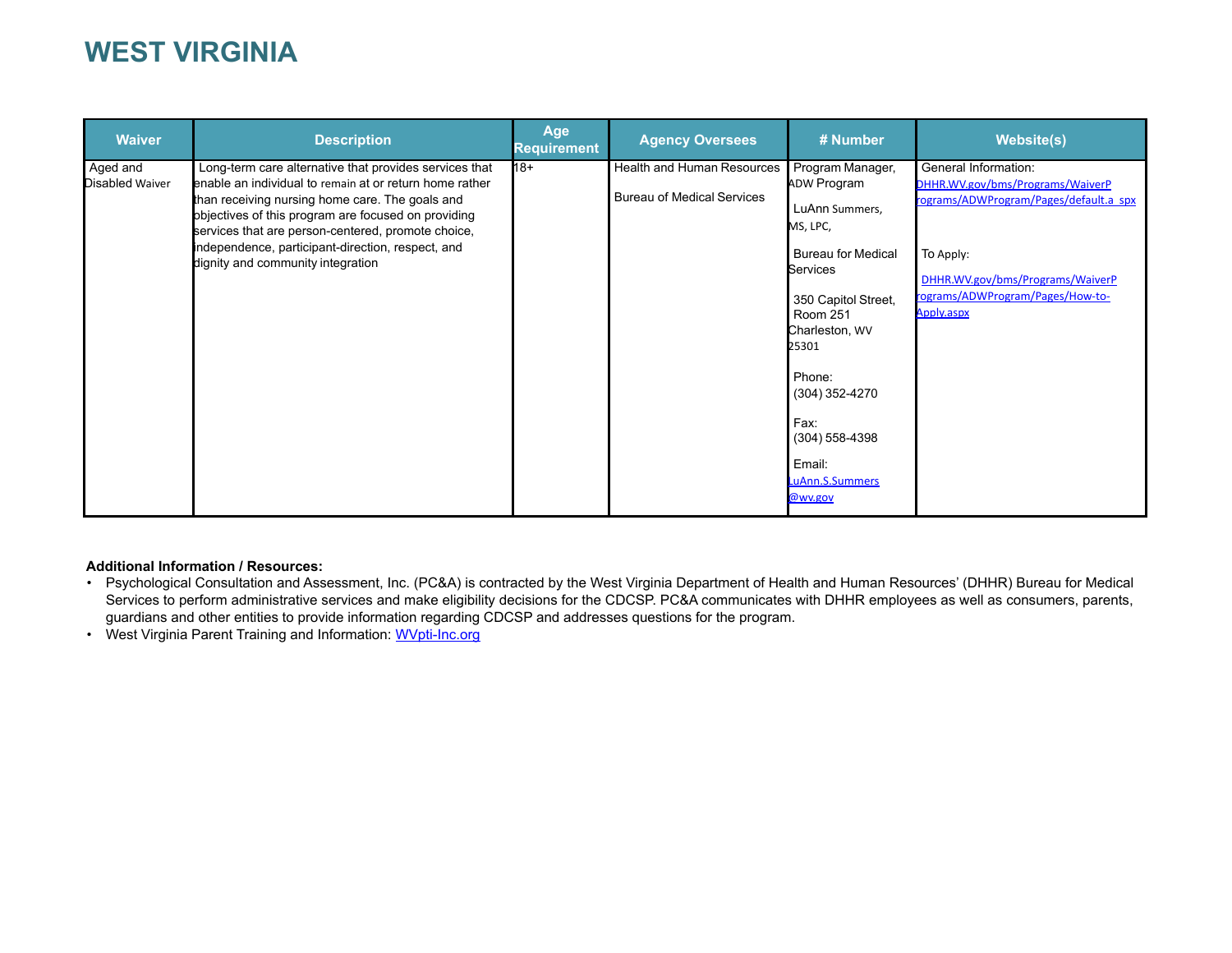## **WISCONSIN**

| <b>Waiver</b>                                                            | <b>Description</b>                                                                                                                                                                                                                                                                                                                                                                                                                                                                                                                                                                                                                                                                                                                                                                                                                                                                                                                                    | Age<br>Requirement | <b>Agency Oversees</b>                  | # Number         | <b>Website(s)</b>                                                                                                                                                                                                                        |
|--------------------------------------------------------------------------|-------------------------------------------------------------------------------------------------------------------------------------------------------------------------------------------------------------------------------------------------------------------------------------------------------------------------------------------------------------------------------------------------------------------------------------------------------------------------------------------------------------------------------------------------------------------------------------------------------------------------------------------------------------------------------------------------------------------------------------------------------------------------------------------------------------------------------------------------------------------------------------------------------------------------------------------------------|--------------------|-----------------------------------------|------------------|------------------------------------------------------------------------------------------------------------------------------------------------------------------------------------------------------------------------------------------|
| <b>Katie Beckett</b>                                                     | Provides medical coverage for children living at home<br>with long term disabilities or complex medical needs.<br>Katie Beckett eligibility allows these children to be<br>cared for at home instead of in an institution. Only the<br>child's income and assets are considered when<br>determining eligibility for Katie Beckett.<br>No Wait List                                                                                                                                                                                                                                                                                                                                                                                                                                                                                                                                                                                                    | $0 - 18$           | Department of Health<br>Services        | 888-786-3246     | General Information:<br>DHS.Wisconsin.gov/kbp/index.htm<br>To Apply:<br>DHS. Wisconsin. gov/kbp/apply.htm                                                                                                                                |
| Children's Long<br>Term Support<br><b>Waiver Program</b><br>for Families | Provides consumer education and training, day<br>services, respite, support and service coordination,<br>supported employment – individual, supportive home<br>care, financial management services, adaptive aids,<br>adult family home, child care services, children's foster<br>care, communication aids/assistive<br>technology/interpreter services, community integration<br>services, counseling and therapeutic services, daily<br>living skills training, home modification, housing<br>counseling, mentoring, nursing services, personal<br>emergency response system (PERS), relocation services,<br>specialized medical and therapeutic supplies,<br>supported employment - small group, training for<br>parents/guardians & families of children with disabilities,<br>transportation for individuals with physical disabilities,<br>other health disabilities, serious emotional disturbance,<br>autism, DD, and ID<br><b>Wait List</b> | $0 - 21$           | Department of Health<br>Services        | $(608)$ 266-1865 | General Information:<br>DHS.Wisconsin.gov/clts/index.htm<br>To Apply:<br>DHS.Wisconsin.gov/clts/waiver/family/a<br>pply.htm                                                                                                              |
| <b>Family Care</b>                                                       | Long-term care program for frail elders and adults with<br>physical, developmental, or intellectual disabilities.<br>People in the program receive long-term care services<br>to help them live in their own home whenever possible                                                                                                                                                                                                                                                                                                                                                                                                                                                                                                                                                                                                                                                                                                                   | $18+$              | Department of Health<br><b>Services</b> | $(608)$ 266-1865 | General Information:<br>DHS.Wisconsin.gov/familycare/whatisf<br>$.$ htm<br>To Apply:<br>DHS.Wisconsin.gov/familycare/apply.ht m<br>To find an Aging and Disability Resource<br>Center:<br>DHS. Wisconsin.gov/adrc/consumer/ind<br>ex.htm |

## **Additional Information / Resources:**

- Family Voices of Wisconsin: **[DHS.Wisconsin.gov/clts/waiver/family/apply.htm](https://www.dhs.wisconsin.gov/clts/waiver/family/apply.htm)**
- Parent to Parent of Wisconsin: **[P2Pwi.org/](https://p2pwi.org/)**
- Aging and Disability Resource Centers Consumer Page: **[DHS.Wisconsin.gov/adrc/index.htm](https://www.dhs.wisconsin.gov/adrc/index.htm)**